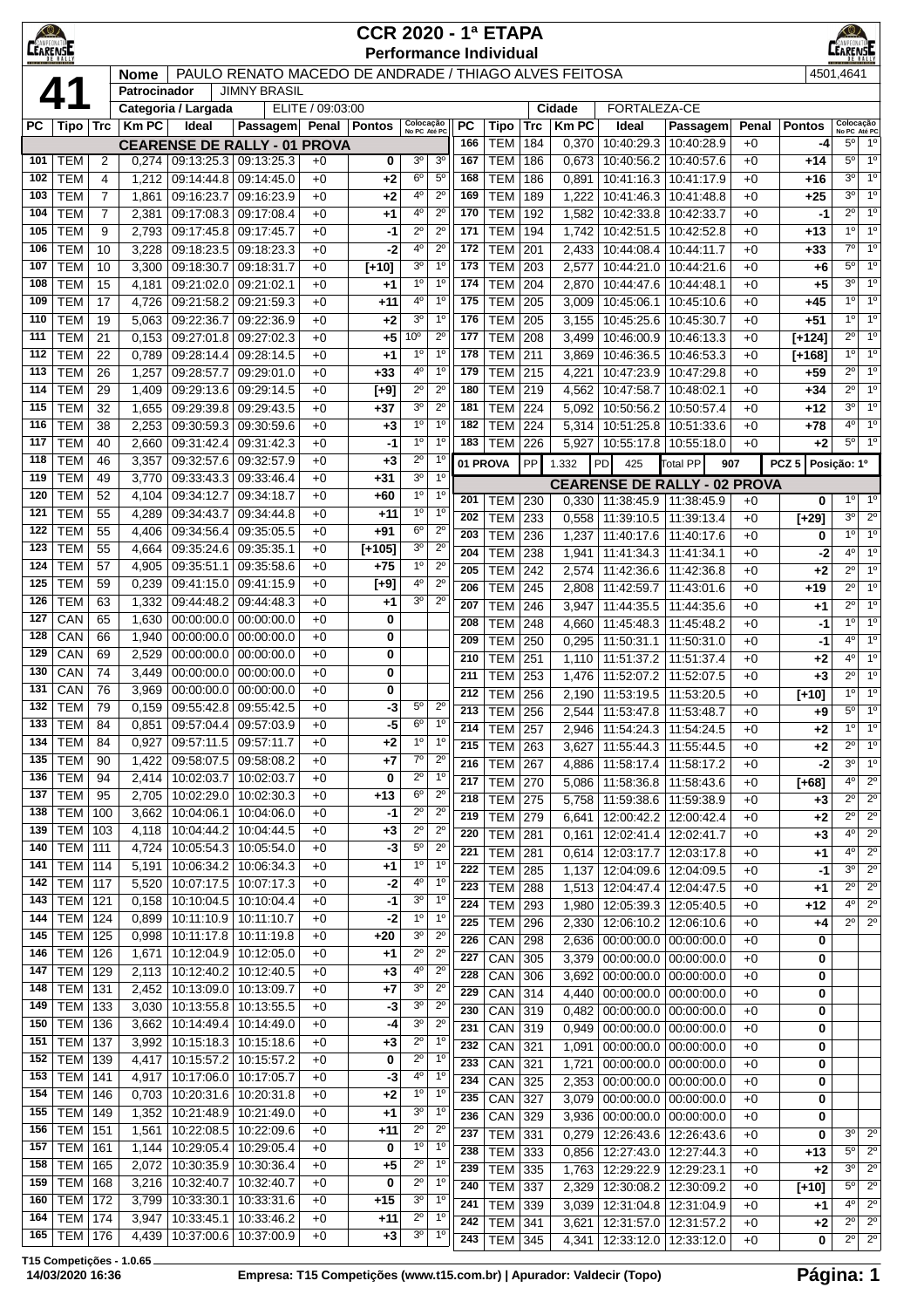| $\bigcirc$<br><b>CEARENSE</b> |                                  |             |                     |            |                                                    |                  |                                                       |              |                            |                            |     | <b>CCR 2020 - 1ª ETAPA</b><br><b>Performance Individual</b> |          |              |       |              |                 |       |               | $_\odot$<br>LEARENSE      |
|-------------------------------|----------------------------------|-------------|---------------------|------------|----------------------------------------------------|------------------|-------------------------------------------------------|--------------|----------------------------|----------------------------|-----|-------------------------------------------------------------|----------|--------------|-------|--------------|-----------------|-------|---------------|---------------------------|
|                               |                                  |             | <b>Nome</b>         |            |                                                    |                  | PAULO RENATO MACEDO DE ANDRADE / THIAGO ALVES FEITOSA |              |                            |                            |     |                                                             |          |              |       |              |                 |       |               | 4501.4641                 |
|                               | 41                               |             | Patrocinador        |            | <b>JIMNY BRASIL</b>                                |                  |                                                       |              |                            |                            |     |                                                             |          |              |       |              |                 |       |               |                           |
|                               |                                  |             | Categoria / Largada |            |                                                    | ELITE / 09:03:00 |                                                       |              |                            |                            |     |                                                             |          | Cidade       |       | FORTALEZA-CE |                 |       |               |                           |
| РC                            | Tipo                             | $\vert$ Trc | <b>KmPC</b>         | Ideal      | Passagem                                           | Penal            | <b>Pontos</b>                                         |              | Colocação<br>No PC Até PC  |                            | PC. |                                                             | Tipo Trc | <b>Km PC</b> | Ideal |              | <b>Passagem</b> | Penal | <b>Pontos</b> | Colocação<br>No PC Até PC |
| 244                           | <b>TEM 348</b>                   |             | 5,149               |            | 12:34:22.0   12:34:22.2                            | $+0$             |                                                       | $+2$         | 3 <sup>o</sup>             | $2^{\circ}$                |     |                                                             |          |              |       |              |                 |       |               |                           |
| 245                           | <b>TEM 351</b>                   |             | 5,924               | 12:35:32.7 | 12:35:32.6                                         | $+0$             |                                                       | -1           | 3 <sup>o</sup>             | $2^{\circ}$                |     |                                                             |          |              |       |              |                 |       |               |                           |
| 246                           | TEM 353<br><b>TEM 356</b>        |             | 6,563               |            | 12:36:23.2 12:36:23.1                              | $+0$             |                                                       | -1           | $2^{\circ}$                | $2^{\circ}$<br>$2^{\circ}$ |     |                                                             |          |              |       |              |                 |       |               |                           |
| 247<br>248                    |                                  |             | 0,326               |            | 12:41:02.2 12:41:02.2                              | $+0$             |                                                       | 0            | $2^{\circ}$<br>$6^{\circ}$ | $2^{\circ}$                |     |                                                             |          |              |       |              |                 |       |               |                           |
|                               | <b>TEM</b><br><b>TEM 365</b>     | 362         | 1,309               |            | 12:42:47.2 12:42:46.9                              | $+0$             |                                                       | -3           | $7^\circ$                  | $2^{\circ}$                |     |                                                             |          |              |       |              |                 |       |               |                           |
| 249                           |                                  |             | 1,908               |            | 12:43:35.3 12:43:35.0                              | $+0$             |                                                       | -3           | $5^{\circ}$                | $2^{\circ}$                |     |                                                             |          |              |       |              |                 |       |               |                           |
| 250                           | <b>TEM 368</b>                   |             | 2,621               |            | 12:44:46.9 12:44:46.8                              | $+0$<br>$+0$     |                                                       | -1           | 1 <sup>0</sup>             | $2^{\circ}$                |     |                                                             |          |              |       |              |                 |       |               |                           |
| 251                           | <b>TEM 372</b>                   |             | 3,221               |            | 12:45:51.0   12:45:51.0                            |                  |                                                       | 0            | 3 <sup>o</sup>             | $2^{\circ}$                |     |                                                             |          |              |       |              |                 |       |               |                           |
| 252<br>253                    | TEM 373<br><b>TEM 374</b>        |             | 3,473<br>3,956      |            | 12:46:11.7   12:46:12.0<br>12:46:48.7   12:46:48.9 | $+0$<br>$+0$     |                                                       | $+3$<br>$+2$ | 3 <sup>o</sup>             | $2^{\circ}$                |     |                                                             |          |              |       |              |                 |       |               |                           |
|                               |                                  |             |                     |            |                                                    |                  |                                                       |              | 4°                         | $2^{\circ}$                |     |                                                             |          |              |       |              |                 |       |               |                           |
| 254<br>255                    | <b>TEM 377</b><br><b>TEM 378</b> |             | 4,518               |            | 12:47:36.5   12:47:38.0<br>12:48:07.2 12:48:07.4   | $+0$<br>$+0$     | $+15$                                                 |              | 3 <sup>o</sup>             | $2^{\circ}$                |     |                                                             |          |              |       |              |                 |       |               |                           |
| 256                           | <b>TEM</b>                       | 381         | 4,935<br>5,293      |            | 12:48:41.6   12:48:41.5                            | $+0$             |                                                       | $+2$<br>-1   | $1^{\circ}$                | $2^{\circ}$                |     |                                                             |          |              |       |              |                 |       |               |                           |
| 257                           | <b>TEM</b>                       |             |                     |            |                                                    | $+0$             |                                                       |              | 4º                         | $2^{\circ}$                |     |                                                             |          |              |       |              |                 |       |               |                           |
| 258                           | <b>TEM 385</b>                   | 384         | 0,217<br>0,486      |            | 12:50:31.1   12:50:30.9<br>12:50:52.9 12:50:52.8   | $+0$             |                                                       | -2<br>-1     | $2^{\circ}$                | $2^{\circ}$                |     |                                                             |          |              |       |              |                 |       |               |                           |
| 259                           | <b>TEM 386</b>                   |             | 0,762               |            | 12:51:18.3 12:51:19.3                              | $+0$             | $[+10]$                                               |              | $5^{\circ}$                | $2^{\circ}$                |     |                                                             |          |              |       |              |                 |       |               |                           |
| 260                           | <b>TEM 388</b>                   |             | 1,501               |            | 12:52:25.7   12:52:25.8                            | $+0$             |                                                       | $+1$         | 1 <sup>0</sup>             | $2^{\circ}$                |     |                                                             |          |              |       |              |                 |       |               |                           |
| 261                           | TEM 390                          |             | 1,982               |            | 12:53:05.7   12:53:05.6                            | $+0$             |                                                       | -1           | 4º                         | $2^{\circ}$                |     |                                                             |          |              |       |              |                 |       |               |                           |
| 262                           | <b>TEM 394</b>                   |             | 2,729               |            | 12:54:46.1   12:54:46.5                            | $+0$             |                                                       | $+4$         | 4º                         | $2^{\circ}$                |     |                                                             |          |              |       |              |                 |       |               |                           |
| 263                           | TEM 395                          |             | 3,456               |            | 12:55:53.2   12:55:53.6                            | $+0$             |                                                       | +4           | $6^{\circ}$                | $2^{\circ}$                |     |                                                             |          |              |       |              |                 |       |               |                           |
| 264                           | TEM   398                        |             | 4,425               |            | 12:57:20.9   12:57:21.0                            | $+0$             |                                                       | +1           | 3 <sup>o</sup>             | $1^{\circ}$                |     |                                                             |          |              |       |              |                 |       |               |                           |
| 265                           | <b>TEM</b>                       | 400         | 4,857               | 12:58:03.1 | 12:58:03.2                                         | $+0$             |                                                       | +1           | $2^{\circ}$                | 1 <sup>0</sup>             |     |                                                             |          |              |       |              |                 |       |               |                           |
| 266                           | <b>TEM</b>                       | 404         | 0,548               |            | 13:02:08.7   13:02:08.6                            | $+0$             |                                                       | -1           | 1 <sup>0</sup>             | 1 <sup>0</sup>             |     |                                                             |          |              |       |              |                 |       |               |                           |
| 267                           | <b>TEM 407</b>                   |             | 0,828               |            | 13:02:36.5   13:02:36.7                            | $+0$             |                                                       | $+2$         | 3 <sup>o</sup>             | 1 <sup>0</sup>             |     |                                                             |          |              |       |              |                 |       |               |                           |
| 268                           | <b>TEM 411</b>                   |             | 1,292               |            | 13:03:25.9   13:03:28.1                            | $+0$             | +22                                                   |              | $7^\circ$                  | 1 <sup>0</sup>             |     |                                                             |          |              |       |              |                 |       |               |                           |
| 269                           | <b>TEM 413</b>                   |             | 1,744               |            | 13:04:08.6   13:04:10.3                            | $+0$             | $+17$                                                 |              | $3^{\circ}$                | $2^{\circ}$                |     |                                                             |          |              |       |              |                 |       |               |                           |
| 270                           | <b>TEM 415</b>                   |             | 2,102               |            | 13:04:49.7   13:04:50.4                            | $+0$             |                                                       | +7           | $2^{\circ}$                | 1 <sup>0</sup>             |     |                                                             |          |              |       |              |                 |       |               |                           |
| 271                           | <b>TEM 417</b>                   |             | 2,626               |            | 13:05:36.8   13:05:36.8                            | $+0$             |                                                       | 0            | 1 <sup>0</sup>             | 1 <sup>0</sup>             |     |                                                             |          |              |       |              |                 |       |               |                           |
| 272                           | <b>TEM 419</b>                   |             | 2,773               |            | 13:05:50.9   13:05:52.0                            | $+0$             |                                                       | $+11$        | $6^{\circ}$                | $1^{\circ}$                |     |                                                             |          |              |       |              |                 |       |               |                           |
| 273                           | TEM   423                        |             | 3,114               |            | 13:06:27.2 13:06:27.4                              | $+0$             |                                                       | $+2$         | $2^{\circ}$                | 1 <sup>0</sup>             |     |                                                             |          |              |       |              |                 |       |               |                           |
| 274                           | <b>TEM 428</b>                   |             | 3,638               |            | 13:07:23.4   13:07:23.5                            | $+0$             |                                                       | +1           | $2^{\circ}$                | $1^{\circ}$                |     |                                                             |          |              |       |              |                 |       |               |                           |
| 275                           | <b>TEM 432</b>                   |             | 4,225               |            | 13:08:24.6   13:08:24.6                            | $+0$             |                                                       | 0            | $1^{\circ}$                | 1 <sup>0</sup>             |     |                                                             |          |              |       |              |                 |       |               |                           |
|                               | 276   TEM   435                  |             |                     |            | 4,730   13:09:24.1   13:09:25.7                    | $+0$             | +16                                                   |              | $3^{\circ}$                | 1 <sup>0</sup>             |     |                                                             |          |              |       |              |                 |       |               |                           |
| 277                           | <b>TEM 437</b>                   |             |                     |            | $5,174$   13:10:11.3   13:10:11.3                  | $+0$             |                                                       | 0            | 1 <sup>0</sup>             | 1 <sup>0</sup>             |     |                                                             |          |              |       |              |                 |       |               |                           |
|                               | 278   TEM   440                  |             |                     |            | 5,516   13:10:46.5   13:10:48.5                    | $+0$             | $+20$                                                 |              | $7^{\circ}$                | 1 <sup>0</sup>             |     |                                                             |          |              |       |              |                 |       |               |                           |
|                               | 279   TEM   443                  |             | 5,890               |            | 13:11:23.9 13:11:23.8                              | $+0$             |                                                       | -1           | $2^{\circ}$                | $1^{\circ}$                |     |                                                             |          |              |       |              |                 |       |               |                           |
|                               | 280   TEM   445                  |             | 6,148               |            | 13:11:50.9   13:11:52.9                            | $+0$             | $+20$                                                 |              | $6^{\circ}$                | $1^{\circ}$                |     |                                                             |          |              |       |              |                 |       |               |                           |
| 281                           | TEM 446                          |             | 6,441               |            | 13:12:20.3 13:12:22.5                              | $+0$             | $+22$                                                 |              | 4°                         | $2^{\circ}$                |     |                                                             |          |              |       |              |                 |       |               |                           |
| 282                           | TEM 450                          |             | 6,808               |            | 13:12:56.1   13:12:59.2                            | $+0$             | [+31]                                                 |              | 6 <sup>o</sup>             | $2^{\circ}$                |     |                                                             |          |              |       |              |                 |       |               |                           |
| 283                           | TEM   453                        |             |                     |            | 7,101   13:13:34.8   13:13:36.7                    | $+0$             | +19                                                   |              | 3 <sup>o</sup>             | $2^{\circ}$                |     |                                                             |          |              |       |              |                 |       |               |                           |
| 284                           | TEM 455                          |             |                     |            | 7,503   13:14:12.9   13:14:13.4                    | $+0$             |                                                       | +5           | 4°                         | $2^{\circ}$                |     |                                                             |          |              |       |              |                 |       |               |                           |
| 285                           | <b>TEM 458</b>                   |             | 7,976               |            | 13:14:58.8   13:14:59.4                            | $+0$             |                                                       | +6           | $6^{\circ}$                | $2^{\circ}$                |     |                                                             |          |              |       |              |                 |       |               |                           |
| 286                           | TEM   461                        |             | 8,746               |            | 13:16:11.9 13:16:13.4                              | $+0$             | +15                                                   |              | $2^{\circ}$                | $2^{\circ}$                |     |                                                             |          |              |       |              |                 |       |               |                           |
| 287                           | TEM 464                          |             | 0,182               |            | 13:21:50.3   13:21:50.3                            | $+0$             |                                                       | 0            | $\overline{6}$             | $2^{\circ}$                |     |                                                             |          |              |       |              |                 |       |               |                           |
|                               | 288   TEM   468                  |             | 0,877               |            | 13:22:49.6 13:22:50.2                              | $+0$             |                                                       | +6           | $5^{\circ}$                | $2^{\circ}$                |     |                                                             |          |              |       |              |                 |       |               |                           |
|                               | 289   TEM   471                  |             | 1,891               |            | 13:24:23.2 13:24:23.4                              | $+0$             |                                                       | $+2$         | $4^{\circ}$                | $2^{\circ}$                |     |                                                             |          |              |       |              |                 |       |               |                           |
|                               | 290   TEM   473                  |             | 2,798               |            | 13:25:43.3 13:25:43.2                              | $+0$             |                                                       | -1           | 3 <sup>0</sup>             | $2^{\circ}$                |     |                                                             |          |              |       |              |                 |       |               |                           |
|                               | 02 PROVA                         | PP          | 494                 | PD<br>158  | <b>Total PP</b>                                    | 336              | <b>PCZ 10</b>                                         |              | Posição: 2º                |                            |     |                                                             |          |              |       |              |                 |       |               |                           |
| <b>TOTAL</b>                  |                                  | PP          | 1.826               | PD<br>583  | <b>Total PP</b>                                    | 1.243            | <b>PCZ 15</b>                                         |              |                            |                            |     |                                                             |          |              |       |              |                 |       |               |                           |
|                               |                                  |             |                     |            |                                                    |                  |                                                       |              |                            |                            |     |                                                             |          |              |       |              |                 |       |               |                           |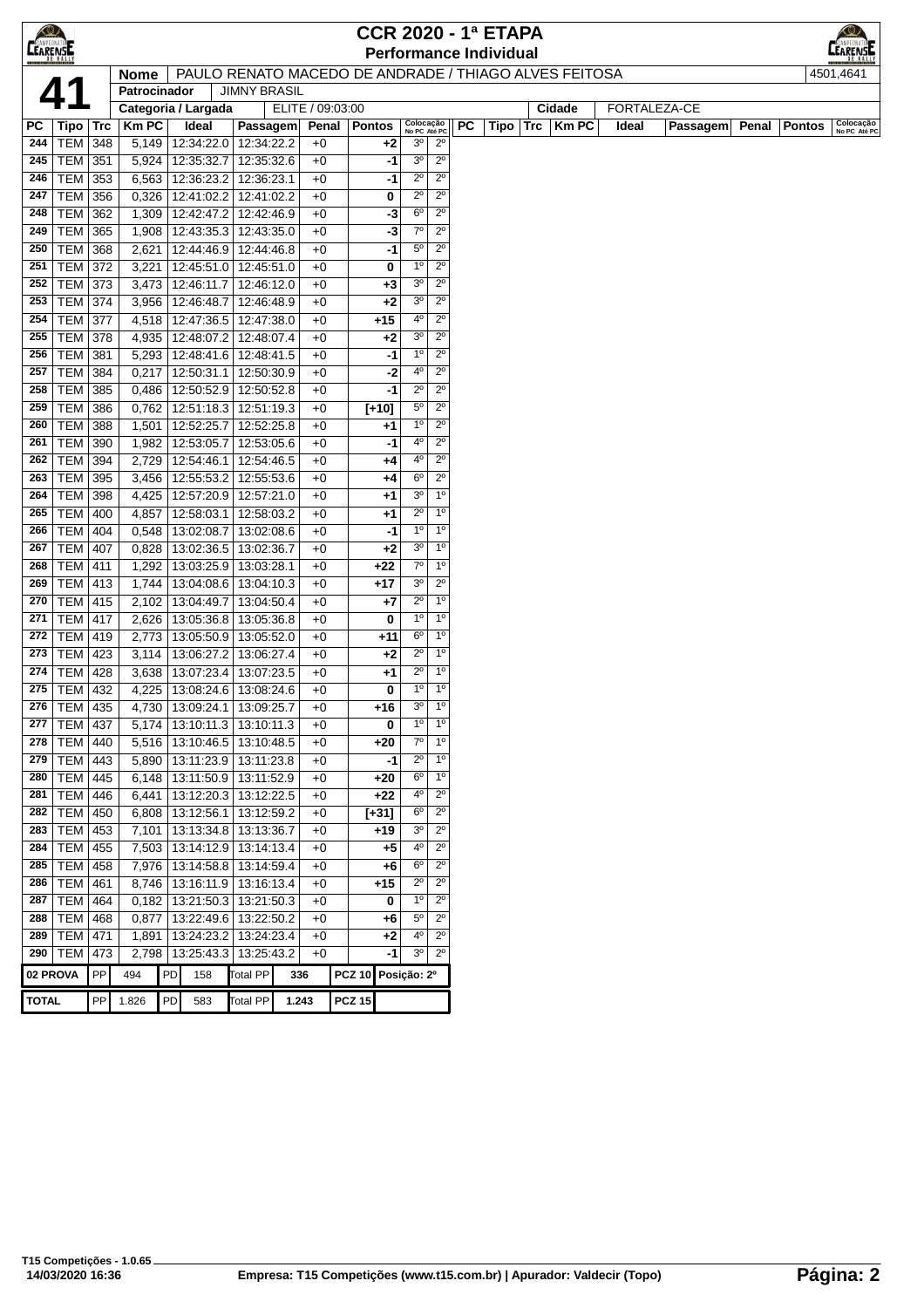| $\langle 0 \rangle$<br><b>LEARENSE</b> |                          |                     |                |                                                  |                                                  |                  | <b>CCR 2020 - 1ª ETAPA</b><br><b>Performance Individual</b> |                               |                                  |                  |                          |            |                |                                                        |                          |              |                   | ≪©∠<br><b>EARENATO</b>           |                                  |
|----------------------------------------|--------------------------|---------------------|----------------|--------------------------------------------------|--------------------------------------------------|------------------|-------------------------------------------------------------|-------------------------------|----------------------------------|------------------|--------------------------|------------|----------------|--------------------------------------------------------|--------------------------|--------------|-------------------|----------------------------------|----------------------------------|
|                                        |                          |                     | Nome           |                                                  | PAULO ROGÉRIO COELHO / RENAN FERNANDES FELIX     |                  |                                                             |                               |                                  |                  |                          |            |                |                                                        |                          |              |                   | 4291,4069                        |                                  |
|                                        | 42                       |                     | Patrocinador   | Categoria / Largada                              | <b>RAPIDIMAPP</b>                                | ELITE / 09:04:00 |                                                             |                               |                                  |                  |                          |            | Cidade         | FORTALEZA-CE                                           |                          |              |                   |                                  |                                  |
| PC                                     | Tipo   Trc               |                     | <b>KmPC</b>    | Ideal                                            | Passagem Penal Pontos                            |                  |                                                             | Colocação<br>No PC Até PC     |                                  | РC               | Tipo                     | Trc        | <b>Km PC</b>   | Ideal                                                  | Passagem                 | Penal        | <b>Pontos</b>     | Colocação<br>No PC Até PC        |                                  |
|                                        |                          |                     |                |                                                  | <b>CEARENSE DE RALLY - 01 PROVA</b>              |                  |                                                             |                               |                                  | 166              | <b>TEM</b>               | 184        | 0,370          | 10:41:29.3                                             | 10:41:28.6               | $+0$         | -7                | $7^\circ$                        | $9^{\circ}$                      |
| 101                                    | <b>TEM</b>               | $\overline{2}$      | 0,274          | 09:14:25.3 09:14:25.2                            |                                                  | $+0$             | -1                                                          | $\overline{6}$                | $\overline{7^{\circ}}$           | 167              | <b>TEM</b>               | 186        | 0,673          | 10:41:56.2                                             | 10:41:57.3               | $+0$         | +11               | 1 <sup>0</sup>                   | $9^{\circ}$                      |
| 102                                    | <b>TEM</b>               | 4                   | 1,212          | 09:15:44.8                                       | 09:15:44.4                                       | $+0$             | -4                                                          | $7^\circ$                     | $7^\circ$                        | 168              | <b>TEM</b>               | 186        | 0,891          | 10:42:16.3                                             | 10:42:17.6               | $+0$         | +13               | $1^{\circ}$                      | 9 <sup>o</sup>                   |
| 103<br>104                             | <b>TEM</b><br><b>TEM</b> | 7<br>$\overline{7}$ | 1,861          | 09:17:23.7                                       | 09:17:23.8                                       | $+0$             | +1                                                          | 3 <sup>o</sup><br>$8^{\circ}$ | 3 <sup>o</sup><br>4 <sup>0</sup> | 169<br>170       | <b>TEM</b><br><b>TEM</b> | 189        | 1,222          | 10:42:46.3                                             | 10:42:47.2               | $+0$         | $+9$              | 1 <sup>0</sup><br>3 <sup>0</sup> | $9^{\circ}$<br>$9^{\circ}$       |
| 105                                    | <b>TEM</b>               | 9                   | 2,381<br>2,793 | 09:18:08.3<br>09:18:45.8                         | 09:18:08.1<br>09:18:45.5                         | $+0$<br>$+0$     | $-2$<br>-3                                                  | $9^{\circ}$                   | 5 <sup>0</sup>                   | 171              | <b>TEM</b>               | 192<br>194 | 1,582<br>1,742 | 10:43:33.8<br>10:43:51.5                               | 10:43:34.1<br>10:43:53.2 | +0<br>$+0$   | $+3$<br>$+17$     | $2^{\circ}$                      | $9^{\circ}$                      |
| 106                                    | <b>TEM</b>               | 10                  | 3,228          | 09:19:23.5                                       | 09:19:22.6                                       | $+0$             | -9                                                          | $9^{\circ}$                   | $5^{\circ}$                      | 172              | <b>TEM</b>               | 201        | 2,433          | 10:45:08.4   10:45:10.0                                |                          | $+0$         | $+16$             | $\overline{2^{\circ}}$           | $9^{\circ}$                      |
| 107                                    | <b>TEM</b>               | 10                  | 3,300          | 09:19:30.7                                       | 09:19:31.4                                       | $+0$             | $+7$                                                        | 1 <sup>0</sup>                | 4 <sup>0</sup>                   | 173              | <b>TEM</b>               | 203        | 2,577          | 10:45:21.0 10:45:21.7                                  |                          | $+0$         | $+7$              | $6^{\circ}$                      | $9^{\circ}$                      |
| 108                                    | <b>TEM</b>               | 15                  | 4,181          | 09:22:02.0                                       | 09:22:01.8                                       | $+0$             | -2                                                          | 3 <sup>o</sup>                | $4^{\circ}$                      | 174              | <b>TEM</b>               | 204        | 2,870          | 10:45:47.6                                             | 10:45:48.1               | $+0$         | $+5$              | $4^{\circ}$                      | $9^{\circ}$                      |
| 109                                    | <b>TEM</b>               | 17                  | 4,726          | 09:22:58.2                                       | 09:22:58.7                                       | $+0$             | +5                                                          | $2^{\circ}$                   | $2^{\circ}$                      | 175              | <b>TEM</b>               | 205        | 3,009          | 10:46:06.1                                             | 10:46:12.6               | +0           | $+65$             | 4 <sup>o</sup>                   | 8 <sup>o</sup>                   |
| 110                                    | <b>TEM</b>               | 19                  | 5,063          | 09:23:36.7                                       | 09:23:36.7                                       | $+0$             | 0                                                           | 1 <sup>0</sup>                | $2^{\circ}$                      | 176              | <b>TEM</b>               | 205        | 3,155          | 10:46:25.6                                             | 10:46:35.6               | $+0$         | $+100$            | $4^{\circ}$                      | $8^{\circ}$                      |
| 111                                    | <b>TEM</b>               | 21                  | 0,153          | 09:28:01.8                                       | 09:28:02.1                                       | $+0$             | $+3$                                                        | $9^{\circ}$                   | $1^{\circ}$                      | 177              | <b>TEM</b>               | 208        | 3,499          | 10:47:00.9                                             | 10:47:19.6               | $+0$         | $[+187]$          | $4^{\circ}$                      | 8 <sup>0</sup>                   |
| 112                                    | <b>TEM</b>               | 22                  | 0,789          | 09:29:14.4                                       | 09:29:15.0                                       | $+0$             | +6                                                          | $5^{\circ}$<br>3 <sup>o</sup> | $2^{\circ}$<br>$2^{\circ}$       | 178<br>179       | <b>TEM</b>               | 211        | 3,869          | 10:47:36.5                                             | 10:48:01.6               | $+0$         | $[+251]$          | $4^{\circ}$<br>$3^{\circ}$       | $8^{\circ}$<br>8 <sup>o</sup>    |
| 113<br>114                             | <b>TEM</b><br><b>TEM</b> | 26<br>29            | 1,257<br>1,409 | 09:29:57.7<br>09:30:13.6                         | 09:30:00.6<br>09:30:14.8                         | $+0$<br>$+0$     | $+29$<br>+12                                                | 3 <sup>o</sup>                | 3 <sup>o</sup>                   | 180              | <b>TEM</b><br><b>TEM</b> | 215<br>219 | 4,221<br>4,562 | 10:48:23.9<br>10:48:58.7                               | 10:48:35.6<br>10:49:05.2 | +0<br>$+0$   | $[+117]$<br>$+65$ | 3 <sup>0</sup>                   | $8^{\circ}$                      |
| 115                                    | <b>TEM</b>               | 32                  | 1,655          | 09:30:39.8                                       | 09:30:43.4                                       | $+0$             | +36                                                         | $2^{\circ}$                   | 3 <sup>0</sup>                   | 181              | <b>TEM</b>               | 224        | 5,092          | 10:51:56.2                                             | 10:51:57.3               | $+0$         | $+11$             | $2^{\circ}$                      | $8^{\circ}$                      |
| 116                                    | <b>TEM</b>               | 38                  | 2,253          | 09:31:59.3                                       | 09:32:00.3                                       | $+0$             | $[+10]$                                                     | $2^{\circ}$                   | $2^{\circ}$                      | 182              | <b>TEM</b>               | 224        | 5,314          | 10:52:25.8                                             | 10:52:28.5               | $+0$         | $+27$             | $1^{\circ}$                      | $8^{\circ}$                      |
| 117                                    | <b>TEM</b>               | 40                  | 2,660          | 09:32:42.4                                       | 09:32:42.1                                       | $+0$             | -3                                                          | 4 <sup>0</sup>                | $2^{\circ}$                      | 183              | <b>TEM</b>               | 226        | 5,927          | 10:56:17.8                                             | 10:56:18.7               | $+0$         | $+9$              | $8^{\circ}$                      | 8 <sup>o</sup>                   |
| 118                                    | <b>TEM</b>               | 46                  | 3,357          | 09:33:57.6                                       | 09:33:57.6                                       | $+0$             | 0                                                           | 1 <sup>0</sup>                | $2^{\circ}$                      |                  | 01 PROVA                 | PP         | 37.525         | PD<br>585                                              | Total PP                 | 36.940       | $PCZ$ 3           | Posição: 8º                      |                                  |
| 119                                    | <b>TEM</b>               | 49                  | 3,770          | 09:34:43.3                                       | 09:34:46.7                                       | $+0$             | $+34$                                                       | 4 <sup>0</sup>                | $2^{\circ}$                      |                  |                          |            |                | <b>CEARENSE DE RALLY - 02 PROVA</b>                    |                          |              |                   |                                  |                                  |
| 120                                    | <b>TEM</b>               | 52                  | 4,104          | 09:35:12.7                                       | 09:35:20.9                                       | $+0$             | +82                                                         | 3 <sup>o</sup>                | $2^{\circ}$                      | 201              | <b>TEM</b>               | 230        | 0,330          | 11:39:45.9 11:39:47.8                                  |                          | $+0$         | [+19]             | $8^{\circ}$                      | $8^{\circ}$                      |
| 121                                    | <b>TEM</b>               | 55                  | 4,289          | 09:35:43.7                                       | 09:35:40.7                                       | $+0$             | -30                                                         | $2^{\circ}$                   | $2^{\circ}$                      | 202              | <b>TEM</b>               | 233        | 0,558          | 11:40:10.5                                             | 11:40:16.3               | $+0$         | [+58]             | $5^{\circ}$                      | $5^{\circ}$                      |
| 122                                    | <b>TEM</b>               | 55                  | 4,406          | 09:35:56.4                                       | 09:35:58.8                                       | $+0$             | +24                                                         | 1 <sup>0</sup>                | $1^{\circ}$                      | 203              | <b>TEM</b>               | 236        | 1,237          | 11:41:17.6                                             | 11:41:17.6               | $+0$         | 0                 | $2^{\circ}$                      | 4 <sup>0</sup>                   |
| 123<br>124                             | <b>TEM</b><br><b>TEM</b> | 55<br>57            | 4,664<br>4,905 | 09:36:24.6<br>09:36:51.1                         | 09:36:32.0<br>09:37:01.3                         | $+0$<br>$+0$     | $+74$<br>$+102$                                             | 1 <sup>0</sup><br>$2^{\circ}$ | 1 <sup>0</sup><br>1 <sup>0</sup> | 204              | <b>TEM</b>               | 238        | 1,941          | 11:42:34.3                                             | 11:42:34.5               | +0           | $+2$              | $3^{\circ}$                      | 4 <sup>0</sup>                   |
| 125                                    | <b>TEM</b>               | 59                  | 0,239          |                                                  | 09:42:15.0 09:42:16.5                            | $+0$             | $+15$                                                       | $8^{\circ}$                   | $1^{\circ}$                      | 205              | <b>TEM</b>               | 242        | 2,574          | 11:43:36.6                                             | 11:43:36.7               | $+0$         | $+1$              | $1^{\circ}$                      | 4 <sup>0</sup>                   |
| 126                                    | <b>TEM</b>               | 63                  | 1,332          | 09:45:48.2                                       | 09:45:49.2                                       | $+0$             | $[+10]$                                                     | 90                            | 1 <sup>0</sup>                   | 206<br>207       | <b>TEM</b><br><b>TEM</b> | 245<br>246 | 2,808<br>3,947 | 11:43:59.7<br>11:45:35.5                               | 11:44:00.6<br>11:45:35.8 | $+0$<br>+0   | $[+9]$<br>$+3$    | $1^{\circ}$<br>3 <sup>0</sup>    | $4^{\circ}$<br>4 <sup>0</sup>    |
| 127                                    | CAN                      | 65                  | 1,630          |                                                  | $00:00:00.0$   $00:00:00.0$                      | $+0$             | 0                                                           |                               |                                  | 208              | <b>TEM</b>               | 248        | 4,660          | 11:46:48.3                                             | 11:46:49.4               | +0           | $+11$             | 3 <sup>0</sup>                   | $4^{\circ}$                      |
| 128                                    | CAN                      | 66                  | 1,940          | 00:00:00.0                                       | 00:00:00.0                                       | $+0$             | 0                                                           |                               |                                  | 209              | <b>TEM</b>               | 250        | 0,295          | 11:51:31.1   11:51:31.1                                |                          | $+0$         | 0                 | $1^{\circ}$                      | 4 <sup>0</sup>                   |
| 129                                    | CAN                      | 69                  | 2,529          | 00:00:00.0                                       | 00:00:00.0                                       | $+0$             | 0                                                           |                               |                                  | 210              | <b>TEM</b>               | 251        | 1,110          | 11:52:37.2                                             | 11:52:37.2               | $+0$         | 0                 | 1 <sup>0</sup>                   | 4 <sup>0</sup>                   |
| 130                                    | CAN                      | 74                  | 3,449          | 00:00:00.0                                       | 00:00:00.0                                       | $+0$             | 0                                                           |                               |                                  | 211              | <b>TEM</b>               | 253        | 1,476          | 11:53:07.2                                             | 11:53:07.7               | $+0$         | $+5$              | $4^{\circ}$                      | 4 <sup>0</sup>                   |
| 131                                    | CAN                      | 76                  | 3,969          | 00:00:00.0                                       | 00:00:00.0                                       | $+0$             | 0                                                           |                               |                                  | 212              | <b>TEM</b>               | 256        | 2,190          | 11:54:19.5                                             | 11:54:20.7               | +0           | $+12$             | $2^{\circ}$                      | 4 <sup>0</sup>                   |
| 132<br>133                             | <b>TEM</b><br>$ $ TEM    | 79<br>84            | 0,159          | 09:56:42.8 09:56:42.5                            | 0,851 09:58:04.4 09:58:03.2                      | $+0$             | $-3$<br>$-12$ 10 <sup>°</sup>                               | $6^{\circ}$                   | $1^{\circ}$<br>$2^{\circ}$       | $\overline{213}$ | <b>TEM</b>               | 256        | 2,544          | 11:54:47.8 11:54:48.5                                  |                          | +0           | $+7$              | $3^{\circ}$                      | 4 <sup>0</sup>                   |
| 134                                    | TEM                      | 84                  | 0,927          | 09:58:11.5                                       | 09:58:11.1                                       | $+0$<br>$+0$     | -4                                                          | $2^{\circ}$                   | $2^{\circ}$                      | 214              | TEM   257                |            |                | 2,946   11:55:24.3   11:55:24.9                        |                          | +0           | +6                | 3 <sup>o</sup>                   | 3 <sup>0</sup>                   |
| 135                                    | <b>TEM</b>               | 90                  | 1,422          | 09:59:07.5 09:59:07.4                            |                                                  | $+0$             | $-1$                                                        | $1^{\circ}$                   | $1^{\circ}$                      | 215<br>216       | <b>TEM</b>               | 263        | 3,627          | 11:56:44.3                                             | 11:56:44.5               | $+0$         | $+2$              | 3 <sup>0</sup><br>$7^\circ$      | 3 <sup>o</sup><br>3 <sup>o</sup> |
| 136                                    | <b>TEM</b>               | 94                  | 2,414          | 10:03:03.7   10:03:03.0                          |                                                  | $+0$             | -7                                                          | $8^{\circ}$                   | $2^{\circ}$                      | 217              | <b>TEM</b><br><b>TEM</b> | 267<br>270 | 4,886<br>5,086 | 11:59:17.4<br>11:59:36.8                               | 11:59:17.8<br>11:59:45.7 | $+0$<br>$+0$ | $+4$<br>$[+89]$   | $5^{\circ}$                      | 3 <sup>o</sup>                   |
| 137                                    | <b>TEM</b>               | 95                  | 2,705          | 10:03:29.0   10:03:29.6                          |                                                  | $+0$             | +6                                                          | $1^{\circ}$                   | $1^{\circ}$                      | 218              | <b>TEM</b>               | 275        | 5,758          | 12:00:38.6   12:00:38.9                                |                          | $+0$         | $+3$              | $3^{\circ}$                      | 3 <sup>o</sup>                   |
| 138                                    | <b>TEM</b>               | 100                 | 3,662          | 10:05:06.1                                       | 10:05:06.1                                       | $+0$             | 0                                                           | $1^{\circ}$                   | $1^{\circ}$                      | 219              | <b>TEM</b>               | 279        | 6,641          | 12:01:42.2   12:01:42.4                                |                          | $+0$         | $+2$              | $1^{\circ}$                      | 3 <sup>0</sup>                   |
| 139                                    | <b>TEM</b>               | 103                 | 4,118          | 10:05:44.2 10:05:44.4                            |                                                  | $+0$             | $+2$                                                        | $1^{\circ}$                   | 1 <sup>0</sup>                   | 220              | <b>TEM</b>               | 281        | 0,161          | 12:03:41.4   12:03:41.7                                |                          | $+0$         | $+3$              | 3 <sup>o</sup>                   | 3 <sup>o</sup>                   |
| 140                                    | <b>TEM</b>               | 111                 | 4,724          |                                                  | 10:06:54.3 10:06:54.1                            | $+0$             | -2                                                          | $4^{\rm o}$                   | $1^{\circ}$                      | 221              | <b>TEM</b>               | 281        | 0,614          | 12:04:17.7   12:04:17.7                                |                          | $+0$         | 0                 | $2^{\circ}$                      | 3 <sup>o</sup>                   |
| 141                                    | <b>TEM 114</b>           |                     | 5,191          |                                                  | 10:07:34.2 10:07:33.4                            | $+0$             | -8                                                          | $9^{\circ}$<br>$2^{\circ}$    | $2^{\circ}$<br>$2^{\circ}$       | 222              | <b>TEM</b>               | 285        | 1,137          | 12:05:09.6                                             | 12:05:08.9               | $+0$         | $-7$              | $7^\circ$                        | 3 <sup>o</sup>                   |
| 142<br>143                             | TEM<br>TEM               | 117<br>121          | 5,520<br>0,158 | 10:08:17.5 10:08:17.4<br>10:11:04.5   10:11:04.6 |                                                  | $+0$<br>$+0$     | $-1$<br>$+1$                                                | $1^{\circ}$                   | $2^{\circ}$                      | 223              | <b>TEM</b>               | 288        | 1,513          | 12:05:47.4   12:05:46.4                                |                          | $+0$         | $[-10]$           | $8^{\circ}$                      | 3 <sup>o</sup>                   |
| 144                                    | <b>TEM 124</b>           |                     | 0,899          | 10:12:10.9 10:12:10.1                            |                                                  | $+0$             | -8                                                          | $7^\circ$                     | $2^{\circ}$                      | 224              | <b>TEM</b>               | 293        | 1,980          | 12:06:39.3   12:06:39.9                                |                          | $+0$         | $+6$              | 3 <sup>o</sup><br>$5^{\circ}$    | 3 <sup>0</sup>                   |
| 145                                    | <b>TEM</b>               | 125                 | 0,998          | 10:12:17.8 10:12:18.8                            |                                                  | $+0$             | $\boxed{+10}$                                               | 1 <sup>0</sup>                | $1^{\circ}$                      | 225<br>226       | <b>TEM</b><br>CAN        | 296<br>298 | 2,330<br>2,636 | 12:07:10.2   12:07:11.2<br>$00:00:00.0$   $00:00:00.0$ |                          | $+0$<br>$+0$ | $[+10]$<br>0      |                                  | 3 <sup>o</sup>                   |
| 146                                    | TEM                      | 126                 | 1,671          | 10:13:04.9                                       | 10:13:04.8                                       | $+0$             | -1                                                          | 4 <sup>0</sup>                | 1 <sup>0</sup>                   | 227              | CAN                      | 305        | 3,379          | $00:00:00.0$ 00:00:00.0                                |                          | $+0$         | 0                 |                                  |                                  |
| 147                                    | <b>TEM</b>               | 129                 | 2,113          |                                                  | 10:13:40.2 10:13:40.5                            | $+0$             | $+3$                                                        | 3 <sup>o</sup>                | 1 <sup>0</sup>                   | 228              | CAN                      | 306        | 3,692          | $00:00:00.0$   00:00:00.0                              |                          | $+0$         | 0                 |                                  |                                  |
| 148                                    | TEM                      | 131                 | 2,452          | 10:14:09.0 10:14:09.1                            |                                                  | $+0$             | +1                                                          | $2^{\circ}$                   | $1^{\circ}$                      | 229              | CAN                      | 314        | 4,440          | $00:00:00.0$   00:00:00.0                              |                          | $+0$         | 0                 |                                  |                                  |
| 149                                    | <b>TEM</b>               | 133                 | 3,030          | 10:14:55.8                                       | 10:14:55.2                                       | $+0$             | -6                                                          | 4°                            | $1^{\circ}$                      | 230              | CAN                      | 319        | 0,482          | $00:00:00.0$ 00:00:00.0                                |                          | $+0$         | 0                 |                                  |                                  |
| 150                                    | <b>TEM</b>               | 136                 | 3,662          | 10:15:49.4                                       | 10:15:48.7                                       | $+0$             | $-7$                                                        | $4^{\circ}$                   | $1^{\circ}$                      | 231              | CAN                      | 319        | 0,949          | $00:00:00.0$ 00:00:00.0                                |                          | $+0$         | 0                 |                                  |                                  |
| 151                                    | <b>TEM</b>               | 137                 | 3,992          |                                                  | 10:16:18.3 10:16:17.8                            | $+0$             | -5                                                          | $5^{\circ}$                   | $2^{\circ}$                      | 232              | CAN                      | 321        | 1,091          | $00:00:00.0$   00:00:00.0                              |                          | $+0$         | 0                 |                                  |                                  |
| 152<br>153                             | <b>TEM</b><br>TEM        | 139<br>141          | 4,417          |                                                  | 10:16:57.2 10:16:57.4<br>10:18:06.0   10:18:06.3 | $+0$<br>$+0$     | $+2$<br>$+3$                                                | $4^{\circ}$<br>$5^{\circ}$    | $2^{\circ}$<br>$2^{\circ}$       | 233              | CAN                      | 321        | 1,721          | $00:00:00.0$   $00:00:00.0$                            |                          | $+0$         | 0                 |                                  |                                  |
| 154                                    | TEM                      | 146                 | 4,917<br>0,703 | 10:21:31.6 10:21:32.1                            |                                                  | $+0$             | +5                                                          | $5^{\circ}$                   | $2^{\circ}$                      | 234              | CAN                      | 325        | 2,353          | $00:00:00.0$   $00:00:00.0$                            |                          | $+0$         | 0                 |                                  |                                  |
| 155                                    | <b>TEM</b>               | 149                 | 1,352          | 10:22:48.9                                       | 10:22:49.0                                       | $+0$             | +1                                                          | $4^{\circ}$                   | $2^{\circ}$                      | 235<br>236       | CAN<br>CAN               | 327<br>329 | 3,079          | $00:00:00.0$   $00:00:00.0$                            |                          | $+0$         | 0                 |                                  |                                  |
| 156                                    | TEM                      | 151                 | 1,561          | 10:23:08.5                                       | 10:23:08.7                                       | $+0$             | $+2$                                                        | $1^{\circ}$                   | $1^{\circ}$                      | 237              | <b>TEM</b>               | 331        | 3,936<br>0,279 | $00:00:00.0$ 00:00:00.0<br>12:27:43.6   12:27:43.6     |                          | $+0$<br>$+0$ | 0<br>0            | $1^{\circ}$                      | 3 <sup>o</sup>                   |
| 157                                    | <b>TEM</b>               | 161                 | 1,144          | 10:30:05.4                                       | 00:00:00.0                                       | $+0$             | $*6.000$                                                    | $0^{\circ}$                   | $0^{\circ}$                      | 238              | <b>TEM</b>               | 333        | 0,856          | 12:28:43.0   12:28:43.2                                |                          | $+0$         | $+2$              | $1^{\circ}$                      | 3 <sup>o</sup>                   |
| 158                                    | <b>TEM</b>               | 165                 | 2,072          | 10:31:35.9                                       | 00:00:00.0                                       | $+0$             | $*6.000$                                                    | $0^{\circ}$                   | $0^{\circ}$                      | 239              | <b>TEM</b>               | 335        | 1,763          | 12:30:22.9   12:30:23.1                                |                          | $+0$         | $+2$              | $4^{\circ}$                      | 3 <sup>0</sup>                   |
| 159                                    | <b>TEM</b>               | 168                 | 3,216          | 10:33:40.7                                       | 00:00:00.0                                       | $+0$             | $*6.000$                                                    | $0^{\circ}$                   | $0^{\circ}$                      | 240              | <b>TEM</b>               | 337        | 2,329          | 12:31:08.2                                             | 12:31:08.4               | $+0$         | $+2$              | $1^{\circ}$                      | 3 <sup>o</sup>                   |
| 160                                    | TEM                      | 172                 | 3,799          | 10:34:30.1                                       | 00:00:00.0                                       | $+0$             | $*6.000$                                                    | $0^{\circ}$                   | $0^{\circ}$                      | 241              | <b>TEM</b>               | 339        | 3,039          | 12:32:04.8                                             | 12:32:04.6               | $+0$         | -2                | $6^{\circ}$                      | 3 <sup>o</sup>                   |
| 164                                    | <b>TEM</b>               | 174                 | 3,947          | 10:34:45.1                                       | 00:00:00.0                                       | $+0$             | $*6.000$                                                    | 0°                            | $0^{\rm o}$                      | 242              | TEM                      | 341        | 3,621          | 12:32:57.0   12:32:57.4                                |                          | $+0$         | +4                | 3 <sup>0</sup>                   | 3 <sup>o</sup>                   |
| 165                                    | <b>TEM 176</b>           |                     | 4,439          | 10:38:00.6                                       | 00:00:00.0                                       | $+0$             | $*6.000$                                                    | 0°                            | $0^{\circ}$                      | 243              | <b>TEM</b>               | 345        | 4,341          | 12:34:12.0                                             | 12:34:11.9               | $+0$         | $-1$              | $4^{\circ}$                      | 3 <sup>o</sup>                   |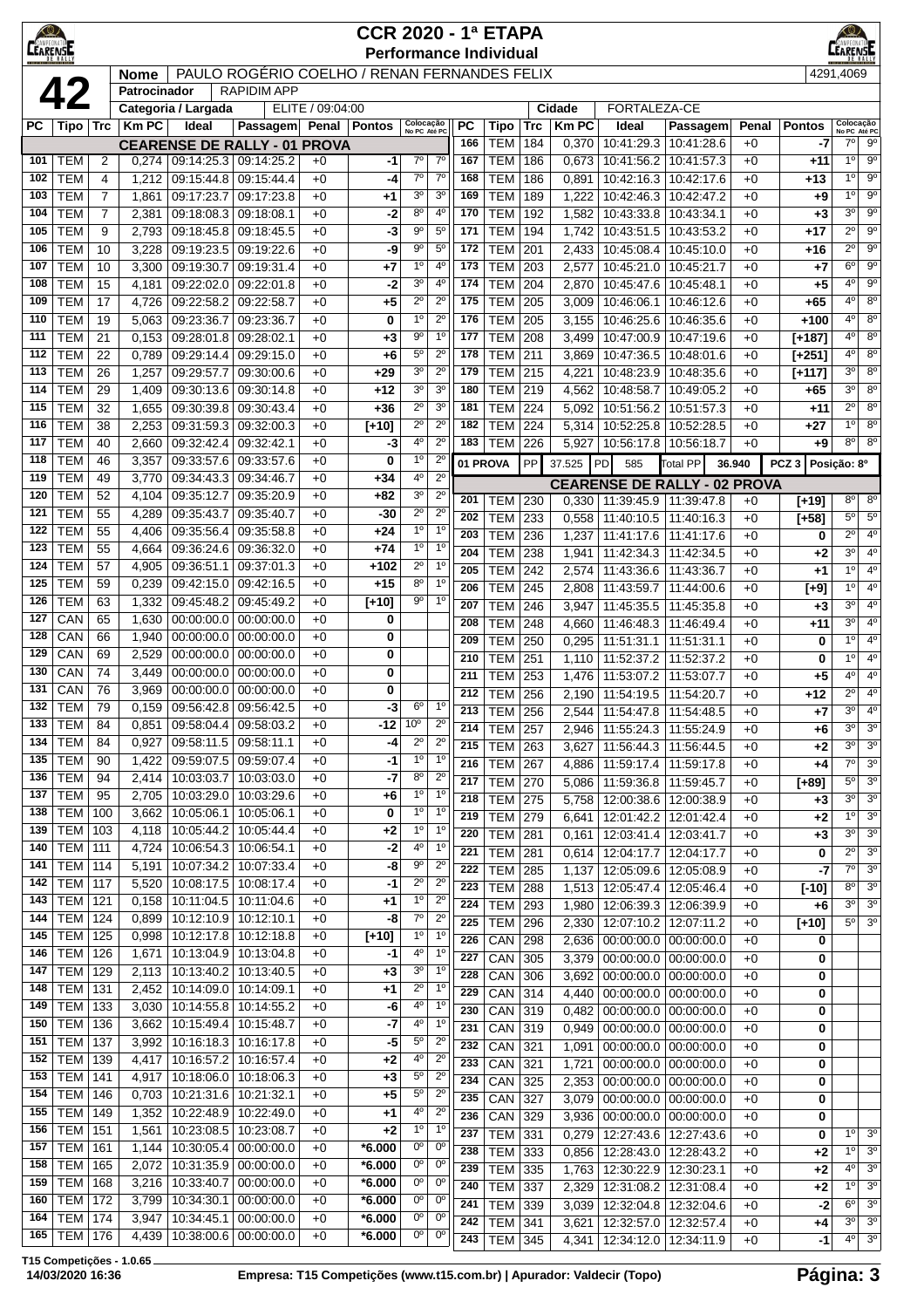| $\bigcirc$<br><b>CEARENSE</b> |                 |            |              |    |                                              |                   |                  |               | <b>CCR 2020 - 1ª ETAPA</b> |                          |                                  |    |                               |     |              |       |              |       |               | EARENSE                   |
|-------------------------------|-----------------|------------|--------------|----|----------------------------------------------|-------------------|------------------|---------------|----------------------------|--------------------------|----------------------------------|----|-------------------------------|-----|--------------|-------|--------------|-------|---------------|---------------------------|
|                               |                 |            |              |    |                                              |                   |                  |               |                            |                          |                                  |    | <b>Performance Individual</b> |     |              |       |              |       |               |                           |
|                               |                 |            | <b>Nome</b>  |    | PAULO ROGÉRIO COELHO / RENAN FERNANDES FELIX | <b>RAPIDIMAPP</b> |                  |               |                            |                          |                                  |    |                               |     |              |       |              |       |               | 4291,4069                 |
|                               | 4               |            | Patrocinador |    |                                              |                   |                  |               |                            |                          |                                  |    |                               |     |              |       |              |       |               |                           |
|                               |                 |            |              |    | Categoria / Largada                          |                   | ELITE / 09:04:00 |               |                            |                          |                                  |    |                               |     | Cidade       |       | FORTALEZA-CE |       |               |                           |
| РC                            | Tipo   Trc      |            | <b>KmPC</b>  |    | Ideal                                        | Passagem          |                  | Penal         | <b>Pontos</b>              |                          | Colocação<br>No PC Até PC        | PC | Tipo                          | Trc | <b>Km PC</b> | Ideal | Passagem     | Penal | <b>Pontos</b> | Colocação<br>No PC Até PC |
| 244                           | TEM             | 348        | 5,149        |    | 12:35:22.0 12:35:22.1                        |                   | $+0$             |               | +1                         | $1^{\circ}$              | 3 <sup>0</sup>                   |    |                               |     |              |       |              |       |               |                           |
| 245                           | <b>TEM</b>      | 351        | 5,924        |    | 12:36:32.7                                   | 12:36:32.7        | $+0$             |               | 0                          | $1^{\circ}$              | 3 <sup>o</sup>                   |    |                               |     |              |       |              |       |               |                           |
| 246                           | TEM             | 353        | 6,563        |    | 12:37:23.2                                   | 12:37:23.3        | $+0$             |               | +1                         | $1^{\rm o}$              | 3 <sup>o</sup><br>3 <sup>o</sup> |    |                               |     |              |       |              |       |               |                           |
| 247                           | TEM             | 356        | 0,326        |    | 12:42:02.2                                   | 12:42:02.4        | $+0$             |               | $+2$                       | $5^{\circ}$<br>$7^\circ$ | 3 <sup>o</sup>                   |    |                               |     |              |       |              |       |               |                           |
| 248                           | TEM             | 362        | 1,309        |    | 12:43:47.2                                   | 12:43:47.6        | $+0$             |               | +4                         |                          | 3 <sup>o</sup>                   |    |                               |     |              |       |              |       |               |                           |
| 249                           | <b>TEM</b>      | 365        | 1,908        |    | 12:44:35.3 12:44:35.1                        |                   | $+0$             |               | $-2$                       | $5^{\circ}$              |                                  |    |                               |     |              |       |              |       |               |                           |
| 250                           | <b>TEM</b>      | 368        | 2,621        |    | 12:45:46.9                                   | 12:45:46.7        | $+0$             |               | -2                         | $6^{\circ}$              | 3 <sup>o</sup>                   |    |                               |     |              |       |              |       |               |                           |
| 251                           | TEM             | 372        | 3,221        |    | 12:46:51.0                                   | 12:46:51.1        | $+0$             |               | $+1$                       | 3 <sup>o</sup>           | 3 <sup>o</sup>                   |    |                               |     |              |       |              |       |               |                           |
| 252                           | TEM             | 373        | 3,473        |    | 12:47:11.7                                   | 12:47:10.9        | $+0$             |               | -8                         | $4^{\circ}$              | 3 <sup>o</sup>                   |    |                               |     |              |       |              |       |               |                           |
| 253                           | TEM             | 374        | 3,956        |    | 12:47:48.7                                   | 12:47:48.8        | $+0$             |               | $+1$                       | $2^{\circ}$              | 3 <sup>o</sup>                   |    |                               |     |              |       |              |       |               |                           |
| 254                           | TEM             | 377        | 4,518        |    | 12:48:36.5                                   | 12:48:36.6        | $+0$             |               | $+1$                       | $1^{\circ}$              | 3 <sup>o</sup>                   |    |                               |     |              |       |              |       |               |                           |
| 255                           | <b>TEM</b>      | 378        | 4,935        |    | 12:49:07.2                                   | 12:49:07.1        | $+0$             |               | -1                         | $2^{\circ}$              | 3 <sup>o</sup>                   |    |                               |     |              |       |              |       |               |                           |
| 256                           | <b>TEM</b>      | 381        | 5,293        |    | 12:49:41.6                                   | 12:49:41.5        | $+0$             |               | -1                         | $2^{\circ}$              | 3 <sup>o</sup>                   |    |                               |     |              |       |              |       |               |                           |
| 257                           | TEM             | 384        | 0,217        |    | 12:51:31.1                                   | 12:51:30.8        | $+0$             |               | -3                         | $5^{\circ}$              | 3 <sup>o</sup>                   |    |                               |     |              |       |              |       |               |                           |
| 258                           | TEM             | 385        | 0,486        |    | 12:51:52.9                                   | 12:51:53.1        | $+0$             |               | $+2$                       | 4º                       | 3 <sup>o</sup>                   |    |                               |     |              |       |              |       |               |                           |
| 259                           | <b>TEM</b>      | 386        | 0,762        |    | 12:52:18.3                                   | 12:52:19.2        | $+0$             |               | +9                         | $4^{\circ}$              | 3 <sup>o</sup>                   |    |                               |     |              |       |              |       |               |                           |
| 260                           | <b>TEM</b>      | 388        | 1,501        |    | 12:53:25.7                                   | 12:53:25.5        | $+0$             |               | $-2$                       | $5^{\circ}$              | 3 <sup>o</sup>                   |    |                               |     |              |       |              |       |               |                           |
| 261                           | TEM             | 390        | 1,982        |    | 12:54:05.7                                   | 12:54:05.7        | $+0$             |               | 0                          | $2^{\circ}$              | 3 <sup>o</sup>                   |    |                               |     |              |       |              |       |               |                           |
| 262                           | TEM             | 394        | 2,729        |    | 12:55:46.1                                   | 12:55:46.1        | $+0$             |               | 0                          | 1 <sup>0</sup>           | 3 <sup>o</sup>                   |    |                               |     |              |       |              |       |               |                           |
| 263                           | <b>TEM</b>      | 395        | 3,456        |    | 12:56:53.2                                   | 12:56:52.9        | $+0$             |               | -3                         | $5^{\circ}$              | 3 <sup>o</sup>                   |    |                               |     |              |       |              |       |               |                           |
| 264                           | <b>TEM</b>      | 398        | 4,425        |    | 12:58:20.9                                   | 12:58:20.6        | +0               |               | -3                         | $5^{\circ}$              | 3 <sup>o</sup>                   |    |                               |     |              |       |              |       |               |                           |
| 265                           | TEM             | 400        | 4,857        |    | 12:59:03.1                                   | 12:59:03.3        | $+0$             |               | $+2$                       | $4^{\circ}$              | 3 <sup>o</sup>                   |    |                               |     |              |       |              |       |               |                           |
| 266                           | TEM             | 404        | 0,548        |    | 13:03:08.7                                   | 13:03:08.3        | $+0$             |               | -4                         | $5^{\circ}$              | 3 <sup>o</sup>                   |    |                               |     |              |       |              |       |               |                           |
| 267                           | TEM             | 407        | 0,828        |    | 13:03:36.5                                   | 13:03:36.1        | $+0$             |               | -4                         | 4°                       | 3 <sup>o</sup>                   |    |                               |     |              |       |              |       |               |                           |
| 268                           | TEM             | 411        | 1,292        |    | 13:04:25.9                                   | 13:04:26.5        | $+0$             |               | $+6$                       | $1^{\circ}$              | 3 <sup>o</sup>                   |    |                               |     |              |       |              |       |               |                           |
| 269                           | TEM             | 413        | 1,744        |    | 13:05:08.6                                   | 13:05:09.1        | $+0$             |               | $+5$                       | $1^{\circ}$              | 3 <sup>o</sup>                   |    |                               |     |              |       |              |       |               |                           |
| 270                           | TEM             | 415        | 2,102        |    | 13:05:49.7                                   | 13:05:50.2        | $+0$             |               | $+5$                       | $1^{\circ}$              | $2^{\circ}$                      |    |                               |     |              |       |              |       |               |                           |
| 271                           | TEM             | 417        | 2,626        |    | 13:06:36.8                                   | 13:06:36.8        | $+0$             |               | 0                          | $2^{\circ}$              | $2^{\circ}$                      |    |                               |     |              |       |              |       |               |                           |
| 272                           | <b>TEM</b>      | 419        | 2,773        |    | 13:06:50.9                                   | 13:06:51.5        | $+0$             |               | $+6$                       | $1^{\circ}$              | $2^{\circ}$                      |    |                               |     |              |       |              |       |               |                           |
| 273                           | <b>TEM</b>      | 423        | 3,114        |    | 13:07:27.2                                   | 13:07:27.2        | $+0$             |               | 0                          | 1 <sup>0</sup>           | $2^{\circ}$                      |    |                               |     |              |       |              |       |               |                           |
| 274                           | <b>TEM</b>      | 428        | 3,638        |    | 13:08:23.4                                   | 13:08:23.5        | +0               |               | +1                         | 3 <sup>o</sup>           | $2^{\circ}$                      |    |                               |     |              |       |              |       |               |                           |
| 275                           | TEM             | 432        | 4,225        |    | 13:09:24.6   13:09:24.0                      |                   | $+0$             |               | -6                         | $6^{\circ}$              | $2^{\circ}$                      |    |                               |     |              |       |              |       |               |                           |
| 276                           | TEM   435       |            | 4,730        |    | 13:10:24.1                                   | 13:10:24.5        | $+0$             |               | +4                         | $1^{\circ}$              | $2^{\circ}$                      |    |                               |     |              |       |              |       |               |                           |
|                               | 277   TEM   437 |            |              |    | 5,174   13:11:11.3   13:11:12.0              |                   | $+0$             |               | +7                         | 6 <sup>o</sup>           | $2^{\circ}$                      |    |                               |     |              |       |              |       |               |                           |
| 278                           | TEM             | 440        | 5,516        |    | 13:11:46.5                                   | 13:11:47.0        | $+0$             |               | +5                         | $1^{\circ}$              | $2^{\circ}$                      |    |                               |     |              |       |              |       |               |                           |
|                               | 279   TEM   443 |            |              |    | 5,890   13:12:23.9   13:12:23.1              |                   | $+0$             |               | -8                         | 4°                       | $2^{\circ}$                      |    |                               |     |              |       |              |       |               |                           |
|                               | 280   TEM       | 445        |              |    | 6,148   13:12:50.9   13:12:52.1              |                   | $+0$             |               | +12                        | $1^{\circ}$              | $2^{\circ}$                      |    |                               |     |              |       |              |       |               |                           |
| 281                           | <b>TEM</b>      | 446        | 6,441        |    | 13:13:20.3   13:13:20.3                      |                   | $+0$             |               | 0                          | $1^{\circ}$              | 1 <sup>0</sup>                   |    |                               |     |              |       |              |       |               |                           |
| 282                           | <b>TEM</b>      | 450        | 6,808        |    | 13:13:56.1                                   | 13:13:57.7        | $+0$             |               | +16                        | 4º                       | 1 <sup>0</sup>                   |    |                               |     |              |       |              |       |               |                           |
| 283                           | TEM             | 453        |              |    |                                              |                   | $+0$             |               |                            | $1^{\circ}$              | 1 <sup>0</sup>                   |    |                               |     |              |       |              |       |               |                           |
|                               |                 |            |              |    | 7,101   13:14:34.8   13:14:35.7              |                   |                  |               | +9                         | 3 <sup>o</sup>           | 1 <sup>0</sup>                   |    |                               |     |              |       |              |       |               |                           |
|                               | 284   TEM $ $   | 455        |              |    | 7,503   13:15:12.9   13:15:13.4              |                   | $+0$             |               | +5                         |                          |                                  |    |                               |     |              |       |              |       |               |                           |
|                               | 285   TEM   458 |            |              |    | 7,976   13:15:58.8   13:15:58.7              |                   | $+0$             |               | -1                         | $2^{\circ}$              | $1^{\circ}$                      |    |                               |     |              |       |              |       |               |                           |
|                               | 286   TEM $ $   | 461        |              |    | 8,746   13:17:11.9   13:17:11.9              |                   | $+0$             |               | 0                          | $1^{\circ}$              | $1^{\circ}$                      |    |                               |     |              |       |              |       |               |                           |
| 287                           | TEM             | 464        | 0,182        |    | 13:22:50.3 13:22:50.2                        |                   | $+0$             |               | -1                         | 3 <sup>o</sup>           | $1^{\circ}$                      |    |                               |     |              |       |              |       |               |                           |
| 288                           | <b>TEM 468</b>  |            | 0,877        |    | 13:23:49.6   13:23:50.0                      |                   | $+0$             |               | $+4$                       | 4°                       | $1^{\circ}$                      |    |                               |     |              |       |              |       |               |                           |
| 289                           | <b>TEM</b>      | 471        | 1,891        |    | 13:25:23.2                                   | 13:25:23.1        | $+0$             |               | -1                         | 3 <sup>o</sup>           | $1^{\circ}$                      |    |                               |     |              |       |              |       |               |                           |
|                               | 290   TEM $ $   | 473        | 2,798        |    | 13:26:43.3   13:26:42.9                      |                   | $+0$             |               | -4                         | $4^{\circ}$              | $1^{\circ}$                      |    |                               |     |              |       |              |       |               |                           |
| 02 PROVA                      |                 | ${\sf PP}$ | 445          | PD | 195                                          | <b>Total PP</b>   | 250              | <b>PCZ 12</b> |                            | Posição: 1º              |                                  |    |                               |     |              |       |              |       |               |                           |
| <b>TOTAL</b>                  |                 | ${\sf PP}$ | 37.970       | PD | 780                                          | <b>Total PP</b>   | 37.190           | <b>PCZ 15</b> |                            |                          |                                  |    |                               |     |              |       |              |       |               |                           |
|                               |                 |            |              |    |                                              |                   |                  |               |                            |                          |                                  |    |                               |     |              |       |              |       |               |                           |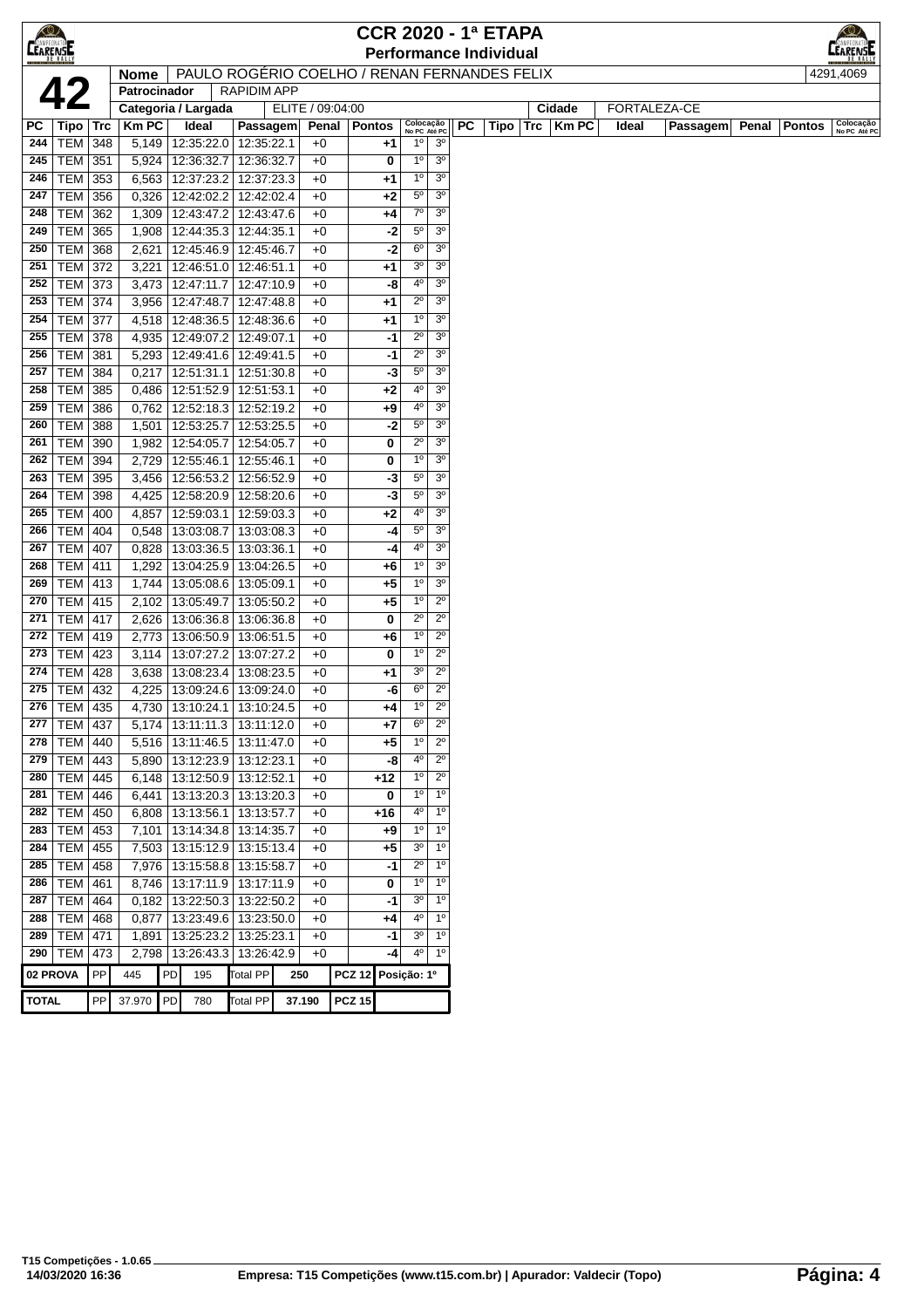| LEARENTE   |                          |                     |                |                          |                                                            |                  | <b>CCR 2020 - 1ª ETAPA</b><br><b>Performance Individual</b> |                                  |                                  |            |                          |            |                |                                                              |                          |              |                      | EARENSE                       |                               |
|------------|--------------------------|---------------------|----------------|--------------------------|------------------------------------------------------------|------------------|-------------------------------------------------------------|----------------------------------|----------------------------------|------------|--------------------------|------------|----------------|--------------------------------------------------------------|--------------------------|--------------|----------------------|-------------------------------|-------------------------------|
|            |                          |                     | <b>Nome</b>    |                          | RONALDO CABRAL NOGUEIRA / DENISE DE PONTES VIEIRA NOGUEIRA |                  |                                                             |                                  |                                  |            |                          |            |                |                                                              |                          |              |                      | 4561,4065                     |                               |
|            | 51                       |                     | Patrocinador   | Categoria / Largada      | RCN&BS SOLUÇÕES EM TECNOLOGIA                              | ELITE / 09:10:00 |                                                             |                                  |                                  |            |                          |            | Cidade         | FORTALEZA-CE                                                 |                          |              |                      |                               |                               |
| <b>PC</b>  | $Tipo$ $Trc$             |                     | <b>Km PC</b>   | Ideal                    | Passagem                                                   |                  | Penal   Pontos                                              | Colocação<br>No PC Até PC        |                                  | <b>PC</b>  | Tipo                     | <b>Trc</b> | <b>KmPC</b>    | Ideal                                                        | Passagem                 | Penal        | <b>Pontos</b>        | Colocação<br>No PC Até PC     |                               |
|            |                          |                     |                |                          | <b>CEARENSE DE RALLY - 01 PROVA</b>                        |                  |                                                             |                                  |                                  | 166        | <b>TEM</b>               | 184        | 0,370          | 10:47:29.3                                                   | 10:47:29.3               | $+0$         | 0                    | 10 <sup>1</sup>               | 6 <sup>o</sup>                |
| 101        | <b>TEM</b>               | 2                   | 0,274          |                          | 09:20:25.3 09:20:24.9                                      | $+0$             | -4                                                          | $9^{\circ}$                      | 90                               | 167        | <b>TEM</b>               | 186        | 0,673          | 10:47:56.2                                                   | 10:47:57.4               | $+0$         | +12                  | 3 <sup>0</sup>                | 6 <sup>o</sup>                |
| 102        | <b>TEM</b>               | 4                   | 1,212          | 09:21:44.8               | 09:21:43.5                                                 | $+0$             | -13                                                         | $8^{\circ}$                      | 90                               | 168        | <b>TEM</b>               | 186        | 0,891          | 10:48:16.3                                                   | 10:48:18.8               | $+0$         | $+25$                | $6^{\circ}$                   | 6 <sup>o</sup>                |
| 103        | <b>TEM</b>               | $\overline{7}$      | 1,861          | 09:23:23.7               | 09:23:24.2                                                 | $+0$             | +5                                                          | $5^{\circ}$<br>$9^{\circ}$       | 90<br>$9^{\circ}$                | 169        | <b>TEM</b>               | 189        | 1,222          | 10:48:46.3                                                   | 10:48:50.1               | $+0$         | $+38$                | $6^{\circ}$<br>$1^{\circ}$    | $6^{\circ}$<br>6 <sup>o</sup> |
| 104<br>105 | <b>TEM</b><br><b>TEM</b> | $\overline{7}$<br>9 | 2,381<br>2,793 | 09:24:08.3<br>09:24:45.8 | 09:24:08.5<br>09:24:45.7                                   | $+0$<br>$+0$     | $+2$<br>-1                                                  | $4^{\circ}$                      | 90                               | 170<br>171 | <b>TEM</b><br><b>TEM</b> | 192<br>194 | 1,582<br>1,742 | 10:49:33.8<br>10:49:51.5 10:49:55.8                          | 10:49:33.8               | $+0$<br>$+0$ | $\mathbf 0$<br>$+43$ | $8^{\circ}$                   | 6 <sup>o</sup>                |
| 106        | <b>TEM</b>               | 10                  | 3,228          | 09:25:23.5               | 09:25:23.3                                                 | $+0$             | -2                                                          | 3 <sup>o</sup>                   | 90                               | 172        | <b>TEM</b>               | 201        | 2,433          | 10:51:08.4   10:51:13.9                                      |                          | $+0$         | $+55$                | 80                            | $6^{\circ}$                   |
| 107        | <b>TEM</b>               | 10                  | 3,300          | 09:25:30.7               | 09:25:33.6                                                 | $+0$             | $+29$                                                       | $8^{\circ}$                      | $9^{\circ}$                      | 173        | <b>TEM</b>               | 203        | 2,577          | 10:51:21.0                                                   | 10:51:24.8               | $+0$         | $+38$                | 80                            | $6^{\circ}$                   |
| 108        | <b>TEM</b>               | 15                  | 4,181          | 09:28:02.0               | 09:28:02.3                                                 | $+0$             | +3                                                          | $4^{\rm o}$                      | 90                               | 174        | <b>TEM</b>               | 204        | 2,870          | 10:51:47.6                                                   | 10:51:53.3               | $+0$         | $+57$                | $8^{\circ}$                   | $6^{\circ}$                   |
| 109        | <b>TEM</b>               | 17                  | 4,726          | 09:28:58.2               | 09:28:59.4                                                 | $+0$             | $+12$                                                       | 5 <sup>0</sup>                   | $8^{\circ}$                      | 175        | <b>TEM</b>               | 205        | 3,009          | 10:52:06.1                                                   | 00:00:00.0               | $+0$         | *6.000               | $0^{\circ}$                   | $0^{\circ}$                   |
| 110        | <b>TEM</b>               | 19                  | 5,063          | 09:29:36.7               | 09:29:37.0                                                 | $+0$             | +3                                                          | 6 <sup>o</sup>                   | $8^{\circ}$                      | 176        | <b>TEM</b>               | 205        | 3,155          | 10:52:25.6                                                   | 10:52:59.0               | $+0$         | $+334$               | $7^{\circ}$<br>$7^{\circ}$    | $7^\circ$<br>$7^\circ$        |
| 111<br>112 | <b>TEM</b><br><b>TEM</b> | 21<br>22            | 0,153<br>0,789 | 09:34:01.8<br>09:35:14.4 | 09:34:01.8<br>09:35:15.4                                   | $+0$<br>$+0$     | 0<br>$[+10]$                                                | $2^{\circ}$<br>7 <sup>o</sup>    | $8^{\circ}$<br>$8^{\circ}$       | 177<br>178 | <b>TEM</b><br><b>TEM</b> | 208<br>211 | 3,499<br>3,869 | 10:53:00.9<br>10:53:36.5                                     | 10:53:47.3<br>10:54:39.6 | $+0$<br>$+0$ | +464<br>$[+631]$     | $7^{\circ}$                   | $7^\circ$                     |
| 113        | <b>TEM</b>               | 26                  | 1,257          | 09:35:57.7               | 09:36:05.2                                                 | $+0$             | $+75$                                                       | 8 <sup>o</sup>                   | 8 <sup>o</sup>                   | 179        | <b>TEM</b>               | 215        | 4,221          | 10:54:23.9                                                   | 10:55:18.9               | $+0$         | $[+550]$             | $7^{\circ}$                   | 7 <sup>o</sup>                |
| 114        | <b>TEM</b>               | 29                  | 1,409          | 09:36:13.6               | 09:36:26.1                                                 | $+0$             | $+125$                                                      | $8^{\circ}$                      | $8^{\circ}$                      | 180        | <b>TEM</b>               | 219        | 4,562          | 10:54:58.7                                                   | 10:55:51.7               | $+0$         | $[+530]$             | $7^{\circ}$                   | $7^{\circ}$                   |
| 115        | <b>TEM</b>               | 32                  | 1,655          | 09:36:39.8               | 09:36:59.7                                                 | $+0$             | $+199$                                                      | $8^{\circ}$                      | 8 <sup>0</sup>                   | 181        | <b>TEM</b>               | 224        | 5,092          | 10:57:56.2                                                   | 10:58:00.5               | $+0$         | $+43$                | 6 <sup>0</sup>                | $7^\circ$                     |
| 116        | <b>TEM</b>               | 38                  | 2,253          | 09:37:59.3               | 09:38:00.6                                                 | $+0$             | $+13$                                                       | 3 <sup>o</sup>                   | 8 <sup>0</sup>                   | 182        | <b>TEM</b>               | 224        | 5,314          | 10:58:25.8                                                   | 10:58:42.4               | $+0$         | +166                 | $7^\circ$                     | $7^\circ$                     |
| 117<br>118 | <b>TEM</b><br><b>TEM</b> | 40                  | 2,660          | 09:38:42.4               | 09:38:42.6                                                 | $+0$             | +2<br>$+15$                                                 | 3 <sup>o</sup><br>6 <sup>o</sup> | 8 <sup>o</sup><br>8 <sup>o</sup> | 183        | <b>TEM</b>               | 226        | 5,927          | 11:02:17.8                                                   | 11:02:17.9               | $+0$         | $+1$                 | $2^{\circ}$                   | 7 <sup>o</sup>                |
| 119        | <b>TEM</b>               | 46<br>49            | 3,357<br>3,770 | 09:39:57.6<br>09:40:43.3 | 09:39:59.1<br>09:40:48.5                                   | $+0$<br>$+0$     | $+52$                                                       | $5^{\circ}$                      | $8^{\circ}$                      |            | 01 PROVA                 | PP         | 10.498         | PD 1.739                                                     | <b>Total PP</b>          | 8.759        | PCZ <sub>7</sub>     | Posição: 7º                   |                               |
| 120        | <b>TEM</b>               | 52                  | 4,104          | 09:41:12.7               | 09:41:27.7                                                 | $+0$             | $+150$                                                      | $8^{\circ}$                      | $8^{\circ}$                      | 201        | <b>TEM</b>               | 230        | 0,330          | <b>CEARENSE DE RALLY - 02 PROVA</b><br>11:45:45.9 11:45:45.1 |                          | $+0$         | -8                   | $6^{\circ}$                   | 6 <sup>o</sup>                |
| 121        | <b>TEM</b>               | 55                  | 4,289          | 09:41:43.7               | 09:41:50.7                                                 | $+0$             | $+70$                                                       | $7^\circ$                        | $8^{\circ}$                      | 202        | <b>TEM</b>               | 233        | 0,558          | 11:46:10.5                                                   | 11:46:18.2               | $+0$         | $[+77]$              | $6^{\circ}$                   | $6^{\circ}$                   |
| 122        | <b>TEM</b>               | 55                  | 4,406          | 09:41:56.4               | 09:42:05.5                                                 | $+0$             | $+91$                                                       | $7^\circ$                        | 8 <sup>o</sup>                   | 203        | <b>TEM</b>               | 236        | 1,237          | 11:47:17.6                                                   | 11:47:18.6               | $+0$         | $[+10]$              | $5^{\circ}$                   | $5^{\circ}$                   |
| 123        | <b>TEM</b>               | 55                  | 4,664          | 09:42:24.6               | 09:42:40.8                                                 | $+0$             | $+162$                                                      | $8^{\circ}$                      | $8^{\circ}$                      | 204        | <b>TEM</b>               | 238        | 1,941          | 11:48:34.3                                                   | 11:48:40.2               | $+0$         | $[+59]$              | $8^{\circ}$                   | 5 <sup>o</sup>                |
| 124<br>125 | <b>TEM</b><br><b>TEM</b> | 57<br>59            | 4,905          | 09:42:51.1<br>09:48:15.0 | 09:43:11.5<br>09:48:16.4                                   | $+0$             | $+204$                                                      | $9^{\circ}$<br>$7^\circ$         | 8 <sup>0</sup><br>$8^{\circ}$    | 205        | <b>TEM</b>               | 242        | 2,574          | 11:49:36.6                                                   | 11:49:37.4               | $+0$         | $+8$                 | $6^{\circ}$                   | $5^{\circ}$                   |
| 126        | <b>TEM</b>               | 63                  | 0,239<br>1,332 | 09:51:48.2               | 09:51:48.3                                                 | $+0$<br>$+0$     | $+14$<br>+1                                                 | $4^{\circ}$                      | $8^{\circ}$                      | 206        | <b>TEM</b>               | 245        | 2,808          | 11:49:59.7                                                   | 11:50:02.5               | $+0$         | $+28$                | 6 <sup>o</sup><br>$6^{\circ}$ | $5^{\circ}$<br>$5^{\circ}$    |
| 127        | CAN                      | 65                  | 1,630          | 00:00:00.0               | 00:00:00.0                                                 | $+0$             | 0                                                           |                                  |                                  | 207<br>208 | <b>TEM</b><br><b>TEM</b> | 246<br>248 | 3,947<br>4,660 | 11:51:35.5<br>11:52:48.3                                     | 11:51:36.5<br>11:52:48.8 | $+0$<br>$+0$ | $[+10]$<br>$+5$      | $2^{\circ}$                   | 5 <sup>0</sup>                |
| 128        | CAN                      | 66                  | 1,940          | 00:00:00.0               | 00:00:00.0                                                 | $+0$             | 0                                                           |                                  |                                  | 209        | <b>TEM</b>               | 250        | 0,295          | 11:57:31.1   11:57:30.8                                      |                          | $+0$         | -3                   | $7^\circ$                     | $5^{\circ}$                   |
| 129        | CAN                      | 69                  | 2,529          | 00:00:00.0               | 00:00:00.0                                                 | $+0$             | 0                                                           |                                  |                                  | 210        | <b>TEM</b>               | 251        | 1,110          | 11:58:37.2                                                   | 11:58:37.6               | $+0$         | $+4$                 | $6^{\circ}$                   | $5^{\rm o}$                   |
| 130        | CAN                      | 74                  | 3,449          | 00:00:00.0               | 00:00:00.0                                                 | $+0$             | 0                                                           |                                  |                                  | 211        | <b>TEM</b>               | 253        | 1,476          | 11:59:07.2                                                   | 11:59:09.0               | $+0$         | $+18$                | $8^{\circ}$                   | $5^{\circ}$                   |
| 131        | CAN                      | 76                  | 3,969          | 00:00:00.0               | 00:00:00.0                                                 | $+0$             | 0                                                           | $8^{\circ}$                      | $8^{\circ}$                      | 212        | <b>TEM</b>               | 256        | 2,190          | 12:00:19.5   12:00:21.4                                      |                          | $+0$         | $+19$                | $\overline{7^{\circ}}$        | $5^{\circ}$                   |
| 132<br>133 | TEM<br>TEM               | 79<br>84            | 0,159<br>0,851 | 10:02:42.8<br>10:04:04.4 | 10:02:43.5<br>10:04:04.9                                   | $+0$<br>+0       | $+7$<br>+5                                                  | $8^{\circ}$                      | $8^{\circ}$                      | 213        | <b>TEM</b>               | 256        | 2,544          | 12:00:47.8 12:00:49.6                                        |                          | $+0$         | $+18$                | 7°                            | $\overline{5^0}$              |
| 134        | TEM                      | 84                  | 0,927          | 10:04:11.5               | 10:04:14.3                                                 | $+0$             | +28                                                         | $9^{\rm o}$                      | $8^{\circ}$                      | 214<br>215 | <b>TEM</b><br><b>TEM</b> | 257<br>263 | 2,946<br>3,627 | 12:01:24.3   12:01:25.8<br>12:02:44.3                        | 12:02:45.0               | +0<br>+0     | $+15$                | 80<br>$7^\circ$               | $5^{\circ}$<br>$5^{\circ}$    |
| 135        | <b>TEM</b>               | 90                  | 1,422          | 10:05:07.5               | 10:05:07.1                                                 | $+0$             | -4                                                          | 3 <sup>o</sup>                   | $8^{\circ}$                      | 216        | <b>TEM 267</b>           |            | 4,886          | 12:05:17.4 12:05:17.0                                        |                          | $+0$         | +7<br>-4             | $6^{\circ}$                   | 5 <sup>0</sup>                |
| 136        | TEM                      | 94                  | 2,414          | 10:09:03.7               | 10:09:02.8                                                 | $+0$             | $[-9]$                                                      | 10 <sup>o</sup>                  | $8^{\circ}$                      | 217        | <b>TEM 270</b>           |            | 5,086          | 12:05:36.8   12:05:37.3                                      |                          | $+0$         | $+5$                 | 1 <sup>0</sup>                | 4 <sup>0</sup>                |
| 137        | <b>TEM</b>               | 95                  | 2,705          | 10:09:29.0               | 10:09:30.9                                                 | $+0$             | +19                                                         | $8^{\circ}$                      | $8^{\circ}$                      | 218        | <b>TEM</b>               | 275        | 5,758          | 12:06:38.6 12:06:38.7                                        |                          | $+0$         | $+1$                 | $1^{\circ}$                   | $4^{\circ}$                   |
| 138        | <b>TEM</b>               | 100                 | 3,662          | 10:11:06.1               | 10:11:06.8                                                 | $+0$             | $+7$                                                        | $6^{\circ}$                      | $8^{\circ}$                      | 219        | <b>TEM</b>               | 279        | 6,641          | 12:07:42.2 12:07:42.6                                        |                          | $+0$         | +4                   | 3 <sup>0</sup>                | $4^{\circ}$                   |
| 139<br>140 | <b>TEM</b><br><b>TEM</b> | 103<br>111          | 4,118<br>4,724 | 10:11:44.2<br>10:12:54.3 | 10:11:46.3<br>10:12:55.4                                   | $+0$<br>$+0$     | +21<br>$+11$                                                | $7^{\circ}$<br>8 <sup>o</sup>    | $8^{\circ}$<br>$8^{\circ}$       | 220        | <b>TEM</b>               | 281        | 0,161          | 12:09:41.4 12:09:40.8                                        |                          | $+0$         | -6                   | $6^{\circ}$                   | $4^{\circ}$                   |
| 141        | TEM                      | 114                 | 5,191          | 10:13:34.2               | 10:13:34.5                                                 | $+0$             | $+3$                                                        | 6 <sup>o</sup>                   | 8 <sup>o</sup>                   | 221<br>222 | <b>TEM</b><br><b>TEM</b> | 281        | 0,614          | 12:10:17.7   12:10:17.7                                      |                          | $+0$         | 0                    | 3 <sup>0</sup><br>$4^{\circ}$ | 4 <sup>0</sup><br>$4^{\circ}$ |
| 142        | <b>TEM 117</b>           |                     | 5,520          | 10:14:17.5               | 10:14:17.5                                                 | $+0$             | 0                                                           | $1^{\circ}$                      | $8^{\circ}$                      | 223        | <b>TEM</b>               | 285<br>288 | 1,137<br>1,513 | 12:11:09.6<br>12:11:47.4                                     | 12:11:09.2<br>12:11:46.7 | $+0$<br>$+0$ | -4<br>-7             | 6 <sup>o</sup>                | 4 <sup>0</sup>                |
| 143        | TEM                      | 121                 | 0,158          | 10:17:04.5               | 10:17:05.4                                                 | $+0$             | $[+9]$                                                      | $9^{\circ}$                      | $8^{\circ}$                      | 224        | <b>TEM</b>               | 293        | 1,980          | 12:12:39.3   12:12:40.5                                      |                          | $+0$         | $+12$                | $5^{\circ}$                   | $4^{\circ}$                   |
| 144        | TEM                      | 124                 | 0,899          | 10:18:10.9               | 10:18:10.4                                                 | $+0$             | -5                                                          | $6^{\rm o}$                      | $8^{\circ}$                      | 225        | <b>TEM</b>               | 296        | 2,330          | 12:13:10.2 12:13:11.1                                        |                          | $+0$         | $[+9]$               | $4^{\circ}$                   | 4 <sup>0</sup>                |
| 145        | TEM                      | 125                 | 0,998          | 10:18:17.8               | 10:18:20.3                                                 | $+0$             | $+25$                                                       | $4^{\circ}$                      | $8^{\circ}$                      | 226        | CAN                      | 298        | 2,636          | $00:00:00.0$ 00:00:00.0                                      |                          | $+0$         | 0                    |                               |                               |
| 146<br>147 | TEM<br>TEM               | 126<br>129          | 1,671<br>2,113 | 10:19:04.9<br>10:19:40.2 | 10:19:04.9<br>10:19:41.6                                   | $+0$             | 0<br>$+14$                                                  | $1^{\circ}$<br>$8^{\circ}$       | 8 <sup>o</sup><br>$8^{\circ}$    | 227        | CAN                      | 305        | 3,379          | $00:00:00.0$   00:00:00.0                                    |                          | $+0$         | 0                    |                               |                               |
| 148        | <b>TEM</b>               | 131                 | 2,452          | 10:20:09.0               | 10:20:10.8                                                 | $+0$<br>$+0$     | $+18$                                                       | $6^{\rm o}$                      | $8^{\circ}$                      | 228        | CAN                      | 306        | 3,692          | $00:00:00.0$ 00:00:00.0                                      |                          | $+0$         | 0                    |                               |                               |
| 149        | TEM                      | 133                 | 3,030          | 10:20:55.8               | 10:20:56.5                                                 | +0               | $+7$                                                        | 6 <sup>o</sup>                   | $8^{\circ}$                      | 229<br>230 | CAN                      | 314        | 4,440          | $00:00:00.0$ 00:00:00.0                                      |                          | $+0$         | 0                    |                               |                               |
| 150        | TEM                      | 136                 | 3,662          | 10:21:49.4               | 10:21:50.2                                                 | $+0$             | +8                                                          | $5^{\circ}$                      | 8 <sup>o</sup>                   | 231        | CAN<br>CAN               | 319<br>319 | 0,482<br>0,949 | 00:00:00.0 00:00:00.0<br>$00:00:00.0$   $00:00:00.0$         |                          | $+0$<br>$+0$ | 0<br>0               |                               |                               |
| 151        | TEM                      | 137                 | 3,992          | 10:22:18.3 10:22:18.4    |                                                            | $+0$             | +1                                                          | $1^{\rm o}$                      | $8^{\circ}$                      | 232        | CAN                      | 321        | 1,091          | $00:00:00.0$ 00:00:00.0                                      |                          | $+0$         | 0                    |                               |                               |
| 152        | <b>TEM</b>               | 139                 | 4,417          | 10:22:57.2               | 10:22:56.5                                                 | $+0$             | $-7$                                                        | $8^{\circ}$                      | $8^{\circ}$                      | 233        | CAN                      | 321        | 1,721          | $00:00:00.0$ 00:00:00.0                                      |                          | $+0$         | 0                    |                               |                               |
| 153        | <b>TEM</b>               | 141                 | 4,917          | 10:24:06.0               | 10:24:06.0                                                 | $+0$             | 0                                                           | $1^{\circ}$                      | $8^{\circ}$                      | 234        | CAN                      | 325        | 2,353          | $00:00:00.0$ 00:00:00.0                                      |                          | $+0$         | 0                    |                               |                               |
| 154        | <b>TEM</b>               | 146                 | 0,703          | 10:27:31.6               | 10:27:31.8                                                 | $+0$             | +2                                                          | 3 <sup>o</sup>                   | $8^{\circ}$                      | 235        | CAN                      | 327        | 3,079          | $00:00:00.0$ 00:00:00.0                                      |                          | $+0$         | 0                    |                               |                               |
| 155<br>156 | <b>TEM</b><br>TEM        | 149<br>151          | 1,352          | 10:28:48.9<br>10:29:08.5 | 10:28:49.0<br>10:29:11.0                                   | $+0$<br>$+0$     | $+1$<br>$+25$                                               | $7^\circ$<br>$8^{\circ}$         | $8^{\circ}$<br>$8^{\circ}$       | 236        | CAN                      | 329        | 3,936          | $00:00:00.0$   $00:00:00.0$                                  |                          | $+0$         | 0                    |                               |                               |
| 157        | <b>TEM</b>               | 161                 | 1,561<br>1,144 | 10:36:05.4               | 10:36:05.3                                                 | $+0$             | -1                                                          | $2^{\circ}$                      | 6 <sup>o</sup>                   | 237        | <b>TEM</b>               | 331        | 0,279          | 12:33:43.6   12:33:43.8                                      |                          | $+0$         | $+2$                 | $4^{\circ}$                   | $4^{\circ}$                   |
| 158        | TEM                      | 165                 | 2,072          | 10:37:35.9               | 10:37:36.8                                                 | +0               | +9                                                          | 3 <sup>o</sup>                   | $6^{\circ}$                      | 238<br>239 | <b>TEM</b><br><b>TEM</b> | 333<br>335 | 0,856          | 12:34:43.0<br>12:36:22.9 12:36:22.9                          | 12:34:44.1               | $+0$<br>$+0$ | $+11$<br>0           | $4^{\circ}$<br>$1^{\circ}$    | $4^{\circ}$<br>$4^{\circ}$    |
| 159        | TEM                      | 168                 | 3,216          | 10:39:40.7               | 10:39:40.7                                                 | $+0$             | 0                                                           | 1 <sup>0</sup>                   | 6 <sup>o</sup>                   | 240        | <b>TEM</b>               | 337        | 1,763<br>2,329 | 12:37:08.2   12:37:08.8                                      |                          | $+0$         | +6                   | $2^{\circ}$                   | 4 <sup>0</sup>                |
| 160        | TEM                      | 172                 | 3,799          | 10:40:30.1               | 10:40:29.9                                                 | $+0$             | $-2$                                                        | $1^{\circ}$                      | $6^{\circ}$                      | 241        | <b>TEM</b>               | 339        | 3,039          | 12:38:04.8   12:38:04.7                                      |                          | $+0$         | $-1$                 | $3^{\circ}$                   | 4 <sup>0</sup>                |
| 164        | <b>TEM 174</b>           |                     | 3,947          | 10:40:45.1               | 10:40:45.2                                                 | $+0$             | +1                                                          | $1^{\circ}$                      | $6^{\circ}$                      | 242        | <b>TEM</b>               | 341        | 3,621          | 12:38:57.0                                                   | 12:38:57.6               | $+0$         | +6                   | $5^{\circ}$                   | $4^{\circ}$                   |
| 165        | TEM                      | 176                 | 4,439          | 10:44:00.6               | 10:44:01.1                                                 | $+0$             | $+5$                                                        | $6^{\circ}$                      | 6 <sup>o</sup>                   | 243        | <b>TEM 345</b>           |            | 4,341          | 12:40:12.0 12:40:12.3                                        |                          | $+0$         | $+3$                 | $6^{\circ}$                   | 4 <sup>0</sup>                |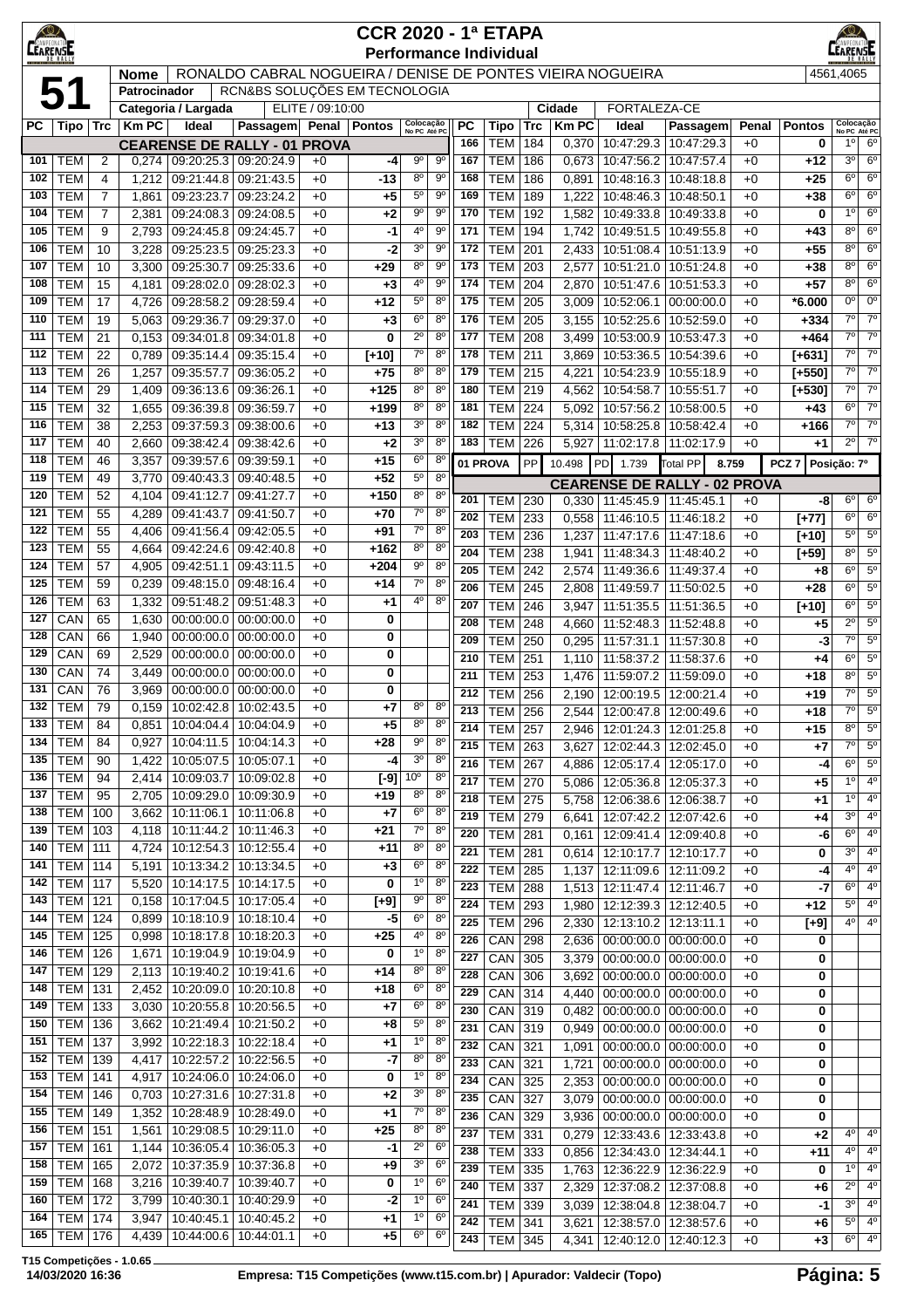| $\bigotimes$    |                           |     |              |    |                                                         |                               |                  |              |                  |             |                            |                               |    | <b>CCR 2020 - 1ª ETAPA</b>    |     |        |                                                            |                 |       |               |                           |
|-----------------|---------------------------|-----|--------------|----|---------------------------------------------------------|-------------------------------|------------------|--------------|------------------|-------------|----------------------------|-------------------------------|----|-------------------------------|-----|--------|------------------------------------------------------------|-----------------|-------|---------------|---------------------------|
| <b>CEARENSE</b> |                           |     |              |    |                                                         |                               |                  |              |                  |             |                            |                               |    | <b>Performance Individual</b> |     |        |                                                            |                 |       |               | ARENSI                    |
|                 |                           |     | <b>Nome</b>  |    |                                                         |                               |                  |              |                  |             |                            |                               |    |                               |     |        | RONALDO CABRAL NOGUEIRA / DENISE DE PONTES VIEIRA NOGUEIRA |                 |       |               | 4561,4065                 |
|                 | 5 <sup>′</sup>            |     | Patrocinador |    |                                                         | RCN&BS SOLUÇÕES EM TECNOLOGIA |                  |              |                  |             |                            |                               |    |                               |     |        |                                                            |                 |       |               |                           |
|                 |                           |     |              |    | Categoria / Largada                                     |                               | ELITE / 09:10:00 |              |                  |             |                            |                               |    |                               |     | Cidade | FORTALEZA-CE                                               |                 |       |               |                           |
| PC              | <b>Tipo</b>               | Trc | <b>Km PC</b> |    | Ideal                                                   | Passagem                      |                  | Penal        | Pontos           |             | Colocação<br>No PC Até PC  |                               | PC | Tipo                          | Trc | Km PC  | Ideal                                                      | <b>Passagem</b> | Penal | <b>Pontos</b> | Colocação<br>No PC Até PC |
| 244             | TEM                       | 348 | 5,149        |    | 12:41:22.0 12:41:23.1                                   |                               |                  | $+0$         |                  | +11         | $7^\circ$                  | $4^{\circ}$                   |    |                               |     |        |                                                            |                 |       |               |                           |
| 245             | TEM                       | 351 | 5,924        |    | 12:42:32.7                                              | 12:42:31.5                    |                  | $+0$         |                  | $-12$       | $7^\circ$                  | 4 <sup>0</sup>                |    |                               |     |        |                                                            |                 |       |               |                           |
| 246             | TEM                       | 353 | 6,563        |    | 12:43:23.2 12:43:24.0                                   |                               |                  | $+0$         |                  | +8          | $6^{\circ}$                | $4^{\circ}$                   |    |                               |     |        |                                                            |                 |       |               |                           |
| 247             | <b>TEM</b>                | 356 | 0,326        |    | 12:48:02.2                                              | 12:48:01.9                    |                  | $+0$         |                  | -3          | $6^{\circ}$                | $4^{\circ}$                   |    |                               |     |        |                                                            |                 |       |               |                           |
| 248             | TEM                       | 362 | 1,309        |    | 12:49:47.2                                              | 12:49:47.3                    |                  | $+0$         |                  | $+1$        | 3 <sup>o</sup>             | $4^{\circ}$                   |    |                               |     |        |                                                            |                 |       |               |                           |
| 249             | <b>TEM</b>                | 365 | 1,908        |    | 12:50:35.3                                              | 12:50:35.5                    |                  | $+0$         |                  | $+2$        | $6^{\circ}$                | 4 <sup>0</sup>                |    |                               |     |        |                                                            |                 |       |               |                           |
| 250             | <b>TEM</b>                | 368 | 2,621        |    | 12:51:46.9                                              | 12:51:46.9                    |                  | $+0$         |                  | 0           | 4°                         | 4 <sup>0</sup>                |    |                               |     |        |                                                            |                 |       |               |                           |
| 251             | <b>TEM</b>                | 372 | 3,221        |    | 12:52:51.0                                              | 12:52:55.1                    |                  | $+0$         |                  | +41         | $6^{\circ}$                | $4^{\circ}$                   |    |                               |     |        |                                                            |                 |       |               |                           |
| 252             | <b>TEM</b>                | 373 | 3,473        |    | 12:53:11.7                                              | 12:53:12.5                    |                  | +0           |                  | +8          | $5^{\circ}$                | 4 <sup>0</sup>                |    |                               |     |        |                                                            |                 |       |               |                           |
| 253             | TEM                       | 374 | 3,956        |    | 12:53:48.7                                              | 12:53:49.4                    |                  | $+0$         |                  | $+7$        | $5^{\circ}$                | 4 <sup>0</sup>                |    |                               |     |        |                                                            |                 |       |               |                           |
| 254             | TEM                       | 377 | 4,518        |    | 12:54:36.5                                              | 12:54:39.4                    |                  | $+0$         |                  | $+29$       | $6^{\circ}$                | 4 <sup>0</sup>                |    |                               |     |        |                                                            |                 |       |               |                           |
| 255             | TEM                       | 378 | 4,935        |    | 12:55:07.2                                              | 12:55:08.7                    |                  | $+0$         |                  | $+15$       | 70                         | $4^{\circ}$                   |    |                               |     |        |                                                            |                 |       |               |                           |
| 256             | TEM                       | 381 | 5,293        |    | 12:55:41.6   12:55:39.6                                 |                               |                  | $+0$         |                  | -20         | $7^{\circ}$                | $4^{\circ}$                   |    |                               |     |        |                                                            |                 |       |               |                           |
| 257             | TEM                       | 384 | 0,217        |    | 12:57:31.1                                              | 12:57:30.2                    |                  | $+0$         |                  | -9          | $8^{\circ}$                | 4 <sup>0</sup>                |    |                               |     |        |                                                            |                 |       |               |                           |
| 258             | TEM                       | 385 | 0,486        |    | 12:57:52.9                                              | 12:57:52.6                    |                  | $+0$         |                  | -3          | $6^{\circ}$                | $4^{\circ}$                   |    |                               |     |        |                                                            |                 |       |               |                           |
| 259             | TEM                       | 386 | 0,762        |    | 12:58:18.3                                              | 12:58:19.1                    |                  | $+0$         |                  | +8          | $3^{\rm o}$                | 4 <sup>0</sup>                |    |                               |     |        |                                                            |                 |       |               |                           |
| 260             | <b>TEM</b>                | 388 | 1,501        |    | 12:59:25.7                                              | 12:59:26.1                    |                  | $+0$         |                  | +4          | $7^\circ$                  | 4 <sup>0</sup>                |    |                               |     |        |                                                            |                 |       |               |                           |
| 261             | <b>TEM</b>                | 390 | 1,982        |    | 13:00:05.7                                              | 13:00:05.9                    |                  | +0           |                  | $+2$        | $5^{\circ}$                | $4^{\circ}$                   |    |                               |     |        |                                                            |                 |       |               |                           |
| 262             | <b>TEM</b>                | 394 | 2,729        |    | 13:01:46.1                                              | 13:01:46.1                    |                  | +0           |                  | 0           | $2^{\circ}$                | 4 <sup>0</sup>                |    |                               |     |        |                                                            |                 |       |               |                           |
| 263             | <b>TEM</b>                | 395 | 3,456        |    | 13:02:53.2                                              | 13:02:52.4                    |                  | $+0$         |                  | -8          | $8^{\circ}$                | 4 <sup>0</sup>                |    |                               |     |        |                                                            |                 |       |               |                           |
| 264             | TEM                       | 398 | 4,425        |    | 13:04:20.9   13:04:20.1                                 |                               |                  | $+0$         |                  | -8          | $6^{\circ}$                | $4^{\circ}$                   |    |                               |     |        |                                                            |                 |       |               |                           |
| 265             | TEM                       | 400 | 4,857        |    | 13:05:03.1                                              | 13:05:03.6                    |                  | $+0$         |                  | $+5$        | $6^{\circ}$                | $4^{\circ}$                   |    |                               |     |        |                                                            |                 |       |               |                           |
| 266             | <b>TEM</b>                | 404 | 0,548        |    | 13:09:08.7                                              | 13:09:08.5                    |                  | $+0$         |                  | -2          | 3 <sup>o</sup>             | 4 <sup>0</sup>                |    |                               |     |        |                                                            |                 |       |               |                           |
| 267             | TEM                       | 407 | 0,828        |    | 13:09:36.5                                              | 13:09:37.3                    |                  | $+0$         |                  | $+8$        | $5^{\circ}$                | 4 <sup>0</sup>                |    |                               |     |        |                                                            |                 |       |               |                           |
| 268             | TEM                       | 411 | 1,292        |    | 13:10:25.9                                              | 13:10:27.2                    |                  | $+0$         |                  | $+13$       | 4°                         | 4 <sup>0</sup>                |    |                               |     |        |                                                            |                 |       |               |                           |
| 269             | TEM                       | 413 | 1,744        |    | 13:11:08.6                                              | 13:11:12.3                    |                  | $+0$         |                  | $+37$       | $6^{\circ}$                | $4^{\circ}$                   |    |                               |     |        |                                                            |                 |       |               |                           |
| 270             | <b>TEM</b>                | 415 | 2,102        |    | 13:11:49.7                                              | 13:11:55.5                    |                  | $+0$         |                  | $+58$       | $6^{\circ}$                | 4 <sup>0</sup>                |    |                               |     |        |                                                            |                 |       |               |                           |
| 271             | TEM                       | 417 | 2,626        |    | 13:12:36.8                                              | 13:12:37.0                    |                  | $+0$         |                  | $+2$        | 40                         | $4^{\circ}$                   |    |                               |     |        |                                                            |                 |       |               |                           |
| 272             | TEM                       | 419 | 2,773        |    | $\overline{13:}12:50.9$                                 | 13:12:51.6                    |                  | $+0$         |                  | $+7$        | $2^{\circ}$                | 4 <sup>0</sup>                |    |                               |     |        |                                                            |                 |       |               |                           |
| 273             | <b>TEM 423</b>            |     | 3,114        |    | 13:13:27.2                                              | 13:13:26.9                    |                  | $+0$         |                  | -3          | 3 <sup>o</sup>             | 4 <sup>0</sup>                |    |                               |     |        |                                                            |                 |       |               |                           |
| 274             | <b>TEM</b>                | 428 | 3,638        |    | 13:14:23.4                                              | 13:14:23.4                    |                  | $+0$         |                  | 0           | $1^{\circ}$                | $4^{\circ}$                   |    |                               |     |        |                                                            |                 |       |               |                           |
| 275             | TEM                       | 432 | 4,225        |    | 13:15:24.6                                              | 13:15:24.1                    |                  | $+0$         |                  | -5          | $5^{\circ}$<br>4°          | $4^{\circ}$<br>4 <sup>0</sup> |    |                               |     |        |                                                            |                 |       |               |                           |
| 276             | TEM   435                 |     | 4,730        |    | 13:16:24.1                                              | 13:16:25.7                    |                  | $+0$         |                  | +16         |                            | $4^{\circ}$                   |    |                               |     |        |                                                            |                 |       |               |                           |
| 278             | <b>277 TEM 437</b><br>TEM | 440 |              |    | $5,174$   13:17:11.3   13:17:11.3<br>5,516   13:17:46.5 | 13:17:47.0                    |                  | +0           |                  | 0<br>$+5$   | $2^{\circ}$<br>$2^{\circ}$ | $4^{\circ}$                   |    |                               |     |        |                                                            |                 |       |               |                           |
| 279             | <b>TEM</b>                | 443 | 5,890        |    | 13:18:23.9 13:18:22.8                                   |                               |                  | $+0$<br>$+0$ |                  | -11         | $6^{\circ}$                | $4^{\circ}$                   |    |                               |     |        |                                                            |                 |       |               |                           |
| 280             | <b>TEM</b>                | 445 | 6,148        |    | 13:18:50.9                                              | 13:18:52.3                    |                  | +0           |                  | +14         | 3 <sup>o</sup>             | $4^{\circ}$                   |    |                               |     |        |                                                            |                 |       |               |                           |
| 281             | TEM                       | 446 | 6,441        |    | 13:19:20.3   13:19:22.7                                 |                               |                  | $+0$         |                  | $+24$       | 6 <sup>o</sup>             | 4 <sup>0</sup>                |    |                               |     |        |                                                            |                 |       |               |                           |
| 282             | <b>TEM</b>                | 450 | 6,808        |    | 13:19:56.1                                              | 13:19:59.5                    |                  | $+0$         |                  | $+34$       | $7^\circ$                  | $4^{\circ}$                   |    |                               |     |        |                                                            |                 |       |               |                           |
| 283             | TEM                       | 453 | 7,101        |    | 13:20:34.8   13:20:42.8                                 |                               |                  | $+0$         |                  | $[+80]$     | 70                         | $4^{\circ}$                   |    |                               |     |        |                                                            |                 |       |               |                           |
| 284             | TEM                       | 455 | 7,503        |    | 13:21:12.9 13:21:16.6                                   |                               |                  | $+0$         |                  | $+37$       | 70                         | $4^{\circ}$                   |    |                               |     |        |                                                            |                 |       |               |                           |
| 285             | TEM                       | 458 | 7,976        |    | 13:21:58.8                                              | 13:21:59.1                    |                  | $+0$         |                  | $+3$        | 4°                         | $4^{\circ}$                   |    |                               |     |        |                                                            |                 |       |               |                           |
| 286             | <b>TEM</b>                | 461 | 8,746        |    | 13:23:11.9                                              | 13:23:13.7                    |                  | $+0$         |                  | +18         | $3o$                       | $4^{\circ}$                   |    |                               |     |        |                                                            |                 |       |               |                           |
| 287             | <b>TEM</b>                | 464 |              |    | $0,182$   13:28:50.3                                    | 13:28:51.1                    |                  | $+0$         |                  | +8          | 70                         | $4^{\circ}$                   |    |                               |     |        |                                                            |                 |       |               |                           |
| 288             | <b>TEM</b>                | 468 | 0,877        |    | 13:29:49.6                                              | 13:29:49.5                    |                  | $+0$         |                  | -1          | $1^{\circ}$                | $4^{\circ}$                   |    |                               |     |        |                                                            |                 |       |               |                           |
| 289             | <b>TEM</b>                | 471 | 1,891        |    | 13:31:23.2                                              | 13:31:23.3                    |                  | +0           |                  | +1          | $2^{\circ}$                | $4^{\circ}$                   |    |                               |     |        |                                                            |                 |       |               |                           |
|                 | 290   TEM                 | 473 | 2,798        |    | 13:32:43.3 13:32:43.2                                   |                               |                  | $+0$         |                  | -1          | $2^{\circ}$                | $4^{\circ}$                   |    |                               |     |        |                                                            |                 |       |               |                           |
| 02 PROVA        |                           | PP  | 962          | PD | 245                                                     | Total PP                      | 717              |              | PCZ <sub>6</sub> | Posição: 5° |                            |                               |    |                               |     |        |                                                            |                 |       |               |                           |
|                 |                           |     |              |    |                                                         |                               |                  |              |                  |             |                            |                               |    |                               |     |        |                                                            |                 |       |               |                           |
| <b>TOTAL</b>    |                           | PP  | 11.460       | PD | 1.984                                                   | <b>Total PP</b>               | 9.476            |              | <b>PCZ 13</b>    |             |                            |                               |    |                               |     |        |                                                            |                 |       |               |                           |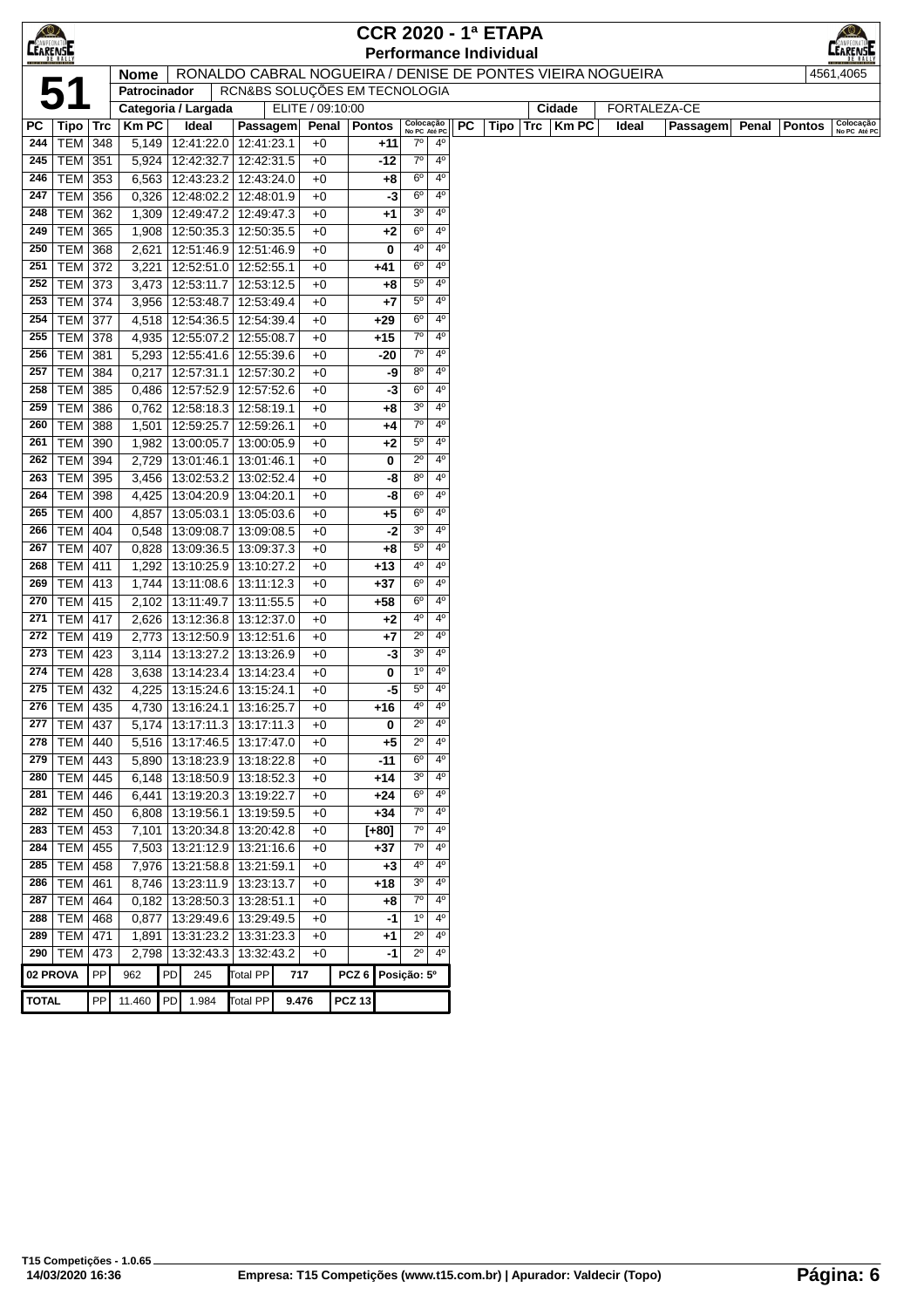| $\bigcirc$<br>CEARENSE |                                  |                |                |                                     |                          |                                                         | <b>CCR 2020 - 1ª ETAPA</b> |                                  |                                  |            | <b>Performance Individual</b>    |            |                       |                                                            |                 |              |                    | $\circ$<br>EARENSE                  |                                  |
|------------------------|----------------------------------|----------------|----------------|-------------------------------------|--------------------------|---------------------------------------------------------|----------------------------|----------------------------------|----------------------------------|------------|----------------------------------|------------|-----------------------|------------------------------------------------------------|-----------------|--------------|--------------------|-------------------------------------|----------------------------------|
|                        |                                  |                | <b>Nome</b>    |                                     |                          | DARLOT LIMA FIGUEIREDO / FLÁVIO AUGUSTO MORAIS FERREIRA |                            |                                  |                                  |            |                                  |            |                       |                                                            |                 |              |                    | 4339,4029                           |                                  |
|                        | 52                               |                | Patrocinador   |                                     |                          |                                                         |                            |                                  |                                  |            |                                  |            |                       |                                                            |                 |              |                    |                                     |                                  |
| РC                     | Tipo   Trc                       |                | <b>KmPC</b>    | Categoria / Largada<br>Ideal        | Passagem                 | ELITE / 09:11:00<br>Penal                               | <b>Pontos</b>              | Colocação<br>No PC Até PC        |                                  | PC         | <b>Tipo</b>                      | <b>Trc</b> | Cidade<br><b>KmPC</b> | FORTALEZA-CE<br>Ideal                                      | Passagem        | Penal        | <b>Pontos</b>      | Colocação<br>No PC Até PC           |                                  |
|                        |                                  |                |                | <b>CEARENSE DE RALLY - 01 PROVA</b> |                          |                                                         |                            |                                  |                                  | 166        | <b>TEM</b>                       | 184        | 0,370                 | 10:48:29.3                                                 | 10:48:29.4      | $+0$         | +1                 | 30                                  | $4^{\circ}$                      |
| 101                    | <b>TEM</b>                       | 2              | 0,274          | 09:21:25.3 09:21:25.3               |                          | $+0$                                                    | 0                          | 4 <sup>0</sup>                   | 4 <sup>0</sup>                   | 167        | <b>TEM</b>                       | 186        | 0,673                 | 10:48:56.2   10:48:59.0                                    |                 | $+0$         | +28                | $7^\circ$                           | $5^{\circ}$                      |
| 102                    | <b>TEM</b>                       | 4              | 1,212          | 09:22:44.8                          | 09:22:44.8               | $+0$                                                    | 0                          | 3 <sup>o</sup>                   | $2^{\circ}$                      | 168        | <b>TEM</b>                       | 186        | 0,891                 | 10:49:16.3   10:49:20.7                                    |                 | $+0$         | +44                | $7^{\circ}$                         | $5^{\rm o}$                      |
| 103                    | <b>TEM</b>                       | $\overline{7}$ | 1,861          | 09:24:23.7                          | 09:24:23.7               | $+0$                                                    | 0                          | 1 <sup>0</sup>                   | 1 <sup>0</sup>                   | 169        | <b>TEM</b>                       | 189        | 1,222                 | 10:49:46.3 10:49:51.2                                      |                 | $+0$         | +49                | $7^{\circ}$                         | $5^{\rm o}$                      |
| 104                    | <b>TEM</b>                       | $\overline{7}$ | 2,381          | 09:25:08.3                          | 09:25:08.4               | $+0$                                                    | +1                         | 6 <sup>o</sup>                   | 1 <sup>0</sup>                   | 170        | <b>TEM</b>                       | 192        | 1,582                 | 10:50:33.8                                                 | 10:50:34.2      | $+0$         | +4                 | 4 <sup>0</sup>                      | $5^{\rm o}$                      |
| 105                    | <b>TEM</b>                       | 9              | 2,793          | 09:25:45.8                          | 09:25:45.6               | $+0$                                                    | $-2$                       | 6 <sup>o</sup>                   | 1 <sup>0</sup>                   | 171        | <b>TEM</b>                       | 194        | 1,742                 | 10:50:51.5 10:50:54.2                                      |                 | $+0$         | $+27$              | $5^{\circ}$                         | 5 <sup>0</sup>                   |
| 106                    | <b>TEM</b>                       | 10             | 3,228          | 09:26:23.5                          | 09:26:23.4               | $+0$                                                    | -1                         | $2^{\circ}$                      | 1 <sup>0</sup>                   | 172        | <b>TEM</b>                       | 201        | 2,433                 | 10:52:08.4   10:52:10.1                                    |                 | $+0$         | +17                | 30                                  | $5^{\circ}$                      |
| 107                    | <b>TEM</b>                       | 10             | 3,300          | 09:26:30.7                          | 09:26:32.3               | $+0$                                                    | +16                        | $5^{\circ}$                      | $2^{\circ}$                      | 173        | <b>TEM</b>                       | 203        | 2,577                 | 10:52:21.0   10:52:21.4                                    |                 | $+0$         | +4                 | 3 <sup>0</sup>                      | $5^{\rm o}$                      |
| 108                    | <b>TEM</b>                       | 15             | 4,181          | 09:29:02.0                          | 09:29:02.4               | $+0$                                                    | +4                         | 6 <sup>o</sup><br>$7^\circ$      | $2^{\circ}$<br>3 <sup>o</sup>    | 174<br>175 | <b>TEM</b>                       | 204        | 2,870                 | 10:52:47.6   10:52:49.0                                    |                 | $+0$         | +14                | 6 <sup>o</sup><br>7 <sup>0</sup>    | $5^{\circ}$<br>$5^{\circ}$       |
| 109<br>110             | <b>TEM</b><br><b>TEM</b>         | 17<br>19       | 4,726<br>5,063 | 09:29:58.2<br>09:30:36.7            | 09:29:59.6<br>09:30:37.0 | $+0$<br>$+0$                                            | +14<br>$+3$                | $7^\circ$                        | 3 <sup>o</sup>                   | 176        | <b>TEM</b><br><b>TEM</b>         | 205<br>205 | 3,009<br>3,155        | 10:53:06.1   10:53:17.2<br>10:53:25.6   10:53:43.7         |                 | $+0$<br>$+0$ | $+111$<br>$+181$   | 6 <sup>o</sup>                      | $4^{\circ}$                      |
| 111                    | <b>TEM</b>                       | 21             | 0,153          | 09:35:01.8                          | 09:35:02.0               | $+0$                                                    | $+2$                       | 6 <sup>o</sup>                   | 3 <sup>o</sup>                   | 177        | <b>TEM</b>                       | 208        | 3,499                 | 10:54:00.9   10:54:28.8                                    |                 | $+0$         | $[t+279]$          | 6 <sup>o</sup>                      | 4 <sup>0</sup>                   |
| 112                    | <b>TEM</b>                       | 22             | 0,789          | 09:36:14.4                          | 09:36:15.5               | $+0$                                                    | $+11$                      | 90                               | $5^{\circ}$                      | 178        | <b>TEM</b>                       | 211        | 3,869                 | 10:54:36.5   10:55:11.2                                    |                 | $+0$         | $[+347]$           | 6 <sup>o</sup>                      | 4 <sup>0</sup>                   |
| 113                    | <b>TEM</b>                       | 26             | 1,257          | 09:36:57.7                          | 09:37:03.7               | $+0$                                                    | +60                        | $7^\circ$                        | 6 <sup>o</sup>                   | 179        | <b>TEM</b>                       | 215        | 4,221                 | 10:55:23.9 10:55:48.9                                      |                 | $+0$         | $[+250]$           | 6 <sup>o</sup>                      | 40                               |
| 114                    | <b>TEM</b>                       | 29             | 1,409          | 09:37:13.6                          | 09:37:18.8               | $+0$                                                    | $+52$                      | $6^{\circ}$                      | 6 <sup>o</sup>                   | 180        | <b>TEM</b>                       | 219        | 4,562                 | 10:55:58.7                                                 | 10:56:21.9      | $+0$         | $+232$             | 6 <sup>o</sup>                      | 4 <sup>0</sup>                   |
| 115                    | <b>TEM</b>                       | 32             | 1,655          | 09:37:39.8                          | 09:37:50.4               | $+0$                                                    | +106                       | $5^{\circ}$                      | $6^{\circ}$                      | 181        | <b>TEM</b>                       | 224        | 5,092                 | 10:58:56.2                                                 | 10:59:02.6      | $+0$         | +64                | 8 <sup>0</sup>                      | $4^{\rm o}$                      |
| 116                    | <b>TEM</b>                       | 38             | 2,253          | 09:38:59.3                          | 09:39:01.0               | $+0$                                                    | $+17$                      | $5^{\circ}$                      | $5^{\circ}$                      | 182        | <b>TEM</b>                       | 224        | 5,314                 | 10:59:25.8   10:59:41.3                                    |                 | $+0$         | $+155$             | $6^{\circ}$                         | $4^{\circ}$                      |
| 117                    | <b>TEM</b>                       | 40             | 2,660          | 09:39:42.4                          | 09:39:43.4               | $+0$                                                    | $[+10]$                    | $8^{\circ}$                      | 5 <sup>0</sup>                   | 183        | <b>TEM</b>                       | 226        | 5,927                 | 11:03:17.8                                                 | 11:03:18.0      | $+0$         | $+2$               | 3 <sup>0</sup>                      | $4^{\circ}$                      |
| 118                    | <b>TEM</b>                       | 46             | 3,357          | 09:40:57.6                          | 09:40:58.7               | $+0$                                                    | $+11$                      | $5^{\circ}$                      | $5^{\circ}$                      |            | 01 PROVA                         | PP         | 3.115                 | 901<br>PD                                                  | <b>Total PP</b> | 2.214        | PCZ <sub>7</sub>   | Posição: 4º                         |                                  |
| 119                    | <b>TEM</b>                       | 49             | 3,770          | 09:41:43.3                          | 09:41:49.5               | $+0$                                                    | $+62$                      | 8 <sup>o</sup>                   | 5 <sup>0</sup>                   |            |                                  |            |                       | <b>CEARENSE DE RALLY - 02 PROVA</b>                        |                 |              |                    |                                     |                                  |
| 120                    | <b>TEM</b>                       | 52             | 4,104          | 09:42:12.7                          | 09:42:28.1               | $+0$                                                    | $+154$                     | $9^{\circ}$                      | $7^{\circ}$<br>$7^{\circ}$       | 201        | <b>TEM</b>                       | 230        | 0,330                 | 11:46:45.9   11:46:46.0                                    |                 | $+0$         | $+1$               | 3 <sup>o</sup>                      | 3 <sup>o</sup>                   |
| 121<br>122             | <b>TEM</b><br><b>TEM</b>         | 55<br>55       | 4,289<br>4,406 | 09:42:43.7<br>09:42:56.4            | 09:42:48.9<br>09:43:04.4 | $+0$<br>$+0$                                            | $+52$<br>+80               | $6^{\circ}$<br>$5^{\circ}$       | 6 <sup>o</sup>                   | 202        | <b>TEM</b>                       | 233        | 0,558                 | 11:47:10.5                                                 | 11:47:40.7      | $+0$         | $+302$             | 80                                  | $8^{\circ}$                      |
| 123                    | <b>TEM</b>                       | 55             | 4,664          | 09:43:24.6                          | 09:43:37.4               | $+0$                                                    | $+128$                     | 6 <sup>o</sup>                   | 6 <sup>o</sup>                   | 203        | <b>TEM</b>                       | 236        | 1,237                 | 11:48:17.6                                                 | 11:48:26.9      | $+0$         | +93                | $6^{\circ}$                         | $8^{\circ}$                      |
| 124                    | <b>TEM</b>                       | 57             | 4,905          | 09:43:51.1                          | 09:44:05.7               | $+0$                                                    | $+146$                     | 5 <sup>o</sup>                   | $6^{\circ}$                      | 204<br>205 | <b>TEM</b>                       | 238        | 1,941                 | 11:49:34.3                                                 | 11:49:34.6      | $+0$         | $+3$               | $\overline{6^{\circ}}$<br>$7^\circ$ | 8 <sup>o</sup><br>8 <sup>o</sup> |
| 125                    | <b>TEM</b>                       | 59             | 0,239          | 09:49:15.0                          | 09:49:15.7               | $+0$                                                    | $+7$                       | $2^{\circ}$                      | 6 <sup>o</sup>                   | 206        | <b>TEM</b><br><b>TEM</b>         | 242<br>245 | 2,574<br>2,808        | 11:50:36.6   11:50:37.8<br>11:50:59.7   11:51:03.8         |                 | $+0$<br>$+0$ | +12<br>+41         | $8^{\circ}$                         | $8^{\circ}$                      |
| 126                    | <b>TEM</b>                       | 63             | 1,332          | 09:52:48.2                          | 09:52:48.2               | $+0$                                                    | 0                          | $2^{\circ}$                      | 6 <sup>o</sup>                   | 207        | <b>TEM</b>                       | 246        | 3,947                 | 11:52:35.5                                                 | 11:52:36.6      | $+0$         | +11                | 8 <sup>0</sup>                      | $8^{\circ}$                      |
| 127                    | CAN                              | 65             | 1,630          | 00:00:00.0                          | 00:00:00.0               | $+0$                                                    | 0                          |                                  |                                  | 208        | <b>TEM</b>                       | 248        | 4,660                 | 11:53:48.3                                                 | 11:53:49.7      | $+0$         | $+14$              | 4°                                  | $8^{\circ}$                      |
| 128                    | CAN                              | 66             | 1,940          | 00:00:00.0                          | 00:00:00.0               | $+0$                                                    | 0                          |                                  |                                  | 209        | <b>TEM</b>                       | 250        | 0,295                 | 11:58:31.1                                                 | 11:58:30.4      | $+0$         | $-7$               | 8 <sup>o</sup>                      | $8^{\circ}$                      |
| 129                    | CAN                              | 69             | 2,529          | 00:00:00.0                          | 00:00:00.0               | $+0$                                                    | 0                          |                                  |                                  | 210        | TEM                              | 251        | 1,110                 | 11:59:37.2                                                 | 11:59:38.0      | $+0$         | $+8$               | 8 <sup>0</sup>                      | $8^{\circ}$                      |
| 130                    | CAN                              | 74             | 3,449          | 00:00:00.0                          | 00:00:00.0               | $+0$                                                    | 0                          |                                  |                                  | 211        | <b>TEM</b>                       | 253        | 1,476                 | 12:00:07.2   12:00:08.9                                    |                 | $+0$         | +17                | $7^{\circ}$                         | $8^{\circ}$                      |
| 131                    | CAN                              | 76             | 3,969          | 00:00:00.0                          | 00:00:00.0               | $+0$                                                    | 0                          |                                  |                                  | 212        | <b>TEM</b>                       | 256        | 2,190                 | 12:01:19.5 12:01:22.2                                      |                 | $+0$         | +27                | 8 <sup>o</sup>                      | 8 <sup>o</sup>                   |
| 132                    | <b>TEM</b>                       | 79             | 0,159          | 10:03:42.8                          | 10:03:43.1               | $+0$                                                    | $+3$                       | 4°                               | $6^{\circ}$                      | 213        | <b>TEM 256</b>                   |            | 2.544                 | 12:01:47.8   12:01:49.8                                    |                 | $+0$         | $+20$              | $8^{\circ}$                         | $\overline{8^{\circ}}$           |
| 133<br>134             | <b>TEM</b>                       | 84             |                | $0.851$   10:05:04.4   10:05:04.2   |                          | +0                                                      | $-2$                       | 3 <sup>0</sup><br>$7^\circ$      | $6^{\circ}$<br>6 <sup>o</sup>    | 214        | <b>TEM 257</b>                   |            | 2,946                 | 12:02:24.3   12:02:25.5                                    |                 | $+0$         | +12                | $7^\circ$                           | $8^{\circ}$                      |
| 135                    | <b>TEM</b><br><b>TEM</b>         | 84<br>90       | 0,927<br>1,422 | 10:05:11.5<br>10:06:07.5            | 10:05:13.2<br>10:06:08.2 | $+0$<br>$+0$                                            | +17<br>+7                  | 6 <sup>o</sup>                   | 6 <sup>o</sup>                   | 215        | <b>TEM 263</b>                   |            | 3,627                 | 12:03:44.3   12:03:44.2                                    |                 | $+0$         | $-1$               | 1 <sup>0</sup>                      | $8^{\circ}$                      |
| 136                    | <b>TEM</b>                       | 94             | 2,414          | 10:10:03.7                          | 10:10:04.0               | $+0$                                                    | $+3$                       | 6 <sup>o</sup>                   | 6 <sup>o</sup>                   | 216        | <b>TEM</b>                       | 267        | 4,886                 | 12:06:17.4   12:06:17.4                                    |                 | $+0$         | 0                  | $2^{\circ}$<br>$7^{\circ}$          | $8^{\circ}$<br>$8^{\circ}$       |
| 137                    | <b>TEM</b>                       | 95             | 2,705          | 10:10:29.0 10:10:30.9               |                          | $+0$                                                    | $+19$                      | $7^\circ$                        | 6 <sup>o</sup>                   | 217<br>218 | <b>TEM</b><br><b>TEM 275</b>     | 270        | 5,086                 | 12:06:36.8   12:06:52.4<br>12:07:38.6   12:07:39.8         |                 | $+0$         | $+156$<br>+12      | $6^{\circ}$                         | $8^{\circ}$                      |
| 138                    | <b>TEM</b>                       | 100            | 3,662          | 10:12:06.1                          | 10:12:06.9               | $+0$                                                    | $[+8]$                     | $7^\circ$                        | 6 <sup>o</sup>                   | 219        | <b>TEM 279</b>                   |            | 5,758<br>6,641        | 12:08:42.2   12:08:43.0                                    |                 | $+0$<br>$+0$ | $+8$               | $5^{\circ}$                         | $8^{\circ}$                      |
| 139                    | <b>TEM 103</b>                   |                | 4,118          | 10:12:44.2                          | 10:12:48.1               | $+0$                                                    | $+39$                      | $9^{\circ}$                      | 6 <sup>o</sup>                   | 220        | <b>TEM</b>                       | 281        | 0,161                 | 12:10:41.4   12:10:42.4                                    |                 | $+0$         | $[+10]$            | $8^{\circ}$                         | $8^{\circ}$                      |
| 140                    | <b>TEM 111</b>                   |                | 4,724          | 10:13:54.3                          | 10:13:55.0               | $+0$                                                    | $[+7]$                     | 6 <sup>o</sup>                   | 6 <sup>o</sup>                   | 221        | <b>TEM</b>                       | 281        | 0,614                 | 12:11:17.7   12:11:17.6                                    |                 | $+0$         | -1                 | $6^{\circ}$                         | $8^{\circ}$                      |
| 141                    | <b>TEM 114</b>                   |                | 5,191          | 10:14:34.2                          | 10:14:34.5               | $+0$                                                    | $+3$                       | $5^{\circ}$                      | 6 <sup>o</sup>                   | 222        | <b>TEM</b>                       | 285        | 1,137                 | 12:12:09.6   12:12:10.3                                    |                 | $+0$         | +7                 | 6 <sup>o</sup>                      | $8^{\circ}$                      |
| 142                    | <b>TEM 117</b>                   |                | 5,520          | 10:15:17.5                          | 10:15:17.7               | $+0$                                                    | $+2$                       | 3 <sup>o</sup>                   | 6 <sup>o</sup>                   | 223        | TEM                              | 288        | 1,513                 | 12:12:47.4   12:12:47.9                                    |                 | $+0$         | $+5$               | $5^{\circ}$                         | $8^{\circ}$                      |
| 143                    | <b>TEM 121</b>                   |                | 0,158          | 10:18:04.5                          | 10:18:05.0               | $+0$                                                    | $+5$                       | 6 <sup>o</sup>                   | 6 <sup>o</sup>                   | 224        | <b>TEM 293</b>                   |            | 1,980                 | 12:13:39.3 12:13:40.6                                      |                 | $+0$         | +13                | $6^{\circ}$                         | $7^\circ$                        |
| 144                    | <b>TEM</b>                       | 124            | 0,899          | 10:19:10.9                          | 10:19:11.4               | $+0$                                                    | $+5$                       | $4^{\circ}$                      | 6 <sup>o</sup>                   | 225        | $TEM$ 296                        |            | 2,330                 | 12:14:10.2   12:14:11.8                                    |                 | $+0$         | +16                | 7°                                  | $7^\circ$                        |
| 145                    | <b>TEM</b>                       | 125            | 0,998          | 10:19:17.8                          | 10:19:21.4               | $+0$                                                    | +36                        | 8 <sup>o</sup><br>5 <sup>o</sup> | 6 <sup>o</sup><br>6 <sup>o</sup> | 226        | CAN                              | 298        | 2,636                 | $00:00:00.0$   $00:00:00.0$                                |                 | $+0$         | 0                  |                                     |                                  |
| 146<br>147             | <b>TEM</b><br><b>TEM 129</b>     | 126            | 1,671          | 10:20:04.9<br>2,113 10:20:40.2      | 10:20:05.1<br>10:20:41.4 | $+0$<br>$+0$                                            | $+2$<br>$+12$              | 7 <sup>o</sup>                   | 6 <sup>o</sup>                   | 227        | CAN                              | 305        | 3,379                 | $00:00:00.0$   $00:00:00.0$                                |                 | $+0$         | 0                  |                                     |                                  |
| 148                    | <b>TEM 131</b>                   |                | 2,452          | 10:21:09.0                          | 10:21:13.4               | $+0$                                                    | $+44$                      | $9^{\circ}$                      | 6 <sup>o</sup>                   | 228        | CAN                              | 306        | 3,692                 | $00:00:00.0$ 00:00:00:00                                   |                 | $+0$         | 0                  |                                     |                                  |
| 149                    | <b>TEM 133</b>                   |                | 3,030          | 10:21:55.8                          | 10:21:59.7               | $+0$                                                    | +39                        | $9^{\circ}$                      | 6 <sup>o</sup>                   | 229        | CAN                              | 314        | 4,440                 | $00:00:00.0$   $00:00:00.0$                                |                 | $+0$         | 0                  |                                     |                                  |
| 150                    | <b>TEM 136</b>                   |                | 3,662          | 10:22:49.4                          | 10:22:50.6               | $+0$                                                    | $+12$                      | $8^{\circ}$                      | 7 <sup>0</sup>                   | 230<br>231 | CAN<br>CAN                       | 319<br>319 | 0,482<br>0,949        | $00:00:00.0$   $00:00:00.0$<br>$00:00:00.0$   $00:00:00.0$ |                 | $+0$<br>$+0$ | 0<br>0             |                                     |                                  |
| 151                    | <b>TEM 137</b>                   |                | 3,992          | 10:23:18.3                          | 10:23:19.0               | $+0$                                                    | $+7$                       | 6 <sup>o</sup>                   | 7 <sup>o</sup>                   | 232        | $CAN$ 321                        |            | 1,091                 | $00:00:00.0$   $00:00:00.0$                                |                 | $+0$         | 0                  |                                     |                                  |
| 152                    | TEM   139                        |                | 4,417          | 10:23:57.2                          | 10:23:57.6               | $+0$                                                    | +4                         | $5^{\circ}$                      | 7 <sup>o</sup>                   | 233        | $CAN$ 321                        |            | 1,721                 | $\vert$ 00:00:00.0 $\vert$ 00:00:00.0                      |                 | $+0$         | 0                  |                                     |                                  |
| 153                    | <b>TEM</b>                       | 141            | 4,917          | 10:25:06.0                          | 10:25:06.4               | $+0$                                                    | +4                         | 6 <sup>o</sup>                   | 7 <sup>o</sup>                   | 234        | CAN 325                          |            | 2,353                 | $00:00:00.0$   $00:00:00.0$                                |                 | $+0$         | 0                  |                                     |                                  |
| 154                    | <b>TEM</b>                       | 146            | 0,703          | 10:28:31.6                          | 10:28:32.2               | $+0$                                                    | +6                         | 6 <sup>o</sup>                   | $7^\circ$                        | 235        | CAN                              | 327        | 3,079                 | $00:00:00.0$ 00:00:00.00                                   |                 | $+0$         | 0                  |                                     |                                  |
| 155                    | <b>TEM</b>                       | 149            | 1,352          | 10:29:48.9                          | 10:29:48.9               | $+0$                                                    | 0                          | 1 <sup>0</sup>                   | 7 <sup>o</sup>                   | 236        | CAN                              | 329        | 3,936                 | $00:00:00.0$   $00:00:00.0$                                |                 | $+0$         | 0                  |                                     |                                  |
| 156                    | <b>TEM 151</b>                   |                | 1,561          | 10:30:08.5                          | 10:30:11.0               | $+0$                                                    | +25                        | 7 <sup>o</sup>                   | 7 <sup>o</sup>                   | 237        | <b>TEM</b>                       | 331        | 0,279                 | 12:34:43.6   12:38:26.1                                    |                 | $+0$         | $+2.225$           | $8^{\circ}$                         | $8^{\circ}$                      |
| 157                    | <b>TEM 161</b>                   |                | 1,144          | 10:37:05.4                          | 10:37:05.5               | $+0$                                                    | +1                         | $3^{\rm o}$                      | $5^{\circ}$                      | 238        | TEM                              | 333        | 0,856                 | 12:35:43.0   12:39:04.4                                    |                 | $+0$         | $+2.014$           | 80                                  | $8^{\circ}$                      |
| 158                    | <b>TEM 165</b>                   |                | 2,072          | 10:38:35.9                          | 10:38:35.9               | $+0$                                                    | 0                          | $1^{\circ}$                      | $5^{\circ}$                      | 239        | <b>TEM</b>                       | 335        | 1,763                 | 12:37:22.9   12:39:57.1                                    |                 | $+0$         | $[-1.542]$         | 80                                  | $8^{\circ}$                      |
| 159<br>160             | <b>TEM 168</b><br><b>TEM 172</b> |                | 3,216<br>3,799 | 10:40:40.7<br>10:41:30.1            | 10:40:42.1<br>10:41:31.7 | $+0$<br>$+0$                                            | $+14$<br>$+16$             | 6 <sup>o</sup><br>$4^{\circ}$    | $5^{\circ}$<br>$5^{\rm o}$       | 240        | <b>TEM</b>                       | 337        | 2,329                 | 12:38:08.2   12:40:29.1                                    |                 | $+0$         | $[+1.409]$         | 80                                  | $8^{\circ}$                      |
| 164                    | <b>TEM   174</b>                 |                | 3,947          | 10:41:45.1                          | 10:41:47.6               | $+0$                                                    | $+25$                      | $5^{\circ}$                      | $5^{\circ}$                      | 241        | TEM                              | 339        | 3,039                 | 12:39:04.8   12:41:09.6                                    |                 | $+0$         | $[+1.248]$         | 8 <sup>o</sup>                      | 8 <sup>o</sup>                   |
| 165                    | <b>TEM 176</b>                   |                | 4,439          | 10:45:00.6                          | 10:45:00.6               | $+0$                                                    | 0                          | $1^{\circ}$                      | $5^{\circ}$                      | 242<br>243 | <b>TEM 341</b><br><b>TEM 345</b> |            | 3,621                 | 12:39:57.0   12:41:44.5                                    |                 | $+0$         | $+1.075$<br>$+759$ | $8^{\circ}$<br>$8^{\rm o}$          | $8^{\circ}$<br>8 <sup>o</sup>    |
|                        |                                  |                |                |                                     |                          |                                                         |                            |                                  |                                  |            |                                  |            | 4,341                 | 12:41:12.0   12:42:27.9                                    |                 | $+0$         |                    |                                     |                                  |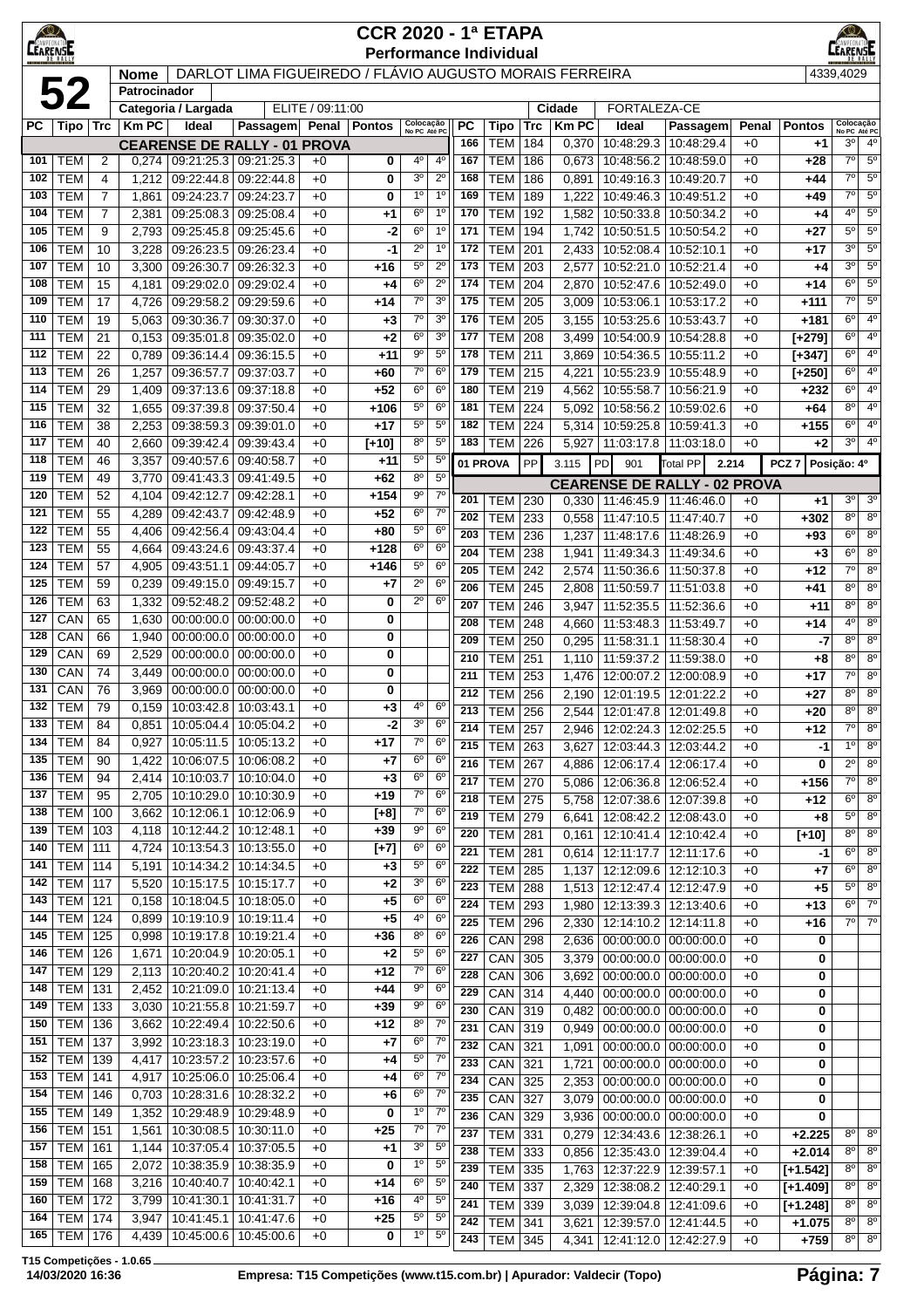|                 |                                  |     |                     |             |                                                    |                                                         |                   |                      |                             |                               |           | <b>CCR 2020 - 1ª ETAPA</b>    |              |       |              |       |               |                           |
|-----------------|----------------------------------|-----|---------------------|-------------|----------------------------------------------------|---------------------------------------------------------|-------------------|----------------------|-----------------------------|-------------------------------|-----------|-------------------------------|--------------|-------|--------------|-------|---------------|---------------------------|
| <b>CEARENSE</b> |                                  |     |                     |             |                                                    |                                                         |                   |                      |                             |                               |           | <b>Performance Individual</b> |              |       |              |       |               | <b>MPEONATOM</b>          |
|                 |                                  |     | <b>Nome</b>         |             |                                                    | DARLOT LIMA FIGUEIREDO / FLÁVIO AUGUSTO MORAIS FERREIRA |                   |                      |                             |                               |           |                               |              |       |              |       |               | 4339,4029                 |
|                 | 52                               |     | Patrocinador        |             |                                                    |                                                         |                   |                      |                             |                               |           |                               |              |       |              |       |               |                           |
|                 |                                  |     | Categoria / Largada |             |                                                    | ELITE / 09:11:00                                        |                   |                      |                             |                               |           |                               | Cidade       |       | FORTALEZA-CE |       |               |                           |
| РC              | $Tipo$ Trc                       |     | KmPC                | Ideal       | Passagem                                           | Penal                                                   |                   | <b>Pontos</b>        | Colocação<br>No PC Até PC   |                               | <b>PC</b> | Tipo $ $ Trc $ $              | <b>Km PC</b> | Ideal | Passagem     | Penal | <b>Pontos</b> | Colocação<br>No PC Até PC |
| 244<br>245      | <b>TEM 348</b><br><b>TEM 351</b> |     | 5,149<br>5,924      |             | 12:42:22.0 12:43:12.8<br>12:43:32.7   12:44:02.6   | $+0$<br>$+0$                                            |                   | +508<br>$+299$       | 80<br>$8^{\circ}$           | $8^{\circ}$<br>$8^{\circ}$    |           |                               |              |       |              |       |               |                           |
| 246             | TEM 353                          |     | 6,563               |             | 12:44:23.2 12:44:36.7                              | $+0$                                                    |                   | $+135$               | $8^{\circ}$                 | $8^{\circ}$                   |           |                               |              |       |              |       |               |                           |
| 247             | TEM 356                          |     | 0,326               |             | 12:49:02.2 12:49:02.3                              | $+0$                                                    |                   | +1                   | 3 <sup>o</sup>              | $8^{\circ}$                   |           |                               |              |       |              |       |               |                           |
| 248             | TEM 362                          |     | 1,309               |             | 12:50:47.2   12:50:48.1                            | $+0$                                                    |                   | $[+9]$               | $8^{\circ}$                 | $8^{\circ}$                   |           |                               |              |       |              |       |               |                           |
| 249             | <b>TEM 365</b>                   |     | 1,908               |             | 12:51:35.3 12:51:35.3                              | $+0$                                                    |                   | 0                    | 3 <sup>o</sup>              | $8^{\circ}$                   |           |                               |              |       |              |       |               |                           |
| 250             | <b>TEM</b>                       | 368 | 2,621               |             | 12:52:46.9   12:52:47.6                            | $+0$                                                    |                   | +7                   | 80                          | $8^{\circ}$                   |           |                               |              |       |              |       |               |                           |
| 251             | <b>TEM</b>                       | 372 | 3,221               |             | 12:53:51.0   12:53:55.1                            | $+0$                                                    |                   | +41                  | $7^\circ$                   | $8^{\circ}$                   |           |                               |              |       |              |       |               |                           |
| 252             | TEM 373                          |     | 3,473               | 12:54:11.7  | 12:54:15.7                                         | $+0$                                                    |                   | +40                  | $7^\circ$                   | 8 <sup>o</sup>                |           |                               |              |       |              |       |               |                           |
| 253             | <b>TEM 374</b>                   |     | 3,956               |             | 12:54:48.7   12:54:50.5                            | $+0$                                                    |                   | $+18$                | $8^{\circ}$                 | $8^{\circ}$                   |           |                               |              |       |              |       |               |                           |
| 254             | <b>TEM 377</b>                   |     | 4,518               |             | 12:55:36.5   12:55:45.3                            | $+0$                                                    |                   | $+88$                | $8^{\circ}$                 | $8^{\circ}$                   |           |                               |              |       |              |       |               |                           |
| 255             | <b>TEM 378</b>                   |     | 4,935               |             | 12:56:07.2 12:56:20.4                              | $+0$                                                    |                   | +132                 | $8^{\circ}$                 | $8^{\circ}$                   |           |                               |              |       |              |       |               |                           |
| 256             | <b>TEM 381</b>                   |     | 5,293               |             | 12:56:41.6   12:56:48.0                            | $+0$                                                    |                   | +64                  | $8^{\circ}$                 | $8^{\circ}$                   |           |                               |              |       |              |       |               |                           |
| 257             | <b>TEM 384</b>                   |     | 0,217               | 12:58:31.1  | 12:58:31.2                                         | $+0$                                                    |                   | +1                   | 3 <sup>o</sup>              | $8^{\circ}$                   |           |                               |              |       |              |       |               |                           |
| 258             | TEM 385                          |     | 0,486               |             | 12:58:52.9 12:58:53.5                              | $+0$                                                    |                   | +6                   | $7^\circ$                   | $8^{\circ}$                   |           |                               |              |       |              |       |               |                           |
| 259             | <b>TEM</b>                       | 386 | 0,762               |             | 12:59:18.3 12:59:22.3                              | $+0$                                                    |                   | $+40$                | $8^{\circ}$                 | $8^{\circ}$                   |           |                               |              |       |              |       |               |                           |
| 260             | <b>TEM</b>                       | 388 | 1,501               |             | 13:00:25.7   13:00:33.2                            | $+0$                                                    |                   | $+75$                | $8^{\circ}$                 | $8^{\circ}$                   |           |                               |              |       |              |       |               |                           |
| 261             | TEM 390                          |     | 1,982               | 13:01:05.7  | 13:01:13.0                                         | $+0$                                                    |                   | $+73$                | 8 <sup>o</sup>              | 8 <sup>o</sup>                |           |                               |              |       |              |       |               |                           |
| 262             | TEM 394                          |     | 2,729               | 13:02:46.1  | 13:02:46.3                                         | $+0$                                                    |                   | +2                   | 3 <sup>o</sup>              | $8^{\circ}$                   |           |                               |              |       |              |       |               |                           |
| 263             | TEM 395                          |     | 3,456               |             | 13:03:53.2 13:03:53.4                              | $+0$                                                    |                   | $+2$                 | 3 <sup>o</sup><br>$7^\circ$ | $8^{\circ}$<br>$8^{\circ}$    |           |                               |              |       |              |       |               |                           |
| 264<br>265      | TEM 398<br><b>TEM 400</b>        |     | 4,425<br>4,857      |             | 13:05:20.9   13:05:21.9<br>13:06:03.1   13:06:03.5 | $+0$<br>$+0$                                            |                   | $[+10]$<br>+4        | $5^{\circ}$                 | $8^{\circ}$                   |           |                               |              |       |              |       |               |                           |
| 266             | <b>TEM 404</b>                   |     | 0,548               | 13:10:08.7  | 00:00:00.0                                         | $+0$                                                    |                   | $*6.000$             | $0^{\circ}$                 | 0 <sup>o</sup>                |           |                               |              |       |              |       |               |                           |
| 267             | <b>TEM 407</b>                   |     | 0,828               |             | 13:10:36.5 00:00:00.0                              | $+0$                                                    |                   | $*6.000$             | 0°                          | $0^{\circ}$                   |           |                               |              |       |              |       |               |                           |
| 268             | <b>TEM 411</b>                   |     | 1,292               |             | 13:11:25.9 00:00:00.0                              | $+0$                                                    |                   | $*6.000$             | 0°                          | $0^{\circ}$                   |           |                               |              |       |              |       |               |                           |
| 269             | <b>TEM 413</b>                   |     | 1,744               |             | 13:12:08.6 00:00:00.0                              | $+0$                                                    |                   | $*6.000$             | $0^{\circ}$                 | $0^{\circ}$                   |           |                               |              |       |              |       |               |                           |
| 270             | $TEM$ 415                        |     | 2,102               |             | 13:12:49.7 00:00:00.0                              | $+0$                                                    |                   | $*6.000$             | $0^{\circ}$                 | $0^{\circ}$                   |           |                               |              |       |              |       |               |                           |
| 271             | <b>TEM 417</b>                   |     | 2,626               |             | 13:13:36.8 00:00:00.0                              | $+0$                                                    |                   | $*6.000$             | $0^{\circ}$                 | $0^{\circ}$                   |           |                               |              |       |              |       |               |                           |
| 272             | <b>TEM 419</b>                   |     | 2,773               |             | 13:13:50.9 00:00:00.0                              | $+0$                                                    |                   | $*6.000$             | 0°                          | $0^{\circ}$                   |           |                               |              |       |              |       |               |                           |
| 273             | <b>TEM 423</b>                   |     | 3,114               |             | 13:14:27.2 00:00:00.0                              | $+0$                                                    |                   | $*6.000$             | 0°                          | $0^{\circ}$                   |           |                               |              |       |              |       |               |                           |
| 274             | $TEM$ 428                        |     | 3,638               |             | 13:15:23.4 00:00:00.0                              | $+0$                                                    |                   | $*6.000$             | $0^{\circ}$                 | $0^{\circ}$                   |           |                               |              |       |              |       |               |                           |
| 275             | <b>TEM 432</b>                   |     | 4,225               |             | 13:16:24.6 00:00:00.0                              | $+0$                                                    |                   | $*6.000$             | 0°                          | $0^{\circ}$                   |           |                               |              |       |              |       |               |                           |
| 276             | TEM 435                          |     | 4,730               |             | 13:17:24.1 00:00:00.0                              | $+0$                                                    |                   | *6.000               | 0°                          | $0^{\circ}$                   |           |                               |              |       |              |       |               |                           |
| 277             | <b>TEM 437</b>                   |     | 5,174               |             | 13:18:11.3 00:00:00.0                              | $+0$                                                    |                   | *6.000               | 0°                          | 0°                            |           |                               |              |       |              |       |               |                           |
| 278             | <b>TEM 440</b>                   |     | 5,516               | 13:18:46.5  | 00:00:00.0                                         | $+0$                                                    |                   | *6.000               | 0°                          | 0 <sup>o</sup>                |           |                               |              |       |              |       |               |                           |
| 279             | $TEM$ 443                        |     | 5,890               |             | 13:19:23.9 00:00:00.0                              | $+0$                                                    |                   | $*6.000$             | 0 <sup>o</sup>              | 0 <sup>o</sup>                |           |                               |              |       |              |       |               |                           |
| 280             | <b>TEM 445</b>                   |     | 6,148               |             | 13:19:50.9 00:00:00.0                              | $+0$                                                    |                   | $*6.000$             | 0 <sup>o</sup><br>0°        | 0 <sup>o</sup><br>$0^{\circ}$ |           |                               |              |       |              |       |               |                           |
| 281<br>282      | TEM   446<br>TEM   450           |     | 6,441               | 13:20:56.1  | 13:20:20.3 00:00:00.0<br> 00:00:00.0               | $+0$<br>$+0$                                            |                   | $*6.000$<br>$*6.000$ | $0^{\circ}$                 | $0^{\circ}$                   |           |                               |              |       |              |       |               |                           |
| 283             | $TEM$ 453                        |     | 6,808<br>7,101      |             | 13:21:34.8 00:00:00.0                              | $+0$                                                    |                   | $*6.000$             | $0^{\circ}$                 | 0 <sup>o</sup>                |           |                               |              |       |              |       |               |                           |
| 284             | <b>TEM 455</b>                   |     | 7,503               |             | 13:22:12.9 00:00:00.0                              | $+0$                                                    |                   | $*6.000$             | $0^{\circ}$                 | 0 <sup>o</sup>                |           |                               |              |       |              |       |               |                           |
| 285             | TEM   458                        |     | 7,976               |             | 13:22:58.8 00:00:00.0                              | $+0$                                                    |                   | *6.000               | $0^{\circ}$                 | 0 <sup>o</sup>                |           |                               |              |       |              |       |               |                           |
| 286             | TEM   461                        |     | 8,746               |             | 13:24:11.9 00:00:00.0                              | $+0$                                                    |                   | $*6.000$             | 0°                          | 0 <sup>o</sup>                |           |                               |              |       |              |       |               |                           |
| 287             | <b>TEM 464</b>                   |     | 0,182               |             | 13:29:50.3 00:00:00.0                              | $+0$                                                    |                   | $*6.000$             | 0°                          | $0^{\circ}$                   |           |                               |              |       |              |       |               |                           |
| 288             | <b>TEM 468</b>                   |     | 0,877               |             | 13:30:49.6 00:00:00.0                              | $+0$                                                    |                   | $*6.000$             | $0^{\circ}$                 | 0 <sup>o</sup>                |           |                               |              |       |              |       |               |                           |
| 289             | TEM   471                        |     | 1,891               |             | 13:32:23.2 00:00:00.0                              | $+0$                                                    |                   | $*6.000$             | $0^{\circ}$                 | 0 <sup>o</sup>                |           |                               |              |       |              |       |               |                           |
| 290             | TEM 473                          |     | 2,798               |             | 13:33:43.3 00:00:00.0                              | $+0$                                                    |                   | $*6.000$             | 0°                          | $0^{\circ}$                   |           |                               |              |       |              |       |               |                           |
|                 | 02 PROVA                         |     | PP 162.624 PD       | 4.228       | Total PP                                           | 158.396                                                 | PCZ 2 Posição: 8º |                      |                             |                               |           |                               |              |       |              |       |               |                           |
|                 |                                  |     |                     |             |                                                    |                                                         |                   |                      |                             |                               |           |                               |              |       |              |       |               |                           |
| <b>TOTAL</b>    |                                  |     | PP 165.739          | PD<br>5.129 | <b>Total PP</b>                                    | 160.610                                                 | PCZ <sub>9</sub>  |                      |                             |                               |           |                               |              |       |              |       |               |                           |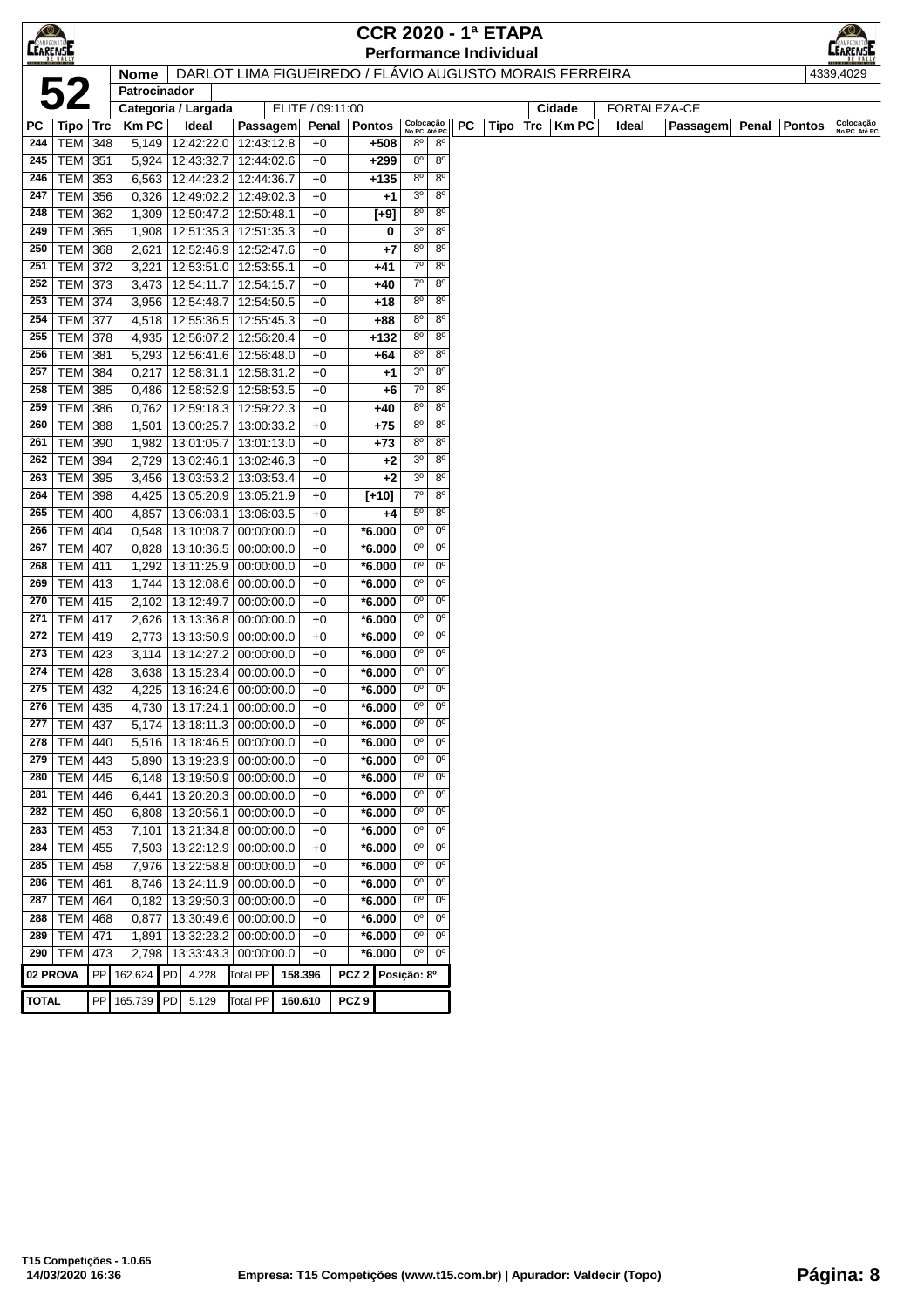| LEARENTE   |                          |                     |                |                          |                                                                    |                  | <b>CCR 2020 - 1ª ETAPA</b><br><b>Performance Individual</b> |                                  |                                  |            |                              |            |                |                                                        |                          |              |                        |                                       | <b>EARENSE</b>                   |
|------------|--------------------------|---------------------|----------------|--------------------------|--------------------------------------------------------------------|------------------|-------------------------------------------------------------|----------------------------------|----------------------------------|------------|------------------------------|------------|----------------|--------------------------------------------------------|--------------------------|--------------|------------------------|---------------------------------------|----------------------------------|
|            |                          |                     | <b>Nome</b>    |                          | ONOFRE CAMPOS DA SILVA FARIAS / PAULO HENRIQUE ALCANTARA GONÇALVES |                  |                                                             |                                  |                                  |            |                              |            |                |                                                        |                          |              |                        | 4378,4285                             |                                  |
|            | 53                       |                     | Patrocinador   | Categoria / Largada      |                                                                    | ELITE / 09:05:00 |                                                             |                                  |                                  |            |                              |            | Cidade         | <b>FORTALEZA-CE</b>                                    |                          |              |                        |                                       |                                  |
| PC         | <b>Tipo</b>              | Trc                 | <b>Km PC</b>   | Ideal                    | Passagem Penal Pontos                                              |                  |                                                             | Colocação<br>No PC Até PC        |                                  | РC         | Tipo                         | Trc        | <b>Km PC</b>   | Ideal                                                  | Passagem                 |              | Penal<br><b>Pontos</b> |                                       | Colocação<br>No PC Até PC        |
|            |                          |                     |                |                          | <b>CEARENSE DE RALLY - 01 PROVA</b>                                |                  |                                                             |                                  |                                  | 166        | <b>TEM</b>                   | 184        | 0,370          | 10:42:29.3                                             | 10:42:28.8               | $+0$         |                        | $6^{\circ}$<br>-5                     | 3 <sup>0</sup>                   |
| 101        | тем                      | $\overline{2}$      | 0,274          |                          | 09:15:25.3 09:15:25.3                                              | $+0$             | 0                                                           | $2^{\circ}$                      | $2^{\circ}$                      | 167        | <b>TEM</b>                   | 186        | 0,673          | 10:42:56.2                                             | 10:42:57.4               | $+0$         | +12                    | $2^{\circ}$                           | 3 <sup>0</sup>                   |
| 102        | <b>TEM</b>               | 4                   | 1,212          | 09:16:44.8               | 09:16:44.8                                                         | $+0$             | 0                                                           | 1 <sup>0</sup>                   | 1 <sup>0</sup>                   | 168        | <b>TEM</b>                   | 186        | 0,891          | 10:43:16.3                                             | 10:43:18.1               | +0           | +18                    | $4^{\circ}$                           | 3 <sup>0</sup>                   |
| 103        | <b>TEM</b>               | 7                   | 1,861          | 09:18:23.7               | 09:18:24.3                                                         | $+0$             | +6                                                          | 6 <sup>o</sup><br>1 <sup>0</sup> | $4^{\circ}$<br>3 <sup>o</sup>    | 169        | <b>TEM</b>                   | 189        | 1,222          | 10:43:46.3                                             | 10:43:49.2               | $+0$         | +29                    | $5^{\circ}$<br>7 <sup>0</sup>         | 3 <sup>o</sup><br>3 <sup>o</sup> |
| 104<br>105 | <b>TEM</b><br><b>TEM</b> | $\overline{7}$<br>9 | 2,381<br>2,793 |                          | 09:19:08.3 09:19:08.3<br>09:19:45.8 09:19:45.9                     | $+0$<br>$+0$     | 0<br>+1                                                     | 3 <sup>o</sup>                   | 3 <sup>o</sup>                   | 170<br>171 | <b>TEM</b><br><b>TEM</b>     | 192<br>194 | 1,582<br>1,742 | 10:44:33.8<br>10:44:51.5                               | 10:44:33.3<br>10:44:53.6 | $+0$<br>$+0$ | $+21$                  | $-5$<br>30                            | 3 <sup>o</sup>                   |
| 106        | <b>TEM</b>               | 10                  | 3,228          | 09:20:23.5               | 09:20:23.7                                                         | $+0$             | +2                                                          | $5^{\circ}$                      | 3 <sup>o</sup>                   | 172        | <b>TEM</b>                   | 201        | 2,433          | 10:46:08.4                                             | 10:46:09.7               | $+0$         | $+13$                  | 1 <sup>0</sup>                        | 3 <sup>0</sup>                   |
| 107        | <b>TEM</b>               | 10                  | 3,300          | 09:20:30.7               | 09:20:32.2                                                         | $+0$             | $+15$                                                       | 4°                               | 3 <sup>o</sup>                   | 173        | <b>TEM</b>                   | 203        | 2,577          | 10:46:21.0                                             | 10:46:21.4               | $+0$         | $+4$                   | 4°                                    | 30                               |
| 108        | <b>TEM</b>               | 15                  | 4,181          | 09:23:02.0               | 09:23:02.4                                                         | $+0$             | +4                                                          | $7^\circ$                        | 3 <sup>o</sup>                   | 174        | <b>TEM</b>                   | 204        | 2,870          | 10:46:47.6                                             | 10:46:48.9               | $+0$         | $+13$                  | $5^{\circ}$                           | 3 <sup>o</sup>                   |
| 109        | <b>TEM</b>               | 17                  | 4,726          | 09:23:58.2               | 09:23:59.7                                                         | $+0$             | $+15$                                                       | $8^{\circ}$                      | $4^{\circ}$                      | 175        | <b>TEM</b>                   | 205        | 3,009          | 10:47:06.1                                             | 10:47:11.9               | $+0$         | $+58$                  | $2^{\circ}$                           | 3 <sup>o</sup>                   |
| 110        | <b>TEM</b>               | 19                  | 5,063          | 09:24:36.7               | 09:24:36.9                                                         | $+0$             | +2                                                          | $5^{\circ}$                      | $4^{\circ}$                      | 176        | <b>TEM</b>                   | 205        | 3,155          | 10:47:25.6                                             | 10:47:33.6               | $+0$         | $+80$                  | $2^{\circ}$                           | $2^{\circ}$                      |
| 111        | <b>TEM</b>               | 21                  | 0,153          | 09:29:01.8               | 09:29:01.8                                                         | $+0$             | 0                                                           | 3 <sup>o</sup><br>3 <sup>o</sup> | $4^{\circ}$                      | 177        | <b>TEM</b>                   | 208        | 3,499          | 10:48:00.9                                             | 10:48:13.2               | $+0$         | +123                   | 1 <sup>0</sup><br>$2^{\circ}$         | $2^{\circ}$<br>$2^{\circ}$       |
| 112<br>113 | <b>TEM</b><br><b>TEM</b> | 22<br>26            | 0,789<br>1,257 |                          | 09:30:14.4 09:30:14.7<br>09:30:57.7 09:31:00.3                     | $+0$<br>$+0$     | $+3$<br>$+26$                                               | $2^{\circ}$                      | 3 <sup>o</sup><br>3 <sup>o</sup> | 178<br>179 | <b>TEM</b><br><b>TEM</b>     | 211<br>215 | 3,869<br>4,221 | 10:48:36.5<br>10:49:23.9                               | 10:48:54.3<br>10:49:29.2 | +0<br>$+0$   | $[+178]$<br>$+53$      | 1 <sup>0</sup>                        | $2^{\circ}$                      |
| 114        | <b>TEM</b>               | 29                  | 1,409          |                          | 09:31:13.6 09:31:14.1                                              | $+0$             | $+5$                                                        | 1 <sup>0</sup>                   | 1 <sup>0</sup>                   | 180        | <b>TEM</b>                   | 219        | 4,562          | 10:49:58.7                                             | 10:50:00.3               | $+0$         | $+16$                  | 1 <sup>0</sup>                        | $2^{\circ}$                      |
| 115        | <b>TEM</b>               | 32                  | 1,655          | 09:31:39.8               | 09:31:42.1                                                         | $+0$             | $+23$                                                       | 1 <sup>0</sup>                   | 1 <sup>0</sup>                   | 181        | <b>TEM</b>                   | 224        | 5,092          | 10:52:56.2                                             | 10:52:58.4               | $+0$         | $+22$                  | 4 <sup>0</sup>                        | $2^{\circ}$                      |
| 116        | <b>TEM</b>               | 38                  | 2,253          | 09:32:59.3               | 09:33:02.8                                                         | $+0$             | $+35$                                                       | $7^\circ$                        | 3 <sup>o</sup>                   | 182        | <b>TEM</b>                   | 224        | 5,314          | 10:53:25.8                                             | 10:53:48.9               | $+0$         | $[+231]$               | $8^{\circ}$                           | $2^{\circ}$                      |
| 117        | <b>TEM</b>               | 40                  | 2,660          | 09:33:42.4               | 09:33:43.2                                                         | $+0$             | $[+8]$                                                      | 6 <sup>o</sup>                   | 3 <sup>o</sup>                   | 183        | <b>TEM</b>                   | 226        | 5,927          | 10:57:17.8                                             | 10:57:18.4               | $+0$         | $+6$                   | 7 <sup>0</sup>                        | $2^{\circ}$                      |
| 118        | TEM                      | 46                  | 3,357          | 09:34:57.6               | 09:34:58.6                                                         | $+0$             | $[+10]$                                                     | $4^{\circ}$                      | 3 <sup>o</sup>                   |            | 01 PROVA                     | PP         | 2.038          | 625<br>PD                                              | Total PP                 | 1.413        | PCZ <sub>6</sub>       | Posição: 2º                           |                                  |
| 119        | <b>TEM</b>               | 49                  | 3,770          | 09:35:43.3               | 09:35:51.1                                                         | $+0$             | $+78$                                                       | $9^{\circ}$                      | 3 <sup>o</sup>                   |            |                              |            |                | <b>CEARENSE DE RALLY - 02 PROVA</b>                    |                          |              |                        |                                       |                                  |
| 120<br>121 | <b>TEM</b><br><b>TEM</b> | 52<br>55            | 4,104<br>4,289 | 09:36:12.7<br>09:36:43.7 | 09:36:23.4<br>09:36:54.1                                           | $+0$<br>$+0$     | +107<br>+104                                                | 4°<br>$8^{\circ}$                | 3 <sup>o</sup><br>$4^{\circ}$    | 201        | <b>TEM</b>                   | 230        |                | 0.330 11:40:45.9 11:40:46.0                            |                          | $+0$         |                        | $2^{\circ}$<br>$+1$                   | $\overline{2^0}$                 |
| 122        | <b>TEM</b>               | 55                  | 4,406          | 09:36:56.4               | 09:37:07.8                                                         | $+0$             | +114                                                        | 8 <sup>o</sup>                   | 4 <sup>0</sup>                   | 202<br>203 | <b>TEM</b><br><b>TEM</b>     | 233        | 0,558          | 11:41:10.5                                             | 11:41:13.2               | $+0$         | $+27$                  | 1 <sup>0</sup><br>3 <sup>0</sup>      | 1 <sup>0</sup><br>$2^{\circ}$    |
| 123        | TEM                      | 55                  | 4,664          |                          | 09:37:24.6 09:37:36.3                                              | $+0$             | $+117$                                                      | $5^{\circ}$                      | $4^{\circ}$                      | 204        | <b>TEM</b>                   | 236<br>238 | 1,237<br>1,941 | 11:42:17.6<br>11:43:34.3                               | 11:42:18.0<br>11:43:34.5 | $+0$<br>$+0$ | $+2$                   | $+4$<br>$5^{\circ}$                   | $2^{\circ}$                      |
| 124        | <b>TEM</b>               | 57                  | 4,905          | 09:37:51.1               | 09:38:10.2                                                         | $+0$             | $[+191]$                                                    | 80                               | $5^{\circ}$                      | 205        | <b>TEM</b>                   | 242        | 2,574          | 11:44:36.6                                             | 11:44:37.2               | $+0$         | $+6$                   | $5^{\circ}$                           | $2^{\circ}$                      |
| 125        | <b>TEM</b>               | 59                  | 0,239          | 09:43:15.0               | 09:43:16.1                                                         | $+0$             | $+11$                                                       | $6^{\circ}$                      | $5^{\circ}$                      | 206        | <b>TEM</b>                   | 245        | 2,808          | 11:44:59.7                                             | 11:45:03.2               | +0           | $+35$                  | $7^{\circ}$                           | $2^{\circ}$                      |
| 126        | <b>TEM</b>               | 63                  | 1,332          | 09:46:48.2               | 09:46:48.3                                                         | $+0$             | +1                                                          | $5^{\circ}$                      | $5^{\circ}$                      | 207        | <b>TEM</b>                   | 246        | 3,947          | 11:46:35.5                                             | 11:46:35.9               | $+0$         | $+4$                   | 4 <sup>0</sup>                        | $2^{\circ}$                      |
| 127        | CAN                      | 65                  | 1,630          | 00:00:00.0               | 00:00:00.0                                                         | $+0$             | 0                                                           |                                  |                                  | 208        | <b>TEM</b>                   | 248        | 4,660          | 11:47:48.3                                             | 11:47:49.7               | $+0$         | $+14$                  | $5^{\circ}$                           | $2^{\circ}$                      |
| 128<br>129 | CAN<br>CAN               | 66<br>69            | 1,940<br>2,529 | 00:00:00.0<br>00:00:00.0 | 00:00:00.0<br>00:00:00.0                                           | $+0$<br>$+0$     | 0<br>0                                                      |                                  |                                  | 209        | <b>TEM</b>                   | 250        | 0,295          | 11:52:31.1                                             | 11:52:31.2               | $+0$         | $+1$                   | $5^{\circ}$                           | $2^{\circ}$                      |
| 130        | CAN                      | 74                  | 3,449          | 00:00:00.0               | 00:00:00.0                                                         | $+0$             | 0                                                           |                                  |                                  | 210        | <b>TEM</b>                   | 251        | 1,110          | 11:53:37.2                                             | 11:53:37.4               | $+0$         | +2                     | $5^{\circ}$                           | 3 <sup>o</sup>                   |
| 131        | CAN                      | 76                  | 3,969          | 00:00:00.0               | 00:00:00.0                                                         | $+0$             | 0                                                           |                                  |                                  | 211<br>212 | <b>TEM</b><br><b>TEM</b>     | 253<br>256 | 1,476<br>2,190 | 11:54:07.2<br>11:55:19.5                               | 11:54:07.6<br>11:55:21.3 | $+0$<br>$+0$ | $+18$                  | 3 <sup>0</sup><br>$+4$<br>$6^{\circ}$ | 3 <sup>o</sup><br>3 <sup>o</sup> |
| 132        | <b>TEM</b>               | 79                  | 0,159          |                          | 09:57:42.8 09:57:42.8                                              | $+0$             | 0                                                           | $1^{\circ}$                      | $5^{\circ}$                      | 213        | <b>TEM</b>                   | 256        |                | 2,544   11:55:47.8   11:55:48.6                        |                          | $+0$         |                        | 4 <sup>0</sup><br>$+8$                | $\overline{3^0}$                 |
| 133        | <b>TEM</b>               | 84                  |                |                          | $0,851$   09:59:04.4   09:59:04.5                                  | +0               | +1                                                          | $2^{\circ}$                      | $5^{\circ}$                      | 214        | <b>TEM 257</b>               |            | 2,946          | 11:56:24.3                                             | 11:56:25.1               | $+0$         | $+8$                   | $6^{\circ}$                           | 4 <sup>0</sup>                   |
| 134        | <b>TEM</b>               | 84                  | 0,927          | 09:59:11.5               | 09:59:11.9                                                         | $+0$             | +4                                                          | $3^{\rm o}$                      | $4^{\circ}$                      | 215        | $TEM$ 263                    |            | 3,627          | 11:57:44.3                                             | 11:57:44.7               | $+0$         |                        | $5^{\circ}$<br>$+4$                   | 4 <sup>0</sup>                   |
| 135        | <b>TEM</b>               | 90                  | 1,422          | 10:00:07.5               | 10:00:07.9                                                         | $+0$             | $+4$                                                        | $2^{\circ}$                      | 4 <sup>0</sup>                   | 216        | <b>TEM 267</b>               |            | 4,886          | 12:00:17.4 12:00:18.1                                  |                          | $+0$         |                        | $8^{\circ}$<br>$+7$                   | 4 <sup>0</sup>                   |
| 136<br>137 | <b>TEM</b><br><b>TEM</b> | 94<br>95            | 2,414<br>2,705 | 10:04:03.7<br>10:04:29.0 | 10:04:03.0<br>10:04:30.3                                           | $+0$<br>$+0$     | $[-7]$<br>+13                                               | 9 <sup>o</sup><br>$5^{\circ}$    | 5 <sup>o</sup><br>$5^{\circ}$    | 217        | <b>TEM 270</b>               |            | 5,086          | 12:00:36.8                                             | 12:00:57.7               | $+0$         | $[+209]$               | $8^{\circ}$                           | $5^{\circ}$                      |
| 138        | <b>TEM</b>               | 100                 | 3,662          | 10:06:06.1               | 10:06:06.8                                                         | $+0$             | +7                                                          | 4°                               | $4^{\circ}$                      | 218<br>219 | <b>TEM 275</b><br><b>TEM</b> | 279        | 5,758          | 12:01:38.6   12:01:44.2                                | 12:02:43.1               | $+0$         | $+56$                  | $8^{\circ}$<br>$8^{\circ}$            | $5^{\circ}$<br>$5^{\circ}$       |
| 139        | <b>TEM</b>               | 103                 | 4,118          | 10:06:44.2               | 10:06:45.8                                                         | $+0$             | +16                                                         | $6^{\circ}$                      | $5^{\rm o}$                      | 220        | TEM                          | 281        | 6,641<br>0,161 | 12:02:42.2<br>12:04:41.4                               | 12:04:42.0               | $+0$<br>$+0$ | $[+9]$                 | $5^{\circ}$<br>$+6$                   | $5^{\circ}$                      |
| 140        | <b>TEM</b>               | 111                 | 4,724          | 10:07:54.3               | 10:07:56.4                                                         | $+0$             | $+21$                                                       | 9 <sup>o</sup>                   | 5 <sup>o</sup>                   | 221        | TEM                          | 281        | 0.614          | 12:05:17.7                                             | 12:05:17.6               | $+0$         |                        | $5^{\circ}$<br>-1                     | $5^{\circ}$                      |
| 141        | <b>TEM</b>               | 114                 | 5,191          | 10:08:34.2               | 10:08:34.0                                                         | $+0$             | $-2$                                                        | 4 <sup>0</sup>                   | $5^{\circ}$                      | 222        | <b>TEM 285</b>               |            | 1,137          | 12:06:09.6                                             | 12:06:09.1               | $+0$         |                        | $5^{\circ}$<br>$-5$                   | 5 <sup>o</sup>                   |
| 142        | TEM                      | 117                 | 5,520          | 10:09:17.5               | 10:09:17.8                                                         | $+0$             | $+3$                                                        | $5^{\circ}$                      | $5^{\circ}$                      | 223        | <b>TEM</b>                   | 288        | 1,513          | 12:06:47.4                                             | 12:06:47.2               | $+0$         |                        | 3 <sup>0</sup><br>$-2$                | 5 <sup>0</sup>                   |
| 143<br>144 | <b>TEM</b><br><b>TEM</b> | 121<br>124          | 0,158<br>0,899 | 10:12:04.5<br>10:13:10.9 | 10:12:04.7<br>10:13:11.4                                           | $+0$<br>$+0$     | $+2$<br>$+5$                                                | $4^{\circ}$<br>$3^{\rm o}$       | $5^{\circ}$<br>$5^{\circ}$       | 224        | <b>TEM</b>                   | 293        | 1,980          | 12:07:39.3                                             | 12:09:15.7               | $+0$         | $[+964]$               | $8^{\circ}$                           | 8 <sup>0</sup>                   |
| 145        | <b>TEM</b>               | 125                 | 0,998          | 10:13:17.8               | 10:13:20.3                                                         | $+0$             | $+25$                                                       | $5^{\circ}$                      | $5^{\circ}$                      | 225        | <b>TEM</b>                   | 296        | 2,330          | 12:08:10.2                                             | 12:09:44.5               | $+0$         | $[+943]$               | $8^{\circ}$                           | $8^{\circ}$                      |
| 146        | <b>TEM</b>               | 126                 | 1,671          | 10:14:04.9               | 10:14:05.1                                                         | $+0$             | $+2$                                                        | $6^{\circ}$                      | $5^{\circ}$                      | 226<br>227 | CAN<br>CAN                   | 298<br>305 | 2,636<br>3,379 | $00:00:00.0$ 00:00:00.0<br>$00:00:00.0$   $00:00:00.0$ |                          | $+0$<br>$+0$ |                        | 0<br>0                                |                                  |
| 147        | <b>TEM</b>               | 129                 | 2,113          | 10:14:40.2               | 10:14:40.6                                                         | $+0$             | +4                                                          | $5^{\circ}$                      | $4^{\circ}$                      | 228        | CAN                          | 306        | 3,692          | $\overline{00}$ :00:00.0                               | 00:00:00.0               | $+0$         |                        | 0                                     |                                  |
| 148        | <b>TEM</b>               | 131                 | 2,452          | 10:15:09.0               | 10:15:10.2                                                         | $+0$             | $+12$                                                       | 4°                               | $4^{\circ}$                      | 229        | CAN                          | 314        | 4,440          | 00:00:00.0                                             | 00:00:00.0               | $+0$         |                        | 0                                     |                                  |
| 149        | <b>TEM</b>               | 133                 | 3,030          | 10:15:55.8               | 10:15:56.1                                                         | $+0$             | $+3$                                                        | $2^{\circ}$                      | 4 <sup>0</sup>                   | 230        | CAN                          | 319        | 0,482          | 00:00:00.0                                             | 00:00:00.0               | $+0$         |                        | 0                                     |                                  |
| 150        | <b>TEM</b>               | 136                 | 3,662          |                          | 10:16:49.4   10:16:50.6                                            | $+0$             | $+12$                                                       | $6^{\circ}$                      | 4 <sup>0</sup>                   | 231        | CAN                          | 319        | 0,949          | $00:00:00.0$   $00:00:00.0$                            |                          | $+0$         |                        | 0                                     |                                  |
| 151<br>152 | <b>TEM</b>               | 137                 | 3,992          |                          | 10:17:18.3 10:17:19.7                                              | $+0$             | $+14$                                                       | $7^\circ$<br>1 <sup>0</sup>      | $4^{\circ}$<br>$4^{\circ}$       | 232        | CAN                          | 321        | 1,091          | 00:00:00.0                                             | 00:00:00.0               | $+0$         |                        | 0                                     |                                  |
| 153        | <b>TEM</b><br><b>TEM</b> | 139<br>141          | 4,417<br>4,917 | 10:17:57.2<br>10:19:06.0 | 10:17:57.2<br>10:19:06.2                                           | $+0$<br>$+0$     | 0<br>$+2$                                                   | 3 <sup>o</sup>                   | 4 <sup>0</sup>                   | 233        | CAN                          | 321        | 1,721          | 00:00:00.0                                             | 00:00:00.0               | $+0$         |                        | 0                                     |                                  |
| 154        | <b>TEM</b>               | 146                 | 0,703          | 10:22:31.6               | 10:22:33.4                                                         | $+0$             | $+18$                                                       | 10 <sup>o</sup>                  | 4 <sup>0</sup>                   | 234<br>235 | CAN<br>CAN 327               | 325        | 2,353<br>3,079 | 00:00:00.0<br>$00:00:00.0$ 00:00:00.0                  | 00:00:00.0               | $+0$<br>$+0$ |                        | 0                                     |                                  |
| 155        | TEM                      | 149                 | 1,352          | 10:23:48.9               | 10:23:49.3                                                         | $+0$             | $+4$                                                        | $10^{\circ}$                     | $4^{\circ}$                      | 236        | CAN 329                      |            | 3,936          | $00:00:00.0$   $00:00:00.0$                            |                          | $+0$         |                        | 0<br>0                                |                                  |
| 156        | <b>TEM</b>               | 151                 | 1,561          | 10:24:08.5               | 10:24:10.5                                                         | $+0$             | $+20$                                                       | $5^{\circ}$                      | $4^{\circ}$                      | 237        | TEM                          | 331        | 0,279          | 12:28:43.6                                             | 12:28:44.6               | $+0$         | $[+10]$                | $7^\circ$                             | $7^\circ$                        |
| 157        | <b>TEM</b>               | 161                 | 1,144          | 10:31:05.4               | 10:31:05.8                                                         | $+0$             | +4                                                          | $7^\circ$                        | 3 <sup>o</sup>                   | 238        | <b>TEM</b>                   | 333        | 0,856          | 12:29:43.0                                             | 12:29:44.1               | $+0$         | +11                    | 30                                    | $7^\circ$                        |
| 158        | <b>TEM</b>               | 165                 | 2,072          | 10:32:35.9               | 10:32:37.3                                                         | $+0$             | $+14$                                                       | $5^{\circ}$                      | 3 <sup>o</sup>                   | 239        | TEM                          | 335        | 1,763          | 12:31:22.9                                             | 12:31:23.3               | $+0$         | $+4$                   | 6 <sup>o</sup>                        | $7^\circ$                        |
| 159        | <b>TEM</b>               | 168                 | 3,216          | 10:34:40.7               | 10:34:41.1                                                         | $+0$             | $+4$                                                        | 4 <sup>o</sup>                   | 3 <sup>0</sup>                   | 240        | <b>TEM 337</b>               |            | 2,329          | 12:32:08.2                                             | 12:32:09.1               | $+0$         |                        | 40<br>+9                              | $7^\circ$                        |
| 160<br>164 | <b>TEM</b><br><b>TEM</b> | 172<br>174          | 3,799<br>3,947 | 10:35:30.1<br>10:35:45.1 | 10:35:32.3<br>10:35:47.4                                           | $+0$<br>$+0$     | $+22$<br>+23                                                | $7^\circ$<br>3 <sup>o</sup>      | 3 <sup>o</sup><br>3 <sup>o</sup> | 241        | $TEM$ 339                    |            | 3,039          | 12:33:04.8                                             | 12:33:04.9               | $+0$         |                        | $5^{\circ}$<br>+1                     | $7^\circ$                        |
| 165        | <b>TEM</b>               | 176                 | 4,439          | 10:39:00.6               | 10:39:01.1                                                         | $+0$             | $+5$                                                        | $5^{\circ}$                      | 3 <sup>o</sup>                   | 242        | <b>TEM</b>                   | 341        | 3,621          | 12:33:57.0                                             | 12:33:57.8               | $+0$         |                        | $6^{\circ}$<br>+8                     | $7^\circ$                        |
|            |                          |                     |                |                          |                                                                    |                  |                                                             |                                  |                                  | 243        | <b>TEM</b>                   | 345        | 4,341          | 12:35:12.0                                             | 12:35:12.1               | $+0$         |                        | $5^{\circ}$<br>$+1$                   | $7^\circ$                        |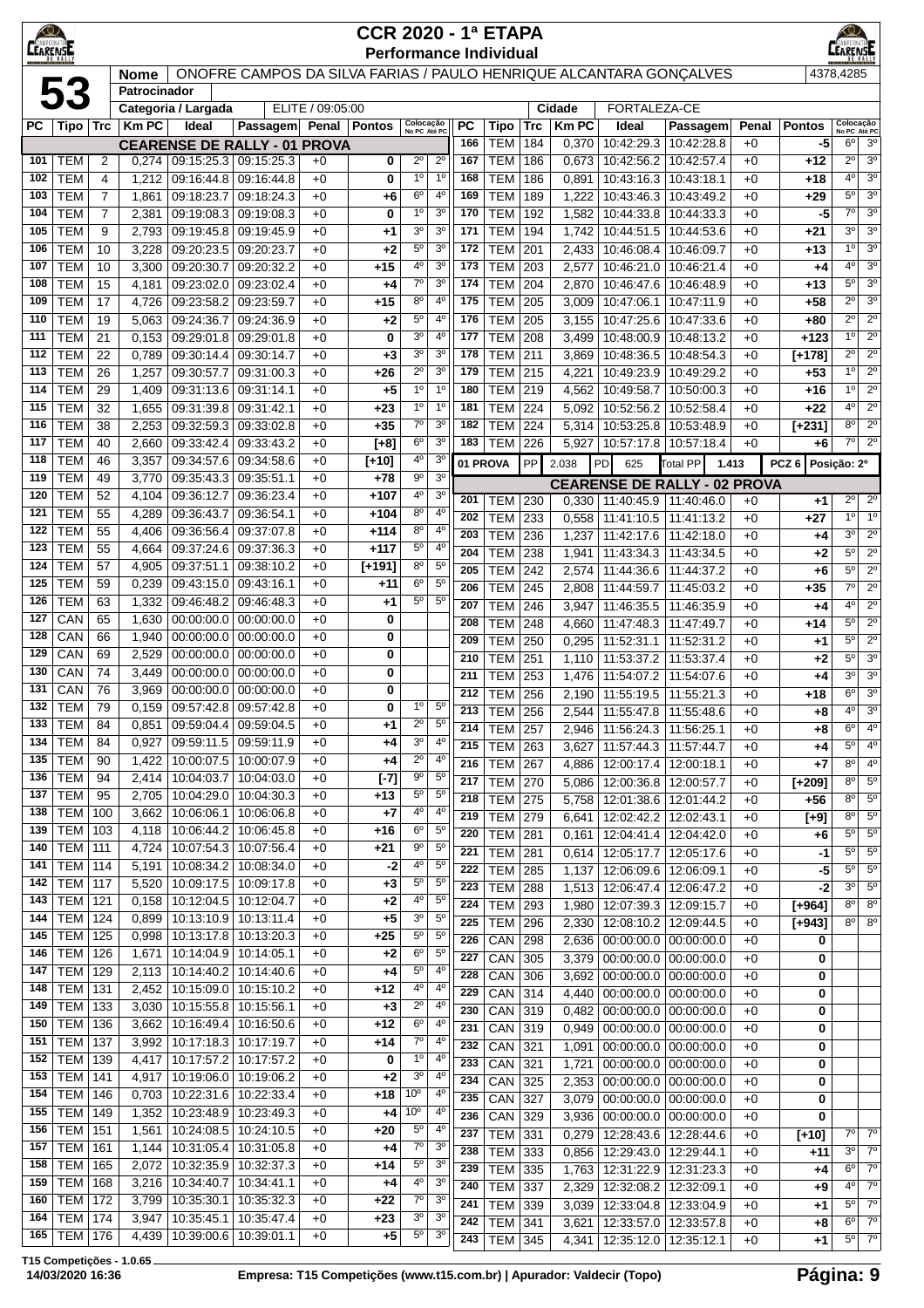| <b>EEARENSE</b> |                             |            |                     |          |                                    |                                   |                  |                  |                 |                               |                            |    | <b>CCR 2020 - 1ª ETAPA</b>    |               |       |                                                                    |       |        |                           |
|-----------------|-----------------------------|------------|---------------------|----------|------------------------------------|-----------------------------------|------------------|------------------|-----------------|-------------------------------|----------------------------|----|-------------------------------|---------------|-------|--------------------------------------------------------------------|-------|--------|---------------------------|
|                 |                             |            |                     |          |                                    |                                   |                  |                  |                 |                               |                            |    | <b>Performance Individual</b> |               |       |                                                                    |       |        | EARENSE                   |
|                 |                             |            | Nome                |          |                                    |                                   |                  |                  |                 |                               |                            |    |                               |               |       | ONOFRE CAMPOS DA SILVA FARIAS / PAULO HENRIQUE ALCANTARA GONÇALVES |       |        | 4378,4285                 |
|                 | 53                          |            | Patrocinador        |          |                                    |                                   |                  |                  |                 |                               |                            |    |                               |               |       |                                                                    |       |        |                           |
|                 |                             |            | Categoria / Largada |          |                                    |                                   | ELITE / 09:05:00 |                  |                 |                               |                            |    |                               | Cidade        |       | <b>FORTALEZA-CE</b>                                                |       |        |                           |
| РC              | Tipo   Trc                  |            | <b>Km PC</b>        |          | Ideal                              | Passagem                          | Penal            |                  | <b>Pontos</b>   | Colocação<br>No PC Até PC     |                            | PC | Tipo                          | $Trc$   Km PC | Ideal | <b>Passagem</b>                                                    | Penal | Pontos | Colocação<br>No PC Até PC |
| 244             | <b>TEM 348</b>              |            |                     |          | 5,149   12:36:22.0                 | 12:36:22.3                        | $+0$             |                  | +3              | $4^{\circ}$                   | $7^\circ$                  |    |                               |               |       |                                                                    |       |        |                           |
| 245             | TEM 351                     |            |                     |          | 5,924 12:37:32.7                   | 12:37:33.2                        | $+0$             |                  | +5              | $5^{\circ}$                   | $7^{\circ}$                |    |                               |               |       |                                                                    |       |        |                           |
| 246             | TEM 353                     |            |                     |          |                                    | 6,563   12:38:23.2   12:38:23.6   | $+0$             |                  | +4              | $5^{\circ}$                   | $7^\circ$                  |    |                               |               |       |                                                                    |       |        |                           |
| 247             | TEM 356                     |            |                     |          |                                    | $0,326$   12:43:02.2   12:43:02.5 | $+0$             |                  | +3              | $7^\circ$                     | $7^\circ$                  |    |                               |               |       |                                                                    |       |        |                           |
| 248             | TEM 362                     |            |                     |          |                                    | 1,309   12:44:47.2   12:44:47.2   | $+0$             |                  | 0               | 1 <sup>0</sup>                | $7^{\circ}$                |    |                               |               |       |                                                                    |       |        |                           |
| 249             | <b>TEM 365</b>              |            |                     |          |                                    | 1,908   12:45:35.3   12:45:35.7   | $+0$             |                  | +4              | $8^{\circ}$                   | $7^{\circ}$                |    |                               |               |       |                                                                    |       |        |                           |
| 250             | TEM 368                     |            | 2,621               |          |                                    | 12:46:46.9 12:46:46.9             | $+0$             |                  | 0               | $2^{\circ}$                   | $7^\circ$                  |    |                               |               |       |                                                                    |       |        |                           |
| 251             | <b>TEM 372</b>              |            | 3,221               |          |                                    | 12:47:51.0 12:48:02.0             | $+0$             |                  | $+110$          | $8^{\circ}$                   | $7^\circ$                  |    |                               |               |       |                                                                    |       |        |                           |
| 252             | TEM   373                   |            |                     |          | 3,473   12:48:11.7                 | 12:48:19.5                        | $+0$             |                  | +78             | $8^{\circ}$                   | $7^{\circ}$                |    |                               |               |       |                                                                    |       |        |                           |
| 253             | <b>TEM 374</b>              |            | 3,956               |          | 12:48:48.7                         | 12:48:50.0                        | $+0$             |                  | $+13$           | $7^\circ$                     | 7 <sup>0</sup>             |    |                               |               |       |                                                                    |       |        |                           |
| 254             | <b>TEM 377</b>              |            |                     |          |                                    | 4,518   12:49:36.5   12:49:38.0   | $+0$             |                  | +15             | 3 <sup>o</sup>                | $7^{\circ}$                |    |                               |               |       |                                                                    |       |        |                           |
| 255             | TEM $378$                   |            |                     |          |                                    | 4,935   12:50:07.2   12:50:07.0   | $+0$             |                  | $-2$            | 4 <sup>0</sup>                | $7^{\circ}$                |    |                               |               |       |                                                                    |       |        |                           |
| 256             | <b>TEM 381</b>              |            |                     |          |                                    | 5,293   12:50:41.6   12:50:40.5   | $+0$             |                  | $-11$           | 6 <sup>o</sup>                | $7^\circ$                  |    |                               |               |       |                                                                    |       |        |                           |
| 257             | TEM                         | 384        |                     |          | $0,217$   12:52:31.1               | 12:52:31.1                        | $+0$             |                  | 0               | 1 <sup>0</sup>                | $7^\circ$                  |    |                               |               |       |                                                                    |       |        |                           |
| 258             | TEM                         | 385        |                     |          | 0,486 12:52:52.9                   | 12:52:53.1                        | $+0$             |                  | $+2$            | 3 <sup>o</sup>                | $7^{\circ}$                |    |                               |               |       |                                                                    |       |        |                           |
| 259             | TEM                         | 386        |                     |          |                                    | 0,762   12:53:18.3   12:53:19.1   | $+0$             |                  | +8              | $2^{\circ}$                   | $7^{\circ}$                |    |                               |               |       |                                                                    |       |        |                           |
| 260             | TEM                         | 388        |                     |          | 1,501 12:54:25.7                   | 12:54:26.0                        | $+0$             |                  | +3              | 6 <sup>o</sup>                | $7^\circ$                  |    |                               |               |       |                                                                    |       |        |                           |
| 261             | TEM   390                   |            |                     |          | 1,982 12:55:05.7                   | 12:55:06.1                        | $+0$             |                  | +4              | $6^{\circ}$                   | $7^\circ$                  |    |                               |               |       |                                                                    |       |        |                           |
| 262             | TEM                         | 394        |                     |          | 2,729 12:56:46.1                   | 12:56:46.9                        | $+0$             |                  | +8              | $7^\circ$                     | $7^\circ$                  |    |                               |               |       |                                                                    |       |        |                           |
| 263             | TEM 395                     |            | 3,456               |          | 12:57:53.2                         | 12:57:53.8                        | $+0$             |                  | +6              | $7^\circ$                     | $7^\circ$                  |    |                               |               |       |                                                                    |       |        |                           |
| 264             | TEM 398                     |            |                     |          |                                    | 4,425   12:59:20.9   12:59:21.0   | $+0$             |                  | +1              | $2^{\circ}$                   | $7^\circ$                  |    |                               |               |       |                                                                    |       |        |                           |
| 265             | <b>TEM 400</b>              |            |                     |          |                                    | 4,857   13:00:03.1   13:00:03.9   | $+0$             |                  | +8              | $7^\circ$                     | $7^\circ$                  |    |                               |               |       |                                                                    |       |        |                           |
| 266             | <b>TEM 404</b>              |            |                     |          | 0,548   13:04:08.7                 | 13:04:09.0                        | $+0$             |                  | $+3$            | $4^{\circ}$                   | $7^\circ$                  |    |                               |               |       |                                                                    |       |        |                           |
| 267             | <b>TEM 407</b>              |            | 0,828               |          | 13:04:36.5                         | 13:04:34.6                        | $+0$             |                  | $-19$           | $7^\circ$                     | $7^{\circ}$                |    |                               |               |       |                                                                    |       |        |                           |
| 268             | <b>TEM 411</b>              |            | 1,292               |          |                                    | 13:05:25.9   13:05:26.7           | $+0$             |                  | +8              | $2^{\circ}$                   | $7^\circ$                  |    |                               |               |       |                                                                    |       |        |                           |
| 269             | $TEM$ 413                   |            |                     |          |                                    | 1,744   13:06:08.6   13:06:11.9   | $+0$             |                  | $+33$           | 4 <sup>0</sup>                | $7^{\circ}$<br>$7^{\circ}$ |    |                               |               |       |                                                                    |       |        |                           |
| 270<br>271      | <b>TEM 415</b>              |            |                     |          | 2,102 13:06:49.7                   | 13:06:52.9                        | $+0$<br>$+0$     |                  | +32             | 3 <sup>o</sup><br>$5^{\circ}$ | $7^{\circ}$                |    |                               |               |       |                                                                    |       |        |                           |
| 272             | <b>TEM 417</b><br>TEM   419 |            | 2,773               |          | 2,626   13:07:36.8  <br>13:07:50.9 | 13:07:37.1<br>13:07:51.9          | $+0$             |                  | $+3$<br>$[+10]$ | $5^{\circ}$                   | $7^{\circ}$                |    |                               |               |       |                                                                    |       |        |                           |
| 273             | TEM 423                     |            | 3,114               |          |                                    | 13:08:27.2   13:08:28.3           | $+0$             |                  | $+11$           | 6 <sup>o</sup>                | $7^{\circ}$                |    |                               |               |       |                                                                    |       |        |                           |
| 274             | <b>TEM 428</b>              |            |                     |          |                                    | 3,638   13:09:23.4   13:09:25.6   | $+0$             |                  | $+22$           | $7^\circ$                     | $7^\circ$                  |    |                               |               |       |                                                                    |       |        |                           |
| 275             | TEM   432                   |            | 4,225               |          | 13:10:24.6                         | 13:10:23.9                        | $+0$             |                  | -7              | $7^\circ$                     | $7^{\circ}$                |    |                               |               |       |                                                                    |       |        |                           |
| 276             | TEM   435                   |            |                     |          | 4,730 13:11:24.1                   | 13:11:25.6                        | $+0$             |                  | $+15$           | $2^{\circ}$                   | $7^{\circ}$                |    |                               |               |       |                                                                    |       |        |                           |
| 277             | <b>TEM 437</b>              |            |                     |          |                                    | 5,174   13:12:11.3   13:12:11.9   | $+0$             |                  | +6              | 4º                            | $7^\circ$                  |    |                               |               |       |                                                                    |       |        |                           |
| 278             | <b>TEM 440</b>              |            |                     |          | 5,516 13:12:46.5                   | 13:12:47.7                        | $+0$             |                  | $+12$           | $4^{\circ}$                   | $7^\circ$                  |    |                               |               |       |                                                                    |       |        |                           |
| 279             | $TEM$ 443                   |            |                     |          |                                    | 5,890   13:13:23.9   13:13:24.5   | $+0$             |                  | +6              | 3 <sup>o</sup>                | $7^\circ$                  |    |                               |               |       |                                                                    |       |        |                           |
| 280             | TEM   445                   |            |                     |          |                                    | 6,148   13:13:50.9   13:13:52.6   | $+0$             |                  | +17             | $5^{\circ}$                   | $7^{\circ}$                |    |                               |               |       |                                                                    |       |        |                           |
| 281             | <b>TEM 446</b>              |            | 6,441               |          |                                    | 13:14:20.3 13:14:22.3             | $+0$             |                  | +20             | 3 <sup>0</sup>                | $7^\circ$                  |    |                               |               |       |                                                                    |       |        |                           |
| 282             | TEM   450                   |            | 6,808               |          | 13:14:56.1                         | 13:14:57.7                        | $+0$             |                  | +16             | 3 <sup>o</sup>                | $7^\circ$                  |    |                               |               |       |                                                                    |       |        |                           |
| 283             | TEM   453                   |            |                     |          |                                    | 7,101   13:15:34.8   13:15:36.8   | $+0$             |                  | $+20$           | $4^{\circ}$                   | $7^\circ$                  |    |                               |               |       |                                                                    |       |        |                           |
| 284             | <b>TEM 455</b>              |            | 7,503               |          | 13:16:12.9                         | 13:16:13.1                        | $+0$             |                  | +2              | 1 <sup>0</sup>                | $7^{\circ}$                |    |                               |               |       |                                                                    |       |        |                           |
| 285             | <b>TEM 458</b>              |            | 7,976               |          | 13:16:58.8                         | 13:16:59.4                        | $+0$             |                  | +6              | $5^{\rm o}$                   | $7^{\circ}$                |    |                               |               |       |                                                                    |       |        |                           |
| 286             | <b>TEM 461</b>              |            | 8,746 13:18:11.9    |          |                                    | 13:18:15.7                        | $+0$             |                  | +38             | $7^\circ$                     | $7^\circ$                  |    |                               |               |       |                                                                    |       |        |                           |
| 287             | $\overline{\text{TEM}}$ 464 |            |                     |          | $0,182$ 13:23:50.3                 | 13:23:50.7                        | $+0$             |                  | +4              | $5^{\circ}$                   | $7^{\circ}$                |    |                               |               |       |                                                                    |       |        |                           |
| 288             | <b>TEM</b>                  | 468        | 0,877               |          | 13:24:49.6                         | 13:24:50.2                        | $+0$             |                  | +6              | 6 <sup>o</sup>                | $7^\circ$                  |    |                               |               |       |                                                                    |       |        |                           |
| 289             | <b>TEM 471</b>              |            | 1,891               |          | 13:26:23.2                         | 13:26:23.2                        | $+0$             |                  | 0               | 1 <sup>0</sup>                | $7^\circ$                  |    |                               |               |       |                                                                    |       |        |                           |
|                 | 290   TEM   473             |            |                     |          |                                    | 2,798   13:27:43.3   13:27:43.7   | $+0$             |                  | +4              | $5^{\circ}$                   | $7^\circ$                  |    |                               |               |       |                                                                    |       |        |                           |
|                 | 02 PROVA                    | PP         | 2.992               | PD 2.145 |                                    | Total PP                          | 847              | PCZ <sub>4</sub> |                 | Posição: 7º                   |                            |    |                               |               |       |                                                                    |       |        |                           |
| <b>TOTAL</b>    |                             | ${\sf PP}$ | 5.030               | PD       | 2.770                              | <b>Total PP</b>                   | 2.260            | <b>PCZ 10</b>    |                 |                               |                            |    |                               |               |       |                                                                    |       |        |                           |
|                 |                             |            |                     |          |                                    |                                   |                  |                  |                 |                               |                            |    |                               |               |       |                                                                    |       |        |                           |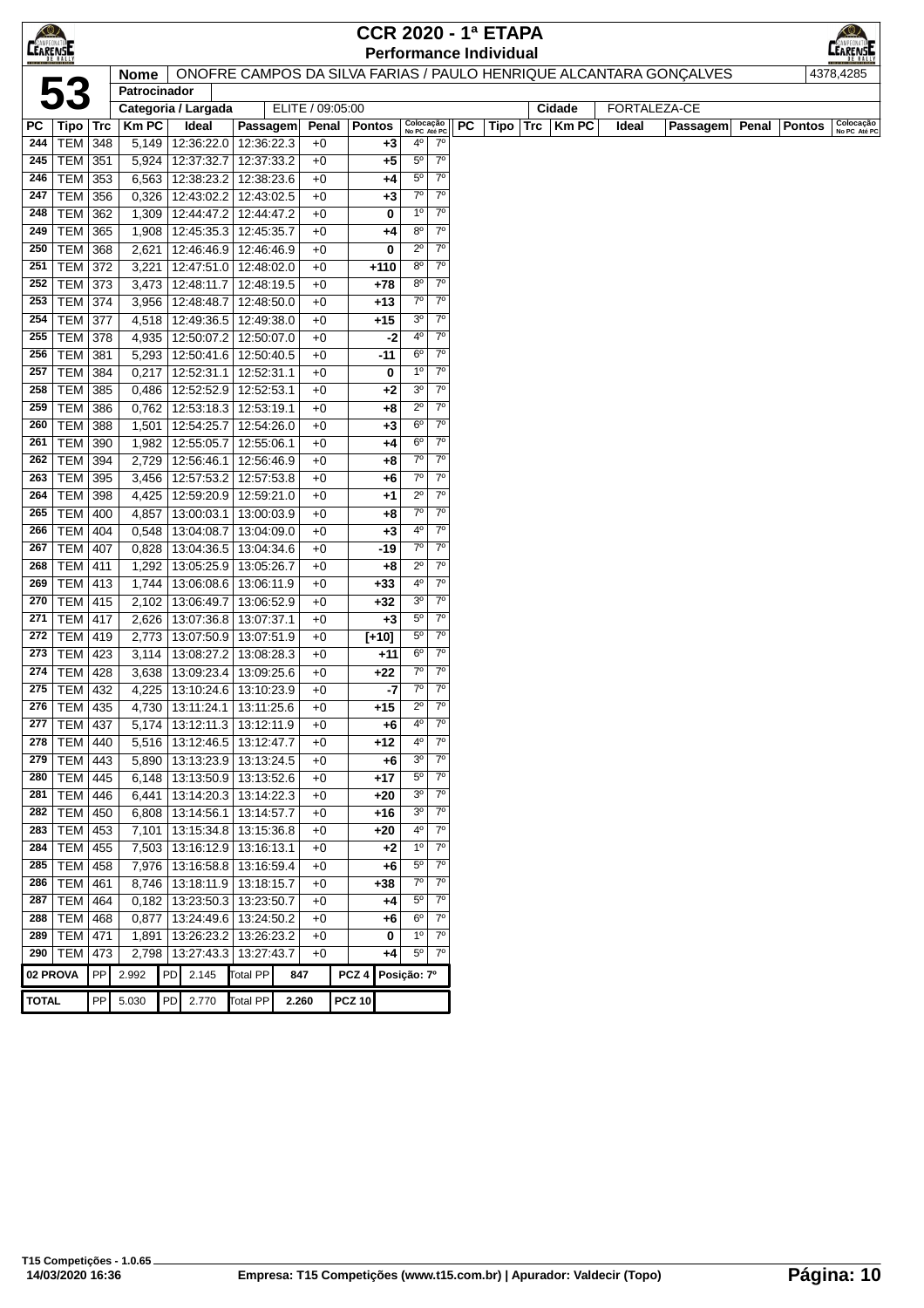| <b>CEARENSE</b> |                          |                 |                             |                          |                                                      |                  | <b>CCR 2020 - 1ª ETAPA</b> |                                                           | <b>Performance Individual</b> |                          |            |                |                                     |                                                |              |                      | $\bigcirc$<br>EARENSE              |                               |
|-----------------|--------------------------|-----------------|-----------------------------|--------------------------|------------------------------------------------------|------------------|----------------------------|-----------------------------------------------------------|-------------------------------|--------------------------|------------|----------------|-------------------------------------|------------------------------------------------|--------------|----------------------|------------------------------------|-------------------------------|
|                 |                          |                 | <b>Nome</b><br>Patrocinador |                          | JULIO CESAR MENDES / JONATHAN VITOR REBOUÇAS GALOTTE |                  |                            |                                                           |                               |                          |            |                |                                     |                                                |              |                      | 4330,4272                          |                               |
|                 | 54                       |                 |                             | Categoria / Largada      |                                                      | ELITE / 09:12:00 |                            |                                                           |                               |                          |            | Cidade         | NATAL-RN                            |                                                |              |                      |                                    |                               |
| PC              | Tipo                     | ∣ Trc           | <b>Km PC</b>                | Ideal                    | Passagem Penal Pontos                                |                  |                            | Colocação<br>No PC Até PC                                 | РC                            | Tipo                     | <b>Trc</b> | <b>KmPC</b>    | Ideal                               | Passagem                                       | Penal        | <b>Pontos</b>        | Colocação<br>No PC Até PC          |                               |
|                 |                          |                 |                             |                          | <b>CEARENSE DE RALLY - 01 PROVA</b>                  |                  |                            |                                                           | 166                           | <b>TEM</b>               | 184        | 0,370          | 10:49:29.3                          | 10:49:29.5                                     | $+0$         | $+2$                 | 4 <sup>0</sup>                     | 8 <sup>0</sup>                |
| 101             | <b>TEM</b>               | $\overline{2}$  | 0,274                       |                          | 09:22:25.3 09:22:30.5                                | $+0$             | $+52$                      | 11°<br>$11^{\circ}$                                       | 167                           | <b>TEM</b>               | 186        | 0,673          | 10:49:56.2                          | 10:50:01.3                                     | $+0$         | $+51$                | 10 <sup>o</sup>                    | 8 <sup>o</sup>                |
| 102             | <b>TEM</b>               | 4               | 1,212                       | 09:23:44.8               | 09:23:57.3                                           | $+0$             | $+125$                     | 10 <sup>o</sup><br>10 <sup>o</sup>                        | 168                           | <b>TEM</b>               | 186        | 0,891          | 10:50:16.3                          | 10:50:23.6                                     | $+0$         | $+73$                | 10 <sup>o</sup>                    | $8^{\circ}$                   |
| 103             | <b>TEM</b>               | 7               | 1,861                       | 09:25:23.7               | 09:25:21.3                                           | $+0$             | $-24$                      | $10^{\circ}$<br>$10^{\circ}$                              | 169                           | <b>TEM</b>               | 189        | 1,222          | 10:50:46.3                          | 10:50:57.8                                     | $+0$         | +115                 | 10 <sup>o</sup>                    | 8 <sup>0</sup>                |
| 104             | <b>TEM</b>               | 7               | 2,381                       | 09:26:08.3               | 09:26:11.2                                           | $+0$             | $+29$                      | $10^{\circ}$<br>10 <sup>o</sup>                           | 170                           | <b>TEM</b>               | 192        | 1,582          | 10:51:33.8                          | 10:51:38.8                                     | $+0$         | $+50$                | 10 <sup>o</sup>                    | 8 <sup>o</sup>                |
| 105             | <b>TEM</b>               | 9               | 2,793                       |                          | 09:26:45.8 09:26:52.2                                | $+0$             | $+64$                      | 10 <sup>°</sup> 10 <sup>°</sup>                           | 171                           | <b>TEM</b>               | 194        | 1,742          |                                     | 10:51:51.5 10:52:05.7                          | $+0$         | +142                 | 10 <sup>o</sup>                    | 8 <sup>o</sup>                |
| 106             | <b>TEM</b>               | 10              | 3,228                       |                          | 09:27:23.5 09:27:26.3                                | $+0$             | +28                        | 10 <sup>o</sup><br>10 <sup>o</sup>                        | 172                           | <b>TEM</b>               | 201        | 2,433          |                                     | 10:53:08.4 10:53:38.0                          | $+0$         | $+296$               | 10 <sup>o</sup>                    | 8 <sup>o</sup>                |
| 107             | <b>TEM</b>               | 10              | 3,300                       |                          | 09:27:30.7 09:27:37.6                                | $+0$             | +69                        | 10 <sup>o</sup><br>10 <sup>o</sup>                        | 173<br>174                    | <b>TEM</b>               | 203        | 2,577          |                                     | 10:53:21.0   10:53:50.0                        | $+0$         | $+290$               | 10 <sup>o</sup><br>10 <sup>o</sup> | $8^{\circ}$<br>8 <sup>o</sup> |
| 108<br>109      | <b>TEM</b><br><b>TEM</b> | 15<br>17        | 4,181<br>4,726              | 09:30:58.2               | 09:30:02.0 09:30:02.8<br>09:30:58.9                  | $+0$<br>$+0$     | $[+8]$<br>+7               | 10 <sup>°</sup> 10 <sup>°</sup><br>3º 10°                 | 175                           | <b>TEM</b><br><b>TEM</b> | 204<br>205 | 2,870<br>3,009 | 10:53:47.6<br>10:54:06.1            | 10:54:21.7<br>10:54:54.9                       | $+0$<br>$+0$ | $+341$<br>$[+488]$   | 90                                 | $7^\circ$                     |
| 110             | <b>TEM</b>               | 19              | 5,063                       | 09:31:36.7               | 09:31:39.0                                           | $+0$             | $+23$                      | 10° 10°                                                   | 176                           | <b>TEM</b>               | 205        | 3,155          | 10:54:25.6                          | 00:00:00.0                                     | $+0$         | $*6.000$             | 0°                                 | $0^{\circ}$                   |
| 111             | <b>TEM</b>               | 21              | 0,153                       | 09:36:01.8               | 09:36:02.0                                           | $+0$             | $+2$                       | 8º 10°                                                    | 177                           | <b>TEM</b>               | 208        | 3,499          | 10:55:00.9                          | 00:00:00.0                                     | $+0$         | *6.000               | 0°                                 | $0^{\circ}$                   |
| 112             | <b>TEM</b>               | 22              | 0,789                       | 09:37:14.4               | 09:37:17.9                                           | $+0$             | $+35$                      | 10 <sup>o</sup> 10 <sup>o</sup>                           | 178                           | <b>TEM</b>               | 211        | 3,869          | 10:55:36.5                          | 00:00:00.0                                     | $+0$         | *6.000               | 0°                                 | $0^{\circ}$                   |
| 113             | <b>TEM</b>               | 26              | 1,257                       | 09:37:57.7               | 09:38:08.3                                           | $+0$             | +106                       | $9^{\circ} 10^{\circ}$                                    | 179                           | <b>TEM</b>               | 215        | 4,221          | 10:56:23.9                          | 00:00:00.0                                     | $+0$         | *6.000               | 0 <sup>o</sup>                     | $0^{\circ}$                   |
| 114             | <b>TEM</b>               | 29              | 1,409                       | 09:38:13.6               | 09:38:26.9                                           | $+0$             | $+133$                     | $9^{\circ} 10^{\circ}$                                    | 180                           | <b>TEM</b>               | 219        | 4,562          | 10:56:58.7                          | 00:00:00.0                                     | $+0$         | *6.000               | 0°                                 | $0^{\circ}$                   |
| 115             | <b>TEM</b>               | $\overline{32}$ | 1,655                       |                          | 09:38:39.8 09:39:00.7                                | $+0$             | $+209$                     | $9^{\circ}$                                               | 90<br>181                     | <b>TEM</b>               | 224        | 5.092          | 10:59:56.2                          | 00:00:00.0                                     | $+0$         | *6.000               | $0^{\circ}$                        | $0^{\circ}$                   |
| 116             | <b>TEM</b>               | 38              | 2,253                       |                          | 09:39:59.3 09:40:26.1                                | $+0$             | $+268$                     | 10 <sup>°</sup> 10 <sup>°</sup>                           | 182                           | <b>TEM</b>               | 224        | 5,314          | 11:00:25.8                          | 00:00:00.0                                     | $+0$         | *6.000               | 0°                                 | $0^{\circ}$                   |
| 117             | <b>TEM</b>               | 40              | 2,660                       | 09:40:42.4               | 09:41:08.9                                           | $+0$             | +265                       | 10 <sup>°</sup> 10 <sup>°</sup>                           | 183                           | <b>TEM</b>               | 226        | 5,927          | 11:04:17.8                          | 00:00:00.0                                     | $+0$         | $*6.000$             | 0 <sup>o</sup>                     | $0^{\circ}$                   |
| 118             | <b>TEM</b>               | 46              | 3,357                       | 09:41:57.6               | 09:42:26.4                                           | $+0$             | $+288$                     | 10 <sup>°</sup> 10 <sup>°</sup>                           |                               | 01 PROVA                 | PP         | 56.628         | PD 1.670                            | Total PP                                       | 54.958       | PCZ 0 Posição: 9º    |                                    |                               |
| 119             | <b>TEM</b>               | 49              | 3,770                       | 09:42:43.3               | 09:43:16.9                                           | $+0$             | $+336$                     | 10 <sup>°</sup> 10 <sup>°</sup>                           |                               |                          |            |                | <b>CEARENSE DE RALLY - 02 PROVA</b> |                                                |              |                      |                                    |                               |
| 120             | <b>TEM</b>               | 52              | 4,104                       | 09:43:12.7               | 09:43:59.0                                           | $+0$             | $+463$                     | 10 <sup>o</sup><br>10 <sup>o</sup>                        | 201                           | <b>TEM 230</b>           |            | 0,330          | $11:47:45.9$ 00:00:00.0             |                                                | $+0$         | $*6.000$             | 0 <sup>o</sup>                     | $0^{\circ}$                   |
| 121             | <b>TEM</b>               | 55              | 4,289                       | 09:43:43.7               | 09:44:23.6                                           | $+0$             | +399                       | 10 <sup>o</sup><br>10 <sup>o</sup>                        | 202                           | <b>TEM</b>               | 233        | 0,558          | 11:48:10.5                          | 00:00:00.0                                     | $+0$         | *6.000               | 0°                                 | $0^{\circ}$                   |
| 122             | <b>TEM</b>               | 55              | 4,406                       | 09:43:56.4               | 09:44:40.5                                           | $+0$             | +441                       | 10 <sup>°</sup> 10 <sup>°</sup>                           | 203                           | <b>TEM</b>               | 236        | 1,237          | 11:49:17.6                          | 00:00:00.0                                     | $+0$         | *6.000               | 0°                                 | $0^{\circ}$                   |
| 123<br>124      | <b>TEM</b><br><b>TEM</b> | 55<br>57        | 4,664                       | 09:44:24.6               | 09:45:18.9                                           | $+0$             | $[+543]$                   | 10 <sup>o</sup><br>10°<br>10 <sup>°</sup> 10 <sup>°</sup> | 204                           | <b>TEM</b>               | 238        | 1,941          | 11:50:34.3                          | 00:00:00.0                                     | $+0$         | $*6.000$             | $0^{\circ}$                        | $\overline{0^{\circ}}$        |
| 125             | <b>TEM</b>               | 59              | 4,905<br>0,239              |                          | 09:44:51.1 09:45:52.7<br>09:50:15.0 09:50:15.8       | $+0$<br>$+0$     | $[+616]$                   | 3º 10°                                                    | 205                           | <b>TEM</b>               | 242        | 2,574          | 11:51:36.6                          | 00:00:00.0                                     | $+0$         | $*6.000$             | $0^{\circ}$                        | 0 <sup>o</sup>                |
| 126             | <b>TEM</b>               | 63              | 1,332                       |                          | 09:53:48.2 09:53:48.9                                | $+0$             | $[+8]$<br>+7               | 7º 10°                                                    | 206                           | <b>TEM</b>               | 245        | 2,808          | 11:51:59.7                          | 00:00:00.0                                     | $+0$         | *6.000               | 0°                                 | $0^{\circ}$                   |
| 127             | CAN                      | 65              | 1,630                       |                          | $00:00:00.0$   $00:00:00.0$                          | $+0$             | 0                          |                                                           | 207                           | <b>TEM</b>               | 246        | 3,947          | 11:53:35.5                          | 00:00:00.0                                     | $+0$         | *6.000               | 0°                                 | $0^{\circ}$                   |
| 128             | CAN                      | 66              | 1,940                       |                          | $00:00:00.0$   $00:00:00.0$                          | $+0$             | 0                          |                                                           | 208                           | <b>TEM</b>               | 248        | 4,660          | 11:54:48.3                          | 00:00:00.0                                     | $+0$         | *6.000               | 0°<br>$0^{\circ}$                  | $0^{\circ}$<br>$0^{\circ}$    |
| 129             | CAN                      | 69              | 2,529                       |                          | $00:00:00.0$   $00:00:00.0$                          | $+0$             | 0                          |                                                           | 209<br>210                    | <b>TEM</b>               | 250        | 0,295          | 11:59:31.1                          | 00:00:00.0                                     | $+0$         | $*6.000$             | 0°                                 | $0^{\circ}$                   |
| 130             | CAN                      | 74              | 3,449                       | 00:00:00.0               | 00:00:00.0                                           | $+0$             | 0                          |                                                           | 211                           | <b>TEM</b><br><b>TEM</b> | 251<br>253 | 1,110<br>1,476 | 12:01:07.2                          | 12:00:37.2 00:00:00.0<br>00:00:00.0            | $+0$<br>$+0$ | *6.000<br>$*6.000$   | 0°                                 | $0^{\circ}$                   |
| 131             | CAN                      | 76              | 3,969                       | 00:00:00.0               | 00:00:00.0                                           | $+0$             | 0                          |                                                           | 212                           | <b>TEM</b>               | 256        | 2,190          | 12:02:19.5                          | 00:00:00.0                                     | $+0$         | *6.000               | $\overline{0^{\circ}}$             | 0 <sup>o</sup>                |
|                 | 132   TEM                | 79              | 0,159                       |                          | 10:04:42.8   10:04:43.9                              | $+0$             |                            | $+11$ 10 <sup>°</sup> 10 <sup>°</sup>                     | 213                           | <b>TEM</b>               | 256        | 2,544          |                                     | 12:02:47.8 00:00:00.0                          | $+0$         | $*6.000$             | $\overline{0^{\circ}}$             | $\overline{0^{\circ}}$        |
|                 | $133$ TEM                | 84              |                             |                          | 0,851 10:06:04.4 10:06:04.7                          | $+0$             | $+3$                       | $4^{\circ}$ 10 $^{\circ}$                                 | 214                           | <b>TEM 257</b>           |            |                | 2,946   12:03:24.3   00:00:00.0     |                                                | $+0$         | $*6.000$             | $0^{\circ}$                        | $0^{\circ}$                   |
| 134             | <b>TEM</b>               | 84              | 0,927                       |                          | 10:06:11.5   10:06:14.8                              | $+0$             | $+33$                      | 10 <sup>°</sup> 10 <sup>°</sup>                           | 215                           | TEM                      | 263        | 3,627          |                                     | 12:04:44.3 00:00:00.0                          | $+0$         | $*6.000$             | 0°                                 | $0^{\circ}$                   |
| 135             | <b>TEM</b>               | 90              | 1,422                       |                          | 10:07:07.5   10:07:08.6                              | $+0$             | +11                        | $9^{\circ}$ 10 $^{\circ}$                                 | 216                           | <b>TEM</b>               | 267        | 4,886          | 12:07:17.4                          | 00:00:00.0                                     | $+0$         | $*6.000$             | 0°                                 | $0^{\circ}$                   |
| 136             | <b>TEM</b>               | 94              | 2,414                       | 10:11:03.7               | 10:11:03.1                                           | +0               | -6                         | 7º 10°                                                    | 217                           | <b>TEM</b>               | 270        | 5,086          | 12:07:36.8                          | 00:00:00.0                                     | $+0$         | $*6.000$             | 0°                                 | $0^{\circ}$                   |
| 137             | <b>TEM</b>               | 95              | 2,705                       | 10:11:29.0               | 10:11:32.4                                           | $+0$             | +34                        | 10 <sup>°</sup> 10 <sup>°</sup>                           | 218                           | <b>TEM 275</b>           |            | 5,758          |                                     | 12:08:38.6 00:00:00.0                          | $+0$         | $*6.000$             | $0^{\circ}$                        | $0^{\circ}$                   |
| 138             | <b>TEM</b>               | 100             | 3,662                       | 10:13:06.1               | 10:13:09.0                                           | $+0$             | $+29$                      | 10 <sup>°</sup> 10 <sup>°</sup>                           | 219                           | <b>TEM 279</b>           |            | 6,641          |                                     | 12:09:42.2 00:00:00.0                          | $+0$         | $*6.000$             | 0°                                 | $0^{\circ}$                   |
| 139<br>140      | TEM                      | 103             | 4,118                       | 10:13:44.2               | 10:13:52.8                                           | $+0$             | +86                        | $10^{\circ}$ $10^{\circ}$<br>$10^{\circ}$ $10^{\circ}$    | 220                           | <b>TEM 281</b>           |            | 0,161          |                                     | 12:11:41.4 00:00:00.0                          | $+0$         | $*6.000$             | 0°                                 | $0^{\circ}$                   |
| 141             | TEM<br><b>TEM</b>        | 111<br>114      | 4,724<br>5,191              | 10:14:54.3<br>10:15:34.2 | 10:15:04.5<br>10:15:50.2                             | +0<br>$+0$       | +102  <br>$+160$           | 10 <sup>°</sup> 10 <sup>°</sup>                           | 221                           | <b>TEM</b>               | 281        | 0,614          | 12:12:17.7                          | 00:00:00.0                                     | $+0$         | $*6.000$             | 0°                                 | $0^{\circ}$                   |
| 142             | TEM                      | 117             | 5,520                       | 10:16:17.5               | 10:16:20.7                                           | +0               | $+32$                      | 10 <sup>°</sup> 10 <sup>°</sup>                           | 222                           | <b>TEM</b>               | 285        | 1,137          | 12:13:09.6                          | 00:00:00.0                                     | $+0$         | $*6.000$             | 0 <sup>o</sup><br>0°               | $0^{\circ}$<br>$0^{\circ}$    |
| 143             | TEM                      | 121             | 0,158                       |                          | 10:19:04.5 10:19:07.9                                | $+0$             | $+34$                      | 10 <sup>°</sup> 10 <sup>°</sup>                           | 223<br>224                    | TEM<br>$TEM$ 293         | 288        | 1,513          |                                     | 12:13:47.4 00:00:00.0                          | $+0$<br>$+0$ | $*6.000$<br>$*6.000$ | 0°                                 | $0^{\circ}$                   |
| 144             | TEM                      | 124             | 0,899                       |                          | 10:20:10.9 10:20:12.2                                | $+0$             | $+13$                      | 10 <sup>°</sup> 10 <sup>°</sup>                           | 225                           | <b>TEM</b>               | 296        | 1,980<br>2,330 |                                     | 12:14:39.3 00:00:00.0<br>12:15:10.2 00:00:00.0 | $+0$         | $*6.000$             | 0°                                 | $0^{\circ}$                   |
| 145             | TEM                      | 125             | 0,998                       |                          | 10:20:17.8   10:20:23.7                              | $+0$             | +59                        | 10 <sup>°</sup> 10 <sup>°</sup>                           | 226                           | CAN                      | 298        | 2,636          | 00:00:00.0                          | 00:00:00.0                                     | $+0$         | 0                    |                                    |                               |
| 146             | <b>TEM</b>               | 126             | 1,671                       | 10:21:04.9               | 10:21:06.6                                           | $+0$             | $+17$                      | 10 <sup>°</sup> 10 <sup>°</sup>                           | 227                           | CAN                      | 305        | 3,379          |                                     | $00:00:00.0$   $00:00:00.0$                    | $+0$         | 0                    |                                    |                               |
| 147             | TEM                      | 129             | 2,113                       | 10:21:40.2               | 10:21:45.6                                           | $+0$             | $+54$                      | 10 <sup>°</sup> 10 <sup>°</sup>                           | 228                           | CAN 306                  |            | 3,692          |                                     | $00:00:00.0$   $00:00:00.0$                    | $+0$         | 0                    |                                    |                               |
| 148             | <b>TEM</b>               | 131             | 2,452                       | 10:22:09.0               | 10:22:22.0                                           | $+0$             | $+130$                     | 10 <sup>o</sup> 10 <sup>o</sup>                           | 229                           | CAN 314                  |            | 4,440          |                                     | $00:00:00.0$   $00:00:00.0$                    | $+0$         | 0                    |                                    |                               |
| 149             | <b>TEM</b>               | 133             | 3,030                       | 10:22:55.8               | 10:23:14.1                                           | +0               | $+183$                     | $10^{\circ}$ $10^{\circ}$                                 | 230                           | CAN                      | 319        | 0,482          |                                     | $00:00:00.0$   $00:00:00.0$                    | $+0$         | 0                    |                                    |                               |
| 150             | <b>TEM</b>               | 136             | 3,662                       | 10:23:49.4               | 10:24:06.4                                           | $+0$             | $+170$                     | 10 <sup>°</sup> 10 <sup>°</sup>                           | 231                           | CAN                      | 319        | 0,949          | 00:00:00.0                          | 00:00:00.0                                     | $+0$         | 0                    |                                    |                               |
| 151             | <b>TEM</b>               | 137             | 3,992                       | 10:24:18.3               | 10:24:36.7                                           | $+0$             | $+184$                     | 10 <sup>°</sup> 10 <sup>°</sup>                           | 232                           | CAN                      | 321        | 1,091          | 00:00:00.0                          | 00:00:00.0                                     | $+0$         | 0                    |                                    |                               |
| 152             | TEM                      | 139             | 4,417                       |                          | 10:24:57.2 10:25:17.2                                | $+0$             | $+200$                     | 10 <sup>o</sup> 10 <sup>o</sup>                           | 233                           | CAN                      | 321        | 1,721          |                                     | $00:00:00.0$   $00:00:00.0$                    | $+0$         | 0                    |                                    |                               |
| 153             | TEM                      | 141             | 4,917                       |                          | 10:26:06.0   10:26:10.9                              | $+0$             | +49                        | $10^{\circ}$ 10 <sup>°</sup>                              | 234                           | CAN                      | 325        | 2,353          |                                     | $00:00:00.0$   $00:00:00.0$                    | $+0$         | 0                    |                                    |                               |
| 154             | TEM                      | 146             | 0,703                       |                          | 10:29:31.6   10:29:32.9                              | $+0$             | $+13$                      | $9^{\circ}$ 10 $^{\circ}$                                 | 235                           | CAN                      | 327        | 3,079          | 00:00:00.0                          | 00:00:00.0                                     | $+0$         | 0                    |                                    |                               |
| 155<br>156      | <b>TEM</b><br>TEM        | 149<br>151      | 1,352<br>1,561              | 10:30:48.9<br>10:31:08.5 | 10:30:49.2<br>10:31:13.0                             | $+0$<br>$+0$     | $+3$<br>$+45$              | 8º 10°<br>10 <sup>o</sup> 10 <sup>o</sup>                 | 236                           | CAN                      | 329        | 3,936          |                                     | $00:00:00.0$ 00:00:00.0                        | $+0$         | 0                    |                                    |                               |
| 157             | <b>TEM</b>               | 161             | 1,144                       | 10:38:05.4               | 10:38:06.8                                           | $+0$             | $+14$                      | $8^{\circ}$                                               | 237<br>$8^{\circ}$            | <b>TEM 331</b>           |            | 0,279          |                                     | 12:35:43.6 00:00:00.0                          | $+0$         | $*6.000$             | 0 <sup>o</sup>                     | 0 <sup>o</sup>                |
| 158             | TEM                      | 165             | 2,072                       | 10:39:35.9               | 10:39:38.2                                           | +0               | $+23$                      | $7^\circ$                                                 | 238<br>$8^{\circ}$            | TEM 333                  |            | 0,856          |                                     | 12:36:43.0 00:00:00.0                          | $+0$         | $*6.000$             | 0°<br>0°                           | $0^{\circ}$<br>$0^{\circ}$    |
| 159             | TEM                      | 168             | 3,216                       | 10:41:40.7               | 10:41:56.0                                           | $+0$             | $+153$                     | $8^{\circ}$                                               | 239<br>$8^{\circ}$<br>240     | TEM<br><b>TEM</b>        | 335<br>337 | 1,763<br>2,329 | 12:39:08.2                          | 12:38:22.9 00:00:00.0<br>00:00:00.0            | $+0$<br>$+0$ | $*6.000$<br>$*6.000$ | 0 <sup>o</sup>                     | $0^{\circ}$                   |
| 160             | TEM                      | 172             | 3,799                       | 10:42:30.1               | 10:42:46.7                                           | $+0$             | $+166$                     | 8 <sup>o</sup>                                            | $8^{\circ}$<br>241            | TEM                      | 339        | 3,039          |                                     | 12:40:04.8 00:00:00.0                          | $+0$         | $*6.000$             | 0°                                 | $0^{\circ}$                   |
| 164             | TEM                      | 174             | 3,947                       | 10:42:45.1               | 10:43:05.9                                           | $+0$             | $+208$                     | $8^{\circ}$                                               | $8^{\circ}$<br>242            | <b>TEM 341</b>           |            | 3,621          |                                     | 12:40:57.0 00:00:00.0                          | $+0$         | $*6.000$             | 0°                                 | $0^{\circ}$                   |
| 165             | <b>TEM 176</b>           |                 | 4,439                       | 10:46:00.6               | 10:46:01.3                                           | +0               | $[+7]$                     | $7^\circ$                                                 | 80<br>243                     | <b>TEM</b>               | 345        | 4,341          |                                     | 12:42:12.0 00:00:00.0                          | $+0$         | $*6.000$             | 0°                                 | $0^{\circ}$                   |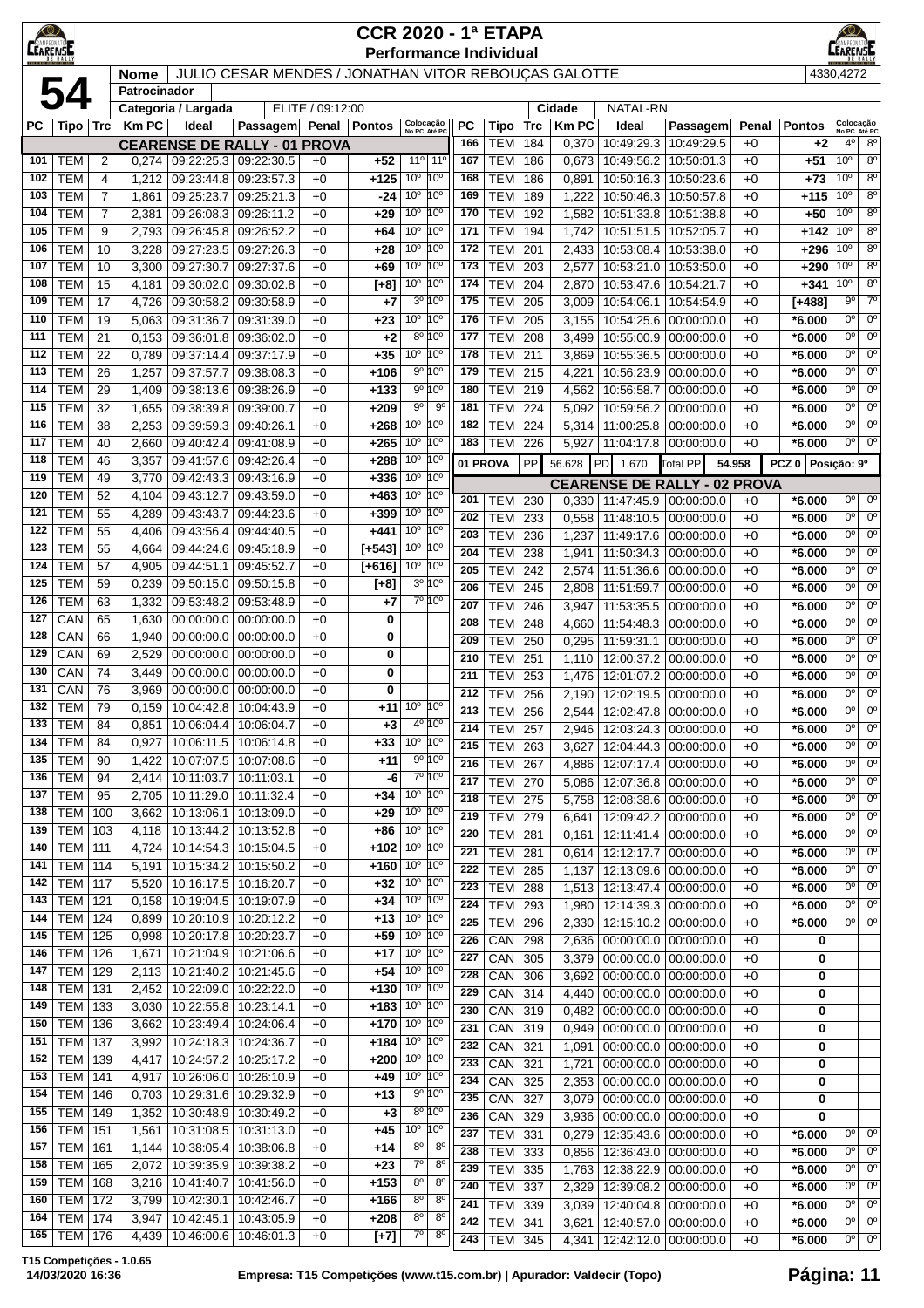|                  |                                  |     |                |                             |                          |                  |                   |                      |                            |                            | <b>CCR 2020 - 1ª ETAPA</b>                           |                  |                 |          |                        | $\bigcirc$                |
|------------------|----------------------------------|-----|----------------|-----------------------------|--------------------------|------------------|-------------------|----------------------|----------------------------|----------------------------|------------------------------------------------------|------------------|-----------------|----------|------------------------|---------------------------|
| <b>CEAREMENT</b> |                                  |     |                |                             |                          |                  |                   |                      |                            |                            | <b>Performance Individual</b>                        |                  |                 |          |                        | <b>EARENSE</b>            |
|                  |                                  |     | <b>Nome</b>    |                             |                          |                  |                   |                      |                            |                            | JULIO CESAR MENDES / JONATHAN VITOR REBOUÇAS GALOTTE |                  |                 |          |                        | 4330,4272                 |
|                  | 54                               |     | Patrocinador   |                             |                          |                  |                   |                      |                            |                            |                                                      |                  |                 |          |                        |                           |
|                  |                                  |     |                | Categoria / Largada         |                          | ELITE / 09:12:00 |                   |                      |                            |                            |                                                      | Cidade           | <b>NATAL-RN</b> |          |                        |                           |
| РC               | $ $ Tipo $ $ Trc                 |     | <b>Km PC</b>   | Ideal                       | Passagem                 | Penal            | <b>Pontos</b>     |                      | Colocação<br>No PC Até PC  |                            | PC<br>Tipo                                           | Trc<br>$ $ Km PC | Ideal           | Passagem | Penal<br><b>Pontos</b> | Colocação<br>No PC Até PC |
| 244              | $TEM$ 348                        |     | 5,149          | 12:43:22.0                  | 00:00:00.0               | $+0$             |                   | $*6.000$             | $0^{\circ}$                | $0^{\circ}$                |                                                      |                  |                 |          |                        |                           |
| 245              | <b>TEM 351</b>                   |     | 5,924          | 12:44:32.7                  | 00:00:00.0               | $+0$             |                   | $*6.000$             | $0^{\circ}$                | 0 <sup>o</sup>             |                                                      |                  |                 |          |                        |                           |
| 246              | TEM 353                          |     | 6,563          | 12:45:23.2                  | 00:00:00.0               | $+0$             |                   | $*6.000$             | $0^{\circ}$                | 0 <sup>o</sup>             |                                                      |                  |                 |          |                        |                           |
| 247              | <b>TEM 356</b>                   |     | 0,326          | 12:50:02.2                  | 00:00:00.0               | $+0$             |                   | $*6.000$             | $0^{\circ}$                | $0^{\circ}$                |                                                      |                  |                 |          |                        |                           |
| 248              | <b>TEM</b>                       | 362 | 1,309          | 12:51:47.2                  | 00:00:00.0               | $+0$             |                   | $*6.000$             | $0^{\circ}$                | $0^{\circ}$                |                                                      |                  |                 |          |                        |                           |
| 249              | <b>TEM</b>                       | 365 | 1,908          | 12:52:35.3                  | 00:00:00.0               | $+0$             |                   | $*6.000$             | $0^{\circ}$                | 0 <sup>o</sup>             |                                                      |                  |                 |          |                        |                           |
| 250              | <b>TEM 368</b>                   |     | 2,621          | 12:53:46.9                  | 00:00:00.0               | $+0$             |                   | $*6.000$             | $0^{\circ}$                | $0^{\circ}$                |                                                      |                  |                 |          |                        |                           |
| 251              | <b>TEM 372</b>                   |     | 3,221          | 12:54:51.0                  | 00:00:00.0               | $+0$             |                   | $*6.000$             | $0^{\circ}$                | $0^{\rm o}$                |                                                      |                  |                 |          |                        |                           |
| 252              | <b>TEM 373</b>                   |     | 3,473          | 12:55:11.7                  | 00:00:00.0               | $+0$             |                   | $*6.000$             | $0^{\circ}$                | $0^{\circ}$                |                                                      |                  |                 |          |                        |                           |
| 253              | <b>TEM 374</b>                   |     | 3,956          | 12:55:48.7                  | 00:00:00.0               | $+0$             |                   | $*6.000$             | $0^{\circ}$                | $0^{\circ}$                |                                                      |                  |                 |          |                        |                           |
| 254              | <b>TEM 377</b>                   |     | 4,518          | 12:56:36.5                  | 00:00:00.0               | $+0$             |                   | $*6.000$             | $0^{\circ}$                | $0^{\circ}$                |                                                      |                  |                 |          |                        |                           |
| 255              | <b>TEM 378</b>                   |     | 4,935          | 12:57:07.2                  | 00:00:00.0               | $+0$             |                   | $*6.000$             | $0^{\circ}$                | $0^{\rm o}$                |                                                      |                  |                 |          |                        |                           |
| 256              | <b>TEM 381</b>                   |     | 5,293          | 12:57:41.6                  | 00:00:00.0               | $+0$             |                   | $*6.000$             | $0^{\circ}$                | $0^{\circ}$                |                                                      |                  |                 |          |                        |                           |
| 257              | TEM                              | 384 | 0,217          | 12:59:31.1                  | 00:00:00.0               | $+0$             |                   | $*6.000$             | $0^{\circ}$                | 0 <sup>o</sup>             |                                                      |                  |                 |          |                        |                           |
| 258              | <b>TEM</b>                       | 385 | 0,486          | 12:59:52.9                  | 00:00:00.0               | $+0$             |                   | $*6.000$             | $0^{\circ}$                | $0^{\rm o}$                |                                                      |                  |                 |          |                        |                           |
| 259              | TEM                              | 386 | 0,762          | 13:00:18.3 00:00:00.0       |                          | $+0$             |                   | $*6.000$             | $0^{\circ}$                | $0^{\circ}$                |                                                      |                  |                 |          |                        |                           |
| 260              | <b>TEM 388</b>                   |     | 1,501          | 13:01:25.7                  | 00:00:00.0               | $+0$             |                   | $*6.000$             | $0^{\circ}$                | $0^{\circ}$                |                                                      |                  |                 |          |                        |                           |
| 261              | <b>TEM 390</b>                   |     | 1,982          | 13:02:05.7                  | 00:00:00.0               | $+0$             |                   | $*6.000$             | $0^{\circ}$                | $0^{\circ}$                |                                                      |                  |                 |          |                        |                           |
| 262              | TEM                              | 394 | 2,729          | 13:03:46.1                  | 00:00:00.0               | $+0$             |                   | $*6.000$             | $0^{\circ}$                | $0^{\circ}$                |                                                      |                  |                 |          |                        |                           |
| 263              | TEM 395                          |     | 3,456          | 13:04:53.2                  | 00:00:00.0               | $+0$             |                   | $*6.000$             | $0^{\circ}$                | 0 <sup>o</sup>             |                                                      |                  |                 |          |                        |                           |
| 264              | <b>TEM 398</b>                   |     | 4,425          | 13:06:20.9                  | 00:00:00.0               | $+0$             |                   | $*6.000$             | $0^{\circ}$<br>$0^{\circ}$ | $0^{\rm o}$<br>$0^{\circ}$ |                                                      |                  |                 |          |                        |                           |
| 265              | <b>TEM 400</b>                   |     | 4,857          | 13:07:03.1                  | 00:00:00.0               | $+0$             |                   | $*6.000$             | $0^{\circ}$                | 0 <sup>o</sup>             |                                                      |                  |                 |          |                        |                           |
| 266              | TEM                              | 404 | 0,548          | 13:11:08.7                  | 00:00:00.0               | $+0$             |                   | $*6.000$             |                            | $0^{\circ}$                |                                                      |                  |                 |          |                        |                           |
| 267              | <b>TEM</b>                       | 407 | 0,828          | 13:11:36.5                  | 00:00:00.0               | $+0$             |                   | $*6.000$             | $0^{\circ}$<br>$0^{\circ}$ | $0^{\circ}$                |                                                      |                  |                 |          |                        |                           |
| 268<br>269       | <b>TEM 411</b><br><b>TEM 413</b> |     | 1,292<br>1,744 | 13:12:25.9                  | 00:00:00.0               | $+0$<br>$+0$     |                   | $*6.000$<br>$*6.000$ | $0^{\circ}$                | $0^{\circ}$                |                                                      |                  |                 |          |                        |                           |
| 270              |                                  |     |                | 13:13:08.6                  | 00:00:00.0               |                  |                   |                      | $0^{\circ}$                | $0^{\circ}$                |                                                      |                  |                 |          |                        |                           |
| 271              | <b>TEM 415</b><br><b>TEM 417</b> |     | 2,102<br>2,626 | 13:13:49.7<br>13:14:36.8    | 00:00:00.0<br>00:00:00.0 | $+0$<br>$+0$     |                   | $*6.000$<br>$*6.000$ | $0^{\circ}$                | $0^{\circ}$                |                                                      |                  |                 |          |                        |                           |
| 272              | <b>TEM 419</b>                   |     | 2,773          | 13:14:50.9                  | 00:00:00.0               | $+0$             |                   | $*6.000$             | $0^{\circ}$                | $0^{\circ}$                |                                                      |                  |                 |          |                        |                           |
| 273              | <b>TEM 423</b>                   |     | 3,114          | 13:15:27.2                  | 00:00:00.0               | $+0$             |                   | $*6.000$             | 0 <sup>o</sup>             | 0 <sup>o</sup>             |                                                      |                  |                 |          |                        |                           |
| 274              | $TEM$ 428                        |     | 3,638          | 13:16:23.4                  | 00:00:00.0               | $+0$             |                   | $*6.000$             | $0^{\circ}$                | $0^{\circ}$                |                                                      |                  |                 |          |                        |                           |
| 275              | TEM                              | 432 | 4,225          | 13:17:24.6                  | 00:00:00.0               | $+0$             |                   | $*6.000$             | 0°                         | $0^{\circ}$                |                                                      |                  |                 |          |                        |                           |
| 276              | TEM 435                          |     | 4,730          | 13:18:24.1                  | 00:00:00.0               | $+0$             |                   | $*6.000$             | $0^{\circ}$                | $0^{\circ}$                |                                                      |                  |                 |          |                        |                           |
|                  | 277 TEM 437                      |     |                | 5,174 13:19:11.3 00:00:00.0 |                          | $+0$             |                   | $*6.000$             | 0 <sub>0</sub>             | 0 <sup>o</sup>             |                                                      |                  |                 |          |                        |                           |
| 278              | $\overline{\text{TEM}}$ 440      |     | 5,516          | 13:19:46.5                  | 00:00:00.0               | $+0$             |                   | $*6.000$             | 0 <sup>o</sup>             | 0 <sup>o</sup>             |                                                      |                  |                 |          |                        |                           |
| 279              | <b>TEM 443</b>                   |     | 5,890          | 13:20:23.9                  | 00:00:00.0               | $+0$             |                   | $*6.000$             | $0^{\circ}$                | $0^{\circ}$                |                                                      |                  |                 |          |                        |                           |
| 280              | <b>TEM 445</b>                   |     | 6,148          | 13:20:50.9                  | 00:00:00.0               | $+0$             |                   | $*6.000$             | $0^{\circ}$                | $0^{\circ}$                |                                                      |                  |                 |          |                        |                           |
| 281              | <b>TEM 446</b>                   |     | 6,441          | 13:21:20.3                  | 00:00:00.0               | $+0$             |                   | $*6.000$             | $00$                       | $0^{\rm o}$                |                                                      |                  |                 |          |                        |                           |
| 282              | $TEM$ 450                        |     | 6,808          | 13:21:56.1                  | 00:00:00.0               | $+0$             |                   | $*6.000$             | $0o$                       | 0 <sup>o</sup>             |                                                      |                  |                 |          |                        |                           |
| 283              | <b>TEM 453</b>                   |     | 7,101          | 13:22:34.8                  | 00:00:00.0               | $+0$             |                   | $*6.000$             | $0^{\circ}$                | $0^{\rm o}$                |                                                      |                  |                 |          |                        |                           |
| 284              | <b>TEM</b>                       | 455 | 7,503          | 13:23:12.9                  | 00:00:00.0               | $+0$             |                   | $*6.000$             | 0°                         | $0^{\circ}$                |                                                      |                  |                 |          |                        |                           |
| 285              | <b>TEM</b>                       | 458 | 7,976          | 13:23:58.8                  | 00:00:00.0               | $+0$             |                   | $*6.000$             | $0^{\circ}$                | 0 <sup>o</sup>             |                                                      |                  |                 |          |                        |                           |
| 286              | TEM                              | 461 | 8,746          | 13:25:11.9                  | 00:00:00.0               | $+0$             |                   | $*6.000$             | $0^{\circ}$                | 0 <sup>o</sup>             |                                                      |                  |                 |          |                        |                           |
| 287              | <b>TEM 464</b>                   |     | 0,182          | 13:30:50.3 00:00:00.0       |                          | $+0$             |                   | $*6.000$             | $0^{\rm o}$                | 0 <sup>o</sup>             |                                                      |                  |                 |          |                        |                           |
| 288              | <b>TEM 468</b>                   |     | 0,877          | 13:31:49.6                  | 00:00:00.0               | $+0$             |                   | $*6.000$             | $0^{\circ}$                | $0^{\circ}$                |                                                      |                  |                 |          |                        |                           |
| 289              | <b>TEM 471</b>                   |     | 1,891          | 13:33:23.2                  | 00:00:00.0               | $+0$             |                   | $*6.000$             | $0^{\circ}$                | $0^{\circ}$                |                                                      |                  |                 |          |                        |                           |
| 290              | <b>TEM</b>                       | 473 | 2,798          | 13:34:43.3                  | 00:00:00.0               | $+0$             |                   | $*6.000$             | 0 <sup>o</sup>             | 0 <sup>o</sup>             |                                                      |                  |                 |          |                        |                           |
| 02 PROVA         |                                  |     | PP 474.000 PD  | 0                           | Total PP                 | 474.000          | PCZ 0 Posição: NC |                      |                            |                            |                                                      |                  |                 |          |                        |                           |
|                  |                                  |     |                |                             |                          |                  |                   |                      |                            |                            |                                                      |                  |                 |          |                        |                           |
| <b>TOTAL</b>     |                                  |     | PP 530.628 PD  | 1.670                       | Total PP                 | 528.958          | PCZ <sub>0</sub>  |                      |                            |                            |                                                      |                  |                 |          |                        |                           |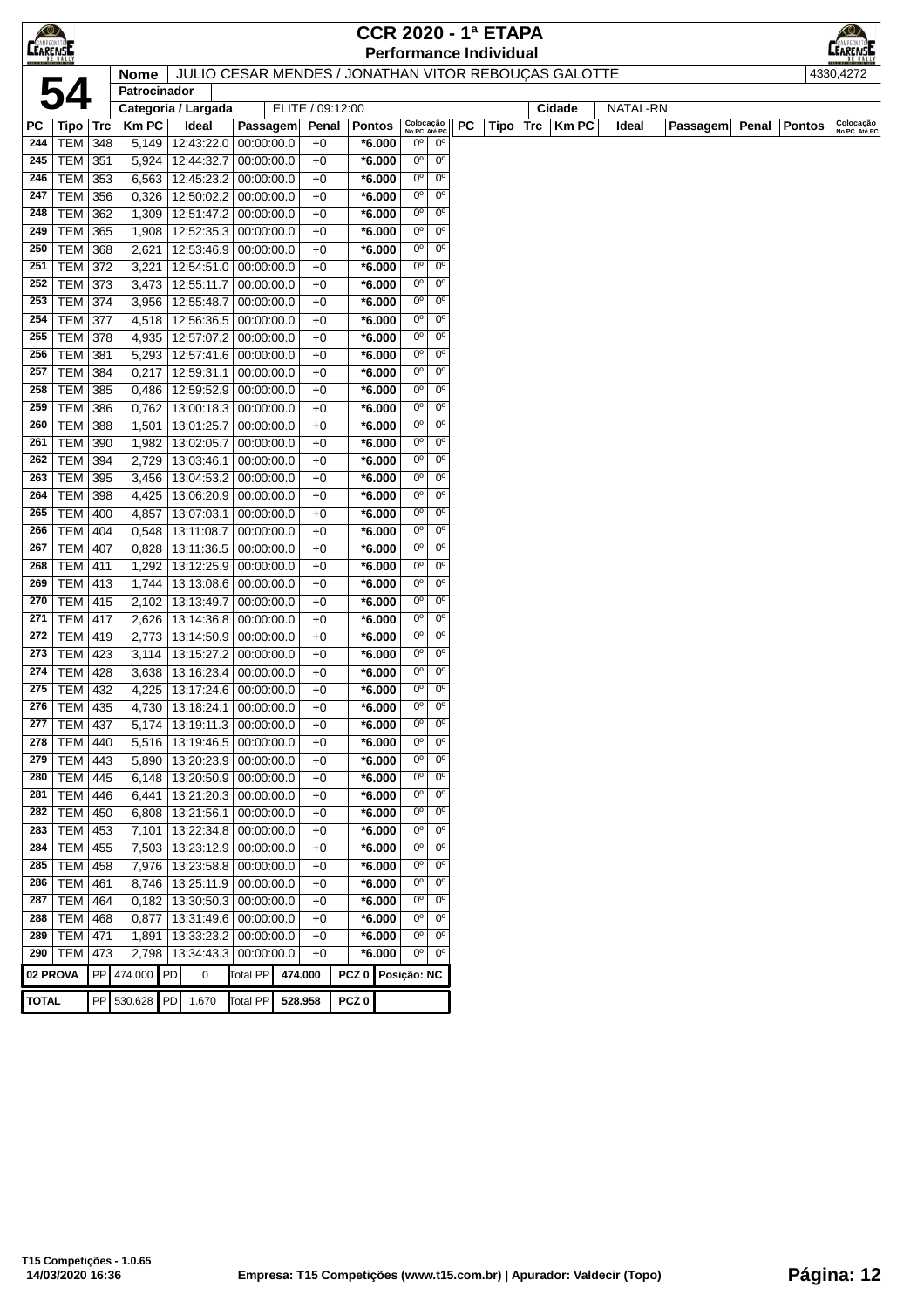| $\bigotimes$<br>AMPEONA<br><b>LEARENSE</b> |                          |            |                |                                                            |                                           |                       | <b>CCR 2020 - 1ª ETAPA</b><br><b>Performance Individual</b> |                            |                            |            |                                |            |                |                                                                    |                                     |               |                           | EARENSE                     |                            |
|--------------------------------------------|--------------------------|------------|----------------|------------------------------------------------------------|-------------------------------------------|-----------------------|-------------------------------------------------------------|----------------------------|----------------------------|------------|--------------------------------|------------|----------------|--------------------------------------------------------------------|-------------------------------------|---------------|---------------------------|-----------------------------|----------------------------|
|                                            |                          |            | <b>Nome</b>    |                                                            | EGIDIO BEZERRA PEREIRA / RAFAEL GOMES     |                       |                                                             |                            |                            |            |                                |            |                |                                                                    |                                     |               |                           |                             |                            |
|                                            | 55                       |            | Patrocinador   |                                                            | <b>RP AMBIENTES PROJETADOS</b>            |                       |                                                             |                            |                            |            |                                |            |                |                                                                    |                                     |               |                           |                             |                            |
| PC                                         |                          |            | <b>Km PC</b>   | Categoria / Largada                                        |                                           | ELITE / 09:06:00      | <b>Pontos</b>                                               | Colocação                  |                            | РC         |                                |            | Cidade<br>KmPC | FORTALEZA-CE                                                       |                                     |               |                           | Colocação                   |                            |
|                                            | Tipo   Trc               |            |                | Ideal                                                      | Passagem<br><b>CEARENSE DE RALLY - 01</b> | Penal<br><b>PROVA</b> |                                                             | No PC Até PC               |                            | 166        | Tipo<br><b>TEM</b>             | Trc<br>184 | 0,370          | Ideal<br>10:43:29.3                                                | Passagem<br>00:00:00.0              | Penal<br>$+0$ | <b>Pontos</b><br>$*6.000$ | No PC Até PC<br>$0^{\circ}$ | $0^{\circ}$                |
| 101                                        | <b>TEM</b>               | 2          | 0,274          | 09:16:25.3 00:00:00.0                                      |                                           | $+0$                  | $*6.000$                                                    | 0°                         | $0^{\circ}$                | 167        | TEM                            | 186        | 0,673          | 10:43:56.2                                                         | 00:00:00.0                          | $+0$          | $*6.000$                  | $0^{\circ}$                 | $0^{\circ}$                |
| 102                                        | <b>TEM</b>               | 4          | 1,212          | 09:17:44.8                                                 | 00:00:00.0                                | $+0$                  | *6.000                                                      | 0°                         | $0^{\circ}$                | 168        | <b>TEM</b>                     | 186        | 0,891          | 10:44:16.3                                                         | 00:00:00.0                          | $+0$          | $*6.000$                  | $0^{\circ}$                 | $0^{\circ}$                |
| 103                                        | <b>TEM</b>               | 7          | 1,861          | 09:19:23.7                                                 | 00:00:00.0                                | $+0$                  | *6.000                                                      | $0^{\circ}$                | $0^{\circ}$                | 169        | <b>TEM</b>                     | 189        | 1,222          | 10:44:46.3                                                         | 00:00:00.0                          | $+0$          | $*6.000$                  | $0^{\circ}$                 | $0^{\circ}$                |
| 104                                        | <b>TEM</b>               | 7          | 2,381          | 09:20:08.3                                                 | 00:00:00.0                                | $+0$                  | *6.000                                                      | $0^{\circ}$                | $0^{\circ}$                | 170        | <b>TEM</b>                     | 192        | 1,582          | 10:45:33.8                                                         | 00:00:00.0                          | $+0$          | $*6.000$                  | $0^{\rm o}$                 | $0^{\circ}$                |
| 105                                        | <b>TEM</b>               | 9          | 2,793          | 09:20:45.8                                                 | 00:00:00.0                                | $+0$                  | *6.000                                                      | $0^{\circ}$                | $0^{\circ}$                | 171        | <b>TEM</b>                     | 194        | 1,742          | 10:45:51.5                                                         | 00:00:00.0                          | $+0$          | $*6.000$                  | $0^{\circ}$                 | $0^{\circ}$                |
| 106                                        | <b>TEM</b>               | 10         | 3,228          | 09:21:23.5                                                 | 00:00:00.0                                | $+0$                  | *6.000                                                      | $0^{\circ}$<br>0°          | $0^{\circ}$<br>$0^{\circ}$ | 172<br>173 | <b>TEM</b>                     | 201        | 2,433          | 10:47:08.4                                                         | 00:00:00.0                          | $+0$          | $*6.000$                  | $0^{\circ}$<br>$0^{\circ}$  | $0^{\circ}$<br>$0^{\circ}$ |
| 107<br>108                                 | <b>TEM</b><br><b>TEM</b> | 10<br>15   | 3,300<br>4,181 | 09:21:30.7<br>09:24:02.0                                   | 00:00:00.0<br>00:00:00.0                  | $+0$<br>$+0$          | *6.000<br>$*6.000$                                          | $0^{\circ}$                | 0°                         | 174        | <b>TEM</b><br><b>TEM</b>       | 203<br>204 | 2,577<br>2,870 | 10:47:21.0<br>10:47:47.6                                           | 00:00:00.0<br>00:00:00.0            | $+0$<br>$+0$  | $*6.000$<br>$*6.000$      | $0^{\circ}$                 | $0^{\circ}$                |
| 109                                        | <b>TEM</b>               | 17         | 4,726          | 09:24:58.2                                                 | 00:00:00.0                                | $+0$                  | $*6.000$                                                    | $0^{\circ}$                | $0^{\circ}$                | 175        | <b>TEM</b>                     | 205        | 3,009          | 10:48:06.1                                                         | 00:00:00.0                          | $+0$          | $*6.000$                  | $0^{\circ}$                 | $0^{\circ}$                |
| 110                                        | <b>TEM</b>               | 19         | 5,063          | 09:25:36.7                                                 | 00:00:00.0                                | $+0$                  | $*6.000$                                                    | $0^{\circ}$                | $0^{\circ}$                | 176        | <b>TEM</b>                     | 205        | 3,155          | 10:48:25.6                                                         | 00:00:00.0                          | $+0$          | $*6.000$                  | $0^{\circ}$                 | $0^{\circ}$                |
| 111                                        | <b>TEM</b>               | 21         | 0,153          | 09:30:01.8                                                 | 00:00:00.0                                | $+0$                  | *6.000                                                      | 0°                         | $0^{\circ}$                | 177        | <b>TEM</b>                     | 208        | 3,499          | 10:49:00.9                                                         | 00:00:00.0                          | $+0$          | $*6.000$                  | $0^{\circ}$                 | $0^{\circ}$                |
| 112                                        | <b>TEM</b>               | 22         | 0,789          | 09:31:14.4                                                 | 00:00:00.0                                | $+0$                  | *6.000                                                      | $0^{\circ}$                | $0^{\circ}$                | 178        | <b>TEM</b>                     | 211        | 3.869          | 10:49:36.5                                                         | 00:00:00.0                          | $+0$          | $*6.000$                  | $0^{\circ}$                 | $0^{\circ}$                |
| 113                                        | <b>TEM</b>               | 26         | 1,257          | 09:31:57.7                                                 | 00:00:00.0                                | $+0$                  | *6.000                                                      | $0^{\circ}$                | $0^{\circ}$                | 179        | <b>TEM</b>                     | 215        | 4,221          | 10:50:23.9                                                         | 00:00:00.0                          | $+0$          | $*6.000$                  | $0^{\circ}$                 | $0^{\circ}$                |
| 114                                        | <b>TEM</b>               | 29         | 1,409          | 09:32:13.6                                                 | 00:00:00.0                                | $+0$                  | *6.000                                                      | $0^{\circ}$                | $0^{\circ}$                | 180        | <b>TEM</b>                     | 219        | 4,562          | 10:50:58.7                                                         | 00:00:00.0                          | $+0$          | $*6.000$                  | $0^{\circ}$                 | $0^{\circ}$                |
| 115<br>116                                 | <b>TEM</b><br><b>TEM</b> | 32<br>38   | 1,655<br>2,253 | 09:32:39.8<br>09:33:59.3                                   | 00:00:00.0<br>00:00:00.0                  | $+0$<br>$+0$          | *6.000<br>*6.000                                            | $0^{\circ}$<br>0°          | $0^{\circ}$<br>0°          | 181<br>182 | <b>TEM</b><br>TEM              | 224<br>224 | 5,092<br>5,314 | 10:53:56.2<br>10:54:25.8                                           | 00:00:00.0<br>00:00:00.0            | $+0$<br>$+0$  | $*6.000$<br>$*6.000$      | $0^{\circ}$<br>0°           | $0^{\circ}$<br>$0^{\circ}$ |
| 117                                        | <b>TEM</b>               | 40         | 2,660          | 09:34:42.4                                                 | 00:00:00.0                                | $+0$                  | $*6.000$                                                    | $0^{\circ}$                | 0°                         | 183        | TEM                            | 226        | 5,927          | 10:58:17.8                                                         | 00:00:00.0                          | $+0$          | $*6.000$                  | $0^{\circ}$                 | 0 <sup>o</sup>             |
| 118                                        | <b>TEM</b>               | 46         | 3,357          | 09:35:57.6                                                 | 00:00:00.0                                | $+0$                  | $*6.000$                                                    | $0^{\circ}$                | $0^{\circ}$                |            | (NL) NÃO LARGOU   Pon +0       |            |                |                                                                    |                                     |               |                           |                             |                            |
| 119                                        | <b>TEM</b>               | 49         | 3,770          | 09:36:43.3                                                 | 00:00:00.0                                | $+0$                  | *6.000                                                      | $0^{\circ}$                | $0^{\circ}$                |            | 01 PROVA                       | <b>PP</b>  | 450.000        | PD<br>0                                                            | Total PP                            | 450,000       | PCZ 0 Posicão: NL         |                             |                            |
| 120                                        | <b>TEM</b>               | 52         | 4,104          | 09:37:12.7                                                 | 00:00:00.0                                | $+0$                  | *6.000                                                      | 0°                         | 0°                         |            |                                |            |                |                                                                    | <b>CEARENSE DE RALLY - 02 PROVA</b> |               |                           |                             |                            |
| 121                                        | <b>TEM</b>               | 55         | 4,289          | 09:37:43.7                                                 | 00:00:00.0                                | $+0$                  | *6.000                                                      | $0^{\circ}$                | $0^{\circ}$                | 201        | <b>TEM</b>                     | 230        | 0,330          | 11:41:45.9                                                         | 00:00:00.0                          | $+0$          | $*6.000$                  | $0^{\circ}$                 | $0^{\circ}$                |
| 122                                        | <b>TEM</b>               | 55         | 4,406          | 09:37:56.4                                                 | 00:00:00.0                                | $+0$                  | $*6.000$                                                    | 0°                         | $0^{\circ}$                | 202        | <b>TEM</b>                     | 233        | 0,558          | 11:42:10.5                                                         | 00:00:00.0                          | $+0$          | $*6.000$                  | $0^{\circ}$                 | $0^{\circ}$                |
| 123                                        | <b>TEM</b>               | 55         | 4,664          | 09:38:24.6                                                 | 00:00:00.0                                | $+0$                  | *6.000                                                      | $0^{\circ}$<br>$0^{\circ}$ | $0^{\circ}$                | 203        | <b>TEM</b>                     | 236        | 1,237          | 11:43:17.6                                                         | 00:00:00.0                          | $+0$          | $*6.000$                  | 0 <sup>o</sup>              | $0^{\circ}$                |
| 124<br>125                                 | <b>TEM</b><br><b>TEM</b> | 57<br>59   | 4,905<br>0,239 | 09:38:51.1<br>09:44:15.0                                   | 00:00:00.0<br>00:00:00.0                  | $+0$<br>$+0$          | *6.000<br>$*6.000$                                          | 0°                         | $0^{\circ}$<br>0°          | 204        | <b>TEM</b>                     | 238        | 1,941          | 11:44:34.3                                                         | 00:00:00.0                          | $+0$          | $*6.000$                  | $0^{\circ}$                 | $0^{\circ}$                |
| 126                                        | <b>TEM</b>               | 63         | 1,332          | 09:47:48.2                                                 | 00:00:00.0                                | $+0$                  | $*6.000$                                                    | $0^{\circ}$                | $0^{\circ}$                | 205        | <b>TEM</b>                     | 242        | 2,574          | 11:45:36.6                                                         | 00:00:00.0                          | $+0$          | $*6.000$                  | $0^{\circ}$<br>$0^{\circ}$  | $0^{\circ}$<br>$0^{\circ}$ |
| 127                                        | CAN                      | 65         | 1,630          | 00:00:00.0                                                 | 00:00:00.0                                | $+0$                  | 0                                                           |                            |                            | 206<br>207 | <b>TEM</b><br><b>TEM</b>       | 245<br>246 | 2,808<br>3,947 | 11:45:59.7<br>11:47:35.5                                           | 00:00:00.0<br>00:00:00.0            | $+0$<br>$+0$  | $*6.000$<br>$*6.000$      | 0 <sup>o</sup>              | 0 <sup>o</sup>             |
| 128                                        | CAN                      | 66         | 1,940          | 00:00:00.0                                                 | 00:00:00.0                                | $+0$                  | 0                                                           |                            |                            | 208        | <b>TEM</b>                     | 248        | 4,660          | 11:48:48.3                                                         | 00:00:00.0                          | $+0$          | $*6.000$                  | $0^{\circ}$                 | $0^{\circ}$                |
| 129                                        | CAN                      | 69         | 2,529          | 00:00:00.0                                                 | 00:00:00.0                                | $+0$                  | 0                                                           |                            |                            | 209        | <b>TEM</b>                     | 250        | 0,295          | 11:53:31.1                                                         | 00:00:00.0                          | $+0$          | $*6.000$                  | $0^{\circ}$                 | $0^{\circ}$                |
| 130                                        | CAN                      | 74         | 3,449          | 00:00:00.0                                                 | 00:00:00.0                                | $+0$                  | 0                                                           |                            |                            | 210        | <b>TEM</b>                     | 251        | 1,110          | 11:54:37.2                                                         | 00:00:00.0                          | $+0$          | $*6.000$                  | $0^{\circ}$                 | $0^{\circ}$                |
| 131                                        | CAN                      | 76         | 3,969          | 00:00:00.0                                                 | 00:00:00.0                                | $+0$                  | 0                                                           | $0^{\circ}$                |                            | 211        | <b>TEM</b>                     | 253        |                | 1,476 11:55:07.2                                                   | 00:00:00.0                          | $+0$          | $*6.000$                  | $0^{\circ}$                 | 0 <sup>o</sup>             |
| 132<br>133                                 | <b>TEM</b><br>TEM        | 79<br>84   | 0,851          | $0.159$   09:58:42.8   00:00:00.0<br>10:00:04.4 00:00:00.0 |                                           | $+0$<br>$+0$          | $*6.000$<br>$*6.000$                                        | 0°                         | $0^{\circ}$<br>$0^{\circ}$ |            | $212$ TEM                      | 256        |                |                                                                    | 2,190 11:56:19.5 00:00:00.0         | $+0$          | $*6.000$                  | 0 <sup>o</sup>              | $\overline{0^{\circ}}$     |
| 134                                        | <b>TEM</b>               | 84         | 0,927          | 10:00:11.5                                                 | 00:00:00.0                                | $+0$                  | *6.000                                                      | 0°                         | $0^{\circ}$                | 213<br>214 | <b>TEM   256</b><br><b>TEM</b> | 257        | 2,544          | 11:56:47.8   00:00:00.0                                            |                                     | $+0$          | $*6.000$<br>$*6.000$      | 0°<br>0°                    | $0^{\circ}$<br>$0^{\circ}$ |
| 135                                        | <b>TEM</b>               | 90         | 1,422          | 10:01:07.5                                                 | 00:00:00.0                                | $+0$                  | $*6.000$                                                    | 0°                         | $0^{\circ}$                | 215        | <b>TEM</b>                     | 263        | 2,946<br>3,627 | 11:57:24.3<br>11:58:44.3                                           | 00:00:00.0<br>00:00:00.0            | $+0$<br>$+0$  | $*6.000$                  | $0^{\circ}$                 | $0^{\circ}$                |
| 136                                        | <b>TEM</b>               | 94         | 2,414          | 10:05:03.7                                                 | 00:00:00.0                                | $+0$                  | *6.000                                                      | $0^{\rm o}$                | $0^{\rm o}$                | 216        | <b>TEM</b>                     | 267        | 4,886          | 12:01:17.4                                                         | 00:00:00.0                          | $+0$          | $*6.000$                  | 0 <sup>o</sup>              | 0 <sup>o</sup>             |
| 137                                        | <b>TEM</b>               | 95         | 2,705          | 10:05:29.0 00:00:00.0                                      |                                           | $+0$                  | $*6.000$                                                    | 0 <sup>o</sup>             | 0 <sup>o</sup>             | 217        | <b>TEM 270</b>                 |            | 5,086          | 12:01:36.8 00:00:00.0                                              |                                     | $+0$          | $*6.000$                  | $0^{\circ}$                 | $0^{\circ}$                |
| 138                                        | <b>TEM</b>               | 100        | 3,662          | 10:07:06.1                                                 | 00:00:00.0                                | $+0$                  | *6.000                                                      | 0°                         | $0^{\circ}$                | 218        | <b>TEM 275</b>                 |            |                | 5,758   12:02:38.6   00:00:00.0                                    |                                     | $+0$          | $*6.000$                  | $0^{\circ}$                 | $0^{\circ}$                |
| 139                                        | <b>TEM</b>               | 103        | 4,118          | 10:07:44.2                                                 | 00:00:00.0                                | $+0$                  | *6.000                                                      | 0°                         | 0°                         | 219        | <b>TEM</b>                     | 279        | 6,641          | 12:03:42.2                                                         | 00:00:00.0                          | $+0$          | $*6.000$                  | $0^{\circ}$                 | $0^{\circ}$                |
| 140<br>141                                 | <b>TEM</b><br><b>TEM</b> | 111<br>114 | 4,724<br>5,191 | 10:08:54.3<br>10:09:34.2 00:00:00.0                        | 00:00:00.0                                | $+0$<br>$+0$          | *6.000<br>$*6.000$                                          | 0°<br>0 <sup>o</sup>       | $0^{\circ}$<br>$0^{\circ}$ | 220        | <b>TEM</b>                     | 281        | 0,161          | 12:05:41.4                                                         | 00:00:00.0                          | $+0$          | $*6.000$                  | $0^{\circ}$                 | $0^{\circ}$                |
| 142                                        | <b>TEM</b>               | 117        | 5,520          | 10:10:17.5 00:00:00.0                                      |                                           | $+0$                  | $*6.000$                                                    | 0°                         | $0^{\circ}$                | 221<br>222 | TEM                            | 281        | 0,614          | 12:06:17.7<br>12:07:09.6 00:00:00.0                                | 00:00:00.0                          | $+0$          | $*6.000$                  | $0^{\circ}$<br>$0^{\circ}$  | $0^{\circ}$<br>$0^{\circ}$ |
| 143                                        | TEM                      | 121        | 0,158          | 10:13:04.5 00:00:00.0                                      |                                           | $+0$                  | $*6.000$                                                    | 0°                         | $0^{\circ}$                | 223        | TEM<br><b>TEM</b>              | 285<br>288 | 1,137          | 1,513   12:07:47.4                                                 | 00:00:00.0                          | $+0$<br>$+0$  | $*6.000$<br>$*6.000$      | $0^{\circ}$                 | $0^{\circ}$                |
| 144                                        | TEM                      | 124        | 0,899          |                                                            | 10:14:10.9 00:00:00.0                     | $+0$                  | $*6.000$                                                    | 0°                         | $0^{\circ}$                | 224        | <b>TEM</b>                     | 293        | 1,980          | 12:08:39.3                                                         | 00:00:00.0                          | $+0$          | $*6.000$                  | $0^{\circ}$                 | 0 <sup>o</sup>             |
| 145                                        | <b>TEM</b>               | 125        | 0,998          | 10:14:17.8                                                 | 00:00:00.0                                | $+0$                  | *6.000                                                      | $0^{\rm o}$                | $0^{\circ}$                | 225        | <b>TEM</b>                     | 296        | 2,330          | 12:09:10.2 00:00:00.0                                              |                                     | $+0$          | $*6.000$                  | $0o$ 0 <sup>o</sup>         |                            |
| 146                                        | <b>TEM</b>               | 126        | 1,671          | 10:15:04.9                                                 | 00:00:00.0                                | $+0$                  | $*6.000$                                                    | 0 <sup>o</sup>             | $0^{\circ}$                | 226        | CAN                            | 298        | 2,636          | $00:00:00.0$   $00:00:00.0$                                        |                                     | $+0$          | 0                         |                             |                            |
| 147                                        | TEM                      | 129        | 2,113          | 10:15:40.2                                                 | 00:00:00.0                                | $+0$                  | $*6.000$                                                    | 0 <sup>o</sup>             | $0^{\circ}$                | 227        | CAN                            | 305        |                | $3,379$   00:00:00.0   00:00:00.0                                  |                                     | $+0$          | 0                         |                             |                            |
| 148<br>149                                 | <b>TEM</b><br><b>TEM</b> | 131<br>133 | 2,452<br>3,030 | 10:16:09.0 00:00:00.0<br>10:16:55.8                        | 00:00:00.0                                | $+0$<br>$+0$          | *6.000<br>*6.000                                            | 0°<br>0 <sup>o</sup>       | 0°<br>$0^{\circ}$          | 228        | CAN                            | 306        |                | $3,692$ 00:00:00.0                                                 | 00:00:00.0                          | $+0$          | 0                         |                             |                            |
| 150                                        | <b>TEM</b>               | 136        | 3,662          |                                                            | 10:17:49.4 00:00:00.0                     | $+0$                  | $*6.000$                                                    | 0 <sup>o</sup>             | $0^{\circ}$                | 229        | CAN                            | 314        |                | 4,440 00:00:00.0                                                   | 00:00:00.0                          | $+0$          | 0                         |                             |                            |
| 151                                        | TEM                      | 137        | 3,992          | 10:18:18.3 00:00:00.0                                      |                                           | $+0$                  | $*6.000$                                                    | 0 <sup>o</sup>             | $0^{\circ}$                | 230<br>231 | CAN<br>CAN                     | 319<br>319 |                | 0,482   00:00:00.0   00:00:00.0<br>0,949   00:00:00.0   00:00:00.0 |                                     | $+0$<br>$+0$  | 0<br>0                    |                             |                            |
| 152                                        | TEM                      | 139        |                | 4,417   10:18:57.2   00:00:00.0                            |                                           | $+0$                  | *6.000                                                      | 0°                         | $0^{\circ}$                | 232        | CAN                            | 321        |                | $1,091$ 00:00:00.0                                                 | 00:00:00.0                          | $+0$          | 0                         |                             |                            |
| 153                                        | TEM                      | 141        | 4,917          | 10:20:06.0 00:00:00.0                                      |                                           | $+0$                  | $*6.000$                                                    | 0°                         | $0^{\circ}$                | 233        | CAN                            | 321        | 1,721          | 00:00:00.0                                                         | 00:00:00.0                          | $+0$          | 0                         |                             |                            |
| 154                                        | TEM                      | 146        | 0,703          | 10:23:31.6                                                 | 00:00:00.0                                | $+0$                  | *6.000                                                      | $0^{\circ}$                | $0^{\circ}$                | 234        | CAN                            | 325        | 2,353          | 00:00:00.0                                                         | 00:00:00.0                          | $+0$          | 0                         |                             |                            |
| 155                                        | TEM                      | 149        | 1,352          | 10:24:48.9                                                 | 00:00:00.0                                | $+0$                  | $*6.000$                                                    | 0 <sup>o</sup>             | 0 <sup>o</sup>             | 235        | CAN                            | 327        | 3,079          | $00:00:00.0$   $00:00:00.0$                                        |                                     | $+0$          | 0                         |                             |                            |
| 156                                        | TEM                      | 151        | 1,561          | 10:25:08.5                                                 | 00:00:00.0                                | $+0$                  | *6.000                                                      | $0^{\circ}$<br>0°          | $0^{\circ}$<br>$0^{\circ}$ | 236        | CAN                            | 329        | 3,936          | 00:00:00.0                                                         | 00:00:00.0                          | $+0$          | 0                         |                             |                            |
| 157<br>158                                 | <b>TEM</b><br><b>TEM</b> | 161<br>165 | 1,144<br>2,072 | 10:32:05.4<br>10:33:35.9                                   | 00:00:00.0<br>00:00:00.0                  | $+0$<br>$+0$          | *6.000<br>*6.000                                            | 0°                         | $0^{\circ}$                | 237        | <b>TEM</b>                     | 331        |                | $0,279$   12:29:43.6   00:00:00.0                                  |                                     | $+0$          | $*6.000$                  | $0^{\circ}$                 | $0^{\circ}$                |
| 159                                        | <b>TEM</b>               | 168        | 3,216          | 10:35:40.7                                                 | 00:00:00.0                                | $+0$                  | *6.000                                                      | 0 <sup>o</sup>             | $0^{\rm o}$                | 238<br>239 | TEM<br><b>TEM</b>              | 333<br>335 | 0,856<br>1,763 | 12:30:43.0<br>12:32:22.9 00:00:00.0                                | 00:00:00.0                          | $+0$<br>$+0$  | $*6.000$<br>$*6.000$      | $0^{\circ}$<br>$0^{\circ}$  | $0^{\circ}$<br>$0^{\circ}$ |
| 160                                        | TEM                      | 172        | 3,799          | 10:36:30.1                                                 | 00:00:00.0                                | $+0$                  | $*6.000$                                                    | 0 <sup>o</sup>             | $0^{\circ}$                | 240        | <b>TEM</b>                     | 337        | 2,329          | 12:33:08.2                                                         | 00:00:00.0                          | $+0$          | $*6.000$                  | $0^{\circ}$                 | 0 <sup>o</sup>             |
| 164                                        | <b>TEM 174</b>           |            | 3,947          | 10:36:45.1                                                 | 00:00:00.0                                | $+0$                  | $*6.000$                                                    | 0°                         | 0°                         | 241        | <b>TEM</b>                     | 339        | 3,039          | 12:34:04.8 00:00:00.0                                              |                                     | $+0$          | $*6.000$                  |                             | $0^\circ$ 0°               |
| 165                                        | TEM                      | 176        | 4,439          | 10:40:00.6                                                 | 00:00:00.0                                | $+0$                  | $*6.000$                                                    | 0°                         | 0°                         | 242        | TEM                            | 341        | 3,621          | 12:34:57.0 00:00:00.0                                              |                                     | $+0$          | $*6.000$                  | $00$ 0 <sup>o</sup>         |                            |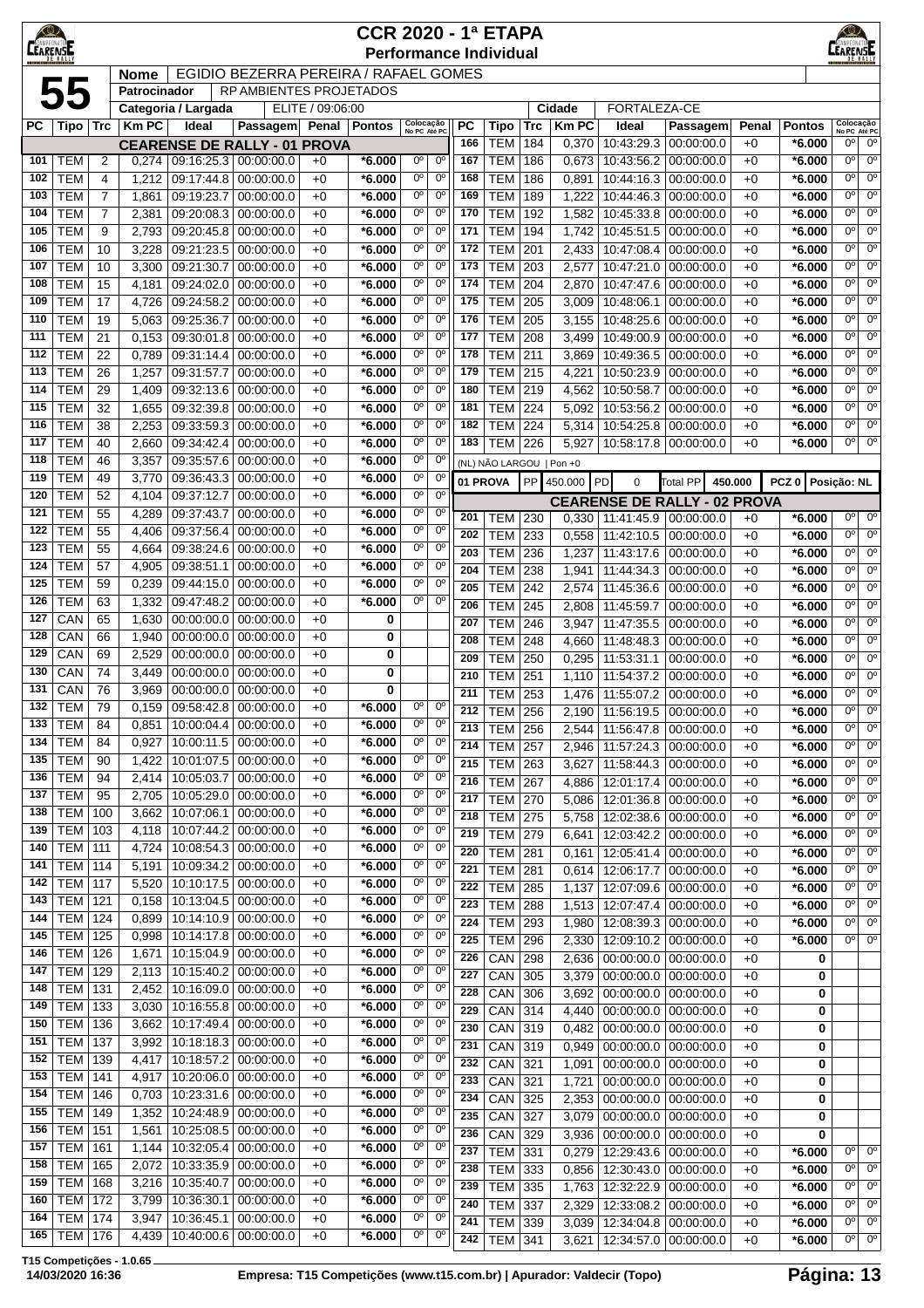| $\bigcirc$<br><b>CEARENSE</b> |                              |      |                |    |                                                |                          |                  |              |                  |                      |                            |                               |    | <b>CCR 2020 - 1ª ETAPA</b><br><b>Performance Individual</b> |     |        |              |       |                     |       |               | <b>EARENSE</b>            |
|-------------------------------|------------------------------|------|----------------|----|------------------------------------------------|--------------------------|------------------|--------------|------------------|----------------------|----------------------------|-------------------------------|----|-------------------------------------------------------------|-----|--------|--------------|-------|---------------------|-------|---------------|---------------------------|
|                               |                              |      | <b>Nome</b>    |    | EGIDIO BEZERRA PEREIRA / RAFAEL GOMES          |                          |                  |              |                  |                      |                            |                               |    |                                                             |     |        |              |       |                     |       |               |                           |
|                               | 55                           |      | Patrocinador   |    |                                                | RP AMBIENTES PROJETADOS  |                  |              |                  |                      |                            |                               |    |                                                             |     |        |              |       |                     |       |               |                           |
|                               |                              |      |                |    | Categoria / Largada                            |                          | ELITE / 09:06:00 |              |                  |                      |                            |                               |    |                                                             |     | Cidade |              |       | <b>FORTALEZA-CE</b> |       |               |                           |
| PC                            | Tipo                         | ∣Trc | <b>Km PC</b>   |    | Ideal                                          | Passagem                 |                  | Penal        | <b>Pontos</b>    |                      | Colocação<br>No PC Até PC  |                               | РC | Tipo                                                        | Trc |        | <b>Km PC</b> | Ideal | <b>Passagem</b>     | Penal | <b>Pontos</b> | Colocacão<br>No PC Até PC |
| 243                           | TEM                          | 345  | 4,341          |    | 12:36:12.0 00:00:00.0                          |                          |                  | $+0$         |                  | $*6.000$             | $0^{\circ}$                | 0°                            |    |                                                             |     |        |              |       |                     |       |               |                           |
| 244                           | <b>TEM 348</b>               |      | 5,149          |    | 12:37:22.0   00:00:00.0                        |                          |                  | $+0$         |                  | $*6.000$             | $0^{\circ}$                | $0^{\circ}$                   |    |                                                             |     |        |              |       |                     |       |               |                           |
| 245                           | <b>TEM 351</b>               |      | 5,924          |    | 12:38:32.7                                     | 00:00:00.0               |                  | $+0$         |                  | $*6.000$             | $0^{\circ}$                | $0^{\circ}$                   |    |                                                             |     |        |              |       |                     |       |               |                           |
| 246                           | <b>TEM</b>                   | 353  | 6,563          |    | 12:39:23.2                                     | 00:00:00.0               |                  | $+0$         |                  | $*6.000$             | $0^{\circ}$                | $0^{\circ}$                   |    |                                                             |     |        |              |       |                     |       |               |                           |
| 247                           | <b>TEM</b>                   | 356  | 0,326          |    | 12:44:02.2                                     | 00:00:00.0               |                  | $+0$         |                  | $*6.000$             | $0^{\circ}$                | $0^{\circ}$                   |    |                                                             |     |        |              |       |                     |       |               |                           |
| 248                           | <b>TEM 362</b>               |      | 1,309          |    | 12:45:47.2 00:00:00.0                          |                          |                  | $+0$         |                  | $*6.000$             | $0^{\circ}$                | $0^{\circ}$                   |    |                                                             |     |        |              |       |                     |       |               |                           |
| 249                           | TEM 365                      |      | 1,908          |    | 12:46:35.3 00:00:00.0                          |                          |                  | $+0$         |                  | $*6.000$             | $0^{\circ}$                | $0^{\circ}$                   |    |                                                             |     |        |              |       |                     |       |               |                           |
| 250                           | <b>TEM 368</b>               |      | 2,621          |    | 12:47:46.9 00:00:00.0                          |                          |                  | $+0$         |                  | $*6.000$             | $0^{\circ}$                | $0^{\circ}$                   |    |                                                             |     |        |              |       |                     |       |               |                           |
| 251                           | <b>TEM 372</b>               |      | 3,221          |    | 12:48:51.0 00:00:00.0                          |                          |                  | $+0$         |                  | $*6.000$             | $0^{\circ}$                | $0^{\circ}$                   |    |                                                             |     |        |              |       |                     |       |               |                           |
| 252                           | TEM 373                      |      | 3,473          |    | 12:49:11.7                                     | 00:00:00.0               |                  | $+0$         |                  | $*6.000$             | $0^{\circ}$                | $0^{\circ}$                   |    |                                                             |     |        |              |       |                     |       |               |                           |
| 253                           | <b>TEM 374</b>               |      | 3,956          |    | 12:49:48.7                                     | 00:00:00.0               |                  | $+0$         |                  | $*6.000$             | $0^{\circ}$                | 0 <sup>o</sup>                |    |                                                             |     |        |              |       |                     |       |               |                           |
| 254                           | <b>TEM 377</b>               |      | 4,518          |    | 12:50:36.5                                     | 00:00:00.0               |                  | $+0$         |                  | $*6.000$             | $0^{\circ}$                | $0^{\circ}$                   |    |                                                             |     |        |              |       |                     |       |               |                           |
| 255                           | <b>TEM</b>                   | 378  | 4,935          |    | 12:51:07.2                                     | 00:00:00.0               |                  | $+0$         |                  | $*6.000$             | $0^{\circ}$                | $0^{\circ}$                   |    |                                                             |     |        |              |       |                     |       |               |                           |
| 256                           | <b>TEM</b>                   | 381  | 5,293          |    | 12:51:41.6 00:00:00.0                          |                          |                  | $+0$         |                  | $*6.000$             | $0^{\circ}$                | $0^{\circ}$                   |    |                                                             |     |        |              |       |                     |       |               |                           |
| 257                           | <b>TEM 384</b>               |      | 0,217          |    | 12:53:31.1                                     | 00:00:00.0               |                  | $+0$         |                  | $*6.000$             | $0^{\circ}$                | $0^{\circ}$                   |    |                                                             |     |        |              |       |                     |       |               |                           |
| 258                           | <b>TEM 385</b>               |      | 0,486          |    | 12:53:52.9 00:00:00.0                          |                          |                  | $+0$         |                  | $*6.000$             | $0^{\circ}$                | $0^{\circ}$                   |    |                                                             |     |        |              |       |                     |       |               |                           |
| 259                           | <b>TEM 386</b>               |      | 0,762          |    | 12:54:18.3 00:00:00.0                          |                          |                  | $+0$         |                  | $*6.000$             | $0^{\circ}$                | $0^{\circ}$                   |    |                                                             |     |        |              |       |                     |       |               |                           |
| 260                           | <b>TEM</b>                   | 388  | 1,501          |    | 12:55:25.7                                     | 00:00:00.0               |                  | $+0$         |                  | $*6.000$             | $0^{\circ}$                | $0^{\circ}$                   |    |                                                             |     |        |              |       |                     |       |               |                           |
| 261                           | TEM                          | 390  | 1,982          |    | 12:56:05.7                                     | 00:00:00.0               |                  | $+0$         |                  | $*6.000$             | $0^{\circ}$                | $0^{\circ}$                   |    |                                                             |     |        |              |       |                     |       |               |                           |
| 262                           | <b>TEM 394</b>               |      | 2,729          |    | 12:57:46.1                                     | 00:00:00.0               |                  | $+0$         |                  | $*6.000$             | $0^{\circ}$                | 0 <sup>o</sup>                |    |                                                             |     |        |              |       |                     |       |               |                           |
| 263                           | TEM 395                      |      | 3,456          |    | 12:58:53.2                                     | 00:00:00.0               |                  | $+0$         |                  | $*6.000$             | $0^{\circ}$                | $0^{\circ}$                   |    |                                                             |     |        |              |       |                     |       |               |                           |
| 264                           | <b>TEM</b>                   | 398  | 4,425          |    | 13:00:20.9                                     | 00:00:00.0               |                  | $+0$         |                  | $*6.000$             | 0°                         | $0^{\circ}$                   |    |                                                             |     |        |              |       |                     |       |               |                           |
| 265                           | TEM                          | 400  | 4,857          |    | 13:01:03.1                                     | 00:00:00.0               |                  | $+0$         |                  | $*6.000$             | $0^{\circ}$                | $0^{\circ}$                   |    |                                                             |     |        |              |       |                     |       |               |                           |
| 266                           | <b>TEM 404</b>               |      | 0,548          |    | 13:05:08.7                                     | 00:00:00.0               |                  | $+0$         |                  | $*6.000$             | $0^{\circ}$                | $0^{\circ}$                   |    |                                                             |     |        |              |       |                     |       |               |                           |
| 267                           | <b>TEM 407</b>               |      | 0,828          |    | 13:05:36.5                                     | 00:00:00.0               |                  | $+0$         |                  | $*6.000$             | $0^{\circ}$                | $0^{\circ}$                   |    |                                                             |     |        |              |       |                     |       |               |                           |
| 268                           | TEM   411                    |      | 1,292          |    | 13:06:25.9 00:00:00.0                          |                          |                  | $+0$         |                  | $*6.000$             | $0^{\circ}$                | $0^{\rm o}$                   |    |                                                             |     |        |              |       |                     |       |               |                           |
| 269                           | TEM 413                      |      | 1,744          |    | 13:07:08.6                                     | 00:00:00.0               |                  | $+0$         |                  | $*6.000$             | $0^{\circ}$                | $0^{\circ}$                   |    |                                                             |     |        |              |       |                     |       |               |                           |
| 270                           | $TEM$ 415                    |      | 2,102          |    | 13:07:49.7                                     | 00:00:00.0               |                  | $+0$         |                  | $*6.000$             | $0^{\circ}$                | $0^{\circ}$                   |    |                                                             |     |        |              |       |                     |       |               |                           |
| 271                           | <b>TEM   417</b>             |      | 2,626          |    | 13:08:36.8                                     | 00:00:00.0               |                  | $+0$         |                  | $*6.000$             | $0^{\circ}$                | 0 <sup>o</sup>                |    |                                                             |     |        |              |       |                     |       |               |                           |
| 272                           | TEM 419                      |      | 2,773          |    | 13:08:50.9 00:00:00.0                          |                          |                  | $+0$         |                  | $*6.000$             | $0^{\circ}$                | $0^{\circ}$                   |    |                                                             |     |        |              |       |                     |       |               |                           |
| 273                           | <b>TEM</b>                   | 423  | 3,114          |    | 13:09:27.2                                     | 00:00:00.0               |                  | $+0$         |                  | $*6.000$             | 0°                         | $0^{\circ}$                   |    |                                                             |     |        |              |       |                     |       |               |                           |
| 274                           | <b>TEM</b>                   | 428  | 3,638          |    | 13:10:23.4 00:00:00.0                          |                          |                  | $+0$         |                  | $*6.000$             | 0°                         | $0^{\circ}$                   |    |                                                             |     |        |              |       |                     |       |               |                           |
|                               | 275   TEM   432              |      | 4,225          |    | 13:11:24.6 00:00:00.0                          |                          |                  | $+0$         |                  | $*6.000$             | $0^{\circ}$                | $0^{\circ}$                   |    |                                                             |     |        |              |       |                     |       |               |                           |
| 276                           | TEM 435                      |      | 4,730          |    | 13:12:24.1                                     | 00:00:00.0               |                  | $+0$         |                  | $*6.000$             | $0^{\circ}$                | 0 <sup>o</sup>                |    |                                                             |     |        |              |       |                     |       |               |                           |
| 277                           | <b>TEM 437</b>               |      | 5,174          |    | 13:13:11.3                                     | 00:00:00.0               |                  | $+0$         |                  | $*6.000$             | $0^{\circ}$                | $0^{\circ}$                   |    |                                                             |     |        |              |       |                     |       |               |                           |
| 278                           | TEM 440                      |      | 5,516          |    | 13:13:46.5                                     | 00:00:00.0               |                  | $+0$         |                  | $*6.000$             | $0^{\circ}$                | $0^{\circ}$                   |    |                                                             |     |        |              |       |                     |       |               |                           |
| 279                           | $TEM$ 443                    |      | 5,890          |    | 13:14:23.9 00:00:00.0                          |                          |                  | $+0$         |                  | $*6.000$             | $0^{\circ}$                | $0^{\circ}$                   |    |                                                             |     |        |              |       |                     |       |               |                           |
| 280                           | <b>TEM 445</b>               |      | 6,148          |    | 13:14:50.9                                     | 00:00:00.0               |                  | $+0$         |                  | $*6.000$             | $0^{\circ}$<br>$0^{\circ}$ | 0 <sup>o</sup><br>$0^{\circ}$ |    |                                                             |     |        |              |       |                     |       |               |                           |
| 281<br>282                    | <b>TEM 446</b><br><b>TEM</b> | 450  | 6,441          |    | 13:15:20.3<br>13:15:56.1                       | 00:00:00.0<br>00:00:00.0 |                  | $+0$<br>$+0$ |                  | $*6.000$<br>$*6.000$ | 0°                         | $0^{\circ}$                   |    |                                                             |     |        |              |       |                     |       |               |                           |
| 283                           | <b>TEM</b>                   | 453  | 6,808          |    |                                                |                          |                  | $+0$         |                  |                      | $0^{\circ}$                | $0^{\circ}$                   |    |                                                             |     |        |              |       |                     |       |               |                           |
| 284                           | <b>TEM</b>                   | 455  | 7,101<br>7,503 |    | 13:16:34.8 00:00:00.0                          |                          |                  | $+0$         |                  | $*6.000$<br>$*6.000$ | $0^{\circ}$                | $0^{\circ}$                   |    |                                                             |     |        |              |       |                     |       |               |                           |
| 285                           |                              |      |                |    | 13:17:12.9 00:00:00.0<br>13:17:58.8 00:00:00.0 |                          |                  |              |                  |                      | $0^{\circ}$                | $0^{\circ}$                   |    |                                                             |     |        |              |       |                     |       |               |                           |
| 286                           | <b>TEM 458</b><br>TEM 461    |      | 7,976<br>8,746 |    | 13:19:11.9 00:00:00.0                          |                          |                  | $+0$<br>$+0$ |                  | $*6.000$<br>$*6.000$ | $0^{\circ}$                | $0^{\circ}$                   |    |                                                             |     |        |              |       |                     |       |               |                           |
| 287                           | <b>TEM 464</b>               |      | 0,182          |    | 13:24:50.3                                     | 00:00:00.0               |                  | $+0$         |                  | $*6.000$             | $0^{\circ}$                | $0^{\circ}$                   |    |                                                             |     |        |              |       |                     |       |               |                           |
| 288                           | <b>TEM 468</b>               |      | 0,877          |    | 13:25:49.6                                     | 00:00:00.0               |                  | $+0$         |                  | $*6.000$             | $0^{\circ}$                | 0 <sup>o</sup>                |    |                                                             |     |        |              |       |                     |       |               |                           |
| 289                           | <b>TEM 471</b>               |      | 1,891          |    | 13:27:23.2                                     | 00:00:00.0               |                  | $+0$         |                  | $*6.000$             | $0^{\circ}$                | $0^{\circ}$                   |    |                                                             |     |        |              |       |                     |       |               |                           |
| 290                           | TEM 473                      |      | 2,798          |    | 13:28:43.3 00:00:00.0                          |                          |                  | $+0$         |                  | $*6.000$             | $0^{\circ}$                | $0^{\circ}$                   |    |                                                             |     |        |              |       |                     |       |               |                           |
|                               | (NL) NÃO LARGOU   Pon +0     |      |                |    |                                                |                          |                  |              |                  |                      |                            |                               |    |                                                             |     |        |              |       |                     |       |               |                           |
| 02 PROVA                      |                              |      | PP 474.000     | PD | $\pmb{0}$                                      | <b>Total PP</b>          | 474.000          |              | PCZ <sub>0</sub> |                      | Posição: NL                |                               |    |                                                             |     |        |              |       |                     |       |               |                           |
|                               |                              |      |                |    |                                                |                          |                  |              |                  |                      |                            |                               |    |                                                             |     |        |              |       |                     |       |               |                           |
| <b>TOTAL</b>                  |                              |      | PP 924.000 PD  |    | 0                                              | <b>Total PP</b>          | 924.000          |              | PCZ <sub>0</sub> |                      |                            |                               |    |                                                             |     |        |              |       |                     |       |               |                           |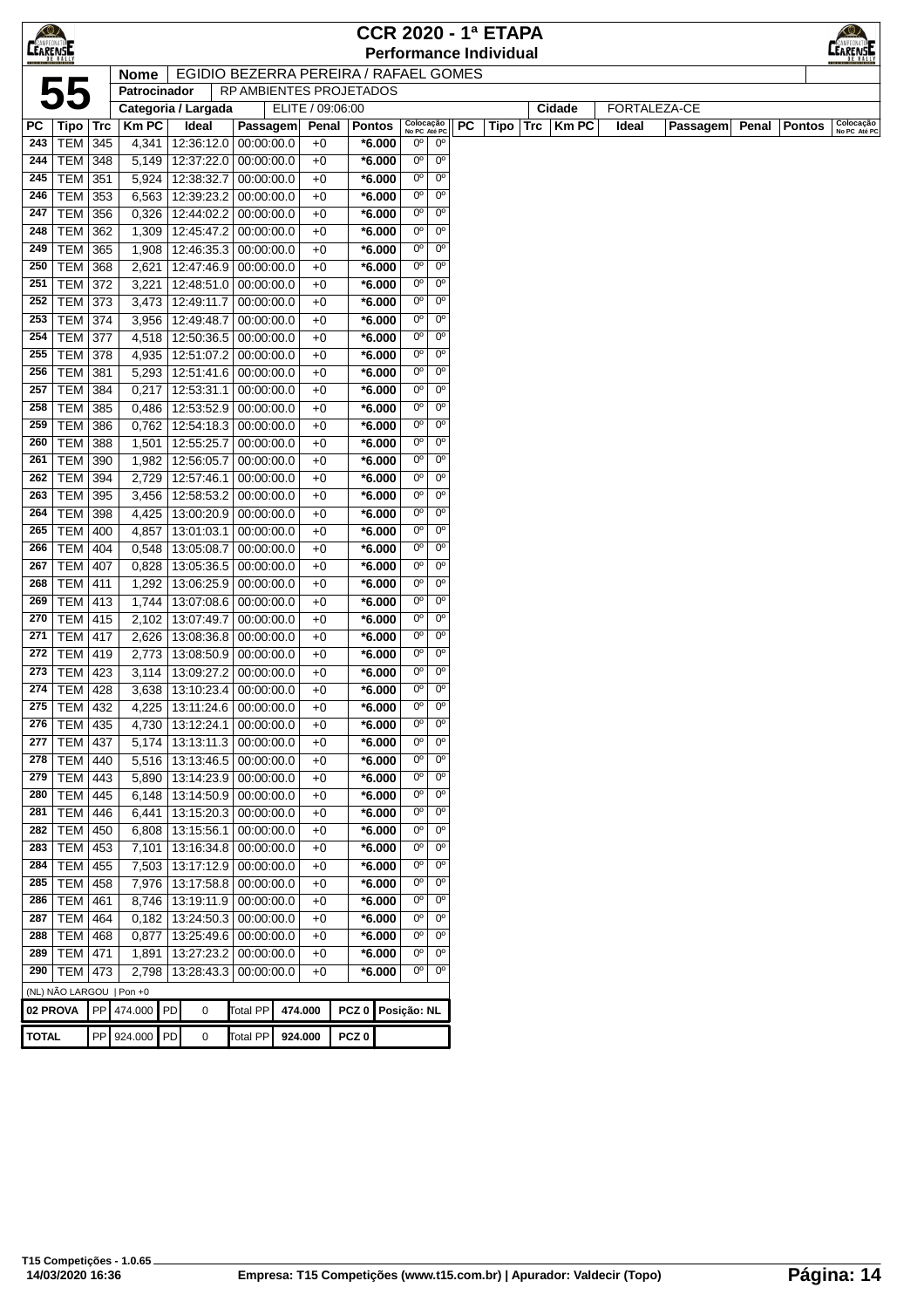| $\bigotimes$<br><b>LEARENSE</b> |                                    |                |                |                                 |                                                           |                  | <b>CCR 2020 - 1ª ETAPA</b> |                                    |                          |                         | <b>Performance Individual</b> |            |                        |                                     |                                                            |              |                  | LEARENSE                      |                                     |
|---------------------------------|------------------------------------|----------------|----------------|---------------------------------|-----------------------------------------------------------|------------------|----------------------------|------------------------------------|--------------------------|-------------------------|-------------------------------|------------|------------------------|-------------------------------------|------------------------------------------------------------|--------------|------------------|-------------------------------|-------------------------------------|
|                                 |                                    |                | <b>Nome</b>    |                                 | WALTER MARTINS FERREIRA NETO / IVANILDO DE OLIVEIRA       |                  |                            |                                    |                          |                         |                               |            |                        |                                     |                                                            |              |                  | 4243,4369                     |                                     |
|                                 | 56                                 |                | Patrocinador   |                                 | LOBISOMENS RALLY TEAM / ÓTICA ZARA / CLASSEAUTOS / NEVADA |                  |                            |                                    |                          |                         |                               |            |                        |                                     |                                                            |              |                  |                               |                                     |
| PC                              | ∣ Tipo ∣ Trc                       |                | <b>Km PC</b>   | Categoria / Largada<br>Ideal    | Passagem Penal                                            | ELITE / 09:07:00 | Pontos                     | Colocação<br>No PC Até PC          |                          | РC                      | Tipo                          | <b>Trc</b> | Cidade<br><b>Km PC</b> | FORTALEZA-CE<br>Ideal               | Passagem                                                   | Penal        | <b>Pontos</b>    | Colocação<br>No PC Até PC     |                                     |
|                                 |                                    |                |                |                                 | <b>CEARENSE DE RALLY - 01 PROVA</b>                       |                  |                            |                                    |                          | 166                     | <b>TEM</b>                    | 184        | 0,370                  | 10:44:29.3                          | 10:44:29.4                                                 | $+0$         | $+1$             | $2^{\circ}$                   | $7^\circ$                           |
| 101                             | <b>TEM</b>                         | 2              | 0,274          |                                 | 09:17:25.3 09:17:25.4                                     | $+0$             | +1                         | $5^{\circ}$                        | $5^{\circ}$              | 167                     | <b>TEM</b>                    | 186        | 0,673                  | 10:44:56.2                          | 10:44:59.8                                                 | $+0$         | +36              | $8^{\circ}$                   | $7^\circ$                           |
| 102                             | <b>TEM</b>                         | 4              | 1,212          | 09:18:44.8                      | 09:18:44.8                                                | $+0$             | 0                          | $2^{\circ}$                        | 3 <sup>o</sup>           | 168                     | <b>TEM</b>                    | 186        | 0,891                  | 10:45:16.3                          | 10:45:20.8                                                 | $+0$         | $+45$            | $8^{\circ}$                   | $7^\circ$                           |
| 103                             | <b>TEM</b>                         | 7              | 1,861          | 09:20:23.7                      | 09:20:25.5                                                | $+0$             | +18                        | $9^{\circ}$                        | $8^{\circ}$              | 169                     | <b>TEM</b>                    | 189        | 1,222                  | 10:45:46.3                          | 10:45:51.9                                                 | $+0$         | +56              | $8^{\circ}$                   | $7^\circ$                           |
| 104                             | <b>TEM</b>                         | $\overline{7}$ | 2,381          | 09:21:08.3                      | 09:21:08.3                                                | $+0$             | 0                          | 3 <sup>0</sup>                     | $8^{\circ}$              | 170                     | <b>TEM</b>                    | 192        | 1,582                  | 10:46:33.8                          | 10:46:34.2                                                 | $+0$         | $+4$             | $5^\circ$                     | $7^{\circ}$                         |
| 105<br>106                      | <b>TEM</b><br><b>TEM</b>           | 9<br>10        | 2,793<br>3,228 | 09:21:45.8                      | 09:21:45.6<br>09:22:23.5 09:22:23.3                       | $+0$<br>$+0$     | -2<br>-2                   | 7 <sup>0</sup><br>6 <sup>o</sup>   | $7^\circ$<br>$7^{\circ}$ | 171<br>172              | <b>TEM</b><br><b>TEM</b>      | 194<br>201 | 1,742<br>2,433         | 10:46:51.5<br>10:48:08.4            | 10:46:54.4<br>10:48:11.4                                   | $+0$<br>$+0$ | $+29$<br>$+30$   | $6^{\circ}$<br>$6^{\circ}$    | 7 <sup>0</sup><br>$7^\circ$         |
| 107                             | <b>TEM</b>                         | 10             | 3,300          | 09:22:30.7                      | 09:22:33.6                                                | $+0$             | $+29$                      | $9^{\circ}$                        | $8^{\circ}$              | 173                     | <b>TEM</b>                    | 203        | 2,577                  | 10:48:21.0                          | 10:48:21.8                                                 | $+0$         | $+8$             | $7^\circ$                     | $7^{\circ}$                         |
| 108                             | <b>TEM</b>                         | 15             | 4,181          | 09:25:02.0                      | 09:25:02.4                                                | $+0$             | +4                         | $5^{\rm o}$                        | 8 <sup>o</sup>           | 174                     | <b>TEM</b>                    | 204        | 2,870                  | 10:48:47.6                          | 10:48:48.0                                                 | $+0$         | +4               | $2^{\circ}$                   | $7^\circ$                           |
| 109                             | <b>TEM</b>                         | 17             | 4,726          | 09:25:58.2                      | 09:25:58.3                                                | $+0$             | +1                         | $1^{\circ}$                        | $7^\circ$                | 175                     | <b>TEM</b>                    | 205        | 3,009                  | 10:49:06.1                          | 10:49:14.6                                                 | $+0$         | $+85$            | $5^{\circ}$                   | 6 <sup>o</sup>                      |
| 110                             | <b>TEM</b>                         | 19             | 5,063          | 09:26:36.7                      | 09:26:37.0                                                | $+0$             | +3                         | $8^{\circ}$                        | $7^{\circ}$              | 176                     | <b>TEM</b>                    | 205        | 3,155                  | 10:49:25.6                          | 10:49:38.5                                                 | $+0$         | $+129$           | $5^{\circ}$                   | 6 <sup>o</sup>                      |
| 111                             | <b>TEM</b>                         | 21             | 0,153          | 09:31:01.8                      | 09:31:01.7                                                | $+0$             | -1                         | $5^{\rm o}$                        | $7^{\circ}$              | 177                     | <b>TEM</b>                    | 208        | 3,499                  | 10:50:00.9                          | 10:50:21.7                                                 | $+0$         | $+208$           | $5^{\circ}$                   | $6^{\circ}$                         |
| 112                             | <b>TEM</b>                         | 22             | 0,789          | 09:32:14.4                      | 09:32:15.4                                                | $+0$             | $[+10]$                    | $8^{\circ}$                        | $7^{\circ}$              | 178                     | <b>TEM</b>                    | 211        | 3,869                  | 10:50:36.5                          | 10:51:07.2                                                 | $+0$         | $[+307]$         | $5^{\circ}$                   | $5^{\circ}$                         |
| 113<br>114                      | <b>TEM</b><br><b>TEM</b>           | 26<br>29       | 1,257          | 09:32:57.7                      | 09:33:26.4                                                | $+0$<br>$+0$     | $[+287]$<br>$+280$         | 10 <sup>o</sup><br>10 <sup>o</sup> | 90<br>90                 | 179<br>180              | <b>TEM</b><br><b>TEM</b>      | 215<br>219 | 4,221                  | 10:51:23.9<br>10:51:58.7            | 10:51:44.9<br>10:52:19.0                                   | $+0$<br>$+0$ | $+210$<br>$+203$ | $4^{\circ}$<br>$5^\circ$      | $5^{\circ}$<br>$5^{\circ}$          |
| 115                             | <b>TEM</b>                         | 32             | 1,409<br>1,655 | 09:33:13.6<br>09:33:39.8        | 09:33:41.6<br>09:34:13.5                                  | $+0$             | $[+337]$                   | 10 <sup>o</sup>                    | $10^{\circ}$             | 181                     | <b>TEM</b>                    | 224        | 4,562<br>5,092         | 10:54:56.2                          | 10:55:01.0                                                 | $+0$         | $+48$            | $7^{\circ}$                   | $5^{\circ}$                         |
| 116                             | <b>TEM</b>                         | 38             | 2,253          |                                 | 09:34:59.3 09:35:12.0                                     | $+0$             | $+127$                     | $9^{\circ}$                        | 90                       | 182                     | <b>TEM</b>                    | 224        | 5,314                  | 10:55:25.8                          | 10:55:34.8                                                 | $+0$         | +90              | $5^{\circ}$                   | $5^{\circ}$                         |
| 117                             | <b>TEM</b>                         | 40             | 2,660          | 09:35:42.4                      | 09:35:48.7                                                | $+0$             | +63                        | $9^{\circ}$                        | 9 <sup>o</sup>           | 183                     | <b>TEM</b>                    | 226        | 5,927                  | 10:59:17.8                          | 10:59:18.0                                                 | $+0$         | +2               | $4^{\circ}$                   | $5^{\circ}$                         |
| 118                             | <b>TEM</b>                         | 46             | 3,357          | 09:36:57.6                      | 09:36:58.4                                                | $+0$             | +8                         | 3 <sup>o</sup>                     | $9^{\circ}$              |                         | 01 PROVA                      | PP         | 3.625                  | PD<br>959                           | Total PP                                                   | 2.666        | PCZ <sub>4</sub> | Posição: 5º                   |                                     |
| 119                             | <b>TEM</b>                         | 49             | 3,770          | 09:37:43.3                      | 09:37:48.8                                                | $+0$             | $+55$                      | 6 <sup>o</sup>                     | $9^{\circ}$              |                         |                               |            |                        | <b>CEARENSE DE RALLY - 02 PROVA</b> |                                                            |              |                  |                               |                                     |
| 120                             | <b>TEM</b>                         | 52             | 4,104          | 09:38:12.7                      | 09:38:25.3                                                | $+0$             | $+126$                     | $7^{\circ}$                        | 90                       | 201                     | <b>TEM</b>                    | 230        | 0,330                  | 11:42:45.9                          | 11:42:46.5                                                 | $+0$         | +6               | $5^\circ$                     | $5^\circ$                           |
| 121<br>122                      | <b>TEM</b><br><b>TEM</b>           | 55             | 4,289          | 09:38:43.7                      | 09:38:47.2                                                | $+0$             | $+35$                      | $4^{\circ}$<br>$2^{\circ}$         | 90<br>9 <sup>o</sup>     | 202                     | <b>TEM</b>                    | 233        | 0,558                  | 11:43:10.5                          | 11:43:32.6                                                 | $+0$         | $[+221]$         | $7^\circ$                     | 7 <sup>o</sup>                      |
| 123                             | <b>TEM</b>                         | 55<br>55       | 4,406<br>4,664 | 09:38:56.4<br>09:39:24.6        | 09:39:02.7<br>09:39:34.2                                  | $+0$<br>$+0$     | +63<br>+96                 | $2^{\circ}$                        | $9^{\circ}$              | 203                     | <b>TEM</b>                    | 236        | 1,237                  | 11:44:17.6                          | 11:44:31.0                                                 | $+0$         | $[+134]$         | $7^\circ$                     | $7^\circ$                           |
| 124                             | <b>TEM</b>                         | 57             | 4,905          | 09:39:51.1                      | 09:40:01.8                                                | $+0$             | $+107$                     | 3 <sup>o</sup>                     | $9^{\circ}$              | 204<br>205              | <b>TEM</b><br><b>TEM</b>      | 238<br>242 | 1,941<br>2,574         | 11:45:34.3<br>11:46:36.6            | 11:45:34.5<br>11:46:36.8                                   | $+0$<br>$+0$ | +2<br>$+2$       | $2^{\circ}$<br>3 <sup>o</sup> | $\overline{7^{\circ}}$<br>$7^\circ$ |
| 125                             | <b>TEM</b>                         | 59             | 0,239          |                                 | 09:45:15.0 09:45:16.8                                     | $+0$             | +18                        | 10 <sup>o</sup>                    | $9^{\circ}$              | 206                     | <b>TEM</b>                    | 245        | 2,808                  | 11:46:59.7                          | 11:47:01.8                                                 | $+0$         | +21              | 3 <sup>0</sup>                | $7^\circ$                           |
| 126                             | <b>TEM</b>                         | 63             | 1,332          | 09:48:48.2                      | 09:48:49.5                                                | $+0$             | +13                        | 10 <sup>o</sup>                    | 90                       | 207                     | <b>TEM</b>                    | 246        | 3,947                  | 11:48:35.5                          | 11:48:36.6                                                 | $+0$         | +11              | $7^\circ$                     | $7^\circ$                           |
| 127                             | CAN                                | 65             | 1,630          | 00:00:00.0                      | 00:00:00.0                                                | $+0$             | 0                          |                                    |                          | 208                     | <b>TEM</b>                    | 248        | 4,660                  | 11:49:48.3                          | 11:49:49.9                                                 | $+0$         | +16              | $7^\circ$                     | $7^\circ$                           |
| 128                             | CAN                                | 66             | 1,940          | 00:00:00.0                      | 00:00:00.0                                                | $+0$             | 0                          |                                    |                          | 209                     | <b>TEM</b>                    | 250        | 0,295                  | 11:54:31.1                          | 11:54:31.1                                                 | $+0$         | 0                | $2^{\circ}$                   | $7^\circ$                           |
| 129<br>130                      | CAN<br>CAN                         | 69<br>74       | 2,529          | 00:00:00.0<br>00:00:00.0        | 00:00:00.0                                                | $+0$<br>$+0$     | 0                          |                                    |                          | 210                     | <b>TEM</b>                    | 251        | 1,110                  | 11:55:37.2                          | 11:55:37.3                                                 | $+0$         | +1               | 3 <sup>0</sup>                | $7^\circ$                           |
| 131                             | CAN                                | 76             | 3,449<br>3,969 | 00:00:00.0                      | 00:00:00.0<br>00:00:00.0                                  | $+0$             | 0<br>0                     |                                    |                          | 211                     | <b>TEM</b>                    | 253        | 1,476                  | 11:56:07.2                          | 11:56:07.9                                                 | $+0$         | $+7$             | $5^{\circ}$                   | $7^\circ$                           |
| 132                             | <b>TEM</b>                         | 79             |                | $0,159$ 09:59:42.8 09:59:43.6   |                                                           | $+0$             | +8                         | 9°                                 | $9^{\circ}$              | 212<br>$\overline{213}$ | <b>TEM</b><br><b>TEM</b> 256  | 256        | 2,190                  | 2,544 11:57:47.8 11:57:48.5         | 11:57:19.5   11:57:21.2                                    | $+0$<br>$+0$ | $+17$<br>$+7$    | $5^{\circ}$                   | $7^\circ$<br>$10$ $70$              |
| 133                             | <b>TEM</b>                         | 84             | 0,851          |                                 | 10:01:04.4   10:01:04.7                                   | $+0$             | $+3$                       | $5^{\circ}$                        | 9 <sup>o</sup>           | 214                     | <b>TEM   257</b>              |            | 2,946                  | 11:58:24.3                          | 11:58:25.1                                                 | $+0$         | +8               | $5^{\circ}$                   | $7^\circ$                           |
| 134                             | <b>TEM</b>                         | 84             | 0,927          |                                 | 10:01:11.5   10:01:13.8                                   | $+0$             | $+23$                      | $8^{\circ}$                        | 90                       | 215                     | <b>TEM 263</b>                |            | 3,627                  | 11:59:44.3                          | 11:59:44.6                                                 | $+0$         | $+3$             | $4^{\circ}$                   | $7^\circ$                           |
| 135                             | <b>TEM</b>                         | 90             | 1,422          |                                 | 10:02:07.5   10:02:01.9                                   | $+0$             | -56                        | 10 <sup>o</sup>                    | 90                       | 216                     | TEM                           | 267        | 4,886                  | 12:02:17.4                          | 12:02:17.7                                                 | $+0$         | +3               | $5^{\circ}$                   | $7^\circ$                           |
| 136                             | <b>TEM</b>                         | 94             | 2,414          |                                 | 10:06:03.7 10:06:03.7                                     | $+0$             | 0                          | 1 <sup>0</sup>                     | 90                       | 217                     | <b>TEM 270</b>                |            | 5,086                  | 12:02:36.8                          | 12:02:47.7                                                 | $+0$         | $[+109]$         | $6^{\circ}$                   | $7^\circ$                           |
| 137<br>138                      | <b>TEM</b><br>TEM                  | 95<br>100      | 2,705<br>3,662 | 10:08:06.1                      | 10:06:29.0   10:06:31.0<br>10:08:06.5                     | $+0$<br>$+0$     | $+20$<br>$+4$              | $9^{\circ}$<br>3 <sup>o</sup>      | 90<br>90                 | 218                     | <b>TEM 275</b>                |            | 5,758                  | 12:03:38.6                          | 12:03:39.6                                                 | $+0$         | $[+10]$          | $5^{\circ}$                   | $7^\circ$                           |
| 139                             | TEM                                | 103            | 4,118          |                                 | 10:08:44.2 10:08:47.4                                     | $+0$             | $+32$                      | $8^{\circ}$                        | 90                       | 219                     | <b>TEM 279</b>                |            | 6,641                  |                                     | 12:04:42.2   12:04:43.1                                    | $+0$         | +9               | $7^\circ$<br>$7^\circ$        | $7^\circ$<br>$7^\circ$              |
| 140                             | <b>TEM 111</b>                     |                | 4,724          |                                 | 10:09:54.3   10:09:55.2                                   | $+0$             | $[+9]$                     | 7 <sup>o</sup>                     | 90                       | 220<br>221              | <b>TEM 281</b><br><b>TEM</b>  | 281        | 0,161<br>0,614         | 12:07:17.7                          | 12:06:41.4   12:06:42.2<br>12:07:18.4                      | $+0$<br>$+0$ | +8<br>$+7$       | $8^{\circ}$                   | $7^\circ$                           |
| 141                             | <b>TEM 114</b>                     |                | 5,191          | 10:10:34.2                      | 10:10:34.7                                                | $+0$             | +5                         | $8^{\circ}$                        | 90                       | 222                     | <b>TEM</b>                    | 285        | 1,137                  | 12:08:09.6                          | 12:08:10.4                                                 | $+0$         | $+8$             | $8^{\circ}$                   | $7^{\circ}$                         |
| 142                             | <b>TEM   117</b>                   |                | 5,520          | 10:11:17.5                      | 10:11:18.2                                                | $+0$             | $+7$                       | $7^\circ$                          | $9^\circ$                | 223                     | <b>TEM</b>                    | 288        | 1,513                  | 12:08:47.4                          | 12:08:47.5                                                 | $+0$         | +1               | $1^{\circ}$                   | $7^\circ$                           |
| 143                             | <b>TEM 121</b>                     |                | 0,158          |                                 | 10:14:04.5   10:14:05.3                                   | $+0$             | $+8$                       | $8^{\circ}$                        | 90                       | 224                     | <b>TEM</b>                    | 293        | 1,980                  | 12:09:39.3                          | 12:09:39.8                                                 | $+0$         | $+5$             | $2^{\circ}$                   | $6^{\circ}$                         |
| 144                             | <b>TEM 124</b>                     |                | 0,899          |                                 | 10:15:10.9 10:15:11.8                                     | $+0$             | $[+9]$                     | $8^{\circ}$                        | 90                       | 225                     | <b>TEM</b>                    | 296        | 2,330                  | 12:10:10.2                          | 12:10:11.0                                                 | $+0$         | +8               | $3^{\circ}$                   | $6^{\circ}$                         |
| 145<br>146                      | <b>TEM 125</b><br><b>TEM 126</b>   |                | 0,998<br>1,671 |                                 | 10:15:17.8 10:15:21.9<br>10:16:04.9 10:16:05.1            | $+0$<br>$+0$     | +41<br>$+2$                | $9^{\circ}$<br>$7^\circ$           | 90<br>90                 | 226                     | CAN                           | 298        | 2,636                  |                                     | $00:00:00.0$   $00:00:00.0$                                | $+0$         | 0                |                               |                                     |
| 147                             | <b>TEM 129</b>                     |                | 2,113          |                                 | 10:16:40.2 10:16:40.9                                     | $+0$             | $+7$                       | $6^{\rm o}$                        | $9^{\circ}$              | 227<br>228              | CAN<br>CAN                    | 305<br>306 | 3,379<br>3,692         |                                     | $00:00:00.0$   $00:00:00.0$<br>$00:00:00.0$   $00:00:00.0$ | $+0$<br>$+0$ | 0<br>0           |                               |                                     |
| 148                             | <b>TEM 131</b>                     |                | 2,452          |                                 | 10:17:09.0   10:17:11.3                                   | $+0$             | $+23$                      | $7^\circ$                          | 90                       | 229                     | CAN                           | 314        | 4,440                  |                                     | $00:00:00.0$   $00:00:00.0$                                | $+0$         | 0                |                               |                                     |
| 149                             | <b>TEM 133</b>                     |                | 3,030          |                                 | 10:17:55.8   10:17:56.5                                   | $+0$             | +7                         | $5^{\circ}$                        | 90                       | 230                     | CAN                           | 319        | 0,482                  |                                     | $00:00:00.0$   $00:00:00.0$                                | $+0$         | 0                |                               |                                     |
| 150                             | <b>TEM 136</b>                     |                | 3,662          |                                 | 10:18:49.4   10:18:49.6                                   | $+0$             | +2                         | $2^{\circ}$                        | 9 <sup>o</sup>           | 231                     | CAN                           | 319        | 0,949                  | 00:00:00.0                          | 00:00:00.0                                                 | $+0$         | 0                |                               |                                     |
| 151                             | <b>TEM   137</b>                   |                | 3,992          |                                 | 10:19:18.3 10:19:20.4                                     | $+0$             | $+21$                      | 9 <sup>o</sup>                     | 90                       | 232                     | CAN                           | 321        | 1,091                  |                                     | $00:00:00.0$   $00:00:00.0$                                | $+0$         | 0                |                               |                                     |
| 152                             | <b>TEM 139</b>                     |                | 4,417          |                                 | 10:19:57.2 10:19:57.2                                     | $+0$             | 0                          | 3 <sup>o</sup><br>$7^\circ$        | 90                       | 233                     | CAN                           | 321        | 1,721                  |                                     | $00:00:00.0$   $00:00:00.0$                                | $+0$         | 0                |                               |                                     |
| 153<br>154                      | <b>TEM 141</b><br>$TEM$ 146        |                | 0,703          | 4,917   10:21:06.0   10:21:06.4 | 10:24:31.6   10:24:32.2                                   | $+0$<br>$+0$     | +4<br>+6                   | $7^\circ$                          | 90<br>90                 | 234                     | CAN                           | 325        | 2,353                  |                                     | $00:00:00.0$   $00:00:00.0$                                | $+0$         | 0                |                               |                                     |
| 155                             | <b>TEM 149</b>                     |                | 1,352          | 10:25:48.9                      | 10:25:49.2                                                | $+0$             | $+3$                       | $9^{\circ}$                        | 90                       | 235<br>236              | CAN                           | 327        | 3,079                  | 00:00:00.0                          | 00:00:00.0                                                 | $+0$         | 0                |                               |                                     |
| 156                             | <b>TEM 151</b>                     |                | 1,561          |                                 | 10:26:08.5   10:26:12.1                                   | $+0$             | $+36$                      | $9^{\rm o}$                        | $9^{\circ}$              | 237                     | CAN<br><b>TEM 331</b>         | 329        | 3,936<br>0,279         |                                     | $00:00:00.0$   $00:00:00.0$<br>12:30:43.6   12:30:43.8     | $+0$<br>$+0$ | 0<br>$+2$        | $5^{\circ}$                   | $6^{\circ}$                         |
| 157                             | <b>TEM 161</b>                     |                | 1,144          |                                 | 10:33:05.4   10:33:05.2                                   | $+0$             | $-2$                       | $5^{\circ}$                        | $7^\circ$                | 238                     | TEM 333                       |            | 0,856                  |                                     | 12:31:43.0   12:31:44.3                                    | $+0$         | +13              | $7^\circ$                     | $6^{\circ}$                         |
| 158                             | <b>TEM 165</b>                     |                | 2,072          | 10:34:35.9                      | 10:34:37.7                                                | $+0$             | +18                        | $6^{\circ}$                        | $7^\circ$                | 239                     | <b>TEM</b>                    | 335        | 1,763                  | 12:33:22.9                          | 12:33:23.2                                                 | $+0$         | $+3$             | $5^{\circ}$                   | $6^{\circ}$                         |
| 159                             | TEM                                | 168            | 3,216          | 10:36:40.7                      | 10:36:43.7                                                | $+0$             | +30                        | $7^\circ$                          | $7^\circ$                | 240                     | <b>TEM</b>                    | 337        | 2,329                  | 12:34:08.2                          | 12:34:09.8                                                 | $+0$         | $+16$            | $7^\circ$                     | $6^{\circ}$                         |
| 160                             | <b>TEM   172</b>                   |                | 3,799          | 10:37:30.1                      | 10:37:32.1                                                | $+0$             | $+20$                      | 6 <sup>o</sup>                     | $\overline{7^{\circ}}$   | 241                     | <b>TEM</b> 339                |            | 3,039                  | 12:35:04.8                          | 12:35:04.8                                                 | $+0$         | 0                | $2^{\circ}$                   | $6^{\circ}$                         |
| 164<br>165                      | <b>TEM   174</b><br><b>TEM 176</b> |                | 3,947<br>4,439 | 10:37:45.1                      | 10:37:48.1<br>10:41:00.6 10:41:01.4                       | $+0$<br>$+0$     | $+30$<br>$+8$              | $6^{\circ}$<br>$8^{\circ}$         | $7^\circ$<br>$7^\circ$   | 242                     | <b>TEM 341</b>                |            | 3,621                  |                                     | 12:35:57.0   12:35:57.5                                    | $+0$         | $+5$             | $4^{\circ}$                   | $6^{\circ}$                         |
|                                 |                                    |                |                |                                 |                                                           |                  |                            |                                    |                          | 243                     | <b>TEM 345</b>                |            | 4,341                  |                                     | 12:37:12.0   12:37:12.0                                    | $+0$         | 0                | $3^{\circ}$                   | 6 <sup>o</sup>                      |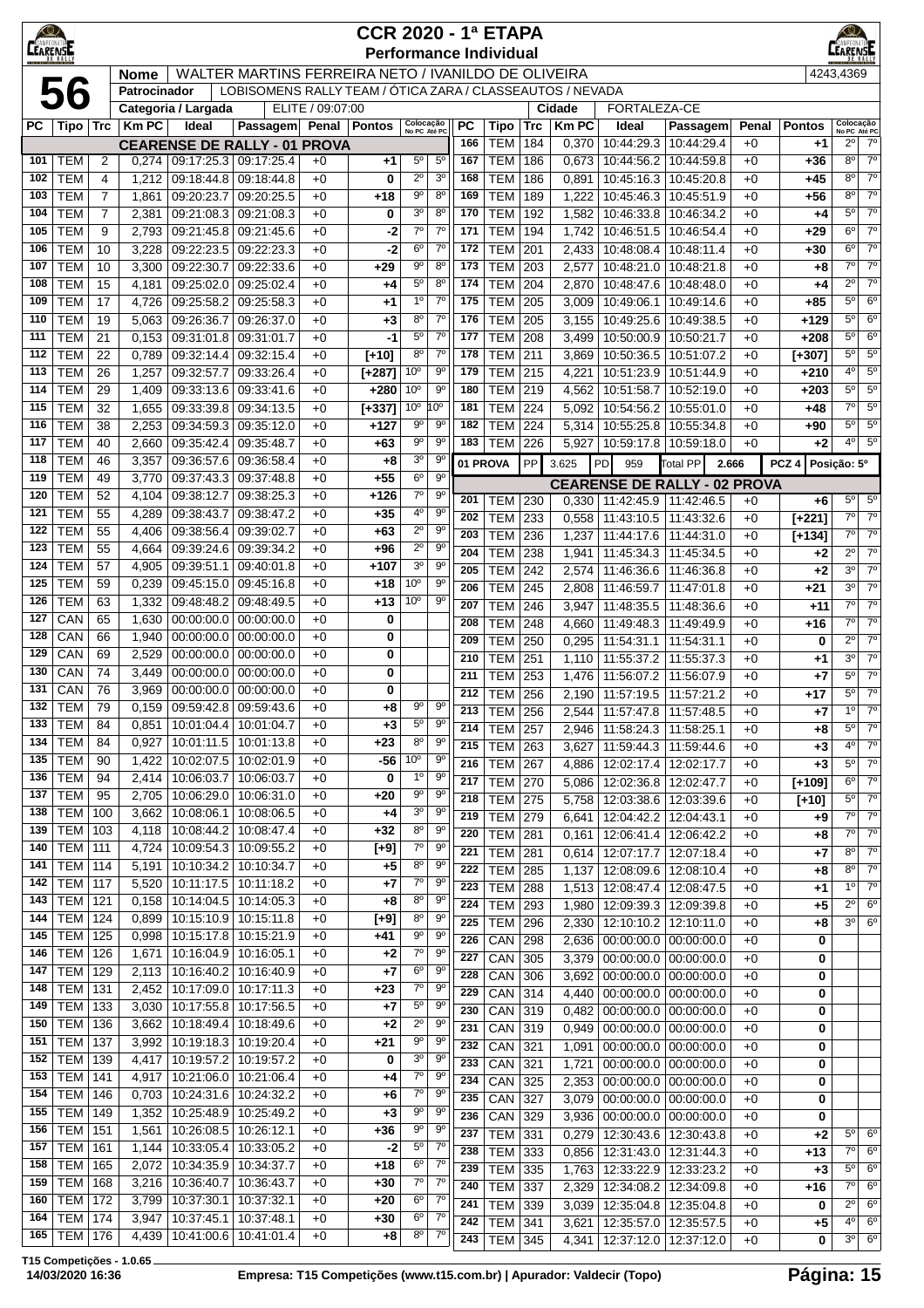| $\bigotimes$    |                  |            |                |           |                                 |                          |                                                           |                  |               |                           |                               |    | <b>CCR 2020 - 1ª ETAPA</b>    |                      |       |              |       |               |                           |
|-----------------|------------------|------------|----------------|-----------|---------------------------------|--------------------------|-----------------------------------------------------------|------------------|---------------|---------------------------|-------------------------------|----|-------------------------------|----------------------|-------|--------------|-------|---------------|---------------------------|
| <b>CEARENSE</b> |                  |            |                |           |                                 |                          |                                                           |                  |               |                           |                               |    | <b>Performance Individual</b> |                      |       |              |       |               | ARENSI                    |
|                 |                  |            | <b>Nome</b>    |           |                                 |                          | WALTER MARTINS FERREIRA NETO / IVANILDO DE OLIVEIRA       |                  |               |                           |                               |    |                               |                      |       |              |       |               | 4243,4369                 |
|                 | 56               |            | Patrocinador   |           |                                 |                          | LOBISOMENS RALLY TEAM / ÓTICA ZARA / CLASSEAUTOS / NEVADA |                  |               |                           |                               |    |                               |                      |       |              |       |               |                           |
|                 |                  |            |                |           | Categoria / Largada             |                          | ELITE / 09:07:00                                          |                  |               |                           |                               |    |                               | Cidade               |       | FORTALEZA-CE |       |               |                           |
| РC              | Tipo   Trc       |            | <b>KmPC</b>    |           | Ideal                           | Passagem                 | Penal                                                     |                  | Pontos        | Colocação<br>No PC Até PC |                               | PC |                               | $Tipo$ $Trc$ $Km$ PC | Ideal | Passagem     | Penal | <b>Pontos</b> | Colocação<br>No PC Até PC |
| 244             | <b>TEM 348</b>   |            | 5,149          |           | 12:38:22.0                      | 12:38:22.4               | +0                                                        |                  | +4            | 5°                        | $6^{\circ}$                   |    |                               |                      |       |              |       |               |                           |
| 245             | TEM   351        |            | 5,924          |           | 12:39:32.7                      | 12:39:33.0               | $+0$                                                      |                  | $+3$          | 4°                        | $6^{\circ}$                   |    |                               |                      |       |              |       |               |                           |
| 246             | TEM              | 353        | 6,563          |           | 12:40:23.2                      | 12:40:23.4               | $+0$                                                      |                  | $+2$          | $3^{\rm o}$               | 6 <sup>o</sup>                |    |                               |                      |       |              |       |               |                           |
| 247             | <b>TEM</b>       | 356        | 0,326          |           | 12:45:02.2                      | 12:45:02.4               | $+0$                                                      |                  | $+2$          | 4º                        | $6^{\circ}$                   |    |                               |                      |       |              |       |               |                           |
| 248             | <b>TEM 362</b>   |            | 1,309          |           | 12:46:47.2                      | 12:46:47.1               | $+0$                                                      |                  | -1            | $2^{\circ}$               | 6 <sup>o</sup>                |    |                               |                      |       |              |       |               |                           |
| 249             | <b>TEM 365</b>   |            | 1,908          |           | 12:47:35.3                      | 12:47:35.2               | $+0$                                                      |                  | -1            | 40                        | 6 <sup>o</sup>                |    |                               |                      |       |              |       |               |                           |
| 250             | TEM              | 368        | 2,621          |           | 12:48:46.9                      | 12:48:46.9               | $+0$                                                      |                  | 0             | 3 <sup>o</sup>            | 6 <sup>o</sup>                |    |                               |                      |       |              |       |               |                           |
| 251             | TEM              | 372        | 3,221          |           | 12:49:51.0                      | 12:49:52.9               | $+0$                                                      |                  | $+19$         | $5^{\circ}$               | $6^{\circ}$                   |    |                               |                      |       |              |       |               |                           |
| 252             | <b>TEM</b>       | 373        | 3,473          |           | 12:50:11.7                      | 12:50:12.9               | $+0$                                                      |                  | $+12$         | $6^{\circ}$               | $6^{\circ}$                   |    |                               |                      |       |              |       |               |                           |
| 253             | TEM              | 374        | 3,956          |           | 12:50:48.7                      | 12:50:49.3               | +0                                                        |                  | $+6$          | 40                        | $6^{\circ}$                   |    |                               |                      |       |              |       |               |                           |
| 254             | TEM              | 377        | 4,518          |           | 12:51:36.5                      | 12:51:41.5               | $+0$                                                      |                  | $+50$         | $7^\circ$                 | 6 <sup>o</sup>                |    |                               |                      |       |              |       |               |                           |
| 255             | <b>TEM 378</b>   |            | 4,935          |           | 12:52:07.2                      | 12:52:08.2               | $+0$                                                      |                  | $[+10]$       | $6^{\circ}$               | $6^{\circ}$                   |    |                               |                      |       |              |       |               |                           |
| 256             | TEM              | 381        | 5,293          |           | 12:52:41.6                      | 12:52:40.8               | $+0$                                                      |                  | -8            | 5°                        | $6^{\circ}$                   |    |                               |                      |       |              |       |               |                           |
| 257             | TEM              | 384        | 0,217          |           | 12:54:31.1                      | 12:54:31.6               | $+0$                                                      |                  | $+5$          | $6^{\circ}$               | 6 <sup>o</sup>                |    |                               |                      |       |              |       |               |                           |
| 258             | TEM              | 385        | 0,486          |           | 12:54:52.9                      | 12:54:53.2               | $+0$                                                      |                  | $+3$          | $5^{\circ}$               | 6 <sup>o</sup>                |    |                               |                      |       |              |       |               |                           |
| 259             | <b>TEM</b>       | 386        | 0,762          |           | 12:55:18.3                      | 12:55:19.3               | $+0$                                                      |                  | $[+10]$       | $6^{\circ}$               | 6 <sup>o</sup>                |    |                               |                      |       |              |       |               |                           |
| 260             | <b>TEM</b>       | 388        | 1,501          |           | 12:56:25.7                      | 12:56:25.6               | $+0$                                                      |                  | -1            | $2^{\circ}$               | $6^{\circ}$                   |    |                               |                      |       |              |       |               |                           |
| 261             | <b>TEM</b>       | 390        | 1,982          |           | 12:57:05.7                      | 12:57:05.7               | $+0$                                                      |                  | 0             | $1^{\circ}$               | $6^{\circ}$                   |    |                               |                      |       |              |       |               |                           |
| 262             | <b>TEM</b>       | 394        | 2,729          |           | 12:58:46.1                      | 12:58:47.0               | +0                                                        |                  | $+9$          | 80                        | $6^{\circ}$                   |    |                               |                      |       |              |       |               |                           |
| 263             | TEM              | 395        | 3,456          |           | 12:59:53.2                      | 12:59:53.1               | $+0$                                                      |                  | -1            | $1^{\circ}$               | 6 <sup>o</sup>                |    |                               |                      |       |              |       |               |                           |
| 264             | <b>TEM</b>       | 398        | 4,425          |           | 13:01:20.9                      | 13:01:21.0               | $+0$                                                      |                  | $+1$          | $1^{\circ}$               | $6^{\circ}$                   |    |                               |                      |       |              |       |               |                           |
| 265             | <b>TEM 400</b>   |            | 4,857          |           | 13:02:03.1                      | 13:02:04.3               | $+0$                                                      |                  | $+12$         | 80                        | $6^{\circ}$                   |    |                               |                      |       |              |       |               |                           |
| 266             | <b>TEM 404</b>   |            | 0,548          |           | 13:06:08.7                      | 13:06:08.6               | $+0$                                                      |                  | -1            | $2^{\circ}$               | 6 <sup>o</sup>                |    |                               |                      |       |              |       |               |                           |
| 267             | <b>TEM 407</b>   |            | 0,828          |           | 13:06:36.5                      | 13:06:37.6               | $+0$                                                      |                  | $+11$         | 6°                        | 6 <sup>o</sup>                |    |                               |                      |       |              |       |               |                           |
| 268             | TEM   411        |            | 1,292          |           | 13:07:25.9                      | 13:07:27.6               | $+0$                                                      |                  | $+17$         | $5^{\circ}$               | 6 <sup>o</sup>                |    |                               |                      |       |              |       |               |                           |
| 269             | <b>TEM 413</b>   |            | 1,744          |           | 13:08:08.6                      | 13:08:12.3               | $+0$                                                      |                  | $+37$         | $5^{\circ}$               | $6^{\circ}$                   |    |                               |                      |       |              |       |               |                           |
| 270             | <b>TEM 415</b>   |            | 2,102          |           | 13:08:49.7                      | 13:08:54.8               | $+0$                                                      |                  | $+51$         | $5^{\circ}$               | $6^{\circ}$                   |    |                               |                      |       |              |       |               |                           |
| 271             | <b>TEM</b>       | 417        | 2,626          |           | 13:09:36.8                      | 13:09:36.7               | +0                                                        |                  | -1            | 3 <sup>o</sup>            | $5^{\circ}$                   |    |                               |                      |       |              |       |               |                           |
| 272             | TEM              | 419        | 2,773          |           | 13:09:50.9                      | 13:09:51.8               | $+0$                                                      |                  | $+9$          | 3 <sup>o</sup>            | $5^{\circ}$                   |    |                               |                      |       |              |       |               |                           |
| 273             | TEM   423        |            | 3,114          |           | 13:10:27.2                      | 13:10:27.6               | $+0$                                                      |                  | +4            | 40                        | $5^{\circ}$                   |    |                               |                      |       |              |       |               |                           |
| 274             | TEM              | 428        | 3,638          |           | 13:11:23.4                      | 13:11:23.6               | $+0$                                                      |                  | $+2$          | 4º                        | $5^{\circ}$                   |    |                               |                      |       |              |       |               |                           |
| 275             | TEM   432        |            | 4,225          |           | 13:12:24.6                      | 13:12:25.0               | $+0$                                                      |                  | +4            | 30                        | $5^{\circ}$                   |    |                               |                      |       |              |       |               |                           |
| 276             | TEM   435        |            | 4,730          |           | 13:13:24.1                      | 13:13:26.5               | $+0$                                                      |                  | $+24$         | $6^{\circ}$               | $5^{\circ}$                   |    |                               |                      |       |              |       |               |                           |
|                 | 277   TEM   437  |            |                |           | 5,174   13:14:11.3   13:14:11.8 |                          | +0                                                        |                  | $+5$          | 3 <sup>o</sup>            | 5 <sup>o</sup><br>$5^{\circ}$ |    |                               |                      |       |              |       |               |                           |
| 278             | TEM 440          |            |                |           | 5,516   13:14:46.5              | 13:14:47.3               | $+0$                                                      |                  | $+8$          | 3 <sup>o</sup>            | $5^{\circ}$                   |    |                               |                      |       |              |       |               |                           |
| 279             | TEM              | 443        | 5,890          |           | 13:15:23.9 13:15:23.9           |                          | $+0$                                                      |                  | 0             | $1^{\circ}$               |                               |    |                               |                      |       |              |       |               |                           |
| 280             | TEM              | 445        | 6,148          |           | 13:15:50.9 13:15:52.6           |                          | +0                                                        |                  | $+17$         | 4º<br>$2^{\circ}$         | $5^{\circ}$<br>$5^{\circ}$    |    |                               |                      |       |              |       |               |                           |
| 281             | TEM              | 446        | 6,441          |           | 13:16:20.3                      | 13:16:21.8               | $+0$                                                      |                  | +15           | $1^{\circ}$               | $5^{\circ}$                   |    |                               |                      |       |              |       |               |                           |
| 282             | TEM              | 450        | 6,808          |           | 13:16:56.1                      | 13:16:57.5               | $+0$                                                      |                  | +14           | $2^{\circ}$               | $5^{\circ}$                   |    |                               |                      |       |              |       |               |                           |
| 283             | $TEM$ 453        |            |                |           | 7,101   13:17:34.8   13:17:36.1 |                          | $+0$                                                      |                  | $+13$         | $5^{\circ}$               | $5^{\circ}$                   |    |                               |                      |       |              |       |               |                           |
| 284<br>285      | <b>TEM 455</b>   |            | 7,503          |           | 13:18:12.9                      | 13:18:13.5               | $+0$                                                      |                  | $+6$          |                           | $5^{\circ}$                   |    |                               |                      |       |              |       |               |                           |
| 286             | $TEM$ 458<br>TEM |            | 7,976          |           | 13:18:58.8<br>13:20:11.9        | 13:18:59.0<br>13:20:14.3 | $+0$                                                      |                  | $+2$          | 3 <sup>o</sup><br>6°      | $5^{\circ}$                   |    |                               |                      |       |              |       |               |                           |
| 287             | <b>TEM</b>       | 461<br>464 | 8,746<br>0,182 |           | 13:25:50.3                      | 13:25:50.9               | $+0$<br>$+0$                                              |                  | $+24$<br>$+6$ | $6^{\rm o}$               | $5^{\circ}$                   |    |                               |                      |       |              |       |               |                           |
| 288             | <b>TEM</b>       | 468        | 0,877          |           | 13:26:49.6                      | 13:26:50.4               | $+0$                                                      |                  | +8            | $7^\circ$                 | $5^{\circ}$                   |    |                               |                      |       |              |       |               |                           |
| 289             | TEM              | 471        | 1,891          |           | 13:28:23.2                      | 13:28:23.9               | +0                                                        |                  | +7            | $7^\circ$                 | $5^{\circ}$                   |    |                               |                      |       |              |       |               |                           |
| 290             | <b>TEM 473</b>   |            | 2,798          |           | 13:29:43.3                      | 13:29:43.7               | $+0$                                                      |                  | +4            | $6^{\circ}$               | $5^{\circ}$                   |    |                               |                      |       |              |       |               |                           |
|                 |                  |            |                |           |                                 |                          |                                                           |                  |               |                           |                               |    |                               |                      |       |              |       |               |                           |
| 02 PROVA        |                  | PP         | 1.113          | PD        | 494                             | Total PP                 | 619                                                       | PCZ <sub>6</sub> |               | Posição: 4º               |                               |    |                               |                      |       |              |       |               |                           |
| <b>TOTAL</b>    |                  | PP         | 4.738          | <b>PD</b> | 1.453                           | <b>Total PP</b>          | 3.285                                                     | <b>PCZ 10</b>    |               |                           |                               |    |                               |                      |       |              |       |               |                           |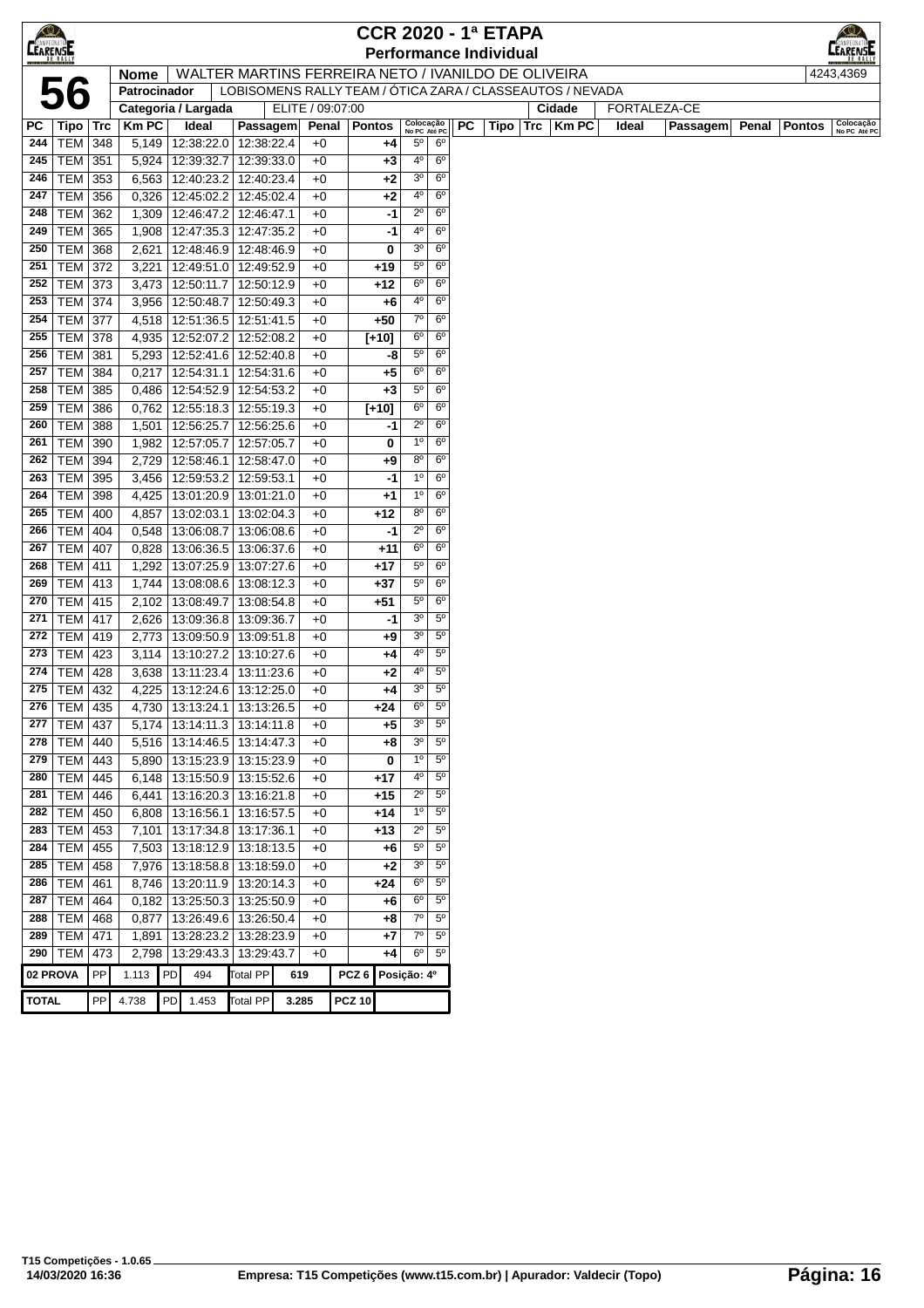| CO<br><b>LEARENSE</b> |                          |                |                |                          |                                                   |                  | <b>CCR 2020 - 1ª ETAPA</b> |                                                                |                    |                               |                   |                      |                                                  |                                                        |               |                        | <b>EARENSE</b>                           |                               |
|-----------------------|--------------------------|----------------|----------------|--------------------------|---------------------------------------------------|------------------|----------------------------|----------------------------------------------------------------|--------------------|-------------------------------|-------------------|----------------------|--------------------------------------------------|--------------------------------------------------------|---------------|------------------------|------------------------------------------|-------------------------------|
|                       |                          |                | <b>Nome</b>    |                          | EMILIO MAMEDE STUDART SOARES / LUCAS REGO STUDART |                  |                            |                                                                |                    | <b>Performance Individual</b> |                   |                      |                                                  |                                                        |               |                        | 4149,4242                                |                               |
|                       | 57                       |                | Patrocinador   |                          | <b>GUIA CORRETORA DE SEGUROS</b>                  |                  |                            |                                                                |                    |                               |                   |                      |                                                  |                                                        |               |                        |                                          |                               |
|                       |                          |                |                | Categoria / Largada      |                                                   | ELITE / 09:08:00 |                            |                                                                |                    |                               |                   | Cidade               | FORTALEZA-CE                                     |                                                        |               |                        |                                          |                               |
| PC                    | $ {\sf Tipo} $ Trc       |                | <b>Km PC</b>   | Ideal                    | Passagem<br><b>CEARENSE DE RALLY - 01 PROVA</b>   |                  | Penal   Pontos             | Colocação<br>No PC Até PC                                      | PC<br>166          | Tipo<br><b>TEM</b>            | <b>Trc</b><br>184 | <b>KmPC</b><br>0,370 | Ideal                                            | Passagem<br>10:45:29.3   10:45:28.4                    | Penal<br>$+0$ | <b>Pontos</b><br>-9    | Colocação<br>No PC Até PC<br>$9^{\circ}$ | $5^{\circ}$                   |
| 101                   | <b>TEM</b>               | 2              | 0,274          | 09:18:25.3 09:18:25.1    |                                                   | $+0$             | -2                         | $8^{\circ}$<br>$8^{\circ}$                                     | 167                | <b>TEM</b>                    | 186               | 0,673                | 10:45:56.2                                       | 10:45:57.5                                             | $+0$          | +13                    | $4^{\circ}$                              | $4^{\circ}$                   |
| 102                   | <b>TEM</b>               | 4              | 1,212          | 09:19:44.8               | 09:19:45.0                                        | $+0$             | $+2$                       | 6 <sup>o</sup><br>$5^{\circ}$                                  | 168                | <b>TEM</b>                    | 186               | 0,891                | 10:46:16.3                                       | 10:46:18.5                                             | $+0$          | +22                    | $5^{\circ}$                              | $4^{\circ}$                   |
| 103                   | <b>TEM</b>               | $\overline{7}$ | 1,861          | 09:21:23.7               | 09:21:25.2                                        | $+0$             | $+15$                      | $7^\circ$<br>$8^{\circ}$                                       | 169                | <b>TEM</b>                    | 189               | 1,222                | 10:46:46.3                                       | 10:46:49.1                                             | $+0$          | $+28$                  | $4^{\circ}$                              | $4^{\circ}$                   |
| 104                   | <b>TEM</b>               | $\overline{7}$ | 2,381          | 09:22:08.3               | 09:22:08.3                                        | $+0$             | 0                          | $2^{\circ}$<br>$7^\circ$                                       | 170                | <b>TEM</b>                    | 192               | 1,582                |                                                  | 10:47:33.8 10:47:33.4                                  | $+0$          | -4                     | $6^{\circ}$<br>4 <sup>o</sup>            | $4^{\circ}$<br>$4^{\circ}$    |
| 105<br>106            | <b>TEM</b><br><b>TEM</b> | 9<br>10        | 2,793<br>3,228 | 09:22:45.8<br>09:23:23.5 | 09:22:46.1<br>09:23:23.5                          | $+0$<br>$+0$     | $+3$<br>0                  | 80<br>$8^{\circ}$<br>1 <sup>0</sup><br>6 <sup>o</sup>          | 171<br>172         | <b>TEM</b><br><b>TEM</b>      | 194<br>201        | 1,742<br>2,433       | 10:47:51.5<br>10:49:08.4                         | 10:47:53.8<br>10:49:10.6                               | $+0$<br>$+0$  | $+23$<br>$+22$         | $4^{\circ}$                              | $4^{\circ}$                   |
| 107                   | <b>TEM</b>               | 10             | 3,300          | 09:23:30.7               | 09:23:32.9                                        | $+0$             | $+22$                      | $7^\circ$<br>$7^\circ$                                         | 173                | TEM                           | 203               | 2,577                | 10:49:21.0                                       | 10:49:21.0                                             | $+0$          | 0                      | $1^{\circ}$                              | $4^{\circ}$                   |
| 108                   | <b>TEM</b>               | 15             | 4,181          | 09:26:02.0               | 09:26:02.4                                        | $+0$             | $+4$                       | $7^\circ$<br>$8^{\circ}$                                       | 174                | <b>TEM</b>                    | 204               | 2,870                | 10:49:47.6                                       | 10:49:47.4                                             | $+0$          | -2                     | $1^{\circ}$                              | $4^{\circ}$                   |
| 109                   | <b>TEM</b>               | 17             | 4,726          | 09:26:58.2               | 09:27:00.5                                        | $+0$             | $+23$                      | 10 <sup>o</sup><br>$9^{\circ}$                                 | 175                | <b>TEM</b>                    | 205               | 3,009                |                                                  | 10:50:06.1   10:50:12.1                                | $+0$          | +60                    | $3^{\circ}$                              | $4^{\circ}$                   |
| 110<br>111            | <b>TEM</b><br><b>TEM</b> | 19             | 5,063          | 09:27:36.7               | 09:27:37.2<br>09:32:01.9                          | $+0$             | $+5$                       | $9^{\circ}$<br>$9^{\circ}$<br>$9^{\circ}$<br>4°                | 176<br>177         | <b>TEM</b><br><b>TEM</b>      | 205<br>208        | 3,155                | 10:50:25.6                                       | 10:50:34.1                                             | $+0$          | +85                    | $3^{\circ}$<br>3 <sup>o</sup>            | $3^{\circ}$<br>$3^{\circ}$    |
| 112                   | <b>TEM</b>               | 21<br>22       | 0,153<br>0,789 | 09:32:01.8<br>09:33:14.4 | 09:33:15.3                                        | $+0$<br>$+0$     | $+1$<br>$+9$               | $9^{\circ}$<br>$6^{\circ}$                                     | 178                | $\overline{\text{TEM}}$       | 211               | 3,499<br>3,869       | 10:51:00.9                                       | 10:51:15.5<br>10:51:36.5   10:51:57.7                  | $+0$<br>$+0$  | $+146$<br>$[+212]$     | 3 <sup>0</sup>                           | 3 <sup>0</sup>                |
| 113                   | <b>TEM</b>               | 26             | 1,257          | 09:33:57.7               | 09:34:03.4                                        | $+0$             | $+57$                      | $7^\circ$<br>$6^{\circ}$                                       | 179                | <b>TEM</b>                    | 215               | 4,221                |                                                  | 10:52:23.9 10:52:46.0                                  | $+0$          | $[+221]$               | $5^{\circ}$                              | 3 <sup>o</sup>                |
| 114                   | <b>TEM</b>               | 29             | 1,409          | 09:34:13.6               | 09:34:19.1                                        | $+0$             | $+55$                      | $7^\circ$<br>$7^\circ$                                         | 180                | <b>TEM</b>                    | 219               | 4,562                |                                                  | 10:52:58.7   10:53:18.5                                | $+0$          | $[+198]$               | $4^{\circ}$                              | $3^{\circ}$                   |
| 115                   | <b>TEM</b>               | 32             | 1,655          | 09:34:39.8               | 09:34:50.7                                        | $+0$             | +109                       | $7^\circ$<br>$6^{\circ}$                                       | 181                | <b>TEM</b>                    | 224               | 5,092                | 10:55:56.2                                       | 10:55:56.5                                             | $+0$          | +3                     | 10                                       | $3^{\circ}$                   |
| 116<br>117            | <b>TEM</b><br><b>TEM</b> | 38             | 2,253          | 09:35:59.3               | 09:36:00.8<br>09:36:43.2                          | $+0$             | $+15$                      | $7^\circ$<br>4°<br>$7^\circ$<br>$7^\circ$                      | 182<br>183         | TEM                           | 224               | 5,314                | 10:56:25.8                                       | 10:56:31.5                                             | $+0$          | $+57$                  | $2^{\circ}$<br>10                        | $3^{\circ}$<br>3 <sup>0</sup> |
| 118                   | <b>TEM</b>               | 40<br>46       | 2,660<br>3,357 | 09:36:42.4<br>09:37:57.6 | 09:37:59.2                                        | $+0$<br>$+0$     | $+8$<br>$+16$              | $7^\circ$<br>$7^\circ$                                         |                    | <b>TEM</b>                    | 226<br>PP         | 5,927                | 11:00:17.8   11:00:17.9                          |                                                        | $+0$          | +1<br>PCZ <sub>4</sub> |                                          |                               |
| 119                   | <b>TEM</b>               | 49             | 3,770          | 09:38:43.3               | 09:38:46.2                                        | $+0$             | +29                        | $1^{\circ}$<br>6 <sup>o</sup>                                  |                    | 01 PROVA                      |                   | 2.408                | PD<br>661<br><b>CEARENSE DE RALLY - 02 PROVA</b> | <b>Total PP</b>                                        | 1.747         |                        | Posição: 3º                              |                               |
| 120                   | <b>TEM</b>               | 52             | 4,104          | 09:39:12.7               | 09:39:20.6                                        | $+0$             | $+79$                      | $2^{\circ}$<br>$5^{\circ}$                                     | 201                | TEM                           | 230               | 0,330                | 11:43:45.9                                       | 11:43:44.7                                             | $+0$          | -12                    | $7^\circ$                                | $7^\circ$                     |
| 121                   | <b>TEM</b>               | 55             | 4,289          | 09:39:43.7               | 09:39:54.5                                        | $+0$             | +108                       | $9^{\circ}$<br>6 <sup>o</sup>                                  | 202                | <b>TEM</b>                    | 233               | 0,558                | 11:44:10.5                                       | 11:44:13.3                                             | $+0$          | $+28$                  | $\overline{2^{\circ}}$                   | $3^{\circ}$                   |
| 122<br>123            | <b>TEM</b><br><b>TEM</b> | 55<br>55       | 4,406<br>4,664 | 09:39:56.4<br>09:40:24.6 | 09:40:10.4<br>09:40:43.6                          | $+0$<br>$+0$     | $+140$<br>$+190$           | $7^\circ$<br>$9^{\circ}$<br>$9^{\circ}$<br>$7^\circ$           | 203                | <b>TEM</b>                    | 236               | 1,237                | 11:45:17.6                                       | 11:45:41.7                                             | $+0$          | $[+241]$               | $8^{\circ}$                              | $6^{\circ}$                   |
| 124                   | <b>TEM</b>               | 57             | 4,905          | 09:40:51.1               | 09:41:08.5                                        | $+0$             | +174                       | $7^\circ$<br>$7^\circ$                                         | 204<br>205         | <b>TEM</b>                    | 238               | 1,941                | 11:46:34.3                                       | 11:46:34.3                                             | $+0$          | 0                      | $1^{\circ}$<br>$8^{\circ}$               | $6^{\circ}$<br>$6^{\circ}$    |
| 125                   | <b>TEM</b>               | 59             | 0,239          | 09:46:15.0               | 09:46:15.3                                        | $+0$             | $+3$                       | $7^\circ$<br>$1^{\circ}$                                       | 206                | <b>TEM</b><br><b>TEM</b>      | 242<br>245        | 2,574<br>2,808       | 11:47:36.6<br>11:47:59.7                         | 11:47:38.6<br>11:48:02.3                               | $+0$<br>$+0$  | +20<br>+26             | $5^{\circ}$                              | $6^{\circ}$                   |
| 126                   | <b>TEM</b>               | 63             | 1,332          | 09:49:48.2               | 09:49:48.4                                        | $+0$             | $+2$                       | $7^\circ$<br>$6^{\circ}$                                       | 207                | <b>TEM</b>                    | 246               | 3,947                | 11:49:35.5                                       | 11:49:36.2                                             | $+0$          | +7                     | $5^{\circ}$                              | $6^{\circ}$                   |
| 127                   | CAN                      | 65             | 1,630          | 00:00:00.0               | 00:00:00.0                                        | $+0$             | 0                          |                                                                | 208                | <b>TEM</b>                    | 248               | 4,660                | 11:50:48.3                                       | 11:50:50.1                                             | $+0$          | +18                    | $8^{\circ}$                              | $6^{\circ}$                   |
| 128<br>129            | CAN<br>CAN               | 66<br>69       | 1,940<br>2,529 | 00:00:00.0<br>00:00:00.0 | 00:00:00.0<br>00:00:00.0                          | $+0$<br>$+0$     | 0                          |                                                                | 209                | <b>TEM</b>                    | 250               | 0,295                | 11:55:31.1                                       | 11:55:30.8                                             | $+0$          | -3                     | $6^{\circ}$                              | $6^{\circ}$                   |
| 130                   | CAN                      | 74             | 3,449          | 00:00:00.0               | 00:00:00.0                                        | $+0$             | 0<br>0                     |                                                                | 210                | <b>TEM</b>                    | 251               | 1,110                | 11:56:37.2                                       | 11:56:37.7                                             | $+0$          | +5                     | 7° <br>$6^{\circ}$                       | $6^{\circ}$<br>$6^{\circ}$    |
| 131                   | CAN                      | 76             | 3,969          | 00:00:00.0               | 00:00:00.0                                        | $+0$             | 0                          |                                                                | 211<br>212         | <b>TEM</b><br><b>TEM</b>      | 253<br>256        | 1,476<br>2,190       | 11:57:07.2<br>11:58:19.5                         | 11:57:08.8<br>11:58:20.9                               | $+0$<br>$+0$  | $+16$<br>+14           | $4^{\circ}$                              | $6^{\circ}$                   |
| 132                   | <b>TEM</b>               | 79             | 0,159          | 10:00:42.8               | 10:00:42.3                                        | $+0$             | -5                         | $7^\circ$                                                      | $7^\circ$<br>213   | TEM                           | 256               |                      | 2,544 11:58:47.8 11:58:49.3                      |                                                        | $+0$          | $+15$                  | $6^{\circ}$                              | $6^{\circ}$                   |
| 133                   | TEM                      | 84             | 0,851          |                          | 10:02:04.4   10:02:03.9                           | $+0$             | -5                         | 70<br>$7^\circ$                                                | 214                | TEM   257                     |                   | 2,946                |                                                  | 11:59:24.3   11:59:25.1                                | $+0$          | +8                     | $4^{\circ}$                              | $6^{\circ}$                   |
| 134<br>135            | <b>TEM</b><br><b>TEM</b> | 84             | 0,927<br>1,422 | 10:02:11.5<br>10:03:07.5 | 10:02:12.3<br>10:03:06.6                          | $+0$             | +8                         | 7 <sup>0</sup><br>$5^{\rm o}$<br>7 <sup>o</sup><br>$8^{\circ}$ | 215                | <b>TEM 263</b>                |                   | 3,627                |                                                  | 12:00:44.3   12:00:44.9                                | $+0$          | +6                     | $6^{\circ}$                              | $6^{\circ}$                   |
| 136                   | <b>TEM</b>               | 90<br>94       | 2,414          | 10:07:03.7               | 10:07:03.6                                        | $+0$<br>$+0$     | -9<br>-1                   | $7^\circ$<br>3 <sup>o</sup>                                    | 216<br>217         | <b>TEM 267</b>                |                   | 4,886                |                                                  | 12:03:17.4   12:03:17.6                                | $+0$          | +2                     | 4 <sup>0</sup><br>$3^{\circ}$            | $6^{\circ}$<br>$6^{\circ}$    |
| 137                   | <b>TEM</b>               | 95             | 2,705          | 10:07:29.0               | 10:07:30.0                                        | $+0$             | $[+10]$                    | 3 <sup>o</sup><br>$7^\circ$                                    | 218                | <b>TEM 270</b><br>$TEM$ 275   |                   | 5,086<br>5,758       |                                                  | 12:03:36.8   12:03:38.8<br>12:04:38.6   12:04:40.4     | $+0$<br>$+0$  | $+20$<br>+18           | 7°                                       | $6^{\circ}$                   |
| 138                   | <b>TEM</b>               | 100            | 3,662          | 10:09:06.1               | 10:09:07.2                                        | $+0$             | +11                        | $7^\circ$<br>$8^{\circ}$                                       | 219                | <b>TEM</b> 279                |                   | 6,641                |                                                  | 12:05:42.2 12:05:43.0                                  | $+0$          | $+8$                   | $6^{\circ}$                              | $6^{\circ}$                   |
| 139                   | <b>TEM</b>               | 103            | 4,118          | 10:09:44.2               | 10:09:45.1                                        | $+0$             | $+9$                       | $7^\circ$<br>$5^{\circ}$                                       | 220                | <b>TEM</b>                    | 281               | 0,161                |                                                  | 12:07:41.4   12:07:41.5                                | $+0$          | $+1$                   | $2^{\circ}$                              | $6^{\circ}$                   |
| 140<br>141            | <b>TEM</b><br><b>TEM</b> | 111<br>114     | 4,724<br>5,191 | 10:10:54.3<br>10:11:34.2 | 10:10:54.2<br>10:11:33.8                          | $+0$<br>$+0$     | -1<br>-4                   | $2^{\circ}$<br>$7^\circ$<br>$7^\circ$<br>$7^\circ$             | 221                | <b>TEM</b>                    | 281               | 0,614                | 12:08:17.7                                       | 12:08:18.0                                             | $+0$          | $+3$                   | $7^{\circ}$                              | $6^{\circ}$                   |
| 142                   | TEM                      | 117            | 5,520          | 10:12:17.5               | 10:12:16.9                                        | $+0$             | -6                         | $7^\circ$<br>$6^{\circ}$                                       | 222                | <b>TEM</b>                    | 285               | 1,137                |                                                  | 12:09:09.6   12:09:09.6                                | $+0$          | 0                      | 1 <sup>0</sup><br>$4^{\circ}$            | $6^{\circ}$<br>$6^{\circ}$    |
| 143                   | <b>TEM</b>               | 121            | 0,158          | 10:15:04.5               | 10:15:04.6                                        | $+0$             | $+1$                       | $7^\circ$<br>$2^{\circ}$                                       | 223<br>224         | <b>TEM</b><br><b>TEM</b>      | 288<br>293        | 1,513<br>1,980       | 12:09:47.4                                       | 12:09:47.1<br>12:10:39.3   12:10:40.6                  | $+0$<br>$+0$  | -3<br>+13              | $7^\circ$                                | $5^{\circ}$                   |
| 144                   | TEM                      | 124            | 0,899          | 10:16:10.9               | 10:16:11.9                                        | $+0$             | $[+10]$                    | 7 <sup>0</sup><br>$9^{\circ}$                                  | 225                | <b>TEM</b>                    | 296               | 2,330                |                                                  | 12:11:10.2   12:11:11.6                                | $+0$          | $+14$                  | $6^{\circ}$                              | $5^{\circ}$                   |
| 145                   | <b>TEM</b>               | 125            | 0,998          | 10:16:17.8               | 10:16:20.7                                        | $+0$             | $+29$                      | $7^\circ$<br>$7^\circ$                                         | 226                | CAN                           | 298               | 2,636                |                                                  | $00:00:00.0$   $00:00:00.0$                            | $+0$          | 0                      |                                          |                               |
| 146<br>147            | <b>TEM</b><br><b>TEM</b> | 126<br>129     | 1,671<br>2,113 | 10:17:04.9<br>10:17:40.2 | 10:17:05.2<br>10:17:40.2                          | $+0$<br>$+0$     | $+3$<br>0                  | 80<br>$7^{\circ}$<br>$7^\circ$<br>$1^{\circ}$                  | 227                | CAN                           | 305               | 3,379                | 00:00:00.0 00:00:00.0                            |                                                        | $+0$          | 0                      |                                          |                               |
| 148                   | <b>TEM</b>               | 131            | 2,452          | 10:18:09.0               | 10:18:09.1                                        | $+0$             | $+1$                       | 7 <sup>o</sup><br>$1^{\circ}$                                  | 228<br>229         | CAN<br>CAN                    | 306               | 3,692                |                                                  | $00:00:00.0$   00:00:00.0                              | $+0$          | 0                      |                                          |                               |
| 149                   | <b>TEM</b>               | 133            | 3,030          | 10:18:55.8               | 10:18:56.8                                        | $+0$             | $[+10]$                    | 8 <sup>o</sup><br>7 <sup>0</sup>                               | 230                | CAN                           | 314<br>319        | 4,440<br>0,482       |                                                  | $00:00:00.0$ 00:00:00.0<br>$00:00:00.0$   $00:00:00.0$ | $+0$<br>$+0$  | 0<br>0                 |                                          |                               |
| 150                   | TEM                      | 136            | 3,662          | 10:19:49.4               | 10:19:49.5                                        | $+0$             | $+1$                       | $1^{\circ}$<br>6 <sup>o</sup>                                  | 231                | CAN                           | 319               |                      | 0,949   00:00:00.0   00:00:00.0                  |                                                        | $+0$          | 0                      |                                          |                               |
| 151                   | TEM                      | 137            | 3,992          | 10:20:18.3               | 10:20:18.8                                        | $+0$             | +5                         | 4°<br>6 <sup>o</sup>                                           | 232                | CAN                           | 321               | 1,091                |                                                  | $00:00:00.0$   $00:00:00.0$                            | $+0$          | 0                      |                                          |                               |
| 152<br>153            | <b>TEM</b><br><b>TEM</b> | 139            | 4,417          | 10:20:57.2               | 10:20:56.3                                        | $+0$             | -9                         | $9^{\circ}$<br>6 <sup>o</sup><br>$6^{\circ}$<br>$2^{\circ}$    | 233                | CAN                           | 321               | 1,721                |                                                  | $00:00:00.0$   $00:00:00.0$                            | $+0$          | 0                      |                                          |                               |
| 154                   | <b>TEM</b>               | 141<br>146     | 4,917<br>0,703 | 10:22:06.0<br>10:25:31.6 | 10:22:05.9<br>10:25:32.1                          | $+0$<br>$+0$     | $-1$<br>+5                 | 4°<br>6 <sup>o</sup>                                           | 234                | CAN 325                       |                   |                      | 2,353   00:00:00.0   00:00:00.0                  |                                                        | $+0$          | 0                      |                                          |                               |
| 155                   | <b>TEM</b>               | 149            | 1,352          | 10:26:48.9               | 10:26:49.0                                        | $+0$             | $+1$                       | 6 <sup>o</sup><br>$6^{\circ}$                                  | 235<br>236         | CAN<br>CAN                    | 327<br>329        | 3,079<br>3,936       |                                                  | $00:00:00.0$ 00:00:00.0<br>$00:00:00.0$ 00:00:00.0     | $+0$<br>$+0$  | 0<br>0                 |                                          |                               |
| 156                   | <b>TEM</b>               | 151            | 1,561          | 10:27:08.5               | 10:27:10.2                                        | $+0$             | +17                        | 4°<br>6 <sup>o</sup>                                           | 237                | <b>TEM</b>                    | 331               | 0,279                |                                                  | 12:31:43.6   12:31:43.6                                | $+0$          | 0                      | $2^{\circ}$                              | $5^{\circ}$                   |
| 157                   | <b>TEM</b>               | 161            | 1,144          | 10:34:05.4               | 10:34:05.7                                        | $+0$             | $+3$                       | 4 <sup>0</sup><br>6 <sup>o</sup>                               | 238                | <b>TEM</b>                    | 333               | 0,856                | 12:32:43.0                                       | 12:32:44.3                                             | $+0$          | $+13$                  | $6^{\circ}$                              | $5^{\circ}$                   |
| 158<br>159            | <b>TEM</b><br><b>TEM</b> | 165<br>168     | 2,072<br>3,216 | 10:35:35.9<br>10:37:40.7 | 10:35:37.1<br>10:37:41.3                          | $+0$             | $+12$<br>$+6$              | 4 <sup>0</sup><br>$4^{\circ}$<br>$5^{\circ}$<br>$4^{\circ}$    | 239                | TEM                           | 335               | 1,763                |                                                  | 12:34:22.9 12:34:23.5                                  | $+0$          | +6                     | $7^{\circ}$                              | $5^{\circ}$                   |
| 160                   | <b>TEM 172</b>           |                | 3,799          | 10:38:30.1               | 10:38:31.3                                        | $+0$<br>$+0$     | $+12$                      | $2^{\circ}$<br>$4^{\circ}$                                     | 240<br>241         | <b>TEM</b>                    | 337               | 2,329                |                                                  | 12:35:08.2   12:35:08.9                                | $+0$          | +7                     | $3^{\circ}$<br>$7^{\circ}$               | $5^{\circ}$<br>$5^\circ$      |
| 164                   | TEM                      | 174            | 3,947          | 10:38:45.1               | 10:38:48.4                                        | $+0$             | $+33$                      | $7^\circ$<br>$4^{\circ}$                                       | 242                | <b>TEM</b><br>TEM 341         | 339               | 3,039<br>3,621       |                                                  | 12:36:04.8   12:36:04.5<br>12:36:57.0   12:36:58.1     | $+0$<br>$+0$  | -3<br>+11              | $7^\circ$                                | $5^{\circ}$                   |
| 165                   | <b>TEM</b>               | 176            | 4,439          | 10:42:00.6               | 10:42:00.9                                        | $+0$             | $+3$                       | $2^{\circ}$                                                    | $4^{\circ}$<br>243 | <b>TEM 345</b>                |                   | 4,341                |                                                  | 12:38:12.0   12:38:12.8                                | $+0$          | +8                     |                                          | $7°$ 5°                       |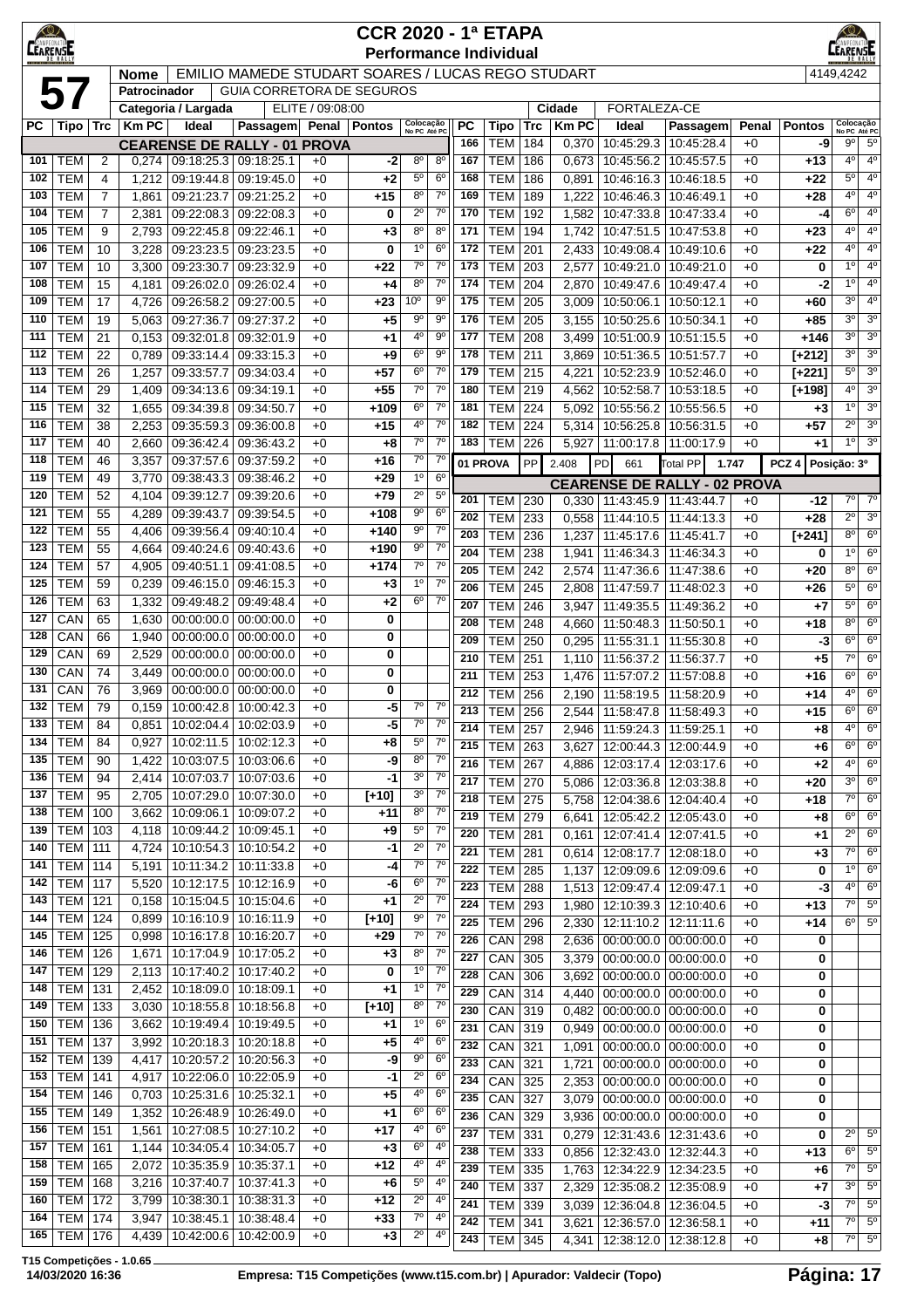| $\bigotimes$    |                             |     |                |    |                                          |                          |                                                          |                  | <b>CCR 2020 - 1ª ETAPA</b> |                           |                                  |    |                               |                    |       |              |       |               |                           |
|-----------------|-----------------------------|-----|----------------|----|------------------------------------------|--------------------------|----------------------------------------------------------|------------------|----------------------------|---------------------------|----------------------------------|----|-------------------------------|--------------------|-------|--------------|-------|---------------|---------------------------|
| <b>CEARENSE</b> |                             |     |                |    |                                          |                          |                                                          |                  |                            |                           |                                  |    | <b>Performance Individual</b> |                    |       |              |       |               | :AREN5I                   |
|                 |                             |     | <b>Nome</b>    |    |                                          |                          | <b>EMILIO MAMEDE STUDART SOARES / LUCAS REGO STUDART</b> |                  |                            |                           |                                  |    |                               |                    |       |              |       |               | 4149,4242                 |
|                 | 5                           |     | Patrocinador   |    |                                          |                          | GUIA CORRETORA DE SEGUROS                                |                  |                            |                           |                                  |    |                               |                    |       |              |       |               |                           |
|                 |                             |     |                |    | Categoria / Largada                      |                          | ELITE / 09:08:00                                         |                  |                            |                           |                                  |    |                               | Cidade             |       | FORTALEZA-CE |       |               |                           |
| PC              | <b>Tipo</b>                 | Trc | <b>KmPC</b>    |    | Ideal                                    | Passagem                 | Penal                                                    |                  | <b>Pontos</b>              | Colocação<br>No PC Até PC |                                  | РC |                               | Tipo   Trc   Km PC | Ideal | Passagem     | Penal | <b>Pontos</b> | Colocação<br>No PC Até PC |
| 244             | <b>TEM</b>                  | 348 | 5,149          |    | 12:39:22.0                               | 12:39:22.6               | $+0$                                                     |                  | +6                         | 6°                        | $5^{\circ}$                      |    |                               |                    |       |              |       |               |                           |
| 245             | TEM                         | 351 |                |    | 5,924 12:40:32.7                         | 12:40:33.2               | $+0$                                                     |                  | $+5$                       | 6 <sup>o</sup>            | $5^{\circ}$<br>$5^{\circ}$       |    |                               |                    |       |              |       |               |                           |
| 246<br>247      | TEM 353<br>$TEM$ 356        |     |                |    | 6,563 12:41:23.2<br>$0,326$   12:46:02.2 | 12:41:24.1               | $+0$<br>$+0$                                             |                  | $[+9]$                     | $7^\circ$<br>80           | $5^{\circ}$                      |    |                               |                    |       |              |       |               |                           |
| 248             | <b>TEM 362</b>              |     |                |    | 1,309   12:47:47.2   12:47:47.0          | 12:46:02.6               | $+0$                                                     |                  | +4<br>-2                   | $5^{\circ}$               | $5^{\circ}$                      |    |                               |                    |       |              |       |               |                           |
| 249             | <b>TEM 365</b>              |     |                |    | 1,908   12:48:35.3   12:48:35.3          |                          | $+0$                                                     |                  | 0                          | $1^{\circ}$               | $5^{\circ}$                      |    |                               |                    |       |              |       |               |                           |
| 250             | <b>TEM 368</b>              |     | 2,621          |    | 12:49:46.9 12:49:46.9                    |                          | $+0$                                                     |                  | 0                          | $1^{\circ}$               | $5^{\circ}$                      |    |                               |                    |       |              |       |               |                           |
| 251             | TEM 372                     |     | 3,221          |    | 12:50:51.0                               | 12:50:51.0               | $+0$                                                     |                  | 0                          | $2^{\circ}$               | $5^{\circ}$                      |    |                               |                    |       |              |       |               |                           |
| 252             | <b>TEM 373</b>              |     | 3,473          |    | 12:51:11.7                               | 12:51:11.9               | $+0$                                                     |                  | $+2$                       | $1^{\circ}$               | $5^{\circ}$                      |    |                               |                    |       |              |       |               |                           |
| 253             | TEM                         | 374 | 3,956          |    | 12:51:48.7                               | 12:51:49.5               | $+0$                                                     |                  | $+8$                       | $6^{\circ}$               | $5^{\circ}$                      |    |                               |                    |       |              |       |               |                           |
| 254             | TEM                         | 377 | 4,518          |    | 12:52:36.5                               | 12:52:38.7               | $+0$                                                     |                  | $+22$                      | $5^{\circ}$               | $5^{\circ}$                      |    |                               |                    |       |              |       |               |                           |
| 255             | <b>TEM 378</b>              |     | 4,935          |    | 12:53:07.2                               | 12:53:07.7               | $+0$                                                     |                  | $+5$                       | $5^{\circ}$               | $5^{\circ}$                      |    |                               |                    |       |              |       |               |                           |
| 256             | TEM 381                     |     |                |    | 5,293   12:53:41.6   12:53:41.3          |                          | $+0$                                                     |                  | -3                         | 3 <sup>o</sup>            | $5^{\circ}$                      |    |                               |                    |       |              |       |               |                           |
| 257             | <b>TEM 384</b>              |     |                |    | $0,217$   12:55:31.1                     | 12:55:31.1               | $+0$                                                     |                  | 0                          | $2^{\circ}$               | $5^{\circ}$                      |    |                               |                    |       |              |       |               |                           |
| 258             | <b>TEM</b>                  | 385 |                |    | 0,486   12:55:52.9                       | 12:55:52.2               | $+0$                                                     |                  | -7                         | 80                        | $5^{\circ}$                      |    |                               |                    |       |              |       |               |                           |
| 259             | TEM                         | 386 |                |    | $0,762$   12:56:18.3                     | 12:56:19.1               | $+0$                                                     |                  | $+8$                       | $1^{\circ}$               | $5^{\circ}$                      |    |                               |                    |       |              |       |               |                           |
| 260             | TEM   388                   |     | 1,501          |    | 12:57:25.7                               | 12:57:25.9               | $+0$                                                     |                  | $+2$                       | 3 <sup>o</sup>            | $5^{\circ}$                      |    |                               |                    |       |              |       |               |                           |
| 261             | <b>TEM 390</b>              |     |                |    | 1,982   12:58:05.7                       | 12:58:05.8               | $+0$                                                     |                  | $+1$                       | 3 <sup>o</sup>            | $5^{\circ}$                      |    |                               |                    |       |              |       |               |                           |
| 262             | <b>TEM</b>                  | 394 | 2,729          |    | 12:59:46.1                               | 12:59:46.8               | $+0$                                                     |                  | $+7$                       | 6°                        | $5^{\circ}$                      |    |                               |                    |       |              |       |               |                           |
| 263             | TEM                         | 395 | 3,456          |    | 13:00:53.2                               | 13:00:53.4               | $+0$                                                     |                  | $+2$                       | 4º                        | $5^{\circ}$                      |    |                               |                    |       |              |       |               |                           |
| 264             | <b>TEM 398</b>              |     | 4,425          |    | 13:02:20.9                               | 13:02:21.0               | $+0$                                                     |                  | +1                         | 4º                        | $5^{\circ}$                      |    |                               |                    |       |              |       |               |                           |
| 265             | <b>TEM 400</b>              |     | 4,857          |    | 13:03:03.1                               | 13:03:03.2               | $+0$                                                     |                  | $+1$                       | $1^{\circ}$               | $5^{\circ}$                      |    |                               |                    |       |              |       |               |                           |
| 266             | <b>TEM 404</b>              |     |                |    | 0,548 13:07:08.7                         | 13:07:09.5               | $+0$                                                     |                  | $+8$                       | $6^{\circ}$               | $5^{\circ}$                      |    |                               |                    |       |              |       |               |                           |
| 267             | <b>TEM 407</b>              |     | 0,828          |    | 13:07:36.5                               | 13:07:36.7               | $+0$                                                     |                  | $+2$                       | $2^{\circ}$               | $5^{\circ}$                      |    |                               |                    |       |              |       |               |                           |
| 268             | <b>TEM 411</b>              |     | 1,292          |    | 13:08:25.9                               | 13:08:27.7               | $+0$                                                     |                  | $+18$                      | $6^{\circ}$<br>$7^\circ$  | $5^{\circ}$<br>$5^{\circ}$       |    |                               |                    |       |              |       |               |                           |
| 269<br>270      | <b>TEM 413</b>              |     | 1,744          |    | 13:09:08.6                               | 13:09:12.7<br>13:10:06.9 | $+0$<br>$+0$                                             |                  | +41                        | $7^\circ$                 | $5^{\circ}$                      |    |                               |                    |       |              |       |               |                           |
| 271             | TEM   415<br>TEM            | 417 | 2,102<br>2,626 |    | 13:09:49.7<br>13:10:36.8                 | 13:10:42.6               | $+0$                                                     |                  | $[+172]$<br>$+58$          | $7^\circ$                 | $6^{\circ}$                      |    |                               |                    |       |              |       |               |                           |
| 272             | TEM                         | 419 | 2,773          |    | 13:10:50.9                               | 13:10:57.5               | $+0$                                                     |                  | $[+66]$                    | 70                        | 6 <sup>o</sup>                   |    |                               |                    |       |              |       |               |                           |
| 273             | $TEM$ 423                   |     | 3,114          |    | 13:11:27.2                               | 13:11:29.5               | $+0$                                                     |                  | $+23$                      | $7^\circ$                 | 6 <sup>o</sup>                   |    |                               |                    |       |              |       |               |                           |
| 274             | TEM $\sqrt{428}$            |     | 3,638          |    | 13:12:23.4                               | 13:12:24.3               | $+0$                                                     |                  | [+9]                       | $6^{\circ}$               | 6 <sup>o</sup>                   |    |                               |                    |       |              |       |               |                           |
| 275             | <b>TEM 432</b>              |     |                |    | 4,225   13:13:24.6   13:13:25.0          |                          | $+0$                                                     |                  | $+4$                       | 40                        | 6 <sup>o</sup>                   |    |                               |                    |       |              |       |               |                           |
| 276             | TEM   435                   |     |                |    | 4,730 13:14:24.1                         | 13:14:27.4               | $+0$                                                     |                  | $+33$                      | 7°                        | $6^{\circ}$                      |    |                               |                    |       |              |       |               |                           |
|                 | 277   TEM   437             |     |                |    | 5,174   13:15:11.3   13:15:13.0          |                          | $+0$                                                     |                  | +17                        | $7^\circ$                 | $6^{\circ}$                      |    |                               |                    |       |              |       |               |                           |
| 278             | TEM 440                     |     |                |    | 5,516 13:15:46.5                         | 13:15:47.8               | $+0$                                                     |                  | $+13$                      | $5^{\circ}$               | 6 <sup>o</sup>                   |    |                               |                    |       |              |       |               |                           |
| 279             | <b>TEM 443</b>              |     |                |    | 5,890   13:16:23.9                       | 13:16:24.9               | $+0$                                                     |                  | $[+10]$                    | $5^{\circ}$               | $6^{\circ}$                      |    |                               |                    |       |              |       |               |                           |
| 280             | <b>TEM</b>                  | 445 |                |    | 6,148   13:16:50.9   13:16:52.2          |                          | $+0$                                                     |                  | +13                        | $2^{\circ}$               | $6^{\circ}$                      |    |                               |                    |       |              |       |               |                           |
| 281             | TEM                         | 446 |                |    | 6,441   13:17:20.3   13:17:22.5          |                          | $+0$                                                     |                  | +22                        | $5^{\circ}$               | $6^{\circ}$                      |    |                               |                    |       |              |       |               |                           |
| 282             | <b>TEM</b>                  | 450 |                |    | 6,808 13:17:56.1                         | 13:17:58.0               | $+0$                                                     |                  | $+19$                      | $5^{\circ}$               | 6 <sup>o</sup>                   |    |                               |                    |       |              |       |               |                           |
| 283             | TEM   453                   |     |                |    | 7,101   13:18:34.8   13:18:37.4          |                          | $+0$                                                     |                  | +26                        | $5^{\circ}$               | 6 <sup>o</sup>                   |    |                               |                    |       |              |       |               |                           |
| 284             | TEM 455                     |     |                |    | 7,503   13:19:12.9   13:19:13.3          |                          | $+0$                                                     |                  | +4                         | $2^{\circ}$               | $6^{\circ}$                      |    |                               |                    |       |              |       |               |                           |
| 285             | <b>TEM 458</b>              |     |                |    | 7,976   13:19:58.8   13:19:58.8          |                          | $+0$                                                     |                  | 0                          | $1^{\circ}$               | $6^{\circ}$                      |    |                               |                    |       |              |       |               |                           |
| 286             | <b>TEM 461</b>              |     |                |    | 8,746 13:21:11.9                         | 13:21:13.8               | $+0$                                                     |                  | $+19$                      | 40<br>4°                  | 6 <sup>o</sup><br>6 <sup>o</sup> |    |                               |                    |       |              |       |               |                           |
| 287<br>288      | <b>TEM 464</b><br>$TEM$ 468 |     | 0,877          |    | $0,182$   13:26:50.3  <br>13:27:49.6     | 13:26:50.0<br>13:27:49.9 | $+0$<br>$+0$                                             |                  | -3<br>$+3$                 | 3 <sup>o</sup>            | $6^{\circ}$                      |    |                               |                    |       |              |       |               |                           |
| 289             | <b>TEM</b>                  | 471 | 1,891          |    | 13:29:23.2                               | 13:29:23.6               | $+0$                                                     |                  | +4                         | 6°                        | $6^{\circ}$                      |    |                               |                    |       |              |       |               |                           |
| 290             | <b>TEM</b>                  | 473 | 2,798          |    | 13:30:43.3                               | 13:30:44.4               | $+0$                                                     |                  | $+11$                      | $7^\circ$                 | $6^{\circ}$                      |    |                               |                    |       |              |       |               |                           |
| 02 PROVA        |                             | PP  | 1.242          | PD | 507                                      | <b>Total PP</b>          | 735                                                      | PCZ <sub>8</sub> |                            | Posição: 6º               |                                  |    |                               |                    |       |              |       |               |                           |
|                 |                             |     |                |    |                                          |                          |                                                          |                  |                            |                           |                                  |    |                               |                    |       |              |       |               |                           |
| <b>TOTAL</b>    |                             | PP  | 3.650          |    | PD 1.168                                 | <b>Total PP</b>          | 2.482                                                    | <b>PCZ 12</b>    |                            |                           |                                  |    |                               |                    |       |              |       |               |                           |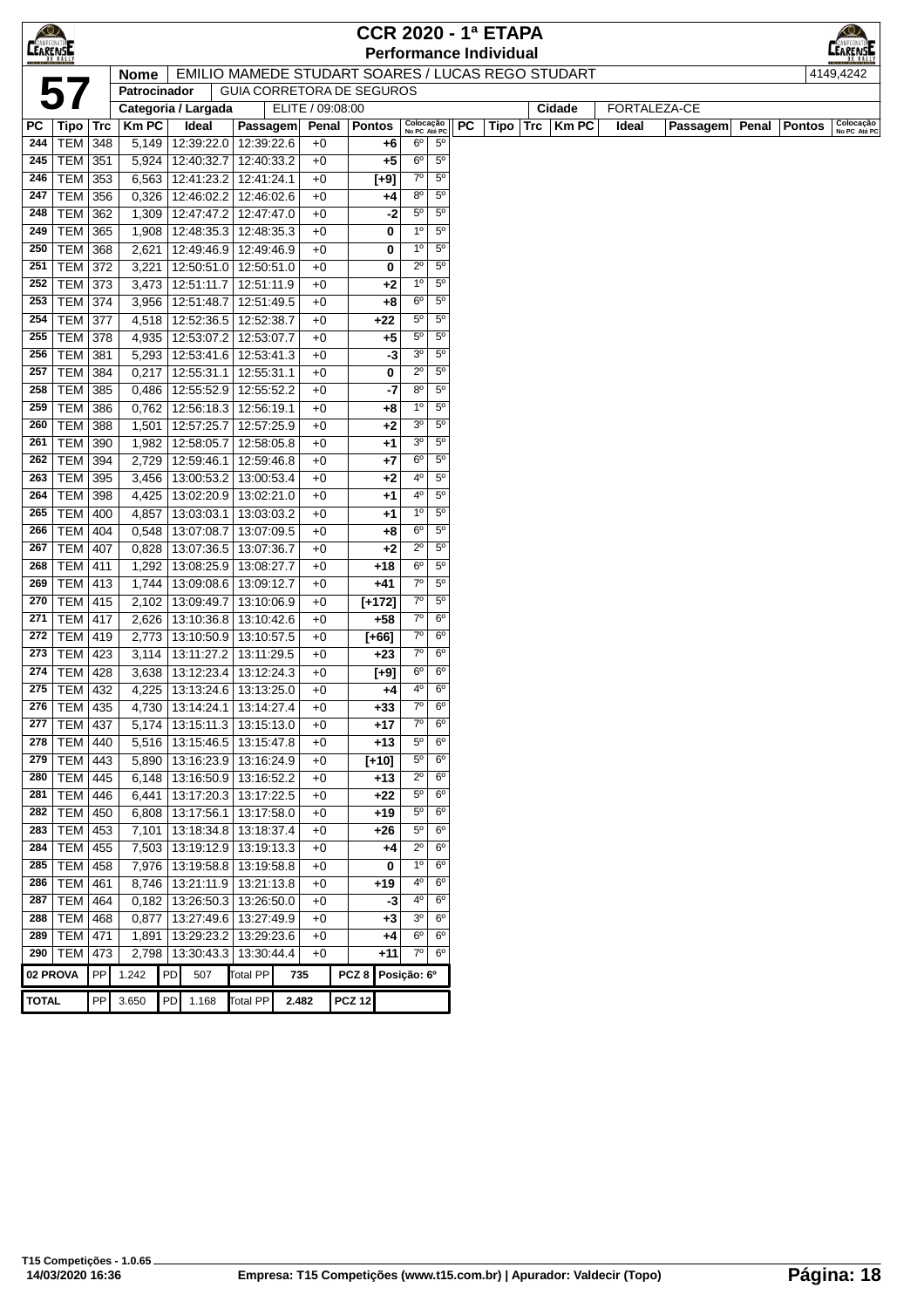| <b>CEARENSE</b> |                                  |                     |                |                          |                                                  |                  | <b>CCR 2020 - 1ª ETAPA</b><br><b>Performance Individual</b> |                               |                                  |            |                              |                  |                |                                                           |                                       |              |                  | <b>EARENSE</b>                |                                  |
|-----------------|----------------------------------|---------------------|----------------|--------------------------|--------------------------------------------------|------------------|-------------------------------------------------------------|-------------------------------|----------------------------------|------------|------------------------------|------------------|----------------|-----------------------------------------------------------|---------------------------------------|--------------|------------------|-------------------------------|----------------------------------|
|                 |                                  |                     | <b>Nome</b>    |                          | <b>CLAUDIO ANTONIO FERREIRA / FÁBIO MACHADO</b>  |                  |                                                             |                               |                                  |            |                              |                  |                |                                                           |                                       |              |                  | 4196,4203                     |                                  |
|                 | 58                               |                     | Patrocinador   | Categoria / Largada      | PATYSTOREVOCENAMODA                              | ELITE / 09:09:00 |                                                             |                               |                                  |            |                              |                  | Cidade         | FORTALEZA-CE                                              |                                       |              |                  |                               |                                  |
| <b>PC</b>       | Tipo   Trc                       |                     | <b>Km PC</b>   | Ideal                    | Passagem Penal                                   |                  | <b>Pontos</b>                                               | Colocação<br>No PC Até PC     |                                  | <b>PC</b>  | Tipo                         | <b>Trc</b>       | <b>Km PC</b>   | Ideal                                                     | Passagem                              | Penal        | <b>Pontos</b>    | Colocação<br>No PC Até PC     |                                  |
|                 |                                  |                     |                |                          | <b>CEARENSE DE RALLY - 01</b>                    | <b>PROVA</b>     |                                                             |                               |                                  | 166        | <b>TEM</b>                   | 184              | 0,370          | 10:46:29.3                                                | 10:46:27.8                            | $+0$         | -15              | 10 <sup>o</sup>               | $2^{\circ}$                      |
| 101             | TEM                              | 2                   | 0,274          |                          | 09:19:25.3 09:19:25.4                            | $+0$             | +1                                                          | $6^{\circ}$                   | 6 <sup>o</sup>                   | 167        | <b>TEM</b>                   | 186              | 0,673          | 10:46:56.2                                                | 10:46:58.2                            | $+0$         | +20              | $6^{\circ}$                   | $2^{\circ}$                      |
| 102<br>103      | <b>TEM</b><br><b>TEM</b>         | 4<br>$\overline{7}$ | 1,212<br>1,861 | 09:20:44.8<br>09:22:23.7 | 09:20:44.9<br>09:22:24.5                         | $+0$<br>$+0$     | +1<br>$+8$                                                  | 4º<br>$7^{\circ}$             | $4^{\circ}$<br>5 <sup>0</sup>    | 168<br>169 | <b>TEM</b><br><b>TEM</b>     | 186<br>189       | 0,891<br>1,222 | 10:47:16.3<br>10:47:46.3                                  | 10:47:17.8<br>10:47:48.6              | $+0$<br>$+0$ | +15<br>$+23$     | $2^{\circ}$<br>$2^{\circ}$    | $2^{\circ}$<br>$2^{\circ}$       |
| 104             | <b>TEM</b>                       | $\overline{7}$      | 2,381          | 09:23:08.3               | 09:23:08.4                                       | $+0$             | $+1$                                                        | $5^{\circ}$                   | $5^{\circ}$                      | 170        | <b>TEM</b>                   | 192              | 1,582          |                                                           | 10:48:33.8 10:48:34.6                 | $+0$         | $+8$             | 8 <sup>o</sup>                | $2^{\circ}$                      |
| 105             | <b>TEM</b>                       | 9                   | 2,793          | 09:23:45.8               | 09:23:45.8                                       | $+0$             | 0                                                           | $1^{\circ}$                   | 4 <sup>0</sup>                   | 171        | <b>TEM</b>                   | 194              | 1,742          | 10:48:51.5                                                | 10:48:55.2                            | $+0$         | $+37$            | $7^\circ$                     | $2^{\circ}$                      |
| 106             | <b>TEM</b>                       | 10                  | 3,228          | 09:24:23.5               | 09:24:22.8                                       | $+0$             | -7                                                          | 70                            | 4 <sup>0</sup>                   | 172        | <b>TEM</b>                   | 201              | 2,433          | 10:50:08.4                                                | 10:50:10.7                            | $+0$         | $+23$            | $5^{\circ}$                   | $2^{\circ}$                      |
| 107             | <b>TEM</b>                       | 10                  | 3,300          | 09:24:30.7               | 09:24:32.6                                       | $+0$             | $+19$                                                       | $6^{\circ}$                   | 6 <sup>o</sup>                   | 173        | <b>TEM</b>                   | 203              | 2,577          | 10:50:21.0                                                | 10:50:20.8                            | $+0$         | $-2$             | $2^{\circ}$                   | $2^{\circ}$                      |
| 108             | <b>TEM</b>                       | 15                  | 4,181          | 09:27:02.0               | 09:27:02.1                                       | $+0$             | $+1$                                                        | $2^{\circ}$                   | 6 <sup>o</sup>                   | 174        | <b>TEM</b>                   | 204              | 2,870          | 10:50:47.6                                                | 10:50:49.6                            | $+0$         | $+20$            | $7^{\circ}$                   | 2 <sup>0</sup>                   |
| 109<br>110      | <b>TEM</b><br><b>TEM</b>         | 17<br>19            | 4,726<br>5,063 | 09:27:58.2<br>09:28:36.7 | 09:27:59.4<br>09:28:36.9                         | $+0$<br>$+0$     | $+12$<br>$+2$                                               | $6^{\circ}$<br>4°             | 5 <sup>o</sup><br>$5^{\circ}$    | 175<br>176 | <b>TEM</b><br><b>TEM</b>     | 205<br>205       | 3,009<br>3,155 | 10:51:06.1<br>10:51:25.6                                  | 10:51:16.5<br>10:52:27.2              | $+0$<br>$+0$ | +104<br>+616     | $6^{\circ}$<br>$9^{\circ}$    | $2^{\circ}$<br>$5^{\circ}$       |
| 111             | <b>TEM</b>                       | 21                  | 0,153          | 09:33:01.8               | 09:33:01.8                                       | $+0$             | 0                                                           | 1 <sup>0</sup>                | $5^{\circ}$                      | 177        | <b>TEM</b>                   | 208              | 3,499          | 10:52:00.9                                                | 10:53:12.3                            | $+0$         | +714             | $9^{\circ}$                   | $5^{\circ}$                      |
| 112             | <b>TEM</b>                       | 22                  | 0,789          | 09:34:14.4               | 09:34:14.6                                       | $+0$             | $+2$                                                        | $2^{\circ}$                   | 4 <sup>0</sup>                   | 178        | <b>TEM</b>                   | 211              | 3,869          | 10:52:36.5                                                | 10:53:56.6                            | $+0$         | $[+801]$         | $8^{\circ}$                   | 6 <sup>o</sup>                   |
| 113             | <b>TEM</b>                       | 26                  | 1,257          | 09:34:57.7               | 09:34:59.8                                       | $+0$             | $+21$                                                       | 1 <sup>0</sup>                | 4 <sup>0</sup>                   | 179        | <b>TEM</b>                   | 215              | 4,221          | 10:53:23.9                                                | 10:54:35.9                            | $+0$         | $[+720]$         | 8 <sup>o</sup>                | 6 <sup>o</sup>                   |
| 114             | <b>TEM</b>                       | 29                  | 1,409          | 09:35:13.6               | 09:35:14.9                                       | $+0$             | $+13$                                                       | 4°                            | $4^{\circ}$                      | 180        | <b>TEM</b>                   | 219              | 4,562          | 10:53:58.7                                                | 10:55:10.2                            | $+0$         | $[+715]$         | $8^{\circ}$                   | 6 <sup>o</sup>                   |
| 115             | <b>TEM</b>                       | 32                  | 1,655          | 09:35:39.8               | 09:35:48.8                                       | $+0$             | $+90$                                                       | 4°                            | $4^{\circ}$                      | 181        | <b>TEM</b>                   | 224              | 5,092          | 10:56:56.2                                                | 10:56:58.5                            | $+0$         | +23              | $5^{\circ}$                   | 6 <sup>o</sup>                   |
| 116<br>117      | <b>TEM</b><br><b>TEM</b>         | 38<br>40            | 2,253<br>2,660 | 09:36:59.3<br>09:37:42.4 | 09:37:01.3<br>09:37:42.6                         | $+0$<br>$+0$     | $+20$<br>$+2$                                               | $6^{\circ}$<br>$2^{\circ}$    | $4^{\circ}$<br>4 <sup>0</sup>    | 182<br>183 | <b>TEM</b><br><b>TEM</b>     | 224<br>226       | 5,314<br>5,927 | 10:57:25.8<br>11:01:17.8                                  | 10:57:32.6<br>11:01:18.2              | $+0$<br>$+0$ | $+68$<br>+4      | 3 <sup>o</sup><br>$6^{\circ}$ | 6 <sup>o</sup><br>6 <sup>o</sup> |
| 118             | <b>TEM</b>                       | 46                  | 3,357          | 09:38:57.6               | 09:38:59.9                                       | $+0$             | $+23$                                                       | $8^{\circ}$                   | $4^{\circ}$                      | 01 PROVA   |                              | PP               |                |                                                           |                                       | 2.697        | PCZ <sub>5</sub> |                               |                                  |
| 119             | <b>TEM</b>                       | 49                  | 3,770          | 09:39:43.3               | 09:39:46.3                                       | $+0$             | $+30$                                                       | $2^{\circ}$                   | $4^{\circ}$                      |            |                              |                  | 4.962          | <b>PD</b><br>2.265<br><b>CEARENSE DE RALLY - 02 PROVA</b> | Total PP                              |              |                  | Posição: 6º                   |                                  |
| 120             | <b>TEM</b>                       | 52                  | 4,104          | 09:40:12.7               | 09:40:23.6                                       | $+0$             | +109                                                        | $5^{\circ}$                   | $4^{\circ}$                      | 201        | <b>TEM</b>                   | 230              | 0,330          | 11:44:45.9   11:44:45.4                                   |                                       | $+0$         | -5               | $4^{\circ}$                   | $4^\circ$                        |
| 121             | <b>TEM</b>                       | 55                  | 4,289          | 09:40:43.7               | 09:40:48.5                                       | $+0$             | $+48$                                                       | $5^{\circ}$                   | 3 <sup>o</sup>                   | 202        | <b>TEM</b>                   | 233              | 0,558          | 11:45:10.5                                                | 11:45:14.2                            | $+0$         | $[+37]$          | $4^{\circ}$                   | $4^{\circ}$                      |
| 122             | <b>TEM</b>                       | 55                  | 4,406          | 09:40:56.4               | 09:41:04.4                                       | $+0$             | +80                                                         | 4 <sup>o</sup>                | 3 <sup>o</sup>                   | 203        | <b>TEM</b>                   | 236              | 1,237          | 11:46:17.6                                                | 11:46:17.2                            | $+0$         | -4               | $4^{\circ}$                   | 3 <sup>o</sup>                   |
| 123<br>124      | <b>TEM</b><br><b>TEM</b>         | 55<br>57            | 4,664          | 09:41:24.6               | 09:41:37.8                                       | $+0$             | $+132$<br>$+152$                                            | $7^\circ$<br>$6^{\circ}$      | 3 <sup>0</sup><br>3 <sup>o</sup> | 204        | <b>TEM</b>                   | 238              | 1,941          | 11:47:34.3                                                | 11:47:33.5                            | $+0$         | -8               | 7°                            | 3 <sup>o</sup>                   |
| 125             | <b>TEM</b>                       | 59                  | 4,905<br>0,239 | 09:41:51.1<br>09:47:15.0 | 09:42:06.3<br>09:47:16.0                         | $+0$<br>$+0$     | $[t+10]$                                                    | $5^{\circ}$                   | 3 <sup>o</sup>                   | 205        | <b>TEM</b>                   | 242              | 2,574          | 11:48:36.6                                                | 11:48:37.0                            | $+0$         | +4               | $4^{\circ}$                   | 3 <sup>o</sup>                   |
| 126             | <b>TEM</b>                       | 63                  | 1,332          | 09:50:48.2               | 09:50:48.2                                       | $+0$             | 0                                                           | $1^{\circ}$                   | 3 <sup>o</sup>                   | 206<br>207 | <b>TEM</b><br><b>TEM</b>     | 245<br>246       | 2,808          | 11:48:59.7                                                | 11:49:01.9                            | $+0$         | +22<br>0         | $4^{\circ}$<br>$1^{\circ}$    | 3 <sup>o</sup><br>3 <sup>o</sup> |
| 127             | CAN                              | 65                  | 1,630          | 00:00:00.0               | 00:00:00.0                                       | $+0$             | 0                                                           |                               |                                  | 208        | <b>TEM</b>                   | $\overline{248}$ | 3,947<br>4,660 | 11:50:35.5<br>11:51:48.3                                  | 11:50:35.5<br>11:51:49.7              | $+0$<br>$+0$ | $+14$            | $6^{\circ}$                   | 3 <sup>o</sup>                   |
| 128             | CAN                              | 66                  | 1,940          | 00:00:00.0               | 00:00:00.0                                       | $+0$             | 0                                                           |                               |                                  | 209        | <b>TEM</b>                   | 250              | 0,295          | 11:56:31.1   11:56:31.0                                   |                                       | $+0$         | -1               | $3^{\circ}$                   | 3 <sup>0</sup>                   |
| 129             | CAN                              | 69                  | 2,529          | 00:00:00.0               | 00:00:00.0                                       | $+0$             | 0                                                           |                               |                                  | 210        | <b>TEM</b>                   | 251              | 1,110          | 11:57:37.2                                                | 11:57:37.1                            | $+0$         | -1               | $2^{\circ}$                   | $2^{\circ}$                      |
| 130             | CAN                              | 74                  | 3,449          | 00:00:00.0               | 00:00:00.0                                       | $+0$             | 0                                                           |                               |                                  | 211        | <b>TEM</b>                   | 253              | 1,476          | 11:58:07.2                                                | 11:58:07.5                            | $+0$         | +3               | $1^{\circ}$                   | $\overline{2^0}$                 |
| 131             | CAN                              | 76                  | 3,969          | 00:00:00.0               | 00:00:00.0                                       | $+0$             | 0                                                           |                               |                                  | 212        | <b>TEM</b>                   | 256              | 2,190          | 11:59:19.5 11:59:20.8                                     |                                       | $+0$         | $+13$            | 3 <sup>o</sup>                | $\overline{2^0}$                 |
| 132<br>133      | <b>TEM</b><br>TEM                | 79<br>84            | 0,159<br>0,851 | 10:03:04.4   10:03:03.4  | 10:01:42.8   10:01:42.6                          | $+0$<br>$+0$     | -2<br>$[-10]$                                               | 30<br>90                      | 3 <sup>o</sup><br>3 <sup>o</sup> | 213        | <b>TEM</b>                   | 256              | 2,544          | 11:59:47.8 11:59:48.5                                     |                                       | $+0$         | $+7$             | $\overline{2^{\circ}}$        | $\overline{2^0}$                 |
| 134             | TEM                              | 84                  | 0,927          | 10:03:11.5               | 10:03:12.1                                       | $+0$             | +6                                                          | $4^{\rm o}$                   | 3 <sup>0</sup>                   | 214<br>215 | <b>TEM</b>                   | 257              | 2.946          |                                                           | 12:00:24.3   12:00:24.8               | $+0$         | +5               | $2^{\circ}$<br>$8^{\circ}$    | $2^{\circ}$<br>$2^{\circ}$       |
| 135             | TEM                              | 90                  | 1,422          | 10:04:07.5               | 10:04:08.0                                       | $+0$             | $+5$                                                        | $4^{\rm o}$                   | 3 <sup>o</sup>                   | 216        | <b>TEM</b><br><b>TEM 267</b> | 263              | 3,627<br>4,886 | 12:04:17.4   12:04:17.4                                   | 12:01:44.3   12:01:43.6               | $+0$<br>$+0$ | -7<br>0          | $1^{\circ}$                   | $2^{\circ}$                      |
| 136             | TEM                              | 94                  | 2,414          |                          | 10:08:03.7 10:08:03.4                            | $+0$             | -3                                                          | $5^{\circ}$                   | 3 <sup>o</sup>                   | 217        | <b>TEM 270</b>               |                  | 5,086          | 12:04:36.8   12:04:37.5                                   |                                       | $+0$         | $+7$             | $2^{\circ}$                   | 1 <sup>o</sup>                   |
| 137             | <b>TEM</b>                       | 95                  | 2,705          |                          | 10:08:29.0   10:08:29.6                          | $+0$             | $+6$                                                        | $2^{\circ}$                   | 3 <sup>o</sup>                   | 218        | <b>TEM</b>                   | 275              | 5,758          | 12:05:38.6   12:05:39.1                                   |                                       | $+0$         | $+5$             | $4^{\circ}$                   | 1 <sup>0</sup>                   |
| 138             | <b>TEM</b>                       | 100                 | 3,662          | 10:10:06.1               | 10:10:04.9                                       | $+0$             | -12                                                         | 90                            | 3 <sup>o</sup>                   | 219        | <b>TEM</b>                   | 279              | 6,641          | 12:06:42.2 12:06:42.6                                     |                                       | $+0$         | +4               | $4^{\circ}$                   | $1^{\circ}$                      |
| 139             | <b>TEM</b>                       | 103                 | 4,118          | 10:10:44.2               | 10:10:45.1                                       | $+0$             | $[+9]$                                                      | $4^{\rm o}$                   | 3 <sup>o</sup>                   | 220        | <b>TEM</b>                   | 281              | 0,161          | 12:08:41.4   12:08:41.5                                   |                                       | $+0$         | $+1$             | $1^{\circ}$                   | 1 <sup>0</sup>                   |
| 140<br>141      | <b>TEM 111</b><br><b>TEM 114</b> |                     | 4,724          | 10:11:54.3               | 10:11:54.4                                       | $+0$<br>$+0$     | $+1$                                                        | $1^{\circ}$<br>$2^{\circ}$    | 3 <sup>0</sup><br>3 <sup>o</sup> | 221        | <b>TEM</b>                   | 281              | 0,614          | 12:09:17.7                                                | 12:09:17.7                            | $+0$         | 0                | $1^{\circ}$                   | 1 <sup>o</sup>                   |
| 142             | <b>TEM 117</b>                   |                     | 5,191<br>5,520 | 10:13:17.5 10:13:16.7    | 10:12:34.2 10:12:34.0                            | $+0$             | -2<br>-8                                                    | $8^{\circ}$                   | 3 <sup>o</sup>                   | 222        | <b>TEM</b>                   | 285              | 1,137          | 12:10:09.6                                                | 12:10:09.6                            | $+0$         | 0                | $2^{\circ}$<br>$7^{\circ}$    | 1 <sup>0</sup><br>1 <sup>0</sup> |
| 143             | $TEM$ 121                        |                     | 0,158          | 10:16:04.5               | 10:16:05.0                                       | $+0$             | $+5$                                                        | $5^{\circ}$                   | 3 <sup>o</sup>                   | 223<br>224 | <b>TEM</b><br><b>TEM</b>     | 288<br>293       | 1,513<br>1,980 | 12:10:47.4   12:10:46.6<br>12:11:39.3   12:11:39.7        |                                       | $+0$<br>$+0$ | -8<br>+4         | $1^{\circ}$                   | $1^{\circ}$                      |
| 144             | $TEM$ 124                        |                     | 0,899          |                          | 10:17:10.9 10:17:10.4                            | $+0$             | -5                                                          | $5^{\rm o}$                   | 3 <sup>o</sup>                   | 225        | <b>TEM</b>                   | 296              | 2,330          |                                                           | 12:12:10.2   12:12:10.2               | $+0$         | 0                |                               | $10$ $10$                        |
| 145             | <b>TEM 125</b>                   |                     | 0,998          | 10:17:17.8 10:17:19.1    |                                                  | $+0$             | $+13$                                                       | $2^{\circ}$                   | 3 <sup>o</sup>                   | 226        | CAN                          | 298              | 2,636          | $00:00:00.0$   $00:00:00.0$                               |                                       | $+0$         | 0                |                               |                                  |
| 146             | <b>TEM</b>                       | 126                 | 1,671          |                          | 10:18:04.9 10:18:04.4                            | $+0$             | -5                                                          | $9^{\circ}$                   | 3 <sup>o</sup>                   | 227        | CAN                          | 305              | 3,379          | $00:00:00.0$   $00:00:00.0$                               |                                       | $+0$         | 0                |                               |                                  |
| 147             | <b>TEM</b>                       | 129                 | 2,113          |                          | 10:18:40.2 10:18:40.2                            | $+0$             | 0                                                           | $2^{\circ}$                   | 3 <sup>o</sup>                   | 228        | CAN                          | 306              | 3,692          | $00:00:00.0$   $00:00:00.0$                               |                                       | $+0$         | 0                |                               |                                  |
| 148<br>149      | <b>TEM 131</b><br><b>TEM 133</b> |                     | 2,452<br>3,030 |                          | 10:19:09.0   10:19:10.6<br>10:19:55.8 10:19:55.8 | $+0$<br>$+0$     | $+16$<br>0                                                  | $5^{\rm o}$<br>1 <sup>0</sup> | 3 <sup>o</sup><br>3 <sup>o</sup> | 229        | CAN                          | 314              | 4,440          | 00:00:00.0                                                | 00:00:00.0                            | $+0$         | 0                |                               |                                  |
| 150             | <b>TEM 136</b>                   |                     | 3,662          |                          | 10:20:49.4 10:20:50.6                            | $+0$             | $+12$                                                       | $7^\circ$                     | 3 <sup>o</sup>                   | 230        | CAN                          | 319              | 0,482          | 00:00:00.0                                                | 00:00:00.0                            | $+0$         | 0                |                               |                                  |
| 151             | <b>TEM 137</b>                   |                     | 3,992          | 10:21:18.3 10:21:18.6    |                                                  | $+0$             | $+3$                                                        | 3 <sup>o</sup>                | 3 <sup>o</sup>                   | 231<br>232 | CAN<br>CAN                   | 319<br>321       | 0,949          | 00:00:00.0<br>00:00:00.0                                  | 00:00:00.0<br> 00:00:00.0             | $+0$         | 0<br>0           |                               |                                  |
| 152             | TEM   139                        |                     | 4,417          |                          | 10:21:57.2   10:21:56.6                          | $+0$             | -6                                                          | $6^{\circ}$                   | 3 <sup>o</sup>                   | 233        | CAN                          | 321              | 1,091<br>1,721 | 00:00:00.0                                                | 00:00:00.0                            | $+0$<br>$+0$ | 0                |                               |                                  |
| 153             | <b>TEM 141</b>                   |                     | 4,917          | 10:23:06.0               | 10:23:06.8                                       | $+0$             | $+8$                                                        | $9^{\circ}$                   | 3 <sup>o</sup>                   | 234        | CAN                          | 325              | 2,353          | $00:00:00.0$ 00:00:00.0                                   |                                       | $+0$         | 0                |                               |                                  |
| 154             | <b>TEM 146</b>                   |                     | 0,703          |                          | 10:26:31.6   10:26:31.8                          | $+0$             | $+2$                                                        | $2^{\circ}$                   | 3 <sup>o</sup>                   | 235        | CAN                          | 327              | 3,079          | $00:00:00.0$   $00:00:00.0$                               |                                       | $+0$         | 0                |                               |                                  |
| 155             | <b>TEM</b>                       | 149                 | 1,352          |                          | 10:27:48.9   10:27:49.0                          | $+0$             | $+1$                                                        | $5^{\circ}$                   | 3 <sup>o</sup>                   | 236        | CAN                          | 329              | 3,936          | $00:00:00.0$   $00:00:00.0$                               |                                       | $+0$         | 0                |                               |                                  |
| 156             | TEM                              | 151                 | 1,561          |                          | 10:28:08.5   10:28:10.2                          | $+0$             | $+17$                                                       | 3 <sup>o</sup>                | 3 <sup>o</sup>                   | 237        | <b>TEM</b>                   | 331              | 0,279          | 12:32:43.6   12:32:43.3                                   |                                       | $+0$         | -3               | $6^{\circ}$                   | 1 <sup>o</sup>                   |
| 157<br>158      | <b>TEM</b><br><b>TEM 165</b>     | 161                 | 1,144<br>2,072 | 10:35:05.4               | 10:35:05.6<br>10:36:35.9 10:36:40.3              | $+0$<br>$+0$     | $+2$<br>$+44$                                               | 40<br>$8^{\rm o}$             | $2^{\circ}$<br>$2^{\circ}$       | 238        | <b>TEM</b>                   | 333              | 0,856          | 12:33:43.0   12:33:44.1                                   |                                       | $+0$         | +11              | $2^{\circ}$                   | 1 <sup>0</sup>                   |
| 159             | <b>TEM</b>                       | 168                 | 3,216          |                          | 10:38:40.7   10:38:40.9                          | $+0$             | $+2$                                                        | $3^{\rm o}$                   | $2^{\circ}$                      | 239        | <b>TEM</b>                   | 335              | 1,763          |                                                           | 12:35:22.9   12:35:23.0               | $+0$         | $+1$             | $2^{\circ}$                   | 1 <sup>0</sup><br>1 <sup>0</sup> |
| 160             | <b>TEM 172</b>                   |                     | 3,799          |                          | 10:39:30.1   10:39:31.8                          | $+0$             | $+17$                                                       | $5^{\circ}$                   | $2^{\circ}$                      | 240<br>241 | <b>TEM</b><br><b>TEM</b>     | 337<br>339       | 2,329<br>3,039 | 12:36:08.2                                                | 12:36:09.3<br>12:37:04.8   12:37:04.8 | $+0$<br>$+0$ | +11<br>0         | $6^{\circ}$<br>$1^{\circ}$    | $1^{\circ}$                      |
| 164             | <b>TEM 174</b>                   |                     | 3,947          | 10:39:45.1               | 10:39:47.6                                       | $+0$             | $+25$                                                       | 4º                            | $2^{\circ}$                      | 242        | <b>TEM</b>                   | 341              | 3,621          |                                                           | 12:37:57.0   12:37:57.0               | $+0$         | 0                |                               | $10$ $10$                        |
| 165             | <b>TEM 176</b>                   |                     | 4,439          | 10:43:00.6               | 10:43:00.9                                       | $+0$             | $+3$                                                        | $4^{\circ}$                   | $2^{\circ}$                      | 243        | <b>TEM 345</b>               |                  | 4,341          | 12:39:12.0   12:39:12.0                                   |                                       | $+0$         | 0                | $1^\circ$                     | 1 <sup>0</sup>                   |

 $\mathbf{r}$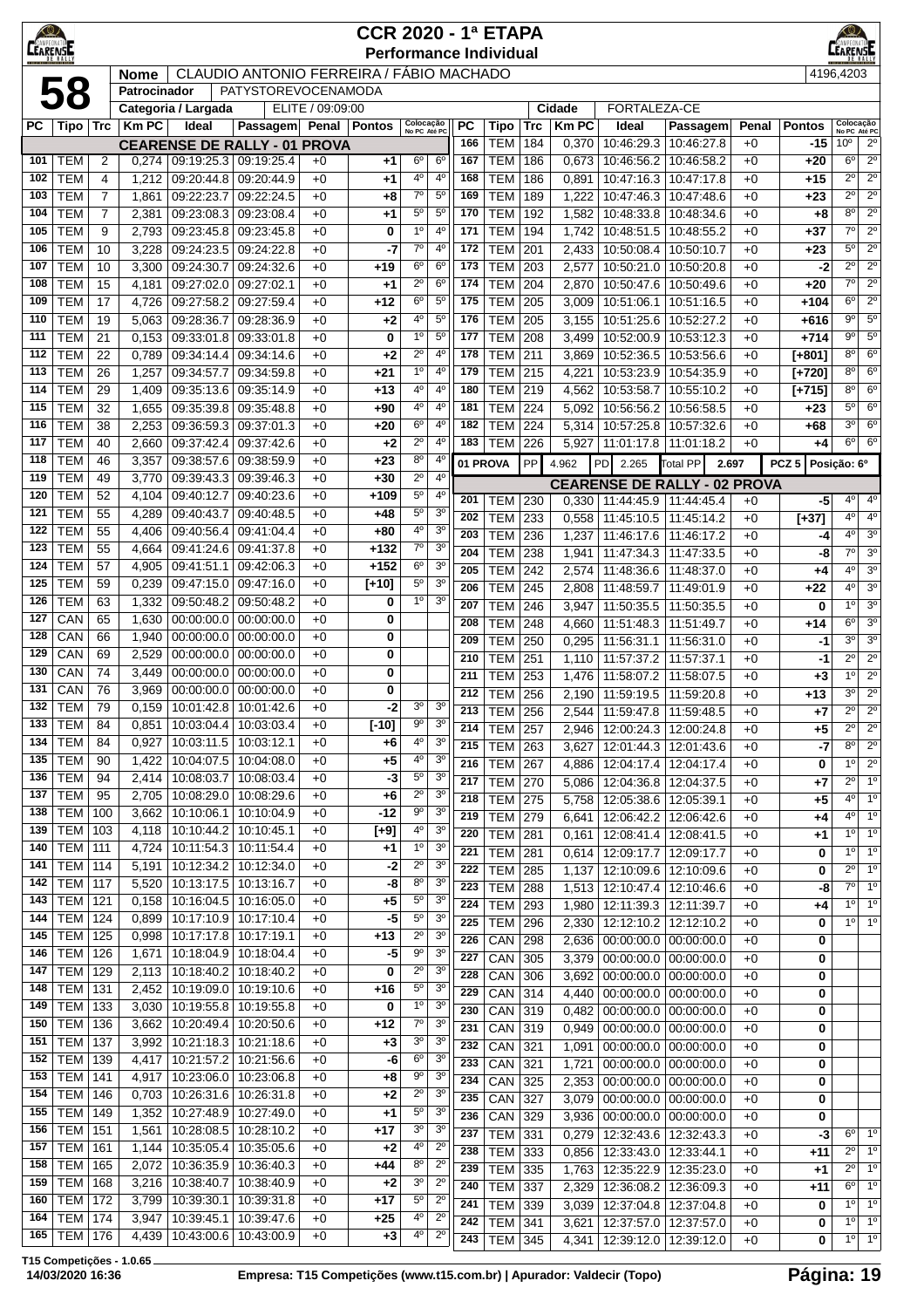| LEARENSE     |                 |     |              |    |                                          |                 |                     |       |                    |        |                           |                |    | <b>CCR 2020 - 1ª ETAPA</b>    |                  |       |              |       |               |                           |
|--------------|-----------------|-----|--------------|----|------------------------------------------|-----------------|---------------------|-------|--------------------|--------|---------------------------|----------------|----|-------------------------------|------------------|-------|--------------|-------|---------------|---------------------------|
|              |                 |     |              |    |                                          |                 |                     |       |                    |        |                           |                |    | <b>Performance Individual</b> |                  |       |              |       |               | LEARENS                   |
|              |                 |     | <b>Nome</b>  |    | CLAUDIO ANTONIO FERREIRA / FÁBIO MACHADO |                 |                     |       |                    |        |                           |                |    |                               |                  |       |              |       |               | 4196,4203                 |
|              | 58              |     | Patrocinador |    |                                          |                 | PATYSTOREVOCENAMODA |       |                    |        |                           |                |    |                               |                  |       |              |       |               |                           |
|              |                 |     |              |    | Categoria / Largada                      |                 | ELITE / 09:09:00    |       |                    |        |                           |                |    |                               | Cidade           |       | FORTALEZA-CE |       |               |                           |
| PC           | Tipo   Trc      |     | <b>KmPC</b>  |    | Ideal                                    | Passagem        |                     | Penal | <b>Pontos</b>      |        | Colocação<br>No PC Até PO |                | PC |                               | Tipo Trc   Km PC | Ideal | Passagem     | Penal | <b>Pontos</b> | Colocação<br>No PC Até PC |
| 244          | <b>TEM 348</b>  |     |              |    | 5,149   12:40:22.0   12:40:22.1          |                 | $+0$                |       |                    | $+1$   | $2^{\circ}$               | $1^{\circ}$    |    |                               |                  |       |              |       |               |                           |
| 245          | $TEM$ 351       |     |              |    | 5,924 12:41:32.7                         | 12:41:32.8      | $+0$                |       |                    | $+1$   | $2^{\circ}$               | 1 <sup>0</sup> |    |                               |                  |       |              |       |               |                           |
| 246          | TEM             | 353 | 6,563        |    | 12:42:23.2                               | 12:42:23.5      | $+0$                |       |                    | $+3$   | $4^{\circ}$               | 1 <sup>0</sup> |    |                               |                  |       |              |       |               |                           |
| 247          | TEM             | 356 | 0,326        |    | 12:47:02.2                               | 12:47:02.2      | $+0$                |       |                    | 0      | 1 <sup>0</sup>            | 1 <sup>0</sup> |    |                               |                  |       |              |       |               |                           |
| 248          | TEM 362         |     |              |    | 1,309   12:48:47.2                       | 12:48:47.0      | $+0$                |       |                    | -2     | 4°                        | $1^{\circ}$    |    |                               |                  |       |              |       |               |                           |
| 249          | TEM             | 365 | 1,908        |    | 12:49:35.3                               | 12:49:35.3      | $+0$                |       |                    | 0      | $2^{\circ}$               | 1 <sup>0</sup> |    |                               |                  |       |              |       |               |                           |
| 250          | <b>TEM 368</b>  |     | 2,621        |    | 12:50:46.9                               | 12:50:47.4      | $+0$                |       |                    | $+5$   | $7^{\circ}$               | 1 <sup>0</sup> |    |                               |                  |       |              |       |               |                           |
| 251          | <b>TEM 372</b>  |     | 3,221        |    | 12:51:51.0                               | 12:51:51.7      | $+0$                |       |                    | $+7$   | 4°                        | 1 <sup>0</sup> |    |                               |                  |       |              |       |               |                           |
| 252          | TEM 373         |     |              |    | 3,473   12:52:11.7                       | 12:52:11.5      | $+0$                |       |                    | -2     | $2^{\circ}$               | 1 <sup>0</sup> |    |                               |                  |       |              |       |               |                           |
| 253          | <b>TEM 374</b>  |     | 3,956        |    | 12:52:48.7                               | 12:52:48.6      | $+0$                |       |                    | -1     | $1^{\circ}$               | 1 <sup>0</sup> |    |                               |                  |       |              |       |               |                           |
| 254          | <b>TEM</b>      | 377 | 4,518        |    | 12:53:36.5                               | 12:53:37.6      | $+0$                |       |                    | +11    | $2^{\circ}$               | $1^{\circ}$    |    |                               |                  |       |              |       |               |                           |
| 255          | <b>TEM</b>      | 378 | 4,935        |    | 12:54:07.2                               | 12:54:07.2      | $+0$                |       |                    | 0      | $1^{\circ}$               | 1 <sup>0</sup> |    |                               |                  |       |              |       |               |                           |
| 256          | TEM 381         |     |              |    | $5,293$   12:54:41.6                     | 12:54:40.8      | $+0$                |       |                    | -8     | 4 <sup>0</sup>            | 1 <sup>0</sup> |    |                               |                  |       |              |       |               |                           |
| 257          | <b>TEM 384</b>  |     |              |    | $0,217$   12:56:31.1                     | 12:56:30.6      | $+0$                |       |                    | -5     | $7^\circ$                 | 1 <sup>0</sup> |    |                               |                  |       |              |       |               |                           |
| 258          | <b>TEM 385</b>  |     | 0,486        |    | 12:56:52.9                               | 12:56:52.9      | $+0$                |       |                    | 0      | $1^{\circ}$               | 1 <sup>0</sup> |    |                               |                  |       |              |       |               |                           |
| 259          | <b>TEM 386</b>  |     |              |    | $0,762$   12:57:18.3                     | 12:57:19.5      | $+0$                |       |                    | +12    | $7^\circ$                 | 1 <sup>0</sup> |    |                               |                  |       |              |       |               |                           |
| 260          | <b>TEM 388</b>  |     | 1,501        |    | 12:58:25.7                               | 12:58:25.9      | $+0$                |       |                    | $+2$   | 4°                        | 1 <sup>0</sup> |    |                               |                  |       |              |       |               |                           |
| 261          | TEM   390       |     | 1,982        |    | 12:59:05.7                               | 12:59:06.2      | $+0$                |       |                    | $+5$   | $7^\circ$                 | 1 <sup>0</sup> |    |                               |                  |       |              |       |               |                           |
| 262          | <b>TEM 394</b>  |     | 2,729        |    | 13:00:46.1                               | 13:00:46.6      | $+0$                |       |                    | $+5$   | 5°                        | $1^{\circ}$    |    |                               |                  |       |              |       |               |                           |
| 263          | TEM             | 395 | 3,456        |    | 13:01:53.2                               | 13:01:53.1      | $+0$                |       |                    | -1     | $2^{\circ}$               | $1^{\circ}$    |    |                               |                  |       |              |       |               |                           |
| 264          | <b>TEM</b>      | 398 | 4,425        |    | 13:03:20.9                               | 13:03:19.1      | $+0$                |       |                    | -18    | 80                        | $2^{\circ}$    |    |                               |                  |       |              |       |               |                           |
| 265          | <b>TEM 400</b>  |     | 4,857        |    | 13:04:03.1                               | 13:04:02.9      | $+0$                |       |                    | -2     | 3 <sup>o</sup>            | $2^{\circ}$    |    |                               |                  |       |              |       |               |                           |
| 266          | <b>TEM 404</b>  |     | 0,548        |    | 13:08:08.7                               | 13:08:07.8      | $+0$                |       |                    | $[-9]$ | $7^\circ$                 | $2^{\circ}$    |    |                               |                  |       |              |       |               |                           |
| 267          | <b>TEM 407</b>  |     | 0,828        |    | 13:08:36.5                               | 13:08:36.5      | $+0$                |       |                    | 0      | $1^{\circ}$               | $2^{\circ}$    |    |                               |                  |       |              |       |               |                           |
| 268          | <b>TEM 411</b>  |     | 1,292        |    | 13:09:25.9                               | 13:09:26.8      | $+0$                |       |                    | $[+9]$ | 3 <sup>o</sup>            | $2^{\circ}$    |    |                               |                  |       |              |       |               |                           |
| 269          | $TEM$ 413       |     | 1,744        |    | 13:10:08.6                               | 13:10:10.0      | $+0$                |       |                    | $+14$  | $2^{\circ}$               | 1 <sup>0</sup> |    |                               |                  |       |              |       |               |                           |
| 270          | TEM   415       |     | 2,102        |    | 13:10:49.7                               | 13:10:54.5      | $+0$                |       | $[+48]$            |        | 4°                        | 3 <sup>o</sup> |    |                               |                  |       |              |       |               |                           |
| 271          | <b>TEM 417</b>  |     | 2,626        |    | 13:11:36.8                               | 13:11:35.5      | $+0$                |       |                    | -13    | $6^{\circ}$               | 3 <sup>o</sup> |    |                               |                  |       |              |       |               |                           |
| 272          | TEM             | 419 | 2,773        |    | 13:11:50.9                               | 13:11:51.9      | $+0$                |       | $[+10]$            |        | 4º                        | 3 <sup>o</sup> |    |                               |                  |       |              |       |               |                           |
| 273          | <b>TEM</b>      | 423 | 3,114        |    | 13:12:27.2                               | 13:12:27.6      | $+0$                |       |                    | +4     | $5^{\circ}$               | 3 <sup>0</sup> |    |                               |                  |       |              |       |               |                           |
| 274          | TEM             | 428 | 3,638        |    | 13:13:23.4                               | 13:13:23.7      | $+0$                |       |                    | $+3$   | $5^{\circ}$               | 3 <sup>o</sup> |    |                               |                  |       |              |       |               |                           |
| 275          | <b>TEM 432</b>  |     | 4,225        |    | 13:14:24.6                               | 13:14:24.9      | $+0$                |       |                    | $+3$   | $2^{\circ}$               | 3 <sup>o</sup> |    |                               |                  |       |              |       |               |                           |
| 276          | <b>TEM 435</b>  |     |              |    | 4,730   13:15:24.1                       | 13:15:26.2      | $+0$                |       |                    | $+21$  | 5°                        | 3 <sup>o</sup> |    |                               |                  |       |              |       |               |                           |
|              | 277   TEM   437 |     |              |    | $5,174$   13:16:11.3   13:16:10.7        |                 | $+0$                |       |                    | -6     | $5^{\circ}$               | 3 <sup>o</sup> |    |                               |                  |       |              |       |               |                           |
| 278          | <b>TEM 440</b>  |     |              |    | 5,516 13:16:46.5                         | 13:16:47.8      | $+0$                |       |                    | $+13$  | $6^{\circ}$               | 3 <sup>o</sup> |    |                               |                  |       |              |       |               |                           |
| 279          | TEM   443       |     |              |    | 5,890   13:17:23.9   13:17:25.1          |                 | $+0$                |       |                    | +12    | $7^\circ$                 | 3 <sup>o</sup> |    |                               |                  |       |              |       |               |                           |
| 280          | TEM   445       |     |              |    | 6,148   13:17:50.9   13:17:54.6          |                 | $+0$                |       | $[+37]$            |        | $7^\circ$                 | 3 <sup>o</sup> |    |                               |                  |       |              |       |               |                           |
| 281          | TEM 446         |     |              |    | 6,441   13:18:20.3   13:18:23.2          |                 | $+0$                |       |                    | +29    | $7^\circ$                 | 3 <sup>o</sup> |    |                               |                  |       |              |       |               |                           |
| 282          | <b>TEM</b>      | 450 |              |    | 6,808 13:18:56.1                         | 13:18:57.5      | $+0$                |       |                    | +14    | $2^{\circ}$               | 3 <sup>o</sup> |    |                               |                  |       |              |       |               |                           |
| 283          | TEM 453         |     |              |    | 7,101   13:19:34.8   13:19:37.6          |                 | $+0$                |       |                    | +28    | $6^{\circ}$               | 3 <sup>0</sup> |    |                               |                  |       |              |       |               |                           |
| 284          | <b>TEM 455</b>  |     |              |    | 7,503   13:20:12.9   13:20:14.0          |                 | $+0$                |       |                    | +11    | $6^{\circ}$               | 3 <sup>o</sup> |    |                               |                  |       |              |       |               |                           |
| 285          | TEM 458         |     |              |    | 7,976   13:20:58.8   13:20:59.6          |                 | $+0$                |       |                    | $+8$   | 70                        | 3 <sup>o</sup> |    |                               |                  |       |              |       |               |                           |
| 286          | TEM 461         |     |              |    | 8,746   13:22:11.9   13:22:14.2          |                 | $+0$                |       |                    | $+23$  | 5°                        | 3 <sup>o</sup> |    |                               |                  |       |              |       |               |                           |
| 287          | <b>TEM 464</b>  |     |              |    | $0,182$   13:27:50.3   13:27:50.3        |                 | $+0$                |       |                    | 0      | $2^{\circ}$               | 3 <sup>o</sup> |    |                               |                  |       |              |       |               |                           |
| 288          | TEM 468         |     |              |    | $0,877$   13:28:49.6                     | 13:28:49.7      | $+0$                |       |                    | $+1$   | $2^{\circ}$               | 3 <sup>o</sup> |    |                               |                  |       |              |       |               |                           |
| 289          | TEM   471       |     |              |    | 1,891   13:30:23.2   13:30:23.0          |                 | $+0$                |       |                    | -2     | $5^{\circ}$               | 3 <sup>o</sup> |    |                               |                  |       |              |       |               |                           |
| 290          | <b>TEM</b>      | 473 |              |    | 2,798   13:31:43.3                       | 13:31:43.3      | $+0$                |       |                    | 0      | $1^{\circ}$               | 3 <sup>o</sup> |    |                               |                  |       |              |       |               |                           |
| 02 PROVA     |                 | PP  | 595          | PD | 150                                      | <b>Total PP</b> | 445                 |       | PCZ 15 Posição: 3º |        |                           |                |    |                               |                  |       |              |       |               |                           |
|              |                 |     |              |    |                                          |                 |                     |       |                    |        |                           |                |    |                               |                  |       |              |       |               |                           |
| <b>TOTAL</b> |                 | PP  | 5.557        |    | PD 2.415                                 | Total PP        | 3.142               |       | <b>PCZ 20</b>      |        |                           |                |    |                               |                  |       |              |       |               |                           |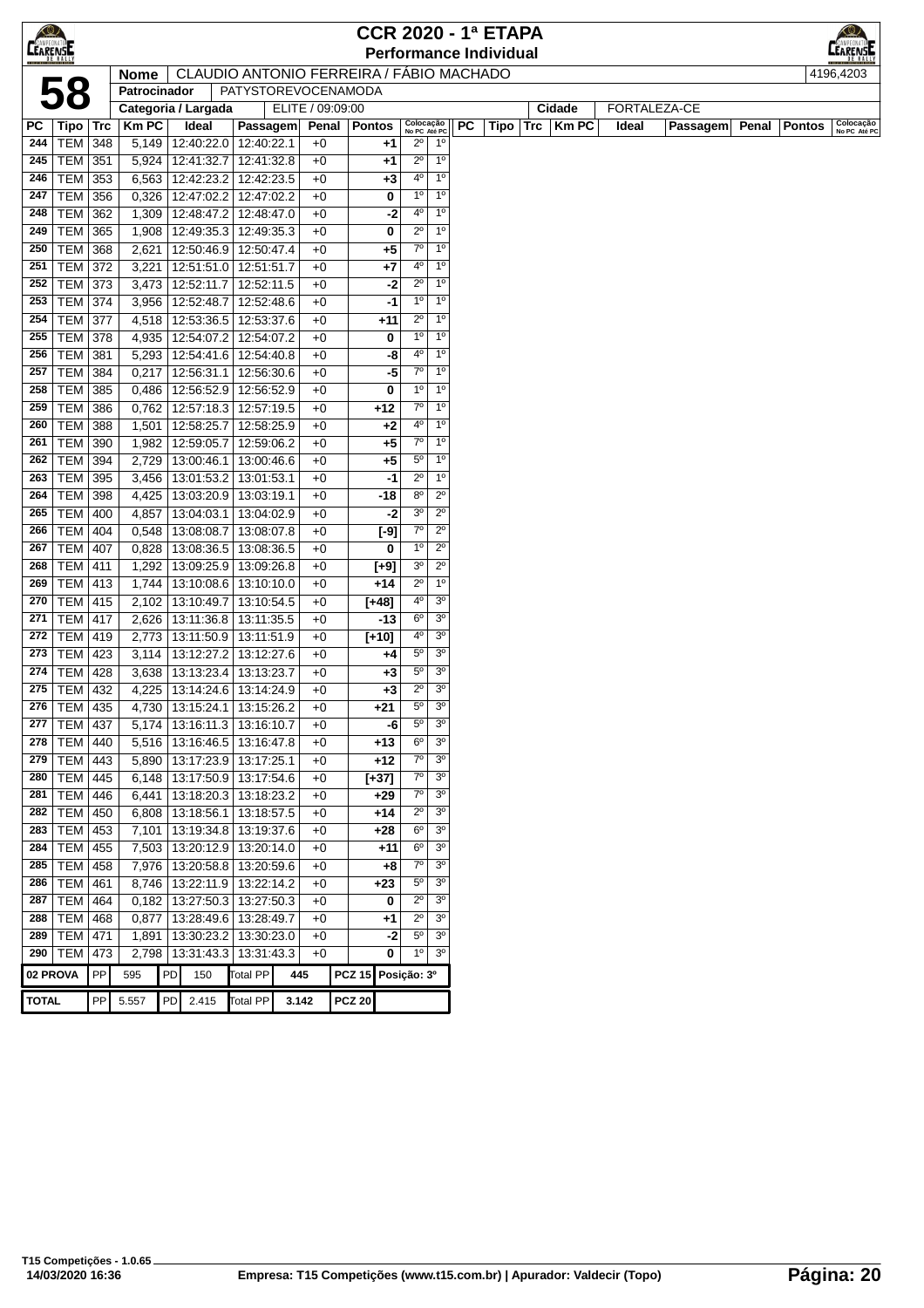| $\bigcirc$<br><b>CEARENSE</b> |                              |                     |                |                          |                                     |                  | <b>CCR 2020 - 1ª ETAPA</b> | <b>Performance Individual</b>                            |            |                          |            |                |                          |                                                                          |              |                      | <b>IRENSE</b>              |                               |
|-------------------------------|------------------------------|---------------------|----------------|--------------------------|-------------------------------------|------------------|----------------------------|----------------------------------------------------------|------------|--------------------------|------------|----------------|--------------------------|--------------------------------------------------------------------------|--------------|----------------------|----------------------------|-------------------------------|
|                               |                              |                     | <b>Nome</b>    |                          |                                     |                  |                            |                                                          |            |                          |            |                |                          | CARLOS HENRIQUE BRASIL TELES DE MENEZES / JOSÉ LÚCIO BARBOSA DE CARVALHO |              |                      | 4310,4361                  |                               |
|                               | 59                           |                     | Patrocinador   |                          | <b>EDUCATOR INVICTUS</b>            |                  |                            |                                                          |            |                          |            |                |                          |                                                                          |              |                      |                            |                               |
|                               |                              |                     |                | Categoria / Largada      |                                     | ELITE / 09:13:00 |                            |                                                          |            |                          |            | Cidade         | SÃO LUÍS-MA              |                                                                          |              |                      |                            |                               |
| РC                            | Tipo   Trc                   |                     | <b>KmPC</b>    | Ideal                    | <b>Passagem</b>                     | Penal   Pontos   |                            | Colocação<br>No PC Até PC                                | <b>PC</b>  | Tipo                     | <b>Trc</b> | <b>KmPC</b>    | Ideal                    | Passagem                                                                 | Penal        | <b>Pontos</b>        | Colocação<br>No PC Até PC  |                               |
|                               |                              |                     |                |                          | <b>CEARENSE DE RALLY - 01 PROVA</b> |                  |                            |                                                          | 166        | <b>TEM</b>               | 184        | 0,370          | 10:50:29.3               | 00:00:00.0                                                               | $+0$         | $*6.000$             | 0°                         | $0^{\circ}$                   |
| 101                           | <b>TEM</b>                   | 2                   | 0,274          | 09:23:25.3 09:23:29.2    |                                     | $+0$             | $[+39]$                    | 10 <sup>o</sup><br>$10^{\circ}$                          | 167        | <b>TEM</b>               | 186        | 0,673          | 10:50:56.2               | 00:00:00.0                                                               | $+0$         | $*6.000$             | $0^{\circ}$                | $0^{\circ}$                   |
| 102                           | <b>TEM</b>                   | 4                   | 1,212          | 09:24:44.8               | 00:00:00.0                          | $+0$             | *6.000                     | $0^{\circ}$<br>$0^{\circ}$                               | 168        | <b>TEM</b>               | 186        | 0,891          | 10:51:16.3               | 00:00:00.0                                                               | $+0$         | $*6.000$             | $0^{\circ}$                | $0^{\circ}$                   |
| 103                           | <b>TEM</b>                   | $\overline{7}$      | 1,861          | 09:26:23.7               | 00:00:00.0                          | $+0$             | *6.000                     | $0^{\circ}$<br>$0^{\circ}$<br>$0^{\circ}$<br>$0^{\circ}$ | 169<br>170 | TEM                      | 189        | 1,222          | 10:51:46.3               | 00:00:00.0                                                               | $+0$         | $*6.000$             | $0^{\circ}$<br>$0^{\circ}$ | $0^{\circ}$<br>$0^{\circ}$    |
| 104<br>105                    | <b>TEM</b><br><b>TEM</b>     | $\overline{7}$<br>9 | 2,381<br>2,793 | 09:27:08.3<br>09:27:45.8 | 00:00:00.0<br>00:00:00.0            | $+0$<br>$+0$     | $*6.000$<br>$*6.000$       | $0^{\circ}$<br>$0^{\circ}$                               | 171        | <b>TEM</b><br><b>TEM</b> | 192<br>194 | 1,582<br>1,742 | 10:52:33.8<br>10:52:51.5 | 00:00:00.0<br>00:00:00.0                                                 | $+0$<br>$+0$ | $*6.000$<br>$*6.000$ | $0^{\circ}$                | $0^{\circ}$                   |
| 106                           | <b>TEM</b>                   | 10                  | 3,228          | 09:28:23.5               | 00:00:00.0                          | $+0$             | $*6.000$                   | 0°<br>$0^{\circ}$                                        | 172        | <b>TEM</b>               | 201        | 2,433          | 10:54:08.4               | 00:00:00.0                                                               | $+0$         | *6.000               | $0^{\circ}$                | $0^{\circ}$                   |
| 107                           | <b>TEM</b>                   | 10                  | 3,300          | 09:28:30.7               | 00:00:00.0                          | $+0$             | $*6.000$                   | 0°<br>$0^{\circ}$                                        | 173        | <b>TEM</b>               | 203        | 2,577          | 10:54:21.0               | 00:00:00.0                                                               | $+0$         | *6.000               | $0^{\circ}$                | $0^{\circ}$                   |
| 108                           | <b>TEM</b>                   | 15                  | 4,181          | 09:31:02.0               | 00:00:00.0                          | $+0$             | *6.000                     | $0^{\circ}$<br>$0^{\circ}$                               | 174        | <b>TEM</b>               | 204        | 2,870          | 10:54:47.6               | 00:00:00.0                                                               | $+0$         | $*6.000$             | $0^{\circ}$                | $0^{\circ}$                   |
| 109                           | <b>TEM</b>                   | 17                  | 4,726          | 09:31:58.2               | 00:00:00.0                          | $+0$             | *6.000                     | 0°<br>$0^{\circ}$                                        | 175        | TEM                      | 205        | 3,009          | 10:55:06.1               | 00:00:00.0                                                               | $+0$         | $*6.000$             | $0^{\circ}$                | $0^{\circ}$                   |
| 110                           | <b>TEM</b>                   | 19                  | 5,063          | 09:32:36.7               | 00:00:00.0                          | $+0$             | $*6.000$                   | 0°<br>$0^{\circ}$                                        | 176        | TEM                      | 205        | 3,155          | 10:55:25.6               | 00:00:00.0                                                               | $+0$         | *6.000               | $0^{\circ}$                | $0^{\circ}$                   |
| 111                           | <b>TEM</b>                   | 21                  | 0,153          | 09:37:01.8               | 00:00:00.0                          | $+0$             | $*6.000$                   | 0°<br>$0^{\circ}$                                        | 177        | TEM                      | 208        | 3,499          | 10:56:00.9               | 00:00:00.0                                                               | $+0$         | $*6.000$             | 0°                         | $0^{\circ}$                   |
| 112                           | <b>TEM</b>                   | 22                  | 0,789          | 09:38:14.4               | 00:00:00.0                          | $+0$             | $*6.000$                   | $0^{\circ}$<br>$0^{\circ}$                               | 178        | <b>TEM</b>               | 211        | 3,869          | 10:56:36.5               | 00:00:00.0                                                               | $+0$         | $*6.000$             | 0 <sup>o</sup>             | $0^{\circ}$                   |
| 113                           | <b>TEM</b>                   | 26                  | 1,257          | 09:38:57.7               | 00:00:00.0                          | $+0$             | *6.000                     | $0^{\circ}$<br>$0^{\circ}$                               | 179        | <b>TEM</b>               | 215        | 4,221          | 10:57:23.9               | 00:00:00.0                                                               | $+0$         | $*6.000$             | $0^{\circ}$                | $0^{\circ}$                   |
| 114                           | <b>TEM</b>                   | 29                  | 1,409          | 09:39:13.6               | 00:00:00.0                          | $+0$             | *6.000                     | 0°<br>$0^{\circ}$                                        | 180        | TEM                      | 219        | 4,562          | 10:57:58.7               | 00:00:00.0                                                               | $+0$         | $*6.000$             | $0^{\circ}$                | $0^{\circ}$                   |
| 115                           | <b>TEM</b><br><b>TEM</b>     | 32                  | 1,655          | 09:39:39.8               | 00:00:00.0                          | $+0$             | *6.000                     | 0°<br>$0^{\circ}$<br>0°<br>$0^{\circ}$                   | 181<br>182 | <b>TEM</b>               | 224<br>224 | 5,092          | 11:00:56.2<br>11:01:25.8 | 00:00:00.0                                                               | $+0$         | *6.000               | $0^{\circ}$<br>$0^{\circ}$ | $0^{\circ}$<br>$0^{\circ}$    |
| 116<br>117                    | <b>TEM</b>                   | 38<br>40            | 2,253<br>2,660 | 09:40:59.3<br>09:41:42.4 | 00:00:00.0<br>00:00:00.0            | +0<br>+0         | *6.000<br>*6.000           | $0^{\circ}$<br>$0^{\circ}$                               | 183        | TEM<br><b>TEM</b>        | 226        | 5,314<br>5,927 | 11:05:17.8               | 00:00:00.0<br> 00:00:00.0                                                | $+0$<br>$+0$ | *6.000<br>$*6.000$   | 0 <sup>o</sup>             | $0^{\circ}$                   |
| 118                           | <b>TEM</b>                   | 46                  | 3,357          | 09:42:57.6               | 00:00:00.0                          | +0               | *6.000                     | $0^{\circ}$<br>$0^{\circ}$                               |            | 01 PROVA                 |            |                | PD                       |                                                                          |              | PCZ 0   Posicão: NC  |                            |                               |
| 119                           | <b>TEM</b>                   | 49                  | 3,770          | 09:43:43.3               | 00:00:00.0                          | $+0$             | *6.000                     | 0°<br>$0^{\circ}$                                        |            |                          |            | PP 444.039     | 39                       | Total PP                                                                 | 444.000      |                      |                            |                               |
| 120                           | <b>TEM</b>                   | 52                  | 4,104          | 09:44:12.7               | 00:00:00.0                          | $+0$             | *6.000                     | 0°<br>$0^{\circ}$                                        | 201        | TEM                      | 230        |                | $0,330$   11:48:45.9     | <b>CEARENSE DE RALLY - 02 PROVA</b><br>00:00:00.0                        | $+0$         | $*6.000$             | 0 <sup>o</sup>             | $0^{\circ}$                   |
| 121                           | <b>TEM</b>                   | 55                  | 4,289          | 09:44:43.7               | 00:00:00.0                          | $+0$             | $*6.000$                   | $0^{\circ}$<br>$0^{\circ}$                               | 202        | <b>TEM</b>               | 233        | 0,558          | 11:49:10.5               | 00:00:00.0                                                               | $+0$         | *6.000               | 0 <sup>o</sup>             | $0^{\circ}$                   |
| 122                           | <b>TEM</b>                   | 55                  | 4,406          | 09:44:56.4               | 00:00:00.0                          | $+0$             | *6.000                     | $0^{\circ}$<br>$0^{\circ}$                               | 203        | <b>TEM</b>               | 236        | 1,237          | 11:50:17.6               | 00:00:00.0                                                               | $+0$         | $*6.000$             | $0^{\circ}$                | $0^{\circ}$                   |
| 123                           | <b>TEM</b>                   | 55                  | 4,664          | 09:45:24.6               | 00:00:00.0                          | $+0$             | *6.000                     | 0°<br>$0^{\circ}$                                        | 204        | <b>TEM</b>               | 238        | 1,941          | 11:51:34.3               | 00:00:00.0                                                               | $+0$         | $*6.000$             | $0^{\circ}$                | $0^{\circ}$                   |
| 124                           | <b>TEM</b>                   | 57                  | 4,905          | 09:45:51.1               | 00:00:00.0                          | $+0$             | *6.000                     | $0^{\circ}$<br>0°                                        | 205        | <b>TEM</b>               | 242        | 2,574          | 11:52:36.6               | 00:00:00.0                                                               | $+0$         | *6.000               | $0^{\circ}$                | 0 <sup>o</sup>                |
| 125                           | <b>TEM</b>                   | 59                  | 0,239          | 09:51:15.0               | 00:00:00.0                          | +0               | $*6.000$                   | 0°<br>$0^{\circ}$                                        | 206        | TEM                      | 245        | 2,808          | 11:52:59.7               | 00:00:00.0                                                               | $+0$         | $*6.000$             | $0^{\circ}$                | $0^{\circ}$                   |
| 126                           | <b>TEM</b>                   | 63                  | 1,332          | 09:54:48.2               | 00:00:00.0                          | $+0$             | *6.000                     | 0°<br>$0^{\circ}$                                        | 207        | TEM                      | 246        | 3,947          | 11:54:35.5               | 00:00:00.0                                                               | $+0$         | $*6.000$             | $0^{\circ}$                | $0^{\circ}$                   |
| 127<br>128                    | CAN<br>CAN                   | 65<br>66            | 1,630          | 00:00:00.0<br>00:00:00.0 | 00:00:00.0                          | $+0$<br>$+0$     | 0                          |                                                          | 208        | <b>TEM</b>               | 248        | 4,660          | 11:55:48.3               | 00:00:00.0                                                               | $+0$         | $*6.000$             | 0 <sup>o</sup>             | $0^{\circ}$                   |
| 129                           | CAN                          | 69                  | 1,940<br>2,529 | 00:00:00.0               | 00:00:00.0<br>00:00:00.0            | $+0$             | 0<br>0                     |                                                          | 209        | <b>TEM</b>               | 250        | 0,295          | 12:00:31.1               | 00:00:00.0                                                               | $+0$         | *6.000               | 0 <sup>o</sup>             | $0^{\circ}$                   |
| 130                           | CAN                          | 74                  | 3,449          | 00:00:00.0               | 00:00:00.0                          | $+0$             | 0                          |                                                          | 210        | <b>TEM</b>               | 251        | 1,110          | 12:01:37.2               | 00:00:00.0                                                               | $+0$         | *6.000               | $0^{\circ}$                | $0^{\circ}$                   |
| 131                           | CAN                          | 76                  | 3,969          | 00:00:00.0               | 00:00:00.0                          | $+0$             | 0                          |                                                          | 211<br>212 | <b>TEM</b><br><b>TEM</b> | 253<br>256 | 1,476<br>2.190 | 12:02:07.2<br>12:03:19.5 | 00:00:00.0                                                               | $+0$<br>$+0$ | *6.000               | $0^{\circ}$<br>$0^{\circ}$ | $0^{\circ}$<br>0 <sup>o</sup> |
| 132                           | <b>TEM</b>                   | 79                  | 0,159          | 10:05:42.8               | 00:00:00.0                          | $+0$             | *6.000                     | 0°<br>$0^{\circ}$                                        | 213        | TEM                      | 256        | 2.544          |                          | 00:00:00.0<br>12:03:47.8 00:00:00.0                                      | $+0$         | *6.000<br>$*6.000$   | 0°                         | $0^{\circ}$                   |
| 133                           | TEM                          | 84                  | 0,851          | 10:07:04.4   00:00:00.0  |                                     | $+0$             | *6.000                     | 0°<br>0°                                                 | 214        | <b>TEM 257</b>           |            | 2,946          |                          | 12:04:24.3 00:00:00.0                                                    | $+0$         | $*6.000$             | $0^{\circ}$                | $0^{\circ}$                   |
| 134                           | <b>TEM</b>                   | 84                  | 0,927          | 10:07:11.5               | 00:00:00.0                          | +0               | *6.000                     | 0 <sup>o</sup><br>0 <sup>o</sup>                         | 215        | $TEM$ 263                |            | 3,627          | 12:05:44.3               | 00:00:00.0                                                               | $+0$         | $*6.000$             | 0 <sup>o</sup>             | $0^{\circ}$                   |
| 135                           | <b>TEM</b>                   | 90                  | 1,422          | 10:08:07.5               | 00:00:00.0                          | +0               | $*6.000$                   | 0 <sup>o</sup><br>$0^{\circ}$                            | 216        | <b>TEM 267</b>           |            | 4,886          | 12:08:17.4               | 00:00:00.0                                                               | $+0$         | $*6.000$             | $0^{\circ}$                | $0^{\circ}$                   |
| 136                           | TEM                          | 94                  | 2,414          | 10:12:03.7               | 00:00:00.0                          | $+0$             | $*6.000$                   | 0 <sup>o</sup><br>0 <sup>o</sup>                         | 217        | <b>TEM</b> 270           |            | 5,086          | 12:08:36.8               | 00:00:00.0                                                               | $+0$         | $*6.000$             | 0 <sup>o</sup>             | $0^{\circ}$                   |
| 137                           | TEM                          | 95                  | 2,705          | 10:12:29.0 00:00:00.0    |                                     | $+0$             | *6.000                     | 0°<br>$0^{\circ}$                                        | 218        | $TEM$ 275                |            | 5,758          |                          | 12:09:38.6 00:00:00.0                                                    | $+0$         | $*6.000$             | 0 <sup>o</sup>             | $0^{\circ}$                   |
| 138                           | <b>TEM</b>                   | 100                 | 3,662          | 10:14:06.1               | 00:00:00.0                          | $+0$             | *6.000                     | 0°<br>$0^{\circ}$                                        | 219        | $TEM$ 279                |            | 6,641          | 12:10:42.2               | 00:00:00.0                                                               | $+0$         | $*6.000$             | $0^{\circ}$                | $0^{\circ}$                   |
| 139<br>140                    | <b>TEM</b><br><b>TEM</b> 111 | 103                 | 4,118          | 10:14:44.2<br>10:15:54.3 | 00:00:00.0<br>00:00:00.0            | $+0$             | *6.000<br>$*6.000$         | $0^{\rm o}$<br>$0^{\circ}$<br>$0^{\circ}$<br>$0^{\circ}$ | 220        | <b>TEM 281</b>           |            | 0,161          |                          | 12:12:41.4 00:00:00.0                                                    | $+0$         | $*6.000$             | $0^{\circ}$                | $0^{\circ}$                   |
| 141                           | <b>TEM</b>                   | 114                 | 4,724<br>5,191 | 10:16:34.2               | 00:00:00.0                          | $+0$<br>$+0$     | *6.000                     | $0^{\rm o}$<br>$0^{\circ}$                               | 221        | <b>TEM 281</b>           |            | 0,614          |                          | 12:13:17.7 00:00:00.0                                                    | $+0$         | $*6.000$             | 0 <sup>0</sup>             | $0^{\circ}$                   |
| 142                           | <b>TEM</b>                   | 117                 | 5,520          | 10:17:17.5               | 00:00:00.0                          | $+0$             | *6.000                     | $0^{\circ}$<br>$0^{\circ}$                               | 222        | <b>TEM 285</b>           |            | 1,137          |                          | 12:14:09.6 00:00:00.0                                                    | $+0$         | $*6.000$             | $0^{\circ}$                | $0^{\circ}$                   |
| 143                           | <b>TEM</b>                   | 121                 | 0,158          | 10:20:04.5               | 00:00:00.0                          | +0               | *6.000                     | $0^{\circ}$<br>$0^{\circ}$                               | 223<br>224 | <b>TEM</b><br>$TEM$ 293  | 288        | 1,513<br>1,980 |                          | 12:14:47.4 00:00:00.0<br>12:15:39.3 00:00:00.0                           | $+0$<br>$+0$ | $*6.000$<br>$*6.000$ | $0^{\circ}$<br>$0^{\circ}$ | $0^{\circ}$<br>$0^{\circ}$    |
| 144                           | $TEM$ 124                    |                     | 0,899          | 10:21:10.9               | 00:00:00.0                          | +0               | $*6.000$                   | 0 <sup>o</sup><br>0 <sup>o</sup>                         | 225        | TEM                      | 296        | 2,330          | 12:16:10.2               | 00:00:00.0                                                               | $+0$         | $*6.000$             | 0 <sup>0</sup>             | $0^{\circ}$                   |
| 145                           | <b>TEM</b>                   | 125                 | 0,998          | 10:21:17.8 00:00:00.0    |                                     | $+0$             | $*6.000$                   | 0 <sup>o</sup><br>0 <sup>o</sup>                         | 226        | CAN                      | 298        | 2,636          | 00:00:00.0               | 00:00:00.0                                                               | $+0$         | 0                    |                            |                               |
| 146                           | <b>TEM</b>                   | 126                 | 1,671          | 10:22:04.9 00:00:00.0    |                                     | $+0$             | *6.000                     | 0°<br>$0^{\circ}$                                        | 227        | CAN                      | 305        | 3,379          |                          | $00:00:00.0$   $00:00:00.0$                                              | $+0$         | 0                    |                            |                               |
| 147                           | TEM                          | 129                 | 2,113          | 10:22:40.2               | 00:00:00.0                          | $+0$             | *6.000                     | 0°<br>$0^{\circ}$                                        | 228        | CAN                      | 306        | 3,692          | 00:00:00.0               | 00:00:00.0                                                               | $+0$         | 0                    |                            |                               |
| 148                           | <b>TEM 131</b>               |                     | 2,452          | 10:23:09.0               | 00:00:00.0                          | $+0$             | *6.000                     | $0^{\circ}$<br>$0^{\circ}$                               | 229        | CAN                      | 314        | 4,440          | 00:00:00.0               | 00:00:00.0                                                               | $+0$         | 0                    |                            |                               |
| 149                           | <b>TEM</b>                   | 133                 | 3,030          | 10:23:55.8               | 00:00:00.0                          | $+0$             | $*6.000$                   | $0^{\circ}$<br>$0^{\circ}$                               | 230        | CAN                      | 319        | 0,482          |                          | $00:00:00.0$   $00:00:00.0$                                              | $+0$         | 0                    |                            |                               |
| 150                           | <b>TEM</b>                   | 136                 | 3,662          | 10:24:49.4               | 00:00:00.0                          | $+0$             | *6.000                     | $0^{\circ}$<br>$0^{\circ}$                               | 231        | CAN                      | 319        | 0,949          |                          | $00:00:00.0$   $00:00:00.0$                                              | $+0$         | 0                    |                            |                               |
| 151                           | <b>TEM</b>                   | 137                 | 3,992          | 10:25:18.3               | 00:00:00.0                          | $+0$             | $*6.000$                   | 0°<br>$0^{\circ}$<br>0 <sup>o</sup><br>$0^{\circ}$       | 232        | CAN                      | 321        | 1,091          |                          | $00:00:00.0$   $00:00:00.0$                                              | $+0$         | 0                    |                            |                               |
| 152<br>153                    | <b>TEM</b><br><b>TEM</b>     | 139<br>141          | 4,417<br>4,917 | 10:25:57.2<br>10:27:06.0 | 00:00:00.0<br>00:00:00.0            | +0<br>+0         | *6.000<br>*6.000           | 0 <sup>o</sup><br>$0^{\circ}$                            | 233        | CAN                      | 321        | 1,721          | 00:00:00.0               | 00:00:00.0                                                               | $+0$         | 0                    |                            |                               |
| 154                           | <b>TEM</b>                   | 146                 | 0,703          | 10:30:31.6               | 00:00:00.0                          | +0               | $*6.000$                   | 0 <sup>o</sup><br>0 <sup>o</sup>                         | 234        | CAN                      | 325        | 2,353          | 00:00:00.0               | 00:00:00.0                                                               | $+0$         | 0                    |                            |                               |
| 155                           | <b>TEM</b>                   | 149                 | 1,352          | 10:31:48.9               | 00:00:00.0                          | $+0$             | *6.000                     | 0°<br>$0^{\circ}$                                        | 235<br>236 | CAN                      | 327        | 3,079          | 00:00:00.0               | 00:00:00.0                                                               | $+0$         | 0<br>0               |                            |                               |
| 156                           | TEM                          | 151                 | 1,561          | 10:32:08.5               | 00:00:00.0                          | $+0$             | *6.000                     | 0°<br>$0^{\circ}$                                        | 237        | CAN<br><b>TEM</b>        | 329<br>331 | 3,936          | 12:36:43.6               | $00:00:00.0$   $00:00:00.0$<br>00:00:00.0                                | $+0$<br>$+0$ | $*6.000$             | 0 <sup>o</sup>             | $0^{\circ}$                   |
| 157                           | <b>TEM</b>                   | 161                 | 1,144          | 10:39:05.4               | 00:00:00.0                          | $+0$             | *6.000                     | $0^{\rm o}$<br>$0^{\circ}$                               | 238        | $TEM$ 333                |            | 0,279<br>0,856 | 12:37:43.0               | 00:00:00.0                                                               | $+0$         | *6.000               | $0^{\circ}$                | $0^{\circ}$                   |
| 158                           | TEM                          | 165                 | 2,072          | 10:40:35.9               | 00:00:00.0                          | $+0$             | $*6.000$                   | 0 <sup>o</sup><br>$0^{\circ}$                            | 239        | <b>TEM 335</b>           |            | 1,763          |                          | 12:39:22.9 00:00:00.0                                                    | $+0$         | $*6.000$             | $0^{\circ}$                | $0^{\circ}$                   |
| 159                           | <b>TEM</b>                   | 168                 | 3,216          | 10:42:40.7               | 00:00:00.0                          | $+0$             | $*6.000$                   | 0 <sup>o</sup><br>$0^{\circ}$                            | 240        | <b>TEM 337</b>           |            | 2,329          |                          | 12:40:08.2 00:00:00.0                                                    | $+0$         | $*6.000$             | $0^{\circ}$                | $0^{\circ}$                   |
| 160                           | <b>TEM</b>                   | 172                 | 3,799          | 10:43:30.1               | 00:00:00.0                          | +0               | *6.000                     | 0°<br>$0^{\circ}$                                        | 241        | <b>TEM 339</b>           |            | 3,039          |                          | 12:41:04.8 00:00:00.0                                                    | $+0$         | $*6.000$             | 0 <sup>o</sup>             | $0^{\circ}$                   |
| 164                           | TEM                          | 174                 | 3,947          | 10:43:45.1               | 00:00:00.0                          | +0               | *6.000                     | $0^{\circ}$<br>$0^{\circ}$                               | 242        | TEM 341                  |            | 3,621          |                          | 12:41:57.0 00:00:00.0                                                    | $+0$         | $*6.000$             | $0^{\circ}$                | $0^{\circ}$                   |
| 165                           | $TEM$ 176                    |                     | 4,439          | 10:47:00.6               | 00:00:00.0                          | +0               | $*6.000$                   | $0^{\rm o}$<br>0 <sup>o</sup>                            | 243        | <b>TEM 345</b>           |            | 4,341          |                          | 12:43:12.0 00:00:00.0                                                    | $+0$         | $*6.000$             | 0 <sup>o</sup>             | 0 <sub>o</sub>                |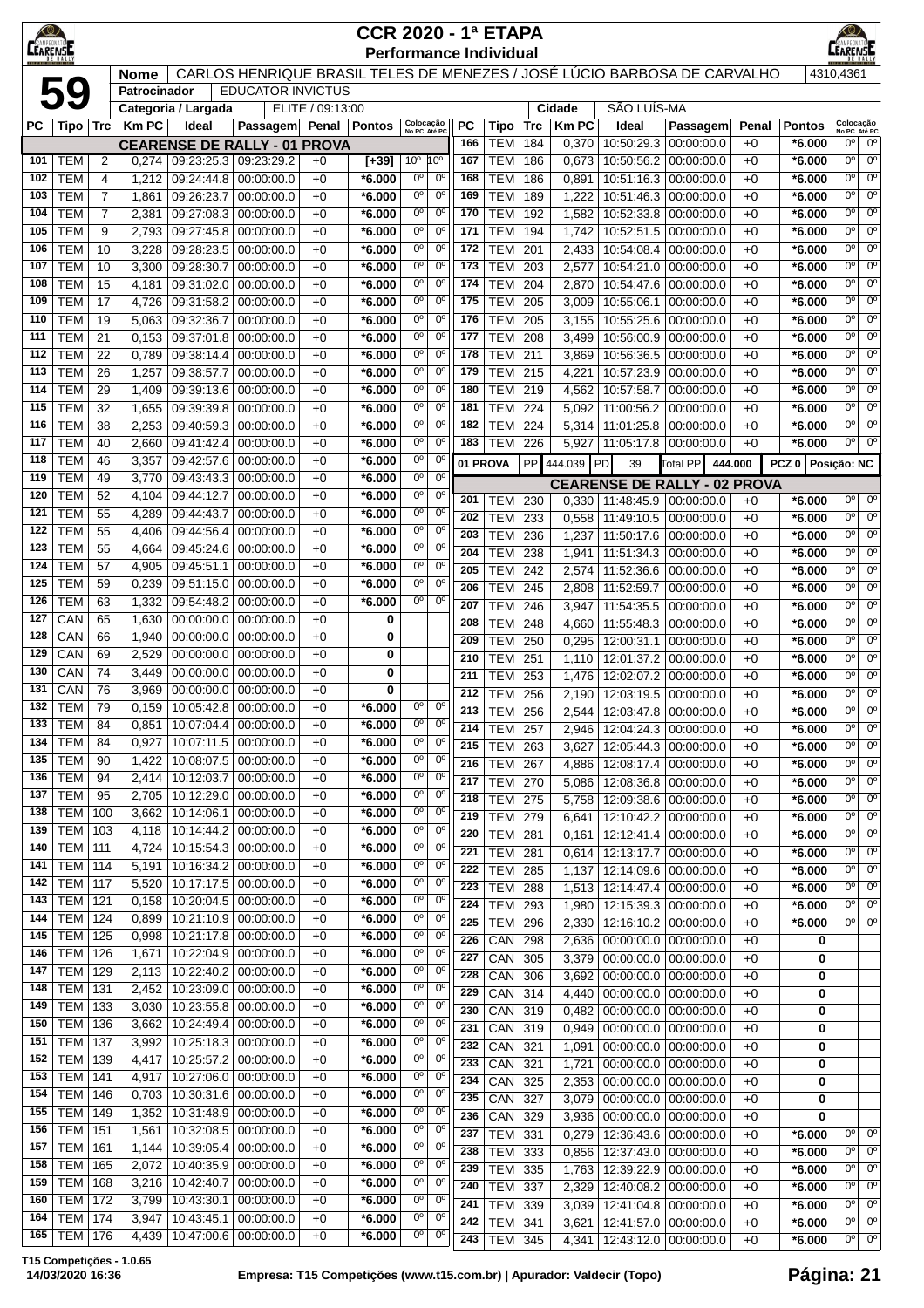| $\bigcirc$      |                          |            |                     |                          |                                      |                          |                  |                      |                               |                               |    | <b>CCR 2020 - 1ª ETAPA</b>    |     |        |             |                                                                          |       |               |                           |
|-----------------|--------------------------|------------|---------------------|--------------------------|--------------------------------------|--------------------------|------------------|----------------------|-------------------------------|-------------------------------|----|-------------------------------|-----|--------|-------------|--------------------------------------------------------------------------|-------|---------------|---------------------------|
| <b>CEARENSE</b> |                          |            |                     |                          |                                      |                          |                  |                      |                               |                               |    | <b>Performance Individual</b> |     |        |             |                                                                          |       |               | EARENSE                   |
|                 |                          |            | <b>Nome</b>         |                          |                                      |                          |                  |                      |                               |                               |    |                               |     |        |             | CARLOS HENRIQUE BRASIL TELES DE MENEZES / JOSÉ LÚCIO BARBOSA DE CARVALHO |       |               | 4310,4361                 |
|                 | 59                       |            | Patrocinador        |                          |                                      | <b>EDUCATOR INVICTUS</b> |                  |                      |                               |                               |    |                               |     |        |             |                                                                          |       |               |                           |
|                 |                          |            | Categoria / Largada |                          |                                      | ELITE / 09:13:00         |                  |                      |                               |                               |    |                               |     | Cidade | SÃO LUÍS-MA |                                                                          |       |               |                           |
| PC              | Tipo                     | Trc        | <b>KmPC</b>         | Ideal                    | Passagem                             | Penal                    |                  | <b>Pontos</b>        | Colocação<br>No PC Até PC     |                               | PC | Tipo                          | Trc | KmPC   | Ideal       | Passagem                                                                 | Penal | <b>Pontos</b> | Colocação<br>No PC Até PC |
| 244             | <b>TEM</b>               | 348        | 5,149               | 12:44:22.0               | 00:00:00.0                           | $+0$                     |                  | *6.000               | $0^{\circ}$<br>0 <sup>o</sup> | $0^{\circ}$                   |    |                               |     |        |             |                                                                          |       |               |                           |
| 245             | <b>TEM</b>               | 351        | 5,924               | 12:45:32.7               | 00:00:00.0                           | $+0$                     |                  | *6.000               | $0^{\circ}$                   | $0^{\circ}$                   |    |                               |     |        |             |                                                                          |       |               |                           |
| 246<br>247      | TEM<br>TEM               | 353<br>356 | 6,563<br>0,326      | 12:51:02.2               | 12:46:23.2 00:00:00.0<br> 00:00:00.0 | $+0$<br>$+0$             |                  | $*6.000$<br>$*6.000$ | 0°                            | $0^{\circ}$<br>$0^{\circ}$    |    |                               |     |        |             |                                                                          |       |               |                           |
| 248             | <b>TEM</b>               | 362        | 1,309               | 12:52:47.2               | 00:00:00.0                           | $+0$                     |                  | *6.000               | 0°                            | $0^{\circ}$                   |    |                               |     |        |             |                                                                          |       |               |                           |
| 249             | TEM                      | 365        | 1,908               | 12:53:35.3               | 00:00:00.0                           | $+0$                     |                  | $*6.000$             | $0^{\circ}$                   | 0 <sup>o</sup>                |    |                               |     |        |             |                                                                          |       |               |                           |
| 250             | <b>TEM</b>               | 368        | 2,621               | 12:54:46.9               | 00:00:00.0                           | $+0$                     |                  | $*6.000$             | 0°                            | 0 <sup>o</sup>                |    |                               |     |        |             |                                                                          |       |               |                           |
| 251             | <b>TEM</b>               | 372        | 3,221               | 12:55:51.0               | 00:00:00.0                           | $+0$                     |                  | $*6.000$             | 0°                            | $0^{\circ}$                   |    |                               |     |        |             |                                                                          |       |               |                           |
| 252             | <b>TEM</b>               | 373        | 3,473               | 12:56:11.7               | 00:00:00.0                           | $+0$                     |                  | $*6.000$             | 0°                            | $0^{\circ}$                   |    |                               |     |        |             |                                                                          |       |               |                           |
| 253             | TEM                      | 374        | 3,956               | 12:56:48.7               | 00:00:00.0                           | $+0$                     |                  | $*6.000$             | 0°                            | $0^{\circ}$                   |    |                               |     |        |             |                                                                          |       |               |                           |
| 254             | TEM                      | 377        | 4,518               | 12:57:36.5               | 00:00:00.0                           | $+0$                     |                  | $*6.000$             | $0^{\circ}$                   | $0^{\circ}$                   |    |                               |     |        |             |                                                                          |       |               |                           |
| 255             | TEM                      | 378        | 4,935               | 12:58:07.2               | 00:00:00.0                           | $+0$                     |                  | $*6.000$             | 0°                            | $0^{\circ}$                   |    |                               |     |        |             |                                                                          |       |               |                           |
| 256             | <b>TEM</b>               | 381        | 5,293               | 12:58:41.6               | 00:00:00.0                           | $+0$                     |                  | $*6.000$             | 0°                            | $0^{\circ}$                   |    |                               |     |        |             |                                                                          |       |               |                           |
| 257             | <b>TEM</b>               | 384        | 0,217               | 13:00:31.1               | 00:00:00.0                           | $+0$                     |                  | *6.000               | 0°                            | $0^{\circ}$                   |    |                               |     |        |             |                                                                          |       |               |                           |
| 258             | <b>TEM</b>               | 385        | 0,486               | 13:00:52.9               | 00:00:00.0                           | $+0$                     |                  | $*6.000$             | $0^{\circ}$                   | $0^{\circ}$                   |    |                               |     |        |             |                                                                          |       |               |                           |
| 259             | TEM                      | 386        | 0,762               | 13:01:18.3               | 00:00:00.0                           | $+0$                     |                  | $*6.000$             | $0^{\circ}$                   | $0^{\circ}$                   |    |                               |     |        |             |                                                                          |       |               |                           |
| 260             | <b>TEM</b>               | 388        | 1,501               | 13:02:25.7               | 00:00:00.0                           | $+0$                     |                  | *6.000               | $0^{\circ}$                   | $0^{\circ}$                   |    |                               |     |        |             |                                                                          |       |               |                           |
| 261             | <b>TEM</b>               | 390        | 1,982               | 13:03:05.7               | 00:00:00.0                           | $+0$                     |                  | *6.000               | 0°                            | $0^{\circ}$                   |    |                               |     |        |             |                                                                          |       |               |                           |
| 262             | <b>TEM</b>               | 394        | 2,729               | 13:04:46.1               | 00:00:00.0                           | $+0$                     |                  | *6.000               | $0^{\circ}$                   | $0^{\circ}$                   |    |                               |     |        |             |                                                                          |       |               |                           |
| 263             | TEM                      | 395        | 3,456               | 13:05:53.2               | 00:00:00.0                           | $+0$                     |                  | $*6.000$             | $0^{\circ}$                   | 0 <sup>o</sup>                |    |                               |     |        |             |                                                                          |       |               |                           |
| 264             | <b>TEM</b>               | 398        | 4,425               |                          | 13:07:20.9 00:00:00.0                | $+0$                     |                  | $*6.000$             | 0°                            | $0^{\circ}$                   |    |                               |     |        |             |                                                                          |       |               |                           |
| 265             | <b>TEM</b>               | 400        | 4,857               | 13:08:03.1               | 00:00:00.0                           | $+0$                     |                  | $*6.000$             | 0°                            | $0^{\circ}$                   |    |                               |     |        |             |                                                                          |       |               |                           |
| 266             | <b>TEM</b>               | 404        | 0,548               | 13:12:08.7               | 00:00:00.0                           | $+0$                     |                  | $*6.000$             | 0°                            | $0^{\circ}$                   |    |                               |     |        |             |                                                                          |       |               |                           |
| 267             | <b>TEM</b>               | 407        | 0,828               | 13:12:36.5               | 00:00:00.0                           | $+0$                     |                  | $*6.000$             | $0^{\circ}$                   | 0 <sup>o</sup>                |    |                               |     |        |             |                                                                          |       |               |                           |
| 268             | TEM                      | 411        | 1,292               | 13:13:25.9               | 00:00:00.0                           | $+0$                     |                  | $*6.000$             | $0^{\circ}$                   | 0 <sup>o</sup>                |    |                               |     |        |             |                                                                          |       |               |                           |
| 269             | TEM                      | 413        | 1,744               |                          | 13:14:08.6 00:00:00.0                | $+0$                     |                  | $*6.000$             | 0°                            | $0^{\circ}$                   |    |                               |     |        |             |                                                                          |       |               |                           |
| 270             | <b>TEM</b>               | 415        | 2,102               | 13:14:49.7               | 00:00:00.0                           | $+0$                     |                  | $*6.000$             | 0°                            | $0^{\circ}$                   |    |                               |     |        |             |                                                                          |       |               |                           |
| 271             | <b>TEM</b>               | 417        | 2,626               | 13:15:36.8               | 00:00:00.0                           | $+0$                     |                  | *6.000               | 0°                            | $0^{\circ}$                   |    |                               |     |        |             |                                                                          |       |               |                           |
| 272             | <b>TEM</b>               | 419        | 2,773               |                          | 13:15:50.9 00:00:00.0                | $+0$                     |                  | $*6.000$             | $0^{\circ}$                   | 0 <sup>o</sup>                |    |                               |     |        |             |                                                                          |       |               |                           |
| 273             | TEM                      | 423        | 3,114               |                          | 13:16:27.2 00:00:00.0                | $+0$                     |                  | *6.000               | 0°                            | $0^{\circ}$                   |    |                               |     |        |             |                                                                          |       |               |                           |
| 274             | <b>TEM</b>               | 428        | 3,638               | 13:17:23.4               | 00:00:00.0                           | $+0$                     |                  | $*6.000$             | 0°                            | $0^{\circ}$                   |    |                               |     |        |             |                                                                          |       |               |                           |
| 275             | TEM                      | 432        | 4,225               | 13:18:24.6               | 00:00:00.0                           | $+0$                     |                  | $*6.000$             | 0°                            | $0^{\circ}$                   |    |                               |     |        |             |                                                                          |       |               |                           |
| 276             | TEM                      | 435        | 4,730               | 13:19:24.1               | 00:00:00.0                           | $+0$                     |                  | $*6.000$             | 0°                            | $0^{\circ}$                   |    |                               |     |        |             |                                                                          |       |               |                           |
| 277             | TEM   437                |            | 5,174               | 13:20:11.3               | 00:00:00.0                           | $+0$                     |                  | *6.000               | 0°                            | 0 <sup>o</sup>                |    |                               |     |        |             |                                                                          |       |               |                           |
| 278             | TEM                      | 440        | 5,516               | 13:20:46.5               | 00:00:00.0                           | $+0$                     |                  | *6.000               | 0°                            | 0 <sup>o</sup>                |    |                               |     |        |             |                                                                          |       |               |                           |
| 279             | <b>TEM</b>               | 443        | 5,890               | 13:21:23.9               | 00:00:00.0                           | $+0$                     |                  | $*6.000$             | 0°                            | $0^{\circ}$                   |    |                               |     |        |             |                                                                          |       |               |                           |
| 280             | <b>TEM</b>               | 445        | 6,148               |                          | 13:21:50.9 00:00:00.0                | $+0$                     |                  | *6.000               | 0°                            | $0^{\circ}$                   |    |                               |     |        |             |                                                                          |       |               |                           |
| 281             | <b>TEM</b>               | 446        | 6,441               |                          | 13:22:20.3 00:00:00.0                | $+0$                     |                  | $*6.000$             | $0^{\circ}$                   | 0 <sup>o</sup>                |    |                               |     |        |             |                                                                          |       |               |                           |
| 282             | <b>TEM</b>               | 450        | 6,808               | 13:22:56.1               | 00:00:00.0                           | $+0$                     |                  | $*6.000$             | 0°                            | $0^{\circ}$                   |    |                               |     |        |             |                                                                          |       |               |                           |
| 283             | TEM                      | 453        | 7,101               |                          | 13:23:34.8 00:00:00.0                | $+0$                     |                  | $*6.000$             | 0°                            | $0^{\circ}$                   |    |                               |     |        |             |                                                                          |       |               |                           |
| 284             | <b>TEM</b>               | 455        | 7,503               | 13:24:12.9               | 00:00:00.0                           | $+0$                     |                  | $*6.000$             | 0°                            | $0^{\circ}$                   |    |                               |     |        |             |                                                                          |       |               |                           |
| 285             | <b>TEM</b>               | 458        | 7,976               | 13:24:58.8               | 00:00:00.0<br>00:00:00.0             | $+0$                     |                  | $*6.000$             | 0°<br>$0^{\circ}$             | $0^{\circ}$<br>0 <sup>o</sup> |    |                               |     |        |             |                                                                          |       |               |                           |
| 286<br>287      | <b>TEM</b>               | 461        | 8,746               | 13:26:11.9               |                                      | $+0$                     |                  | $*6.000$             | 0°                            | $0^{\circ}$                   |    |                               |     |        |             |                                                                          |       |               |                           |
| 288             | <b>TEM</b><br><b>TEM</b> | 464<br>468 | 0,182<br>0,877      | 13:31:50.3<br>13:32:49.6 | 00:00:00.0<br>00:00:00.0             | $+0$<br>$+0$             |                  | $*6.000$<br>$*6.000$ | 0°                            | $0^{\circ}$                   |    |                               |     |        |             |                                                                          |       |               |                           |
| 289             | <b>TEM</b>               | 471        | 1,891               | 13:34:23.2               | 00:00:00.0                           | $+0$                     |                  | *6.000               | 0°                            | 0 <sup>o</sup>                |    |                               |     |        |             |                                                                          |       |               |                           |
| 290             | <b>TEM</b>               | 473        | 2,798               |                          | 13:35:43.3 00:00:00.0                | $+0$                     |                  | $*6.000$             | $0^{\circ}$                   | $0^{\circ}$                   |    |                               |     |        |             |                                                                          |       |               |                           |
|                 |                          |            |                     |                          |                                      |                          |                  |                      |                               |                               |    |                               |     |        |             |                                                                          |       |               |                           |
| 02 PROVA        |                          |            | PP 474.000 PD       | 0                        | Total PP                             | 474.000                  |                  | PCZ 0 Posição: NC    |                               |                               |    |                               |     |        |             |                                                                          |       |               |                           |
| <b>TOTAL</b>    |                          |            | PP 918.039 PD       | 39                       | <b>Total PP</b>                      | 918.000                  | PCZ <sub>0</sub> |                      |                               |                               |    |                               |     |        |             |                                                                          |       |               |                           |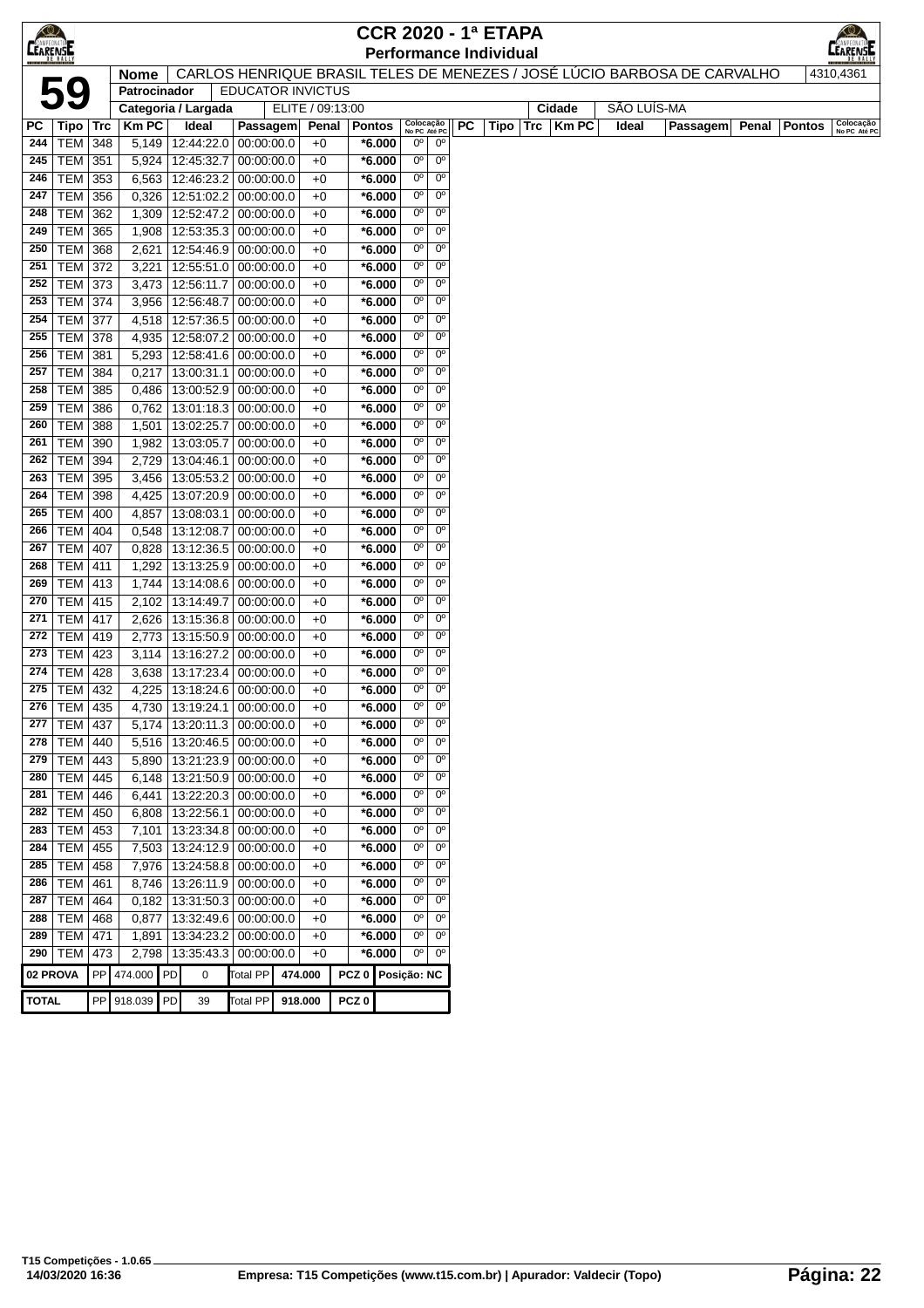| $\bigotimes$<br><b>CEARENSE</b> |                          |                                  |                |                                       |                                                  |                  | <b>CCR 2020 - 1ª ETAPA</b><br><b>Performance Individual</b> |                            |                                  |                  |                              |                  |                |                                                        |                          |              |                      | LEARENSE                      |                            |
|---------------------------------|--------------------------|----------------------------------|----------------|---------------------------------------|--------------------------------------------------|------------------|-------------------------------------------------------------|----------------------------|----------------------------------|------------------|------------------------------|------------------|----------------|--------------------------------------------------------|--------------------------|--------------|----------------------|-------------------------------|----------------------------|
|                                 |                          |                                  | <b>Nome</b>    |                                       | PAULO FRANCO ROCHA DE LIMA / JEAN PAUL BERNHARDT |                  |                                                             |                            |                                  |                  |                              |                  |                |                                                        |                          |              |                      | 4172,4200                     |                            |
|                                 | 60                       |                                  | Patrocinador   | Categoria / Largada                   | PAULO FRANCO IMÓVEIS                             | ELITE / 09:14:00 |                                                             |                            |                                  |                  |                              |                  | Cidade         | FORTALEZA-CE                                           |                          |              |                      |                               |                            |
| РC                              | Tipo   Trc               |                                  | <b>KmPC</b>    | Ideal                                 | Passagem                                         | Penal            | <b>Pontos</b>                                               | Colocação<br>No PC Até PC  |                                  | <b>PC</b>        | <b>Tipo</b>                  | <b>Trc</b>       | <b>KmPC</b>    | Ideal                                                  | Passagem                 | Penal        | <b>Pontos</b>        | Colocação<br>No PC Até PC     |                            |
|                                 |                          |                                  |                |                                       | <b>CEARENSE DE RALLY - 01 PROVA</b>              |                  |                                                             |                            |                                  | 166              | <b>TEM</b>                   | 184              | 0,370          | 10:51:29.3                                             | 10:51:28.4               | $+0$         | $[-9]$               |                               | $8^{\circ} 10^{\circ}$     |
| 101                             | <b>TEM</b>               | 2                                | 0,274          | 09:24:25.3                            | 09:24:25.3                                       | $+0$             | 0                                                           | $1^{\circ}$                | $1^{\circ}$                      | 167              | <b>TEM</b>                   | 186              | 0,673          | 10:51:56.2                                             | 10:52:01.3               | $+0$         | +51                  |                               | 9°10°                      |
| 102<br>103                      | <b>TEM</b><br><b>TEM</b> | $\overline{4}$                   | 1,212          | 09:25:44.8<br>$\overline{09:}27:23.7$ | 09:25:46.1<br>09:27:23.7                         | $+0$             | $+13$                                                       | $9^{\circ}$<br>$2^{\circ}$ | $8^{\circ}$<br>$6^{\circ}$       | 168<br>169       | <b>TEM</b><br><b>TEM</b>     | 186<br>189       | 0,891          | 10:52:16.3<br>10:52:46.3                               | 10:52:23.6<br>10:52:55.5 | $+0$         | $+73$                |                               | 9°10°<br>9°10°             |
| 104                             | <b>TEM</b>               | $\overline{7}$<br>$\overline{7}$ | 1,861<br>2,381 | 09:28:08.3                            | 09:28:08.5                                       | $+0$<br>$+0$     | 0<br>+2                                                     | $7^\circ$                  | $6^{\circ}$                      | 170              | <b>TEM</b>                   | 192              | 1,222<br>1,582 | 10:53:33.8                                             | 10:53:35.1               | $+0$<br>$+0$ | +92<br>+13           |                               | 9°10°                      |
| 105                             | <b>TEM</b>               | 9                                | 2,793          | 09:28:45.8                            | 09:28:45.7                                       | $+0$             | -1                                                          | $5^{\circ}$                | $6^{\circ}$                      | 171              | <b>TEM</b>                   | 194              | 1,742          | 10:53:51.5                                             | 10:54:00.7               | $+0$         | +92                  |                               | 9°10°                      |
| 106                             | <b>TEM</b>               | 10                               | 3,228          | 09:29:23.5                            | 09:29:22.8                                       | $+0$             | $-7$                                                        | $8^{\circ}$                | $8^{\circ}$                      | 172              | <b>TEM</b>                   | 201              | 2,433          | 10:55:08.4                                             | 10:55:14.6               | $+0$         | +62                  |                               | 9°10°                      |
| 107                             | <b>TEM</b>               | 10                               | 3,300          | 09:29:30.7                            | 09:29:31.4                                       | $+0$             | +7                                                          | $2^{\circ}$                | $5^{\circ}$                      | 173              | <b>TEM</b>                   | 203              | 2,577          | 10:55:21.0                                             | 10:55:25.5               | $+0$         | $+45$                |                               | 9º 10º                     |
| 108                             | <b>TEM</b>               | 15                               | 4,181          | 09:32:02.0                            | 09:32:02.7                                       | $+0$             | $+7$                                                        | $9^{\circ}$                | $5^{\circ}$                      | 174              | <b>TEM</b>                   | 204              | 2,870          | 10:55:47.6                                             | 10:55:55.2               | $+0$         | $+76$                |                               | 9°10°                      |
| 109                             | <b>TEM</b>               | 17                               | 4,726          | 09:32:58.2                            | 09:33:00.0                                       | $+0$             | $+18$                                                       | $9^{\circ}$<br>$2^{\circ}$ | $6^{\circ}$                      | 175              | <b>TEM</b>                   | 205              | 3,009          | 10:56:06.1                                             | 10:56:35.3               | $+0$         | $[+292]$             | 8 <sup>o</sup><br>$8^{\circ}$ | $9^{\circ}$<br>$9^{\rm o}$ |
| 110<br>111                      | <b>TEM</b><br><b>TEM</b> | 19<br>21                         | 5,063<br>0,153 | 09:33:36.7<br>09:38:01.8              | 09:33:36.6<br>09:38:01.6                         | $+0$<br>$+0$     | -1<br>$-2$                                                  | $7^{\circ}$                | $6^{\circ}$<br>6 <sup>o</sup>    | 176<br>177       | <b>TEM</b><br><b>TEM</b>     | 205<br>208       | 3,155<br>3,499 | 10:56:25.6<br>10:57:00.9                               | 10:57:14.1<br>10:57:59.5 | $+0$<br>$+0$ | $[+485]$<br>$[+586]$ | 8 <sup>0</sup>                | $9^{\circ}$                |
| 112                             | <b>TEM</b>               | 22                               | 0,789          | 09:39:14.4                            | 09:39:14.8                                       | $+0$             | +4                                                          | $4^{\circ}$                | $6^{\circ}$                      | 178              | <b>TEM</b>                   | 211              | 3,869          | 10:57:36.5                                             | 00:00:00.0               | $+0$         | $*6.000$             | $0^{\circ}$                   | $0^{\circ}$                |
| 113                             | <b>TEM</b>               | 26                               | 1,257          | 09:39:57.7                            | 09:40:01.2                                       | $+0$             | $+35$                                                       | $5^{\circ}$                | 5 <sup>o</sup>                   | 179              | <b>TEM</b>                   | 215              | 4,221          | 10:58:23.9                                             | 00:00:00.0               | $+0$         | *6.000               | 0 <sup>o</sup>                | $0^{\circ}$                |
| 114                             | <b>TEM</b>               | 29                               | 1,409          | 09:40:13.6                            | 09:40:16.2                                       | $+0$             | $+26$                                                       | $5^{\rm o}$                | $5^{\circ}$                      | 180              | <b>TEM</b>                   | 219              | 4,562          | 10:58:58.7                                             | 00:00:00.0               | $+0$         | *6.000               | 0°                            | $0^{\circ}$                |
| 115                             | <b>TEM</b>               | 32                               | 1,655          | 09:40:39.8                            | 09:40:53.2                                       | $+0$             | $+134$                                                      | $7^\circ$                  | $5^{\circ}$                      | 181              | <b>TEM</b>                   | 224              | 5,092          | 11:01:56.2                                             | 00:00:00.0               | $+0$         | *6.000               | $0^{\circ}$                   | $0^{\circ}$                |
| 116                             | <b>TEM</b>               | 38                               | 2,253          | 09:41:59.3                            | 09:42:03.3                                       | $+0$             | $+40$                                                       | $8^{\circ}$                | $6^{\circ}$                      | 182              | <b>TEM</b>                   | 224              | 5,314          | 11:02:25.8                                             | 00:00:00.0               | $+0$         | *6.000               | $0^{\circ}$                   | $0^{\circ}$                |
| 117<br>118                      | <b>TEM</b>               | 40                               | 2,660          | 09:42:42.4                            | 09:42:42.8                                       | $+0$             | +4                                                          | $5^{\circ}$<br>$9^{\circ}$ | 6 <sup>o</sup><br>6 <sup>o</sup> | 183              | <b>TEM</b>                   | 226              | 5,927          | 11:06:17.8                                             | 00:00:00.0               | $+0$         | *6.000               | 0 <sup>o</sup>                | $0^{\circ}$                |
| 119                             | <b>TEM</b><br><b>TEM</b> | 46<br>49                         | 3,357<br>3,770 | 09:43:57.6<br>09:44:43.3              | 09:43:59.9<br>09:44:48.9                         | $+0$<br>$+0$     | $+23$<br>$+56$                                              | $7^\circ$                  | $7^\circ$                        |                  | 01 PROVA                     | PP               | 75.031         | PD<br>1.391                                            | Total PP                 | 73.640       | PCZ 5 Posicão: 10°   |                               |                            |
| 120                             | <b>TEM</b>               | 52                               | 4,104          | 09:45:12.7                            | 09:45:24.4                                       | $+0$             | $+117$                                                      | 6 <sup>o</sup>             | 6 <sup>o</sup>                   | 201              |                              | 230              |                | <b>CEARENSE DE RALLY - 02 PROVA</b>                    |                          |              |                      | $0^{\circ}$                   | $0^{\circ}$                |
| 121                             | <b>TEM</b>               | 55                               | 4,289          | 09:45:43.7                            | 09:45:46.9                                       | $+0$             | +32                                                         | 3 <sup>o</sup>             | $5^{\circ}$                      | 202              | TEM<br><b>TEM</b>            | 233              | 0,330<br>0,558 | 11:49:45.9 00:00:00.0<br>11:50:10.5                    | 00:00:00.0               | $+0$<br>$+0$ | $*6.000$<br>*6.000   | $0^{\circ}$                   | $0^{\circ}$                |
| 122                             | <b>TEM</b>               | 55                               | 4,406          | 09:45:56.4                            | 09:46:02.7                                       | $+0$             | +63                                                         | 3 <sup>0</sup>             | 5 <sup>0</sup>                   | 203              | <b>TEM</b>                   | 236              | 1,237          | 11:51:17.6                                             | 00:00:00.0               | $+0$         | $*6.000$             | 0°                            | $0^{\circ}$                |
| 123                             | <b>TEM</b>               | 55                               | 4,664          | 09:46:24.6                            | 09:46:35.9                                       | $+0$             | $+113$                                                      | $4^{\circ}$                | $5^{\circ}$                      | 204              | <b>TEM</b>                   | 238              | 1,941          | 11:52:34.3                                             | 00:00:00.0               | $+0$         | $*6.000$             | 0°                            | $0^{\circ}$                |
| 124                             | <b>TEM</b>               | 57                               | 4,905          | 09:46:51.1                            | 09:47:05.4                                       | $+0$             | $+143$                                                      | $4^{\rm o}$                | 4 <sup>0</sup>                   | 205              | <b>TEM</b>                   | 242              | 2,574          | 11:53:36.6                                             | 00:00:00.0               | $+0$         | $*6.000$             | $0^{\circ}$                   | 0 <sup>o</sup>             |
| 125                             | <b>TEM</b>               | 59                               | 0,239          | 09:52:15.0                            | 09:52:16.7                                       | $+0$             | $+17$                                                       | $9^{\circ}$                | 4 <sup>0</sup>                   | 206              | <b>TEM</b>                   | 245              | 2,808          | 11:53:59.7                                             | 00:00:00.0               | $+0$         | *6.000               | $0^{\circ}$                   | $0^{\circ}$                |
| 126                             | <b>TEM</b>               | 63                               | 1,332          | 09:55:48.2                            | 09:55:49.1                                       | $+0$             | $[+9]$                                                      | $8^{\circ}$                | 4 <sup>0</sup>                   | 207              | <b>TEM</b>                   | 246              | 3,947          | 11:55:35.5                                             | 00:00:00.0               | $+0$         | *6.000               | 0°                            | $0^{\circ}$                |
| 127<br>128                      | CAN<br>CAN               | 65<br>66                         | 1,630<br>1,940 | 00:00:00.0<br>00:00:00.0              | 00:00:00.0<br>00:00:00.0                         | $+0$<br>$+0$     | 0<br>0                                                      |                            |                                  | 208              | <b>TEM</b>                   | 248              | 4,660          | 11:56:48.3                                             | 00:00:00.0               | $+0$         | *6.000               | $\overline{0^{\circ}}$        | $0^{\circ}$                |
| 129                             | CAN                      | 69                               | 2,529          | 00:00:00.0                            | 00:00:00.0                                       | $+0$             | 0                                                           |                            |                                  | 209              | <b>TEM</b>                   | $\overline{250}$ | 0,295          | 12:01:31.1                                             | 0.00:00:00               | $+0$         | *6.000               | 0 <sup>o</sup>                | $0^{\circ}$                |
| 130                             | CAN                      | 74                               | 3,449          | 00:00:00.0                            | 00:00:00.0                                       | $+0$             | 0                                                           |                            |                                  | 210<br>211       | <b>TEM</b><br><b>TEM</b>     | 251<br>253       | 1,110<br>1,476 | 12:02:37.2<br>12:03:07.2                               | 00:00:00.0<br>00:00:00.0 | $+0$<br>$+0$ | $*6.000$<br>*6.000   | $0^{\circ}$<br>0°             | $0^{\circ}$<br>$0^{\circ}$ |
| 131                             | CAN                      | 76                               | 3,969          | 00:00:00.0                            | 00:00:00.0                                       | $+0$             | 0                                                           |                            |                                  | 212              | <b>TEM</b>                   | 256              | 2,190          | 12:04:19.5 00:00:00.0                                  |                          | $+0$         | $*6.000$             | 0 <sup>o</sup>                | $0^{\circ}$                |
| 132                             | <b>TEM</b>               | 79                               | 0,159          | 10:06:42.8 10:06:42.8                 |                                                  | $+0$             | 0                                                           | $2^{\circ}$                | $4^{\circ}$                      | $\overline{213}$ | <b>TEM</b> 256               |                  |                | 2,544 12:04:47.8 00:00:00.0                            |                          | $+0$         | $*6.000$             | $\overline{0^{\circ}}$        | $\overline{0^{\circ}}$     |
| 133                             | <b>TEM</b>               | 84                               | 0,851          |                                       | 10:08:04.4 10:08:04.4                            | +0               | 0                                                           | $1^{\circ}$                | $4^{\circ}$                      | 214              | <b>TEM 257</b>               |                  | 2,946          | 12:05:24.3 00:00:00.0                                  |                          | $+0$         | $*6.000$             | 0°                            | $0^{\circ}$                |
| 134                             | <b>TEM</b>               | 84                               | 0,927          | 10:08:11.5                            | 10:08:12.8                                       | $+0$             | $+13$                                                       | 6 <sup>o</sup>             | $5^{\circ}$                      | 215              | <b>TEM</b>                   | 263              | 3,627          |                                                        | 12:06:44.3   00:00:00.0  | $+0$         | $*6.000$             | 0°                            | $0^{\circ}$                |
| 135                             | <b>TEM</b>               | 90                               | 1,422          | 10:09:07.5   10:09:08.0               |                                                  | $+0$             | $+5$                                                        | $5^{\circ}$                | $5^{\circ}$                      | 216              | <b>TEM</b>                   | 267              | 4,886          |                                                        | 12:09:17.4   00:00:00.0  | $+0$         | $*6.000$             | 0°                            | $0^{\circ}$                |
| 136<br>137                      | <b>TEM</b><br><b>TEM</b> | 94<br>95                         | 2,414<br>2,705 | 10:13:03.7<br>10:13:29.0              | 10:13:03.9<br>10:13:30.3                         | $+0$<br>$+0$     | +2<br>$+13$                                                 | $4^{\circ}$<br>$4^{\circ}$ | $4^{\circ}$<br>4 <sup>0</sup>    | 217              | <b>TEM</b>                   | 270              | 5,086          | 12:09:36.8 00:00:00.0                                  |                          | $+0$         | $*6.000$             | 0°                            | $0^{\circ}$                |
| 138                             | <b>TEM</b>               | 100                              | 3,662          | 10:15:06.1                            | 10:15:06.8                                       | $+0$             | $+7$                                                        | $5^{\circ}$                | $5^{\circ}$                      | 218<br>219       | <b>TEM</b>                   | 275              | 5,758          | 12:10:38.6 00:00:00.0                                  |                          | $+0$         | $*6.000$<br>$*6.000$ | 0 <sup>o</sup><br>$0^{\circ}$ | $0^{\circ}$<br>$0^{\circ}$ |
| 139                             | <b>TEM</b>               | 103                              | 4,118          | 10:15:44.2                            | 10:15:44.6                                       | $+0$             | $+4$                                                        | 3 <sup>o</sup>             | $4^{\circ}$                      | 220              | <b>TEM 279</b><br><b>TEM</b> | 281              | 6,641<br>0,161 | 12:11:42.2 00:00:00.0<br>12:13:41.4 00:00:00.0         |                          | $+0$<br>$+0$ | $*6.000$             | 0°                            | $0^{\circ}$                |
| 140                             | <b>TEM</b>               | 111                              | 4,724          | 10:16:54.3                            | 10:16:54.5                                       | $+0$             | +2                                                          | 3 <sup>o</sup>             | $4^{\circ}$                      | 221              | <b>TEM</b>                   | 281              | 0,614          | 12:14:17.7 00:00:00.0                                  |                          | $+0$         | $*6.000$             | 0°                            | $0^{\circ}$                |
| 141                             | <b>TEM</b>               | 114                              | 5,191          | 10:17:34.2                            | 10:17:34.4                                       | $+0$             | +2                                                          | 3 <sup>o</sup>             | 4 <sup>0</sup>                   | 222              | <b>TEM</b>                   | 285              | 1,137          | 12:15:09.6 00:00:00.0                                  |                          | $+0$         | $*6.000$             | $0^{\circ}$                   | $0^{\circ}$                |
| 142                             | <b>TEM</b>               | 117                              | 5,520          | 10:18:17.5                            | 10:18:19.1                                       | $+0$             | $+16$                                                       | $9^{\rm o}$                | 4 <sup>0</sup>                   | 223              | <b>TEM</b>                   | 288              | 1,513          | 12:15:47.4 00:00:00.0                                  |                          | $+0$         | $*6.000$             | 0°                            | $0^{\circ}$                |
| 143                             | <b>TEM</b>               | 121                              | 0,158          | 10:21:04.5                            | 10:21:05.1                                       | $+0$             | +6                                                          | 7 <sup>o</sup>             | 4 <sup>0</sup>                   | 224              | <b>TEM</b>                   | 293              | 1,980          | 12:16:39.3 00:00:00.0                                  |                          | $+0$         | $*6.000$             | 0°                            | $0^{\circ}$                |
| 144<br>145                      | <b>TEM</b><br><b>TEM</b> | 124<br>125                       | 0,899<br>0,998 | 10:22:17.8                            | 10:22:10.9 10:22:11.3<br>10:22:20.5              | $+0$<br>$+0$     | +4<br>+27                                                   | $2^{\circ}$<br>$6^{\circ}$ | $4^{\circ}$<br>$4^{\circ}$       | 225              | <b>TEM</b>                   | 296              | 2,330          |                                                        | 12:17:10.2 00:00:00.0    | $+0$         | $*6.000$             | $0^{\circ}$                   | $0^{\circ}$                |
| 146                             | <b>TEM</b>               | 126                              | 1,671          | 10:23:04.9                            | 10:23:05.0                                       | $+0$             | $+1$                                                        | 3 <sup>o</sup>             | 4 <sup>0</sup>                   | 226              | CAN                          | 298              | 2,636          | $00:00:00.0$   $00:00:00.0$                            |                          | $+0$         | 0                    |                               |                            |
| 147                             | <b>TEM</b>               | 129                              | 2,113          | 10:23:40.2                            | 10:23:43.9                                       | $+0$             | $+37$                                                       | $9^{\circ}$                | $5^{\circ}$                      | 227<br>228       | CAN<br>CAN                   | 305<br>306       | 3,379<br>3,692 | $00:00:00.0$ 00:00:00.0<br>$00:00:00.0$   $00:00:00.0$ |                          | $+0$<br>$+0$ | 0<br>0               |                               |                            |
| 148                             | TEM                      | 131                              | 2,452          | 10:24:09.0                            | 10:24:13.1                                       | $+0$             | +41                                                         | $8^{\circ}$                | $5^{\circ}$                      | 229              | CAN                          | 314              | 4,440          | $00:00:00.0$   $00:00:00.0$                            |                          | $+0$         | 0                    |                               |                            |
| 149                             | <b>TEM</b>               | 133                              | 3,030          | 10:24:55.8                            | 10:24:56.7                                       | $+0$             | $+9$                                                        | $7^\circ$                  | $5^{\circ}$                      | 230              | CAN                          | 319              | 0,482          | $00:00:00.0$   $00:00:00.0$                            |                          | $+0$         | 0                    |                               |                            |
| 150                             | <b>TEM</b>               | 136                              | 3,662          | 10:25:49.4                            | 10:25:52.3                                       | $+0$             | $+29$                                                       | $9^{\circ}$                | 5 <sup>0</sup>                   | 231              | CAN                          | 319              | 0,949          | $00:00:00.0$   $00:00:00.0$                            |                          | $+0$         | 0                    |                               |                            |
| 151                             | <b>TEM</b>               | 137                              | 3,992          | 10:26:18.3                            | 10:26:20.1                                       | $+0$             | $+18$                                                       | $8^{\circ}$                | $5^{\circ}$                      | 232              | CAN                          | 321              | 1,091          | $00:00:00.0$ 00:00:00.0                                |                          | $+0$         | 0                    |                               |                            |
| 152                             | <b>TEM</b>               | 139                              | 4,417          | 10:26:57.2                            | 10:26:56.5                                       | $+0$             | $-7$                                                        | $7^\circ$                  | $5^{\circ}$                      | 233              | CAN                          | 321              | 1,721          | $00:00:00.0$   $00:00:00.0$                            |                          | $+0$         | 0                    |                               |                            |
| 153<br>154                      | <b>TEM</b><br><b>TEM</b> | 141<br>146                       | 4,917          | 10:31:31.6                            | 10:28:06.0   10:28:05.3<br>10:31:32.6            | $+0$             | -7                                                          | $8^{\circ}$<br>$8^{\circ}$ | $5^{\circ}$<br>5 <sup>0</sup>    | 234              | CAN                          | 325              | 2,353          | $00:00:00.0$   $00:00:00.0$                            |                          | $+0$         | 0                    |                               |                            |
| 155                             | <b>TEM</b>               | 149                              | 0,703<br>1,352 | 10:32:48.9                            | 10:32:48.9                                       | $+0$<br>$+0$     | $[+10]$<br>0                                                | $2^{\circ}$                | $5^{\circ}$                      | 235              | CAN                          | 327              | 3,079          | $00:00:00.0$   $00:00:00.0$                            |                          | $+0$         | 0                    |                               |                            |
| 156                             | <b>TEM</b>               | 151                              | 1,561          | 10:33:08.5                            | 10:33:10.6                                       | $+0$             | $+21$                                                       | 6 <sup>o</sup>             | $5^{\circ}$                      | 236<br>237       | CAN                          | 329<br>331       | 3,936          | $00:00:00.0$   $00:00:00.0$                            |                          | $+0$         | 0                    | $0^{\circ}$                   | $0^{\circ}$                |
| 157                             | <b>TEM</b>               | 161                              | 1,144          | 10:40:05.4                            | 00:00:00.0                                       | $+0$             | $*6.000$                                                    | 0°                         | $0^{\circ}$                      | 238              | <b>TEM</b><br>TEM 333        |                  | 0,279<br>0,856 | 12:37:43.6 00:00:00.0<br>12:38:43.0 00:00:00.0         |                          | $+0$<br>$+0$ | $*6.000$<br>$*6.000$ | 0 <sup>o</sup>                | $0^{\circ}$                |
| 158                             | <b>TEM</b>               | 165                              | 2,072          | 10:41:35.9                            | 00:00:00.0                                       | $+0$             | $*6.000$                                                    | $0^{\circ}$                | $0^{\rm o}$                      | 239              | <b>TEM</b>                   | 335              | 1,763          | 12:40:22.9 00:00:00.0                                  |                          | $+0$         | $*6.000$             | 0°                            | $0^{\circ}$                |
| 159                             | <b>TEM</b>               | 168                              | 3,216          | 10:43:40.7                            | 00:00:00.0                                       | $+0$             | $*6.000$                                                    | $0^{\circ}$                | $0^{\circ}$                      | 240              | <b>TEM</b>                   | 337              | 2,329          | 12:41:08.2                                             | 00:00:00.0               | $+0$         | $*6.000$             | 0°                            | $0^{\circ}$                |
| 160                             | <b>TEM</b>               | 172                              | 3,799          | 10:44:30.1                            | 00:00:00.0                                       | $+0$             | $*6.000$                                                    | $0^{\circ}$                | $0^{\circ}$                      | 241              | <b>TEM</b>                   | 339              | 3,039          | 12:42:04.8 00:00:00.0                                  |                          | $+0$         | $*6.000$             | 0 <sup>o</sup>                | $0^{\circ}$                |
| 164                             | <b>TEM</b>               | 174                              | 3,947          | 10:44:45.1                            | 00:00:00.0                                       | $+0$             | $*6.000$                                                    | $0^{\circ}$                | $0^{\circ}$                      | 242              | <b>TEM 341</b>               |                  | 3,621          | 12:42:57.0 00:00:00.0                                  |                          | $+0$         | $*6.000$             | 0°                            | $0^{\circ}$                |
| 165                             | TEM                      | 176                              | 4,439          | 10:48:00.6                            | 00:00:00.0                                       | $+0$             | $*6.000$                                                    | $0^{\circ}$                | $0^{\circ}$                      | 243              | <b>TEM</b>                   | 345              | 4,341          | 12:44:12.0 00:00:00.0                                  |                          | $+0$         | $*6.000$             | 0°                            | $0^{\circ}$                |